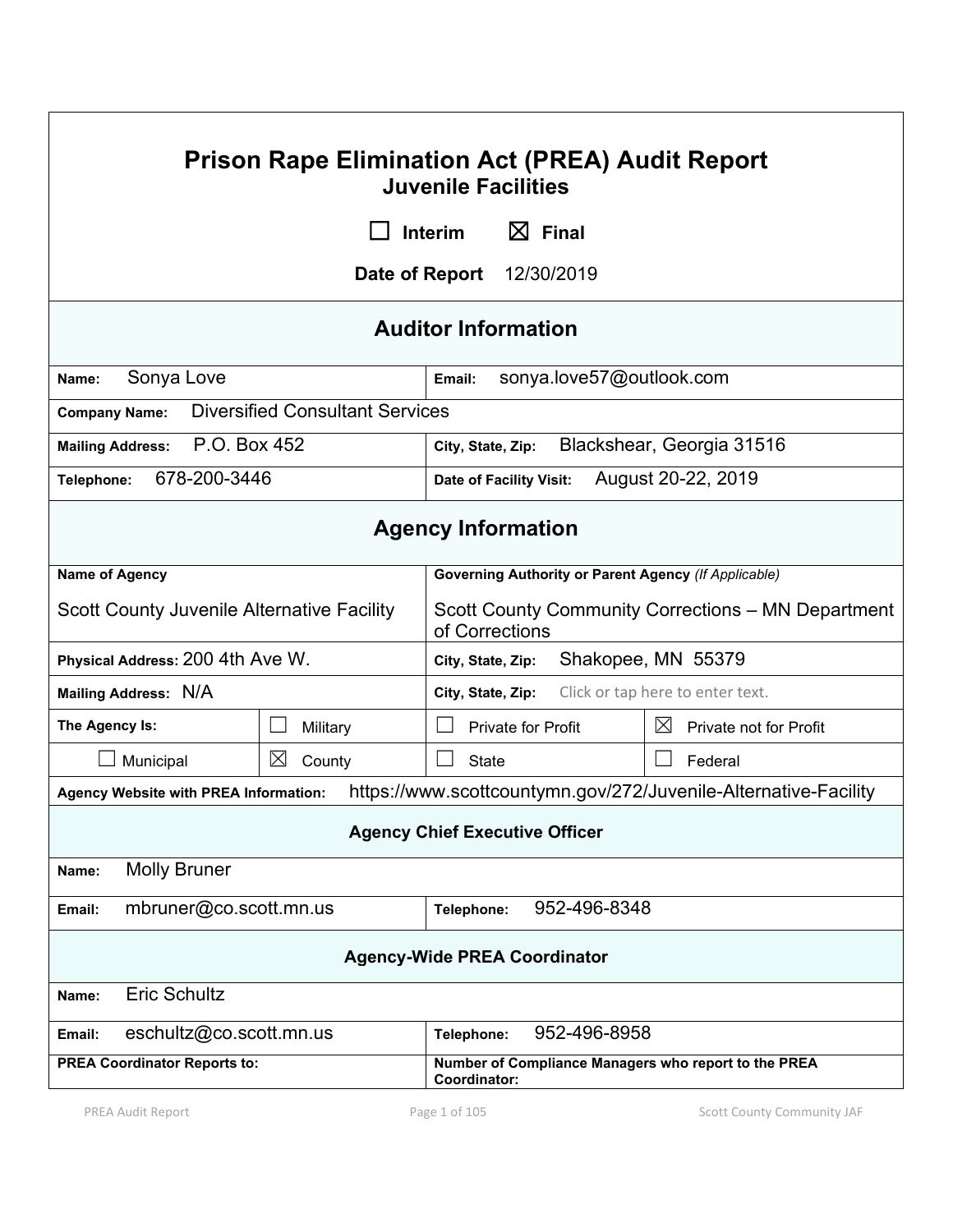| Robert Nelson - Facility Manager                                                                                                                                                                                                                                                                                                                                                   |                                            | 1                 |                                                 |                                       |
|------------------------------------------------------------------------------------------------------------------------------------------------------------------------------------------------------------------------------------------------------------------------------------------------------------------------------------------------------------------------------------|--------------------------------------------|-------------------|-------------------------------------------------|---------------------------------------|
| <b>Facility Information</b>                                                                                                                                                                                                                                                                                                                                                        |                                            |                   |                                                 |                                       |
| <b>Name of Facility:</b>                                                                                                                                                                                                                                                                                                                                                           | Scott County Juvenile Alternative Facility |                   |                                                 |                                       |
| Physical Address: 17681 Valley View Drive                                                                                                                                                                                                                                                                                                                                          |                                            | City, State, Zip: | Jordan, MN 55352                                |                                       |
| Mailing Address (if different from above):<br>N/A                                                                                                                                                                                                                                                                                                                                  |                                            | City, State, Zip: | Click or tap here to enter text.                |                                       |
| The Facility Is:                                                                                                                                                                                                                                                                                                                                                                   | Military                                   |                   | <b>Private for Profit</b>                       | $\boxtimes$<br>Private not for Profit |
| Municipal                                                                                                                                                                                                                                                                                                                                                                          | $\boxtimes$<br>County                      |                   | <b>State</b>                                    | Federal                               |
| <b>Facility Website with PREA Information:</b>                                                                                                                                                                                                                                                                                                                                     |                                            |                   | https://www.scottcountymn.gov/273/About-the-JAF |                                       |
| Has the facility been accredited within the past 3 years?                                                                                                                                                                                                                                                                                                                          |                                            | $\boxtimes$ Yes   | <b>No</b>                                       |                                       |
| If the facility has been accredited within the past 3 years, select the accrediting organization(s) - select all that apply (N/A if<br>the facility has not been accredited within the past 3 years):                                                                                                                                                                              |                                            |                   |                                                 |                                       |
| <b>ACA</b>                                                                                                                                                                                                                                                                                                                                                                         |                                            |                   |                                                 |                                       |
| <b>NCCHC</b>                                                                                                                                                                                                                                                                                                                                                                       |                                            |                   |                                                 |                                       |
| CALEA                                                                                                                                                                                                                                                                                                                                                                              |                                            |                   |                                                 |                                       |
| $\boxtimes$ Other (please name or describe: <code>Performance Base Standards</code> ( <code>PbS)</code>                                                                                                                                                                                                                                                                            |                                            |                   |                                                 |                                       |
| $\Box$ N/A                                                                                                                                                                                                                                                                                                                                                                         |                                            |                   |                                                 |                                       |
| If the facility has completed any internal or external audits other than those that resulted in accreditation, please describe:<br>Performance-based Standards (PbS) is a data-driven improvement model grounded in research that<br>holds juvenile justice agencies, facilities and residential care providers to the highest standards for<br>operations, programs and services. |                                            |                   |                                                 |                                       |
| <b>Facility Administrator/Superintendent/Director</b>                                                                                                                                                                                                                                                                                                                              |                                            |                   |                                                 |                                       |
| <b>Robert Nelson</b><br>Name:                                                                                                                                                                                                                                                                                                                                                      |                                            |                   |                                                 |                                       |
| bnelson@co.scott.mn.us<br>Email:                                                                                                                                                                                                                                                                                                                                                   |                                            |                   | Telephone: 952-496-8924                         |                                       |
| <b>Facility PREA Compliance Manager</b>                                                                                                                                                                                                                                                                                                                                            |                                            |                   |                                                 |                                       |
| Name:                                                                                                                                                                                                                                                                                                                                                                              |                                            |                   |                                                 |                                       |
| Email:                                                                                                                                                                                                                                                                                                                                                                             |                                            | Telephone:        |                                                 |                                       |
| Facility Health Service Administrator $\boxtimes$ N/A                                                                                                                                                                                                                                                                                                                              |                                            |                   |                                                 |                                       |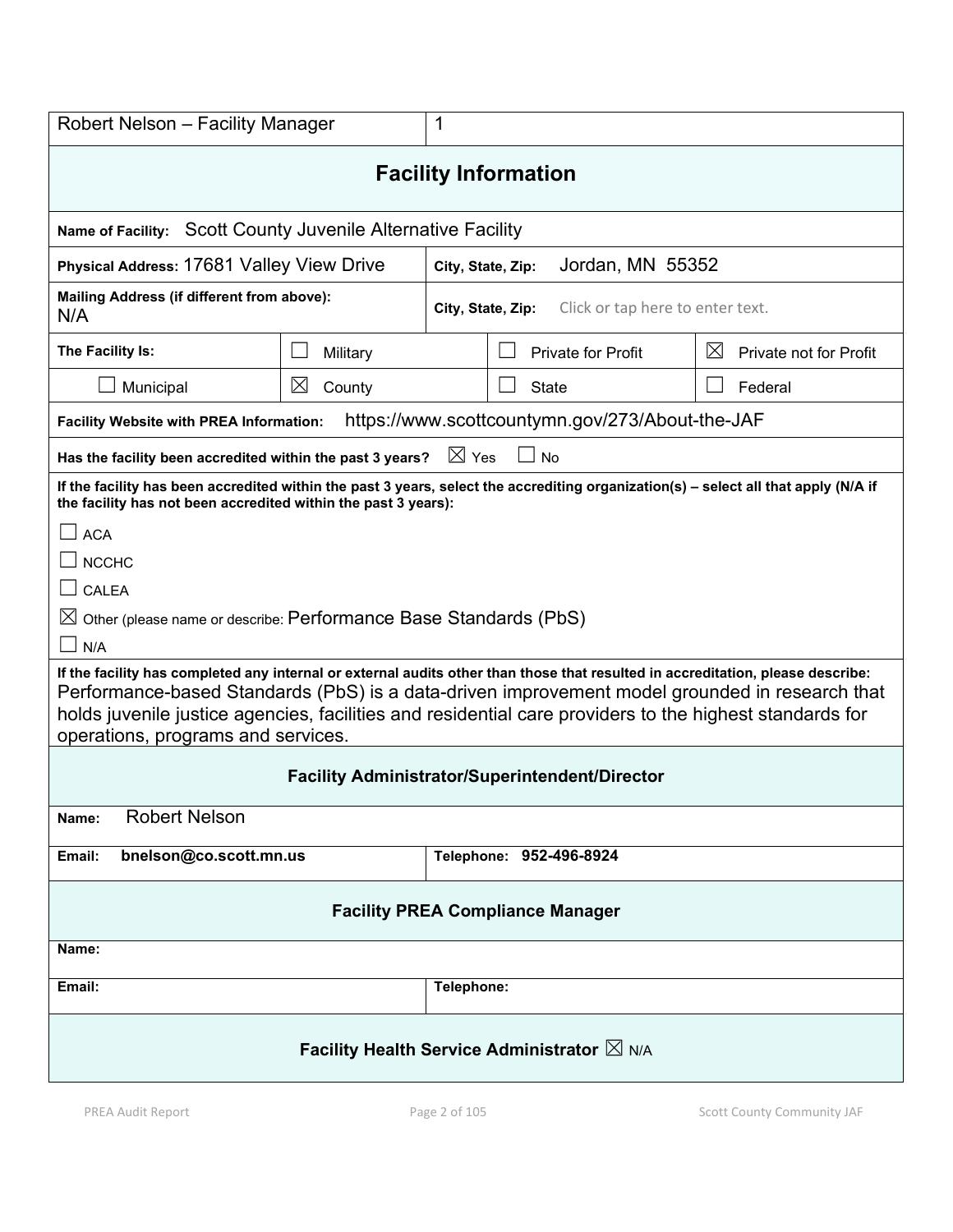| Name:                                                                                                                                                                                                        |                                                                                           |                                    |
|--------------------------------------------------------------------------------------------------------------------------------------------------------------------------------------------------------------|-------------------------------------------------------------------------------------------|------------------------------------|
| Email:                                                                                                                                                                                                       | Telephone:                                                                                |                                    |
| <b>Facility Characteristics</b>                                                                                                                                                                              |                                                                                           |                                    |
| <b>Designated Facility Capacity:</b>                                                                                                                                                                         | 16                                                                                        |                                    |
| <b>Current Population of Facility:</b>                                                                                                                                                                       | 12                                                                                        |                                    |
| Average daily population for the past 12 months:                                                                                                                                                             | 12                                                                                        |                                    |
| Has the facility been over capacity at any point in the<br>past 12 months?                                                                                                                                   | $\boxtimes$ No<br>Yes<br>$\blacksquare$                                                   |                                    |
| Which population(s) does the facility hold?                                                                                                                                                                  | Females<br>Males                                                                          | $\boxtimes$ Both Females and Males |
| Age range of population:                                                                                                                                                                                     | $10 - 21$                                                                                 |                                    |
| Average length of stay or time under supervision                                                                                                                                                             | 12 days                                                                                   |                                    |
| Facility security levels/resident custody levels                                                                                                                                                             | Minimum                                                                                   |                                    |
| Number of residents admitted to facility during the past 12 months                                                                                                                                           |                                                                                           | 237                                |
| Number of residents admitted to facility during the past 12 months whose length of<br>stay in the facility was for 72 hours or more:                                                                         |                                                                                           | 155                                |
| Number of residents admitted to facility during the past 12 months whose length of<br>stay in the facility was for 10 days or more:                                                                          |                                                                                           | 82                                 |
| Does the audited facility hold residents for one or more other agencies (e.g. a State<br>correctional agency, U.S. Marshals Service, Bureau of Prisons, U.S. Immigration and<br><b>Customs Enforcement)?</b> |                                                                                           | $\boxtimes$ No<br>$\Box$ Yes       |
|                                                                                                                                                                                                              | <b>Federal Bureau of Prisons</b>                                                          |                                    |
|                                                                                                                                                                                                              | U.S. Marshals Service                                                                     |                                    |
|                                                                                                                                                                                                              | U.S. Immigration and Customs Enforcement                                                  |                                    |
|                                                                                                                                                                                                              | <b>Bureau of Indian Affairs</b>                                                           |                                    |
|                                                                                                                                                                                                              | U.S. Military branch                                                                      |                                    |
| Select all other agencies for which the audited<br>facility holds residents: Select all that apply (N/A if                                                                                                   | State or Territorial correctional agency                                                  |                                    |
| the audited facility does not hold residents for any<br>other agency or agencies):                                                                                                                           | $\boxtimes$ County correctional or detention agency                                       |                                    |
|                                                                                                                                                                                                              | Judicial district correctional or detention facility                                      |                                    |
|                                                                                                                                                                                                              | City or municipal correctional or detention facility (e.g. police lockup or<br>city jail) |                                    |
|                                                                                                                                                                                                              | Private corrections or detention provider                                                 |                                    |
|                                                                                                                                                                                                              | Other - please name or describe: Click or tap here to enter text.                         |                                    |
|                                                                                                                                                                                                              | N/A                                                                                       |                                    |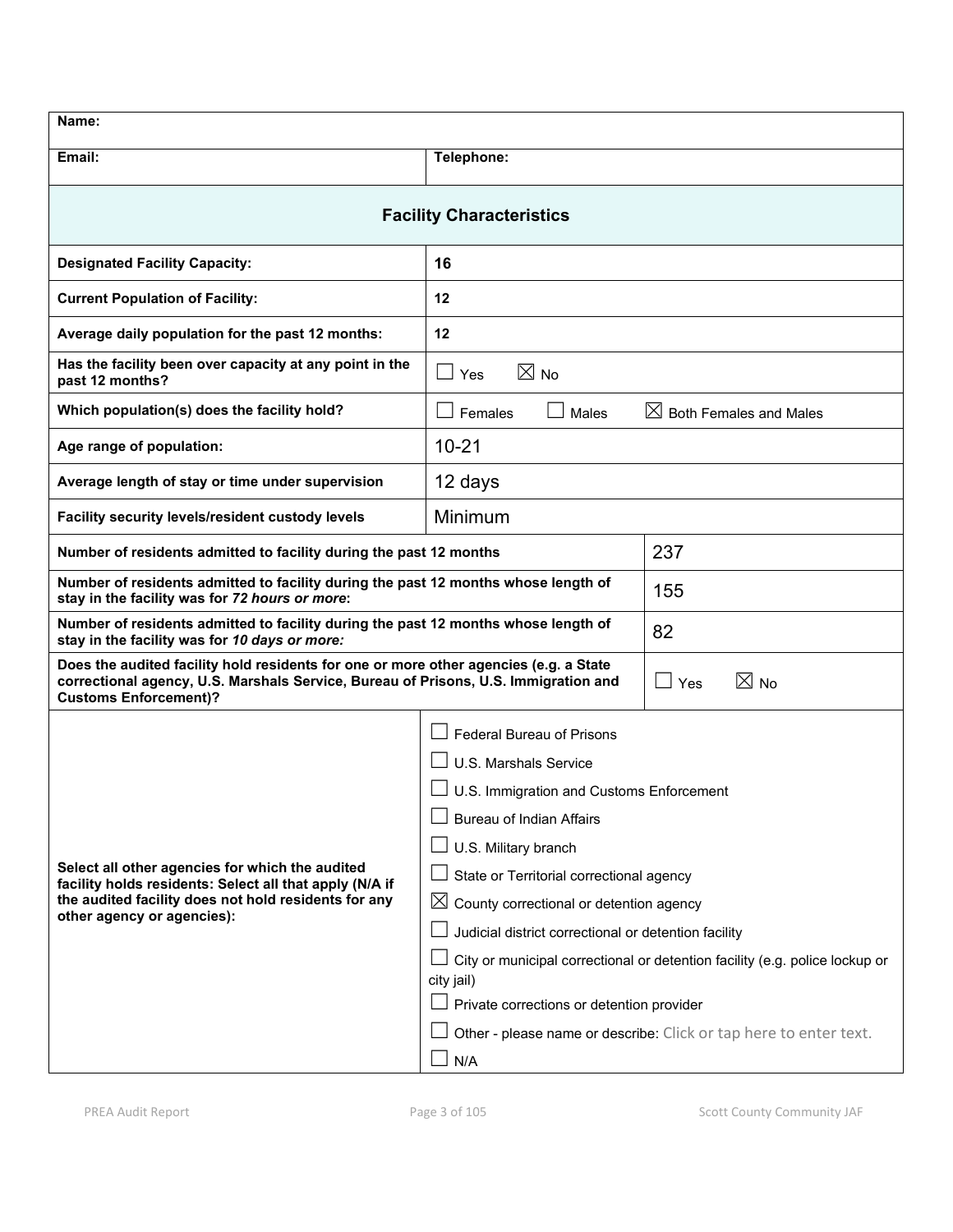| Number of staff currently employed by the facility who may have contact with<br>residents:                                                                                                                                                                                                                                                                                                                                                                                                                                                                                                                                                                                                                                                                                                                                                                                                                                                                                                                                                                                                                                                                                                                                                                                                                                                                                                                                                                                                                                                                                                                                                                                                                                                                                                        | 22                                    |
|---------------------------------------------------------------------------------------------------------------------------------------------------------------------------------------------------------------------------------------------------------------------------------------------------------------------------------------------------------------------------------------------------------------------------------------------------------------------------------------------------------------------------------------------------------------------------------------------------------------------------------------------------------------------------------------------------------------------------------------------------------------------------------------------------------------------------------------------------------------------------------------------------------------------------------------------------------------------------------------------------------------------------------------------------------------------------------------------------------------------------------------------------------------------------------------------------------------------------------------------------------------------------------------------------------------------------------------------------------------------------------------------------------------------------------------------------------------------------------------------------------------------------------------------------------------------------------------------------------------------------------------------------------------------------------------------------------------------------------------------------------------------------------------------------|---------------------------------------|
| Number of staff hired by the facility during the past 12 months who may have contact<br>with residents:                                                                                                                                                                                                                                                                                                                                                                                                                                                                                                                                                                                                                                                                                                                                                                                                                                                                                                                                                                                                                                                                                                                                                                                                                                                                                                                                                                                                                                                                                                                                                                                                                                                                                           | 5                                     |
| Number of contracts in the past 12 months for services with contractors who may<br>have contact with residents:                                                                                                                                                                                                                                                                                                                                                                                                                                                                                                                                                                                                                                                                                                                                                                                                                                                                                                                                                                                                                                                                                                                                                                                                                                                                                                                                                                                                                                                                                                                                                                                                                                                                                   | $\overline{7}$                        |
| Number of individual contractors who have contact with residents, currently<br>authorized to enter the facility:                                                                                                                                                                                                                                                                                                                                                                                                                                                                                                                                                                                                                                                                                                                                                                                                                                                                                                                                                                                                                                                                                                                                                                                                                                                                                                                                                                                                                                                                                                                                                                                                                                                                                  | 7                                     |
| Number of volunteers who have contact with residents, currently authorized to enter<br>the facility:                                                                                                                                                                                                                                                                                                                                                                                                                                                                                                                                                                                                                                                                                                                                                                                                                                                                                                                                                                                                                                                                                                                                                                                                                                                                                                                                                                                                                                                                                                                                                                                                                                                                                              | 9                                     |
| <b>Physical Plant</b>                                                                                                                                                                                                                                                                                                                                                                                                                                                                                                                                                                                                                                                                                                                                                                                                                                                                                                                                                                                                                                                                                                                                                                                                                                                                                                                                                                                                                                                                                                                                                                                                                                                                                                                                                                             |                                       |
| <b>Number of buildings:</b>                                                                                                                                                                                                                                                                                                                                                                                                                                                                                                                                                                                                                                                                                                                                                                                                                                                                                                                                                                                                                                                                                                                                                                                                                                                                                                                                                                                                                                                                                                                                                                                                                                                                                                                                                                       |                                       |
| Auditors should count all buildings that are part of the facility, whether residents are<br>formally allowed to enter them or not. In situations where temporary structures have<br>been erected (e.g., tents) the auditor should use their discretion to determine whether<br>to include the structure in the overall count of buildings. As a general rule, if a<br>temporary structure is regularly or routinely used to hold or house residents, or if the<br>temporary structure is used to house or support operational functions for more than a<br>short period of time (e.g., an emergency situation), it should be included in the overall<br>count of buildings.                                                                                                                                                                                                                                                                                                                                                                                                                                                                                                                                                                                                                                                                                                                                                                                                                                                                                                                                                                                                                                                                                                                       | 2 (1 facility & 1 school<br>building) |
| Number of resident housing units:                                                                                                                                                                                                                                                                                                                                                                                                                                                                                                                                                                                                                                                                                                                                                                                                                                                                                                                                                                                                                                                                                                                                                                                                                                                                                                                                                                                                                                                                                                                                                                                                                                                                                                                                                                 |                                       |
| Enter 0 if the facility does not have discrete housing units. DOJ PREA Working Group<br>FAQ on the definition of a housing unit: How is a "housing unit" defined for the<br>purposes of the PREA Standards? The question has been raised in particular as it<br>relates to facilities that have adjacent or interconnected units. The most common<br>concept of a housing unit is architectural. The generally agreed-upon definition is a<br>space that is enclosed by physical barriers accessed through one or more doors of<br>various types, including commercial-grade swing doors, steel sliding doors,<br>interlocking sally port doors, etc. In addition to the primary entrance and exit,<br>additional doors are often included to meet life safety codes. The unit contains<br>sleeping space, sanitary facilities (including toilets, lavatories, and showers), and a<br>dayroom or leisure space in differing configurations. Many facilities are designed with<br>modules or pods clustered around a control room. This multiple-pod design provides<br>the facility with certain staff efficiencies and economies of scale. At the same time, the<br>design affords the flexibility to separately house residents of differing security levels,<br>or who are grouped by some other operational or service scheme. Generally, the<br>control room is enclosed by security glass, and in some cases, this allows residents<br>to see into neighboring pods. However, observation from one unit to another is<br>usually limited by angled site lines. In some cases, the facility has prevented this<br>entirely by installing one-way glass. Both the architectural design and functional use<br>of these multiple pods indicate that they are managed as distinct housing units. | 1                                     |
| Number of single resident cells, rooms, or other enclosures:                                                                                                                                                                                                                                                                                                                                                                                                                                                                                                                                                                                                                                                                                                                                                                                                                                                                                                                                                                                                                                                                                                                                                                                                                                                                                                                                                                                                                                                                                                                                                                                                                                                                                                                                      | 16                                    |
| Number of multiple occupancy cells, rooms, or other enclosures:                                                                                                                                                                                                                                                                                                                                                                                                                                                                                                                                                                                                                                                                                                                                                                                                                                                                                                                                                                                                                                                                                                                                                                                                                                                                                                                                                                                                                                                                                                                                                                                                                                                                                                                                   | 0                                     |
| Number of open bay/dorm housing units:                                                                                                                                                                                                                                                                                                                                                                                                                                                                                                                                                                                                                                                                                                                                                                                                                                                                                                                                                                                                                                                                                                                                                                                                                                                                                                                                                                                                                                                                                                                                                                                                                                                                                                                                                            | 3                                     |
| Number of segregation or isolation cells or rooms (for example, administrative,<br>disciplinary, protective custody, etc.):                                                                                                                                                                                                                                                                                                                                                                                                                                                                                                                                                                                                                                                                                                                                                                                                                                                                                                                                                                                                                                                                                                                                                                                                                                                                                                                                                                                                                                                                                                                                                                                                                                                                       | $\mathbf 0$                           |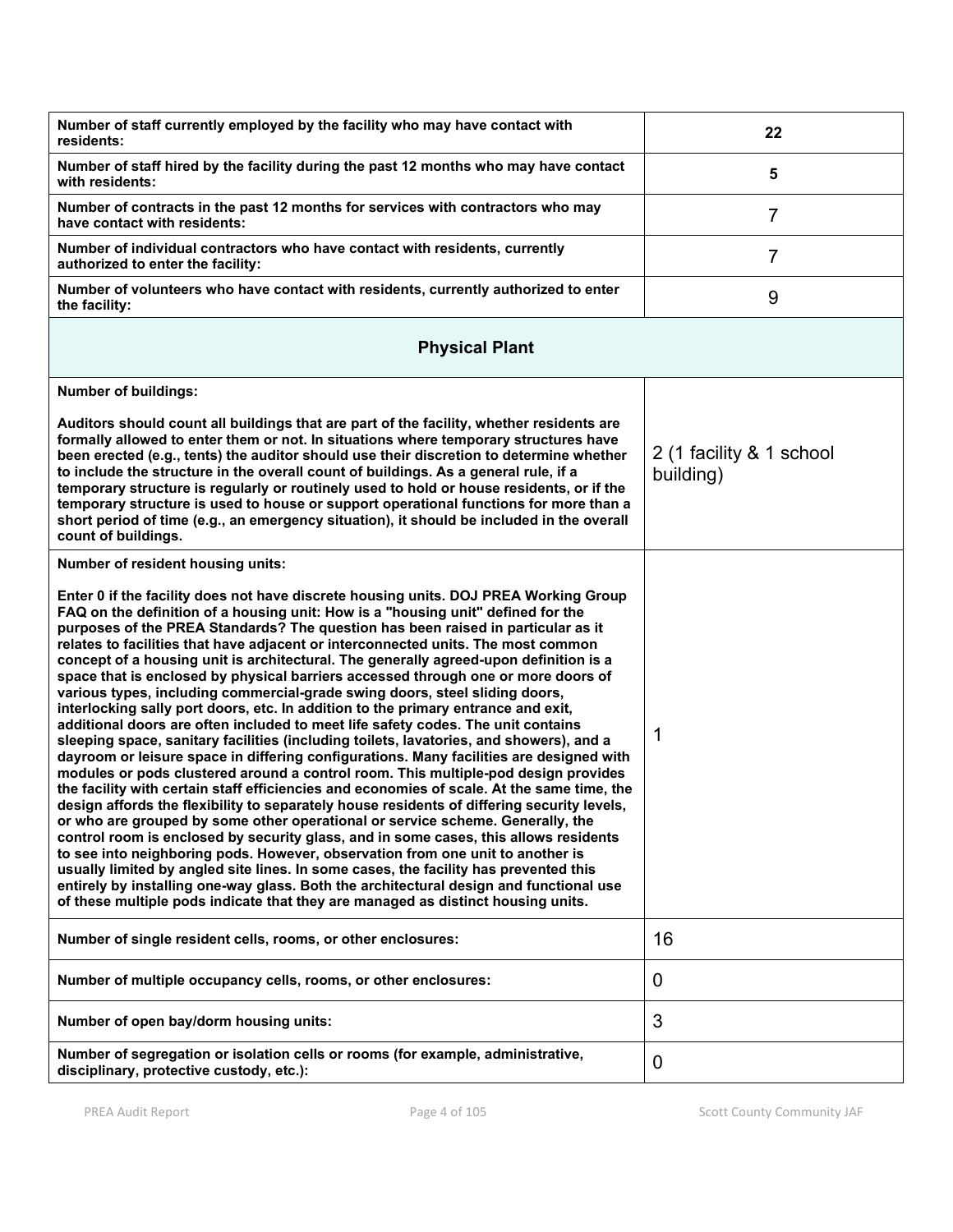| Does the facility have a video monitoring system, electronic surveillance system, or<br>other monitoring technology (e.g. cameras, etc.)?                                                                                                                                  |                                                                                                                                                                                                   | $\boxtimes$ Yes | No                                                                                                    |
|----------------------------------------------------------------------------------------------------------------------------------------------------------------------------------------------------------------------------------------------------------------------------|---------------------------------------------------------------------------------------------------------------------------------------------------------------------------------------------------|-----------------|-------------------------------------------------------------------------------------------------------|
| Has the facility installed or updated a video monitoring system, electronic surveillance<br>system, or other monitoring technology in the past 12 months?                                                                                                                  |                                                                                                                                                                                                   | $\boxtimes$ Yes | No                                                                                                    |
| <b>Medical and Mental Health Services and Forensic Medical Exams</b>                                                                                                                                                                                                       |                                                                                                                                                                                                   |                 |                                                                                                       |
| Are medical services provided on-site?                                                                                                                                                                                                                                     | $\boxtimes$ No<br>Yes                                                                                                                                                                             |                 |                                                                                                       |
| Are mental health services provided on-site?                                                                                                                                                                                                                               | $\boxtimes$ No<br>Yes                                                                                                                                                                             |                 |                                                                                                       |
| Where are sexual assault forensic medical exams<br>provided? Select all that apply.                                                                                                                                                                                        | On-site<br>$\boxtimes$ Local hospital/clinic<br>Rape Crisis Center<br>Other (please name or describe: Click or tap here to enter text.)                                                           |                 |                                                                                                       |
|                                                                                                                                                                                                                                                                            | Investigations                                                                                                                                                                                    |                 |                                                                                                       |
|                                                                                                                                                                                                                                                                            | <b>Criminal Investigations</b>                                                                                                                                                                    |                 |                                                                                                       |
| Number of investigators employed by the agency and/or facility who are responsible<br>for conducting CRIMINAL investigations into allegations of sexual abuse or sexual<br>0<br>harassment:                                                                                |                                                                                                                                                                                                   |                 |                                                                                                       |
| When the facility received allegations of sexual abuse or sexual harassment (whether<br>staff-on-resident or resident-on-resident), CRIMINAL INVESTIGATIONS are conducted<br>by: Select all that apply.                                                                    |                                                                                                                                                                                                   |                 | <b>Facility investigators</b><br>Agency investigators<br>$\boxtimes$ An external investigative entity |
| Select all external entities responsible for CRIMINAL<br>INVESTIGATIONS: Select all that apply (N/A if no<br>external entities are responsible for criminal<br>investigations)                                                                                             | $[3]$ Local police department<br>Local sheriff's department<br>State police<br>A U.S. Department of Justice component<br>Other (please name or describe: Click or tap here to enter text.)<br>N/A |                 |                                                                                                       |
| <b>Administrative Investigations</b>                                                                                                                                                                                                                                       |                                                                                                                                                                                                   |                 |                                                                                                       |
| Number of investigators employed by the agency and/or facility who are responsible<br>3<br>for conducting ADMINISTRATIVE investigations into allegations of sexual abuse or<br>sexual harassment?                                                                          |                                                                                                                                                                                                   |                 |                                                                                                       |
| When the facility receives allegations of sexual abuse or sexual harassment (whether<br>staff-on-resident or resident-on-resident), ADMINISTRATIVE INVESTIGATIONS are<br>conducted by: Select all that apply                                                               |                                                                                                                                                                                                   |                 | $\boxtimes$ Facility investigators<br>Agency investigators<br>An external investigative entity        |
| Local police department<br>Select all external entities responsible for<br><b>ADMINISTRATIVE INVESTIGATIONS: Select all that</b><br>Local sheriff's department<br>apply (N/A if no external entities are responsible for<br>administrative investigations)<br>State police |                                                                                                                                                                                                   |                 |                                                                                                       |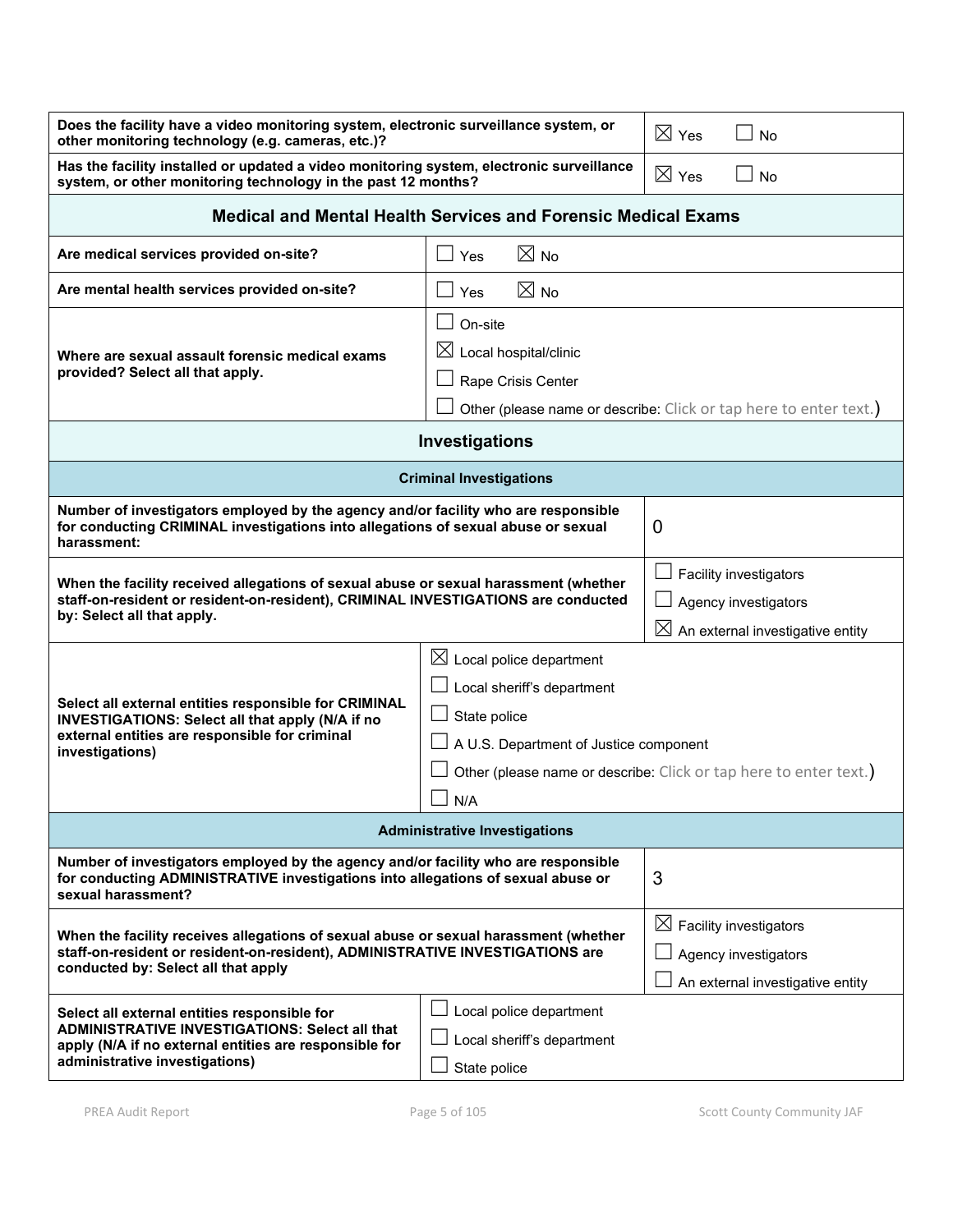| $\Box$ A U.S. Department of Justice component                            |
|--------------------------------------------------------------------------|
| $\Box$ Other (please name or describe: Click or tap here to enter text.) |
| $\boxtimes$ N/A                                                          |

# **Audit Findings**

# **Audit Narrative**

*The auditor's description of the audit methodology should include a detailed description of the following processes during the pre-onsite audit, onsite audit, and post-audit phases: documents and files reviewed, discussions and types of interviews conducted, number of days spent on-site, observations made during the site-review, and a detailed description of any follow-up work conducted during the post-audit phase. The narrative should describe the techniques the auditor used to sample documentation and select interviewees, and the auditor's process for the site review.*

# **Overview**

The Scott County Juvenile Alternative Facility (JAF) is a non-secure residential facility that provides non-secure detention and residential services. The JAF is part of the Scott County Community Corrections department. The mission of the Scott County Community Corrections is to ensure public safety by reducing offender recidivism through community involvement, effective programming, and supervision of offender's while being supportive and responsive to the needs of victims and the community.

The on-site Prison Rape Elimination Act (PREA) compliance audit of the Scott County Juvenile Alternative Facility (JAF) located in Jordan, Minnesota was conducted on August 20-22, 2019 by U.S. Department of Justice (DOJ) certified PREA Auditor, Sonya Love, Diversified Consultant Services. The Auditor conducted an opening meeting, toured the residential facility, interviewed a random sample of staff and residents, and reviewed PREA related staff and resident documentation. Upon completion of the onsite audit process, a closing meeting was held with the administrative staff to discuss the audit process and the next step in the audit process.

# **Pre-Audit Phase**

The standards used for this audit became effective August 20, 2012. An internet search confirmed the Scott County JAF January 1, 2019 to December 31, 2019 Sexual Assault and Sexual Harassment Annual Report was posted on the agency's website for 2019. The Auditor was provided a copy of the Scott County Juvenile Alternative Facility Safety Guide (handbook) English onsite. The Spanish version of the overview is available as needed for distribution to residents upon arrival to the residential facility during orientation. The Scott County JAF overview contained information such as the facility goals, program components, and resident program groups.

An examination of the Scott County Juvenile Alternative Facility Safety Guide revealed that Scott County JAF detailed the following:

# **Facility Goals:**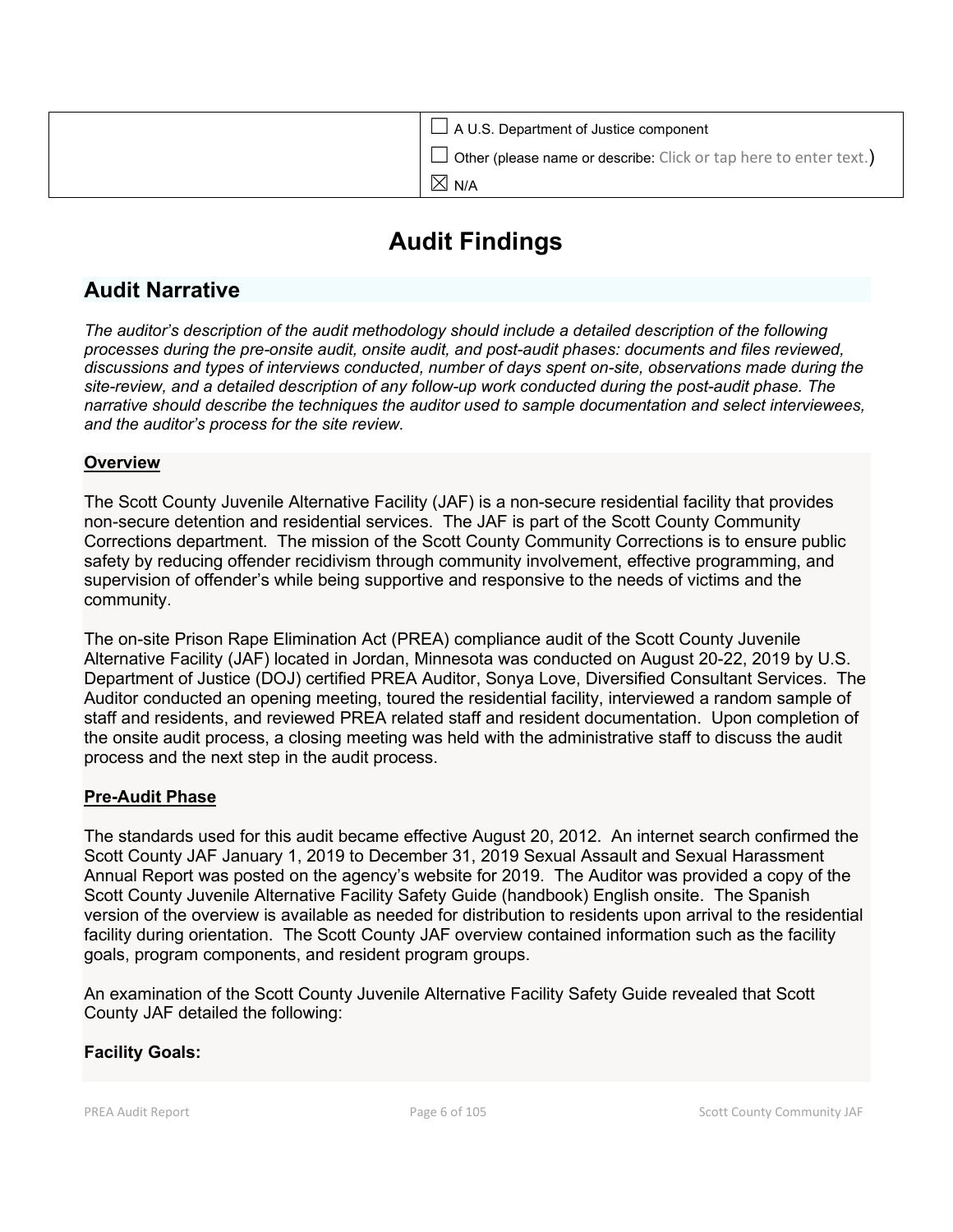- 1. The facility is intended to be an incentive-based program to begin the management of juvenile offenders through intervention on a much faster time track than additional processing.
- 2. To provide a short-term intervention while allowing youth to receive services in their community. The needed alternative that will allow an offender to avoid the negative results of longer-term detention in a secure facility.
- 3. To create a pro-active environment rather than a re-active environment.
- 4. The facility will expedite the movement of an offender to a more normal (restorative) community based, solution focused setting.
- 5. When possible, will provide immediate assessments and evaluations as well as solutions planning in lieu of court processes.
- 6. Provide for public safety.
- 7. Ensure staff are adequately trained in the following:
	- a. Motivational Interviewing
	- b. Truthought Cognitive Curriculum
	- c. Crisis Prevention Intervention
	- d. Voices Gender Specific Curriculum

## **Program Components:**

The following are some activities that youth will be exposed to:

- A full day of school
- Recreation
- Group process
- Skill building
- Independent living skills
- Cognitive behavioral skills
- Character groups

#### **Resident Program Groups:**

Chemical Health Group: A gender-specific 45-minute structured group occurring once per week facilitated by a Scott County Mental Health provider. The aim is to provide psychoeducation on various dimensions of drug and alcohol use. Educational information will be imparted through readings, discussion, and interactive activities in a fun, engaging, and interactive setting. Motivational interviewing strategies will be employed.

Emotions Management Group: A gender-specific 45-minute structured group occurring once per week facilitated by a Scott County Mental Health provider. The goal of this group is to validate a young person's experience by helping them to recognize, express, and copy with all the feelings they experience in a safe environment. Youth learn skills to help them cope with the ongoing stresses in life and maintain satisfying relationships.

Reflection/Process Group: The reflection group is an opportunity for youth to review and identify the skills and strengths they used throughout the afternoon, and a way to reinforce programs in their program and the skills utilized. Youth will complete a written assignment and present them in a group format with discussion.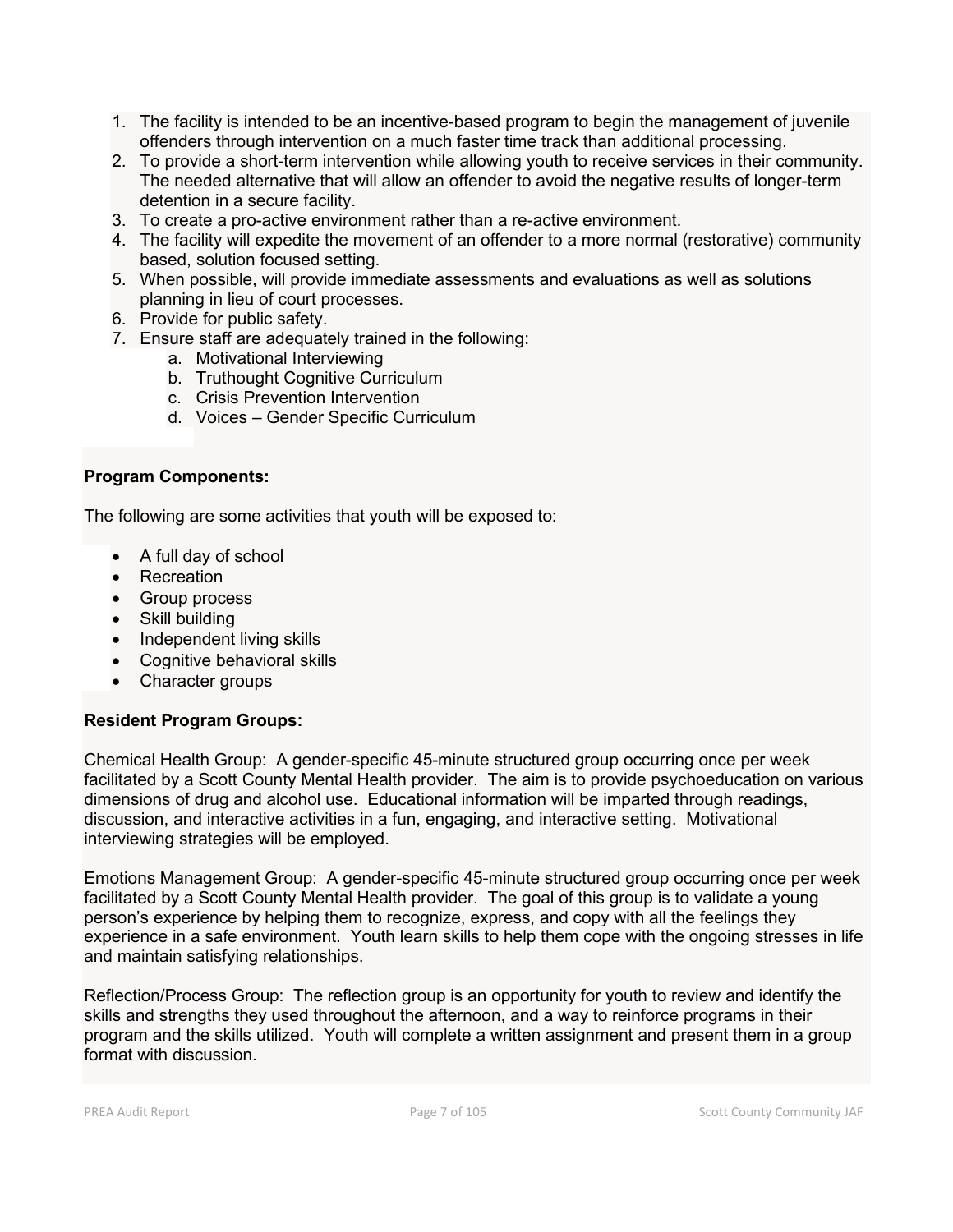Group Building Activities: The group works with one another to complete a task in order to build care, honesty and respect within the group. The group will work to rely and trust one another in order to accomplish a particular goal. These activities can be as simple as participating in a common game to work to on teamwork through a ropes type course to work on trust.

Monthly Cultural Activities: The group participates in activities involving cultural diversity such as movies, plays, and art shows. They are given the opportunity to experience the history and traditions of their cultures, as well as other cultures. In doing this, they are able to gain a better understanding of where they and others come from.

Community Service: There are several community service projects that they youth participate in to assist them in paying off court ordered restitution and to help in restorative justice practices. These projects include picking up trash at the Scott County Government, cleaning up parks, and cleaning road ditches of trash and debris.

Recreation: Residents are required to participate in at least one hour of active and one hour of passive leisure time daily. Recreation may take place on-site or off-site depending on the activity. The on-site recreation would be volleyball, football, basketball and biking. The off-site recreation activities would include hiking, biking, and fishing, along with the use of Dakota Sport and Fitness facilities which include indoor basketball, swimming, Rockwall climbing, lifting weights or jogging or classes offered through DSF.

# **Document Request**

The auditor completed a document review of the Scott County JAF Pre-Audit Questionnaire (PAQ), applicable policies, procedures, and supplemental information. Telephone calls and emails were exchanged between the PREA Coordinator to discuss logistics for the onsite portion of the audit. The following documentation was requested for the onsite visit:

- Roster of residents by unit/room
- Roster of residents with disabilities
- Roster of residents who were Limited English Proficient (LEP)
- LGBTI residents
- Residents who reported sexual abuse
- Residents who reported sexual victimization during risk screening
- Staff roster by shifts
- Specialized staff roster
- Resident census the first day of the audit
- A roster of new employees hired in the past 12 months
- 2019 Staffing Plan
- List of contact information for volunteers (if applicable)
- SANE/SAFE point of contact information
- Copies of training acknowledgments for volunteers and contractors (if applicable)

Prior to the on-site visit, the PREA Coordinator reviewed the Pre-Audit Questionnaire (PAQ) and provided evidence in support of standards and substandard. Examples of documentation provided included policies, documents, forms and memos.

# **Entrance Briefing and Tour (On-site Audit)-First day**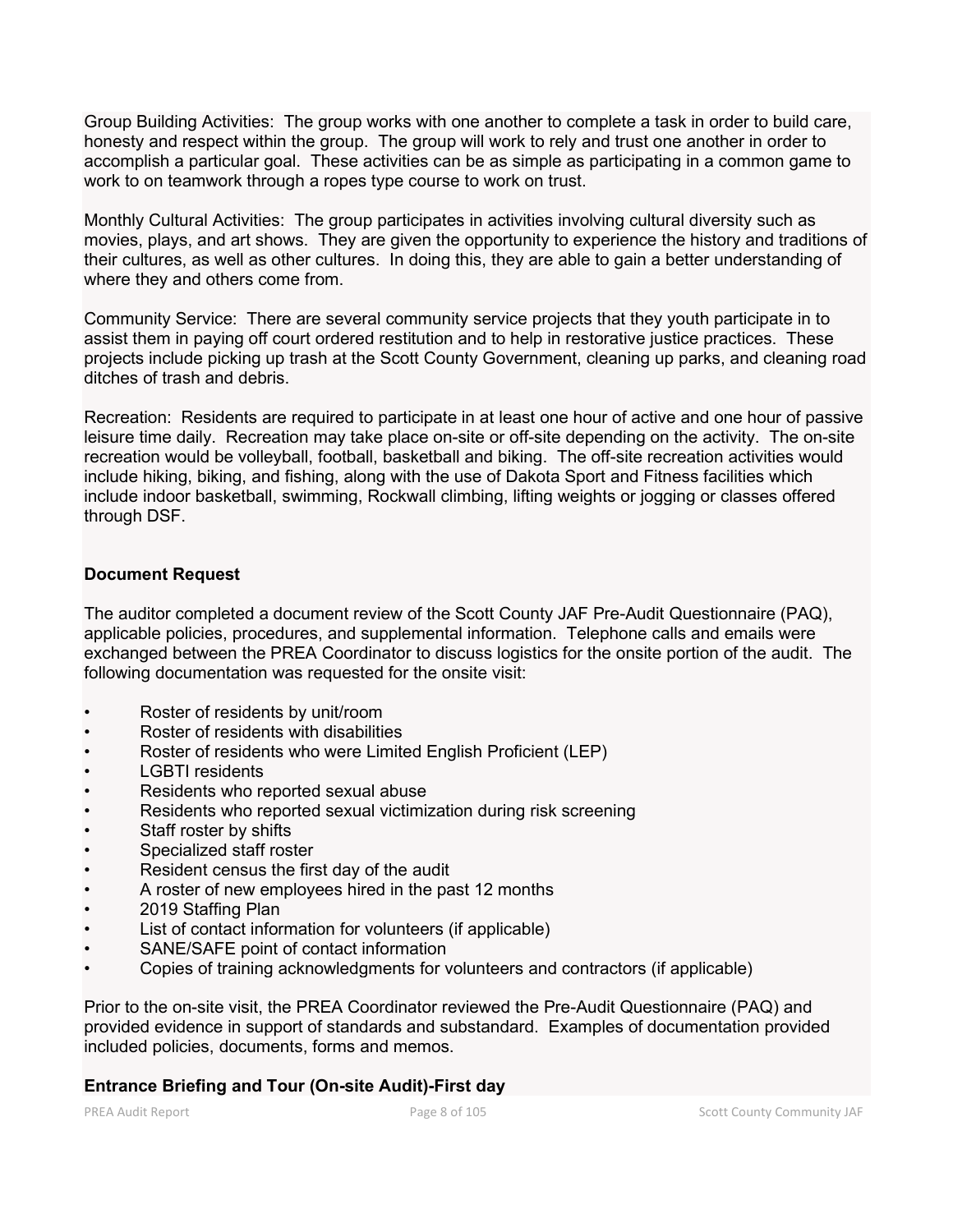The on-site visit for the Prison Rape Elimination Act (PREA) compliance audit of Scott County JAF was held on August 20-21, 2019 by The Diversified Consulting Services, PREA certified auditor Sonya Love. The population on the first day of the audit was 12. The rated capacity was 16. The age range of the population was 11 – 17. The average population for the last 12 months was 12. A meeting took place with the PREA Coordinator, Program Supervisor and Program Director to outline the auditor's sampling strategy, logistics for the residential facility tour, interview schedule and to discuss the need to review additional policies and supplemental documents. The Auditor was provided a private room in which to work and conduct confidential interviews. All requested files and rosters, both staff and residents were made available to the Auditor for review.

The auditor interviewed the following categories of specialized and random staff, during the onsite phase of the audit:

| <b>Category of Staff Interviewed</b>                                      | # Interviews     |
|---------------------------------------------------------------------------|------------------|
|                                                                           | <b>Conducted</b> |
| <b>Random Staff</b>                                                       | 7                |
| <b>Specialized Staff</b>                                                  | 12               |
| Total Staff Interviewed * some staff were interviewed for both groups     | 7                |
| <b>Other Staff Interactions During the Facility Tour</b>                  | # Interviews     |
|                                                                           | <b>Conducted</b> |
| Staff Interactions during the facility tour                               | 3                |
| Staff who refused to be interviewed                                       | $\overline{0}$   |
| <b>Total Staff Interviewed</b>                                            | 12               |
| <b>Category of Specialized Staff Interviewed</b>                          | # Interviews     |
|                                                                           | <b>Conducted</b> |
| Agency Contract Administrator (on file)                                   | 0                |
| <b>Agency PREA Coordinator</b>                                            | 1                |
| Intermediate or higher-level facility staff responsible for conducting an | $\overline{1}$   |
| unannounced round                                                         |                  |
| Line staff who supervise youthful residents, if any                       | $\overline{1}$   |
| Education staff who work with youthful residents, if any                  | $\mathbf 0$      |
| Program staff who work with youthful residents, if any                    | $\overline{2}$   |
| <b>Medical staff</b>                                                      | $\overline{0}$   |
| Mental health staff                                                       | $\overline{0}$   |
| Administrative staff                                                      | 1                |
| <b>SAFE and SANE staff</b>                                                | 1                |
| Volunteers who have contact with residents                                | $\overline{0}$   |
| Contractors who have contact with residents                               | 0                |
| Investigative staff                                                       | 1                |
| Staff who perform screening for risk of victimization and abusiveness     | $\mathbf{1}$     |
| Staff who supervise residents in segregated housing                       | $\mathbf 0$      |
| Designated staff member charged with monitoring retaliation               | $\overline{1}$   |
| First responders, security staff                                          | $\mathbf 0$      |
| First responders, non-security staff                                      | $\overline{1}$   |
| Intake staff                                                              | $\overline{1}$   |
| <b>Total staff interviewed</b>                                            | 12               |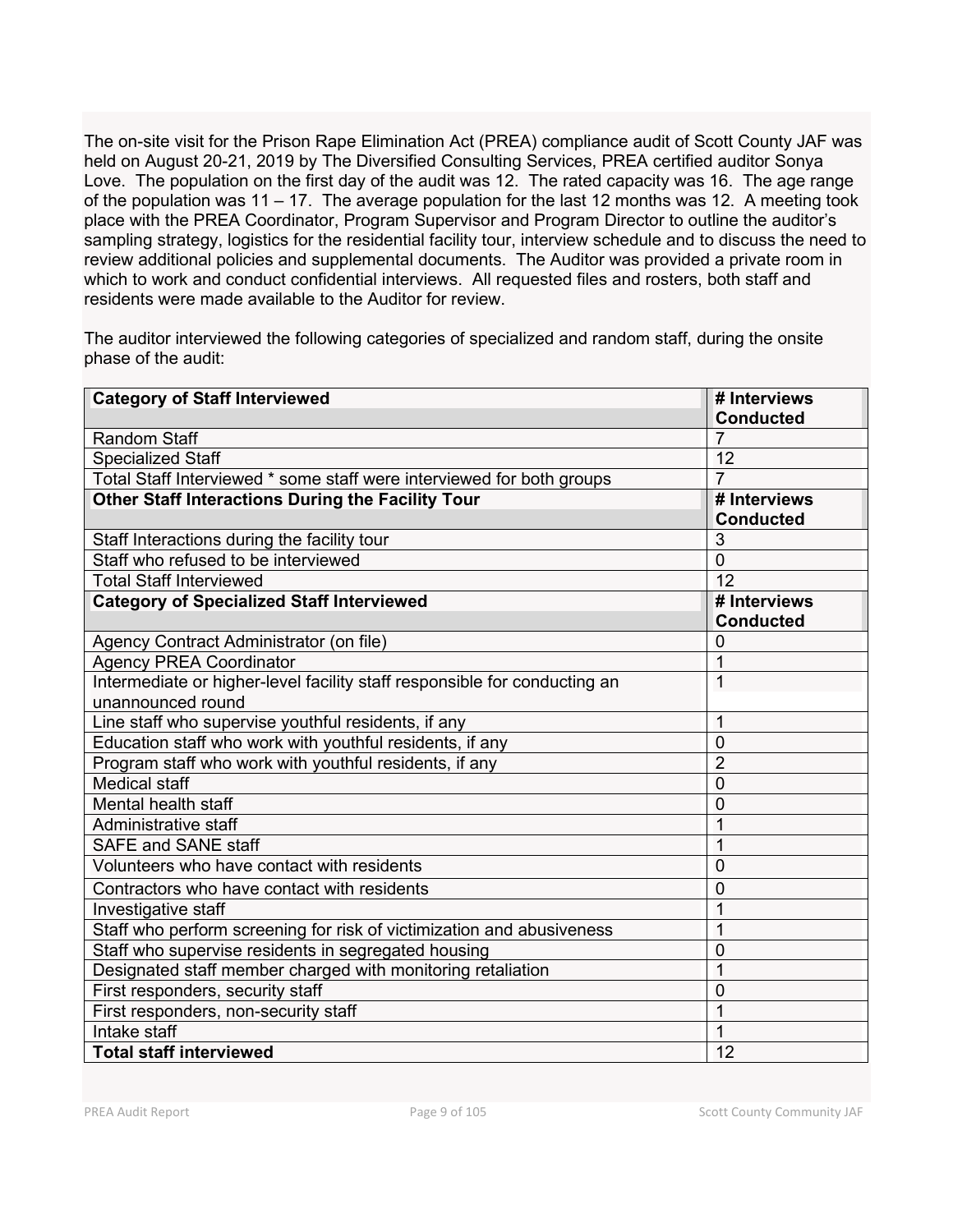# **Site Review**

Immediately following the opening meeting, a tour of the residential facility was completed. The Auditor was escorted throughout the facility by the PREA Coordinator. During the tour, the Auditor reviewed PREA related documentation and materials located on bulletin boards. The Auditor observed camera surveillance, physical supervision, and electronic monitoring capabilities throughout the residential facility. Other areas of focus during the tour included, but were not limited to, levels of staff supervision, and limits to cross-gender viewing.

All signs and postings were in both English and Spanish. Residents affirmed the ability to shower, dress, and use the toilet facilities without exposing themselves to employees of the opposite gender. Informal and formal conversations with employees and residents regarding the PREA standards were conducted. Postings regarding how residents can report PREA violations and the agency's zerotolerance policy for sexual abuse and sexual harassment were prominently displayed in all living units, meeting areas, and throughout the facility.

Audit notice postings with the PREA Auditor's contact information were posted in the same areas. The Auditor noticed PREA audit postings were posted well in advance of the on-site visit. Resident interviews confirmed the placement of the PREA notices. Observations noted during the tour:

- Sexual Violence Center Sexual Violence Center can be reached by dialing 952-448-5425 (Chaska office) or 612-871-5111 (Minneapolis office); JAF PREA Hotline by dialing 952-496-8934, and the Minnesota Department of Corrections by dialing 651-361-7200 were posted on all living units.
- The Auditor tested access to outside entities to report abuse was available to residents on agency's telephone.

# **Resident Interviews**

At the time of the audit there were 12 residents housed at Scott County JAF. A total of 7 targeted residents and 3 random residents were interviewed. Interviews were conducted using the Department of Justice (DOJ) protocols to access residents' knowledge of PREA and the reporting mechanisms available to them.

| <b>Category of Residents Interviewed</b>                | # Interviews Conducted |
|---------------------------------------------------------|------------------------|
| Random residents                                        | 3                      |
| <b>Targeted residents</b>                               |                        |
| Youthful residents                                      | 12                     |
| <b>Total residents interviewed</b>                      | 10                     |
| Targeted Resident Interviews-Breakdown                  | # Interviews Conducted |
| Youthful residents                                      | 12                     |
| Residents with a Physical Disability                    | 0                      |
| Residents who are Blind, Deaf, or Hard of Hearing       | 0                      |
| Residents who are Limited English Proficient (LEP)      | 0                      |
| Residents with a Cognitive Disability                   |                        |
| Residents who Identify as Lesbian, Gay, or Bisexual     | 0                      |
| Residents who Identify as Transgender or Intersex       | 0                      |
| Residents in Segregated Housing for High Risk of Sexual | 0                      |
| Victimization                                           |                        |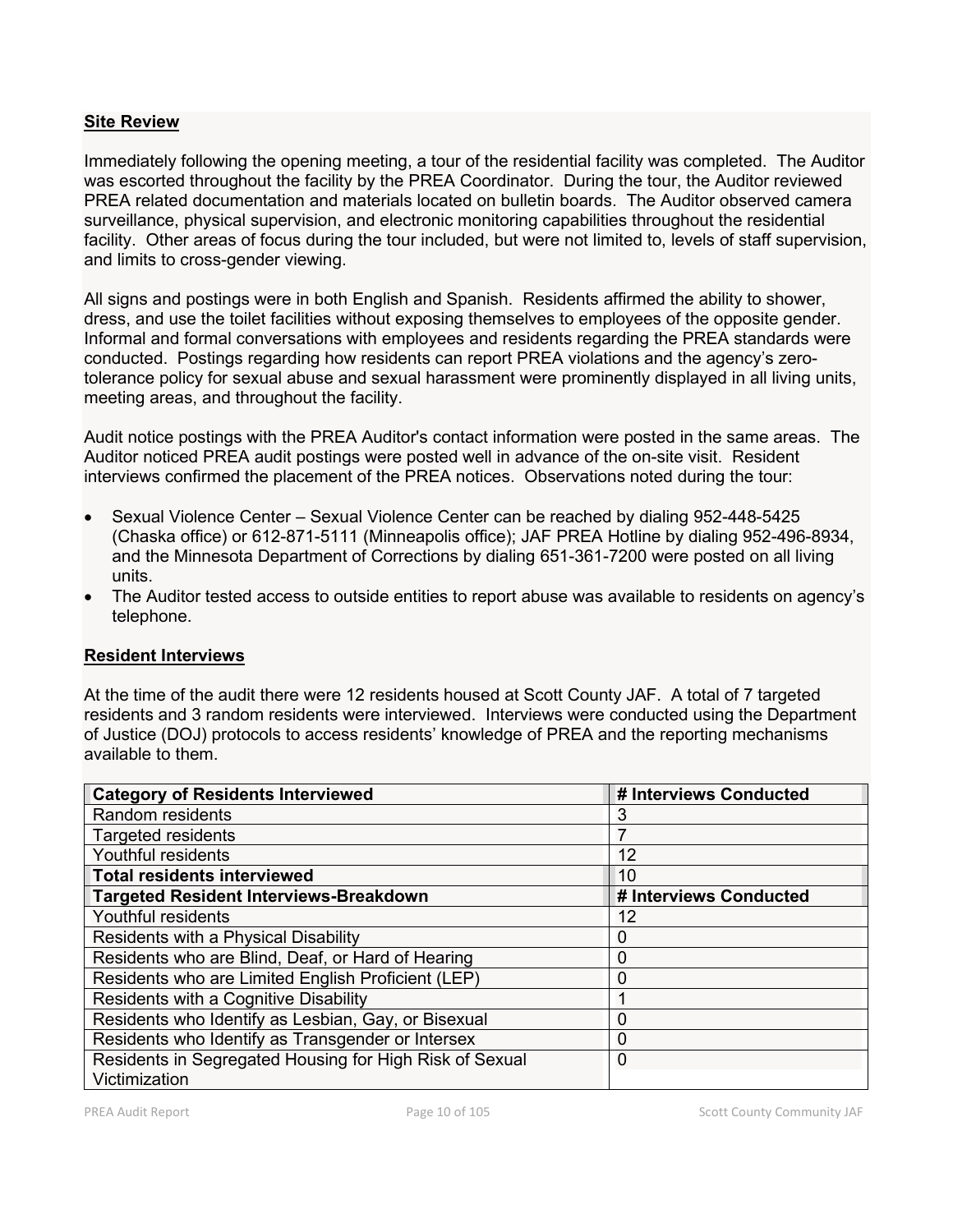| Residents who Reported Sexual Abuse that occurred at the |  |
|----------------------------------------------------------|--|
| Facility                                                 |  |
| Residents who Reported Sexual Victimization During Risk  |  |
| Screening                                                |  |
| <b>Total Number of Targeted Residents Interviews</b>     |  |

\*Note: Residents selected from various living units

## **Staff Interviews**

A total of 7 random staff members (from all shifts) and 12 administrative/specialized staff were interviewed. The administrative staff included positions such as the PREA Coordinator, Human Resources representative and other staff persons. All staff interviewed confirmed having been trained to act as first responders in the event of a PREA related incident. Both random and specialized staff were interviewed on each day of the on-site audit.

# **Victim Advocacy**

The Auditor conducted a telephone interview with the local community victim advocacy organization, Sexual Violence Center, regarding the Memorandum of Agreement (MOA) that exists with Scott County JAF. The conversation confirmed that Scott County JAF has a provider relationship with an advocacy organization that will provide, a 24 hour per day, seven days per week Sexual Assault Hotline, medical accompaniment and advocacy for a resident victim of sexual assault. A telephone call discussion with a SANE/SAFE examiner at St Francis Regional Medical Center confirmed that examinations are conducted by specialized trained medical staff.

#### **File Review**

Following the interviews, the Auditor reviewed the files requested during the pre-audit phase. The Auditor reviewed 7 training records to establish compliance with PREA training mandates. This Auditor confirmed that new employees of Scott County JAF completed background checks before hire, and all received National Crime Information Clearance before working around residents. The Auditor reviewed five (5) residential facility volunteer file and seven (7) contractor files. Screening and intake procedures were evaluated by reviewing 7 resident files which included a vulnerability assessment instrument and resident education verification documentation.

#### **Investigations**

During the current auditing period, there was one reported allegations of sexual abuse/sexual harassment both it was unfounded. Criminal investigations are handled by the Scott County Sheriff Office for the Scott County JAF. Information is transmitted quickly to the appropriate investigating agency.

#### **Closeout**

A closing meeting was held with the Auditor and the administrative staff on August 22,2019. Discussions centered around the audit process, preliminary findings, and the post-audit process. The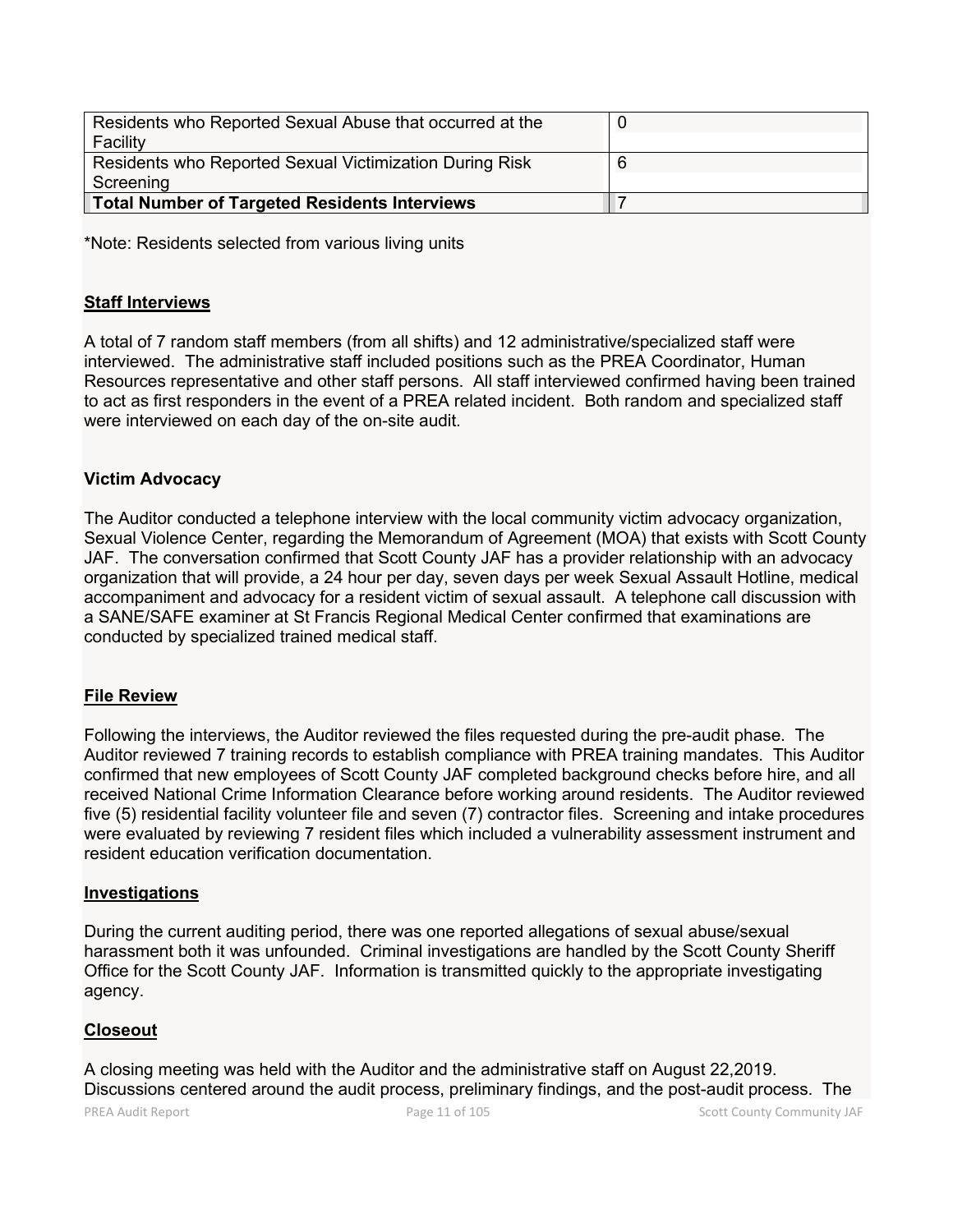Auditor thanked the staff for their hard work and dedication to the PREA process and participation in the second phase of the audit process.

# **Facility Characteristics**

*The auditor's description of the audited facility should include details about the facility type, demographics and size of the inmate, resident or detainee population, numbers and type of staff positions, configuration and layout of the facility, numbers of housing units, description of housing units including any special housing units, a description of programs and services, including food service and recreation. The auditor should describe how these details are relevant to PREA implementation and compliance.*

The Scott County Juvenile Alternative Facility (JAF) is a 16 bed non-secure residential facility that provides non-secure detention and residential services. The JAF provides gender specific programming that is evidence based to its adjudicated and non-adjudicated youth. This includes short term detention, 30-day evaluations, and cognitive programming to at risk male and female youth ages 11 – 17. The JAF follows the principles of evidence-based practices in its modality through the use of counseling, role playing, group therapy, and its program assignments to assist the youth and their efforts to improve decision making.

The Scott County Juvenile Alternative Facility (JAF) is passionate in helping youth residents gain skills to improve their life and reduce their chances of repeat offenses. The staff is experienced, and each staff member has at least a bachelor's degree and routinely attends training courses to keep current on ways to benefit youth residents. Since 1998 Scott County JAF vision has been to help residents through a cycle of change and leave them with a feeling of self-confidence to handle life situations is the facility's ultimate goal.

The Scott County JAF strives to provide residents with programs and services that:

- Reduce repeat offenses
- Increase self-confidence
- Improve decision-making skills
- Provide safe and secure housing
- Increase motivation to change negative behaviors
- Participate in community service victim restoration
- Continue community involvement attend school, continue employment, or participate in extracurricular activities

The Scott County Juvenile Alternative Facility (JAF) provides a least restrictive approach to youth involved in the Juvenile Justice System through collaboration of community resources. A focused effort utilizing an evidence-based approach in approaching the problems of delinquency and emotional crisis among adolescents, the primary goal is placed upon treating youth with the framework of interpersonal experiences rather than isolation. A philosophical approach of program uses crisis as a teachable moment and focuses on youth strengths rather than deficit when problem-solving to achieve success.

# **Summary of Audit Findings**

*The summary should include the number and list of standards exceeded, number of standards met, and number and list of standards not met.*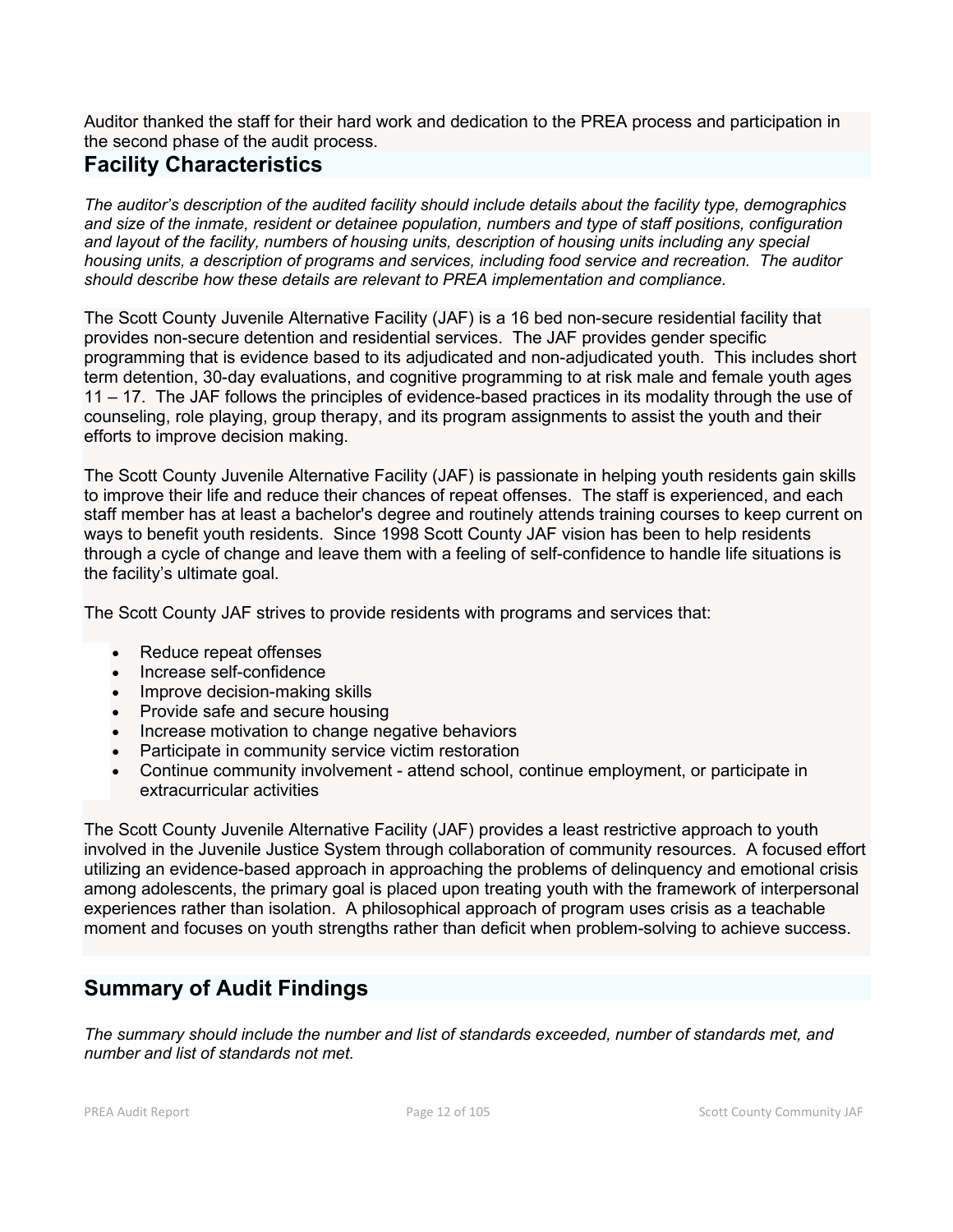*Auditor Note: No standard should be found to be "Not Applicable" or "NA". A compliance determination must be made for each standard.*

| <b>Standards Exceeded</b>                                             |          |
|-----------------------------------------------------------------------|----------|
| Number of Standards Exceeded: 0<br><b>List of Standards Exceeded:</b> | 0        |
| <b>Standards Met</b>                                                  |          |
| <b>Number of Standards Met: 39</b>                                    |          |
| <b>Standards Not Met</b>                                              |          |
| <b>Number of Standards Not Met:</b>                                   | $\Omega$ |
| <b>List of Standards Not Met:</b>                                     | 0        |

# **Corrective Action:**

# **Standard 115.335: Specialized Training**

A mental health provider works part-time in the facility conducting substance abuse groups. The mental health care provider completed general PREA training and specialized training as required in Standard 115.335, Specialized Training.

# **PREVENTION PLANNING**

# **Standard 115.311: Zero tolerance of sexual abuse and sexual harassment; PREA coordinator**

**All Yes/No Questions Must Be Answered by The Auditor to Complete the Report**

# **115.311 (a)**

- Does the agency have a written policy mandating zero tolerance toward all forms of sexual abuse and sexual harassment?  $\boxtimes$  Yes  $\Box$  No
- Does the written policy outline the agency's approach to preventing, detecting, and responding to sexual abuse and sexual harassment?  $\boxtimes$  Yes  $\Box$  No

#### **115.311 (b)**

- Has the agency employed or designated an agency wide PREA Coordinator?  $\boxtimes$  Yes  $\Box$  No
- Is the PREA Coordinator position in the upper level of the agency hierarchy?  $\boxtimes$  Yes  $\Box$  No
- Does the PREA Coordinator have sufficient time and authority to develop, implement, and oversee agency efforts to comply with the PREA standards in all of its facilities?  $\boxtimes$  Yes  $\Box$  No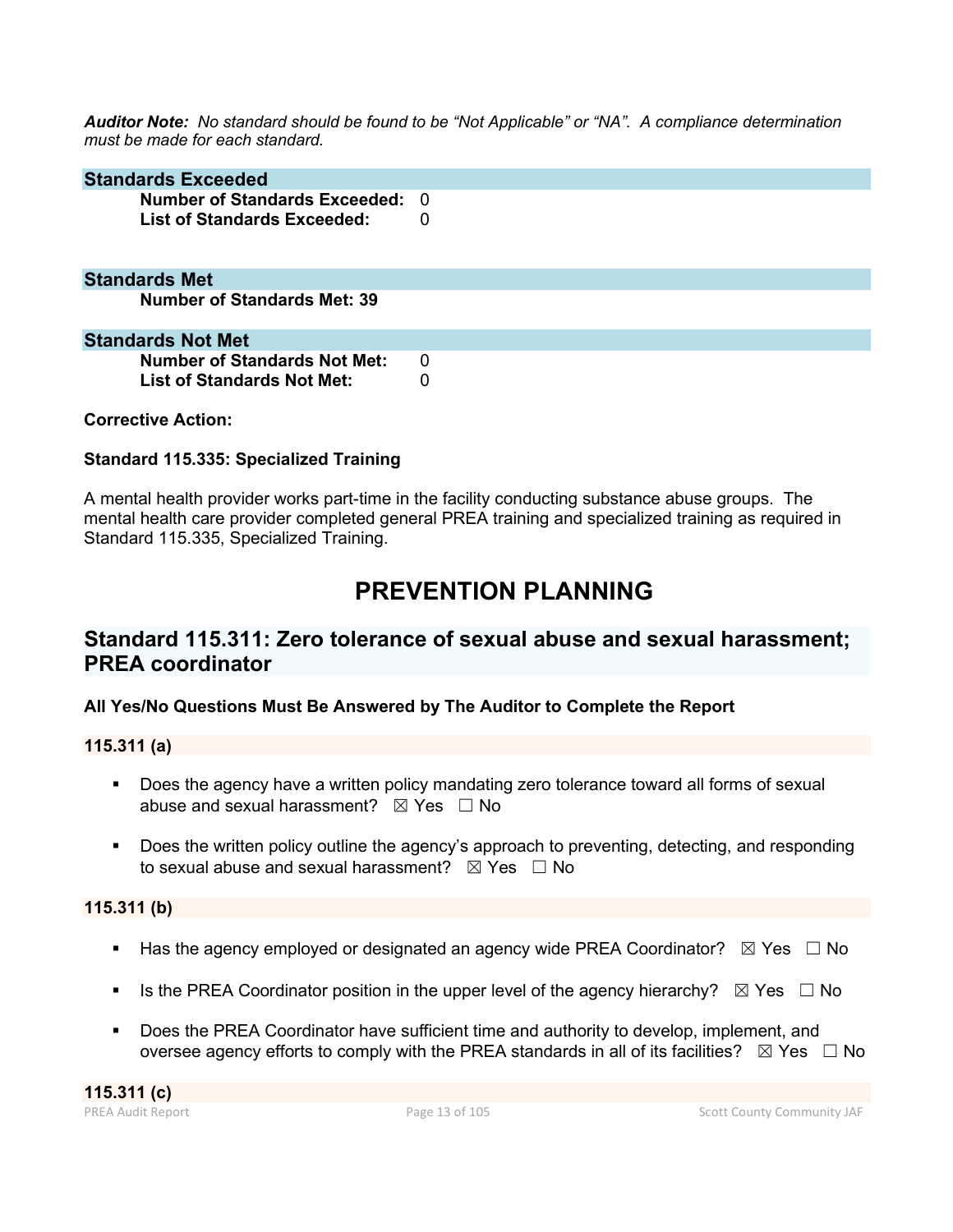- If this agency operates more than one facility, has each facility designated a PREA compliance manager? (N/A if agency operates only one facility.)  $\boxtimes$  Yes  $\Box$  No  $\Box$  NA
- Does the PREA compliance manager have sufficient time and authority to coordinate the facility's efforts to comply with the PREA standards? (N/A if agency operates only one facility.)  $\boxtimes$  Yes  $\Box$  No  $\Box$  NA

# **Auditor Overall Compliance Determination**

- ☐ **Exceeds Standard** (*Substantially exceeds requirement of standards*)
- ☒ **Meets Standard** (*Substantial compliance; complies in all material ways with the standard for the relevant review period*)
- ☐ **Does Not Meet Standard** (*Requires Corrective Action*)

# **Instructions for Overall Compliance Determination Narrative**

*The narrative below must include a comprehensive discussion of all the evidence relied upon in making the compliance or non-compliance determination, the auditor's analysis and reasoning, and the auditor's conclusions. This discussion must also include corrective action recommendations where the facility does not meet the standard. These recommendations must be included in the Final Report, accompanied by information on specific corrective actions taken by the facility.*

Minnesota State Statutes 609.341-3452 Mistreatment of Residents or Patients; Scott County Community Corrections Juvenile Alternative Facility, Juvenile PREA Standards; Scott County Community Corrections Juvenile Alternative Facility, PREA Definitions; Scott County Community Corrections Juvenile Alternative Facility, Policy 115.311 Zero Tolerance; and the organizational chart collectively address the requirements of Standard 115.311. Scott County JAF has established an agency PREA Coordinator whose position is the Program Supervisor and he reports to the Community Corrections Director and the Facility Director in all things related to PREA. During the interview with the Facility Program Supervisor/PREA Coordinator, he confirmed he had sufficient time and authority to meet his duties as the PREA Coordinator. Based upon the sum of interviews conducted, review of applicable policy and related documentation, it is apparent that Scott County JAF achieves compliance with the standard for the relevant review period. Scott County JAF is determined to meet Standard 115.311.

# **Policy, Materials, Interviews and Other Evidence Reviewed:**

- Pre-Audit Questionnaire
- Minnesota State Statutes 609.341-3452 Mistreatment of Residents or Patients
- Scott County Community Corrections Juvenile Alternative Facility, Juvenile PREA Standards
- Scott County Community Corrections Juvenile Alternative Facility, PREA Definitions
- Scott County Community Corrections Juvenile Alternative Facility, Policy 115.311 Zero Tolerance
- Organizational Chart
- Interview with the PREA Coordinator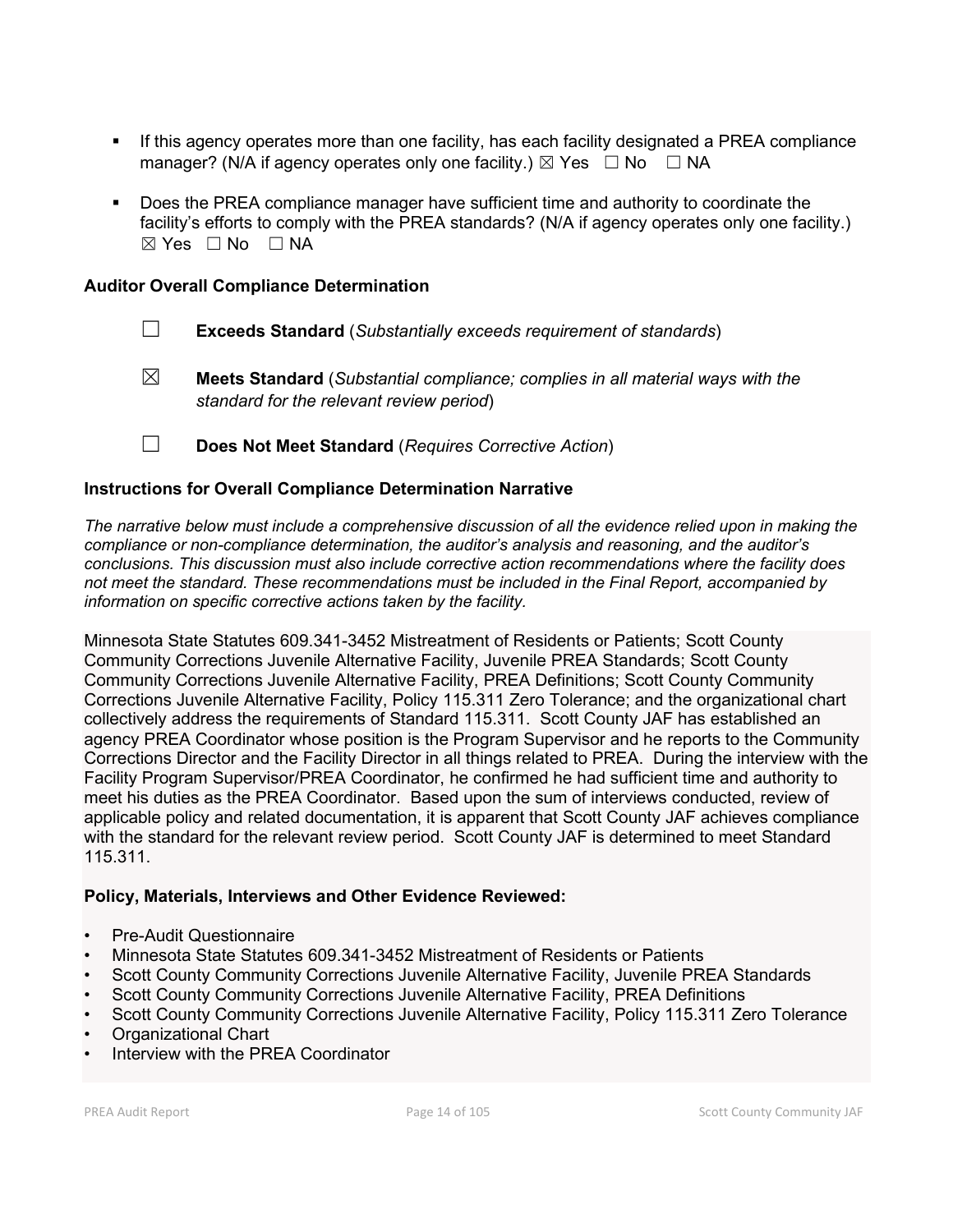# **Standard 115.312: Contracting with other entities for the confinement of residents**

# **All Yes/No Questions Must Be Answered by the Auditor to Complete the Report**

# **115.312 (a)**

 If this agency is public and it contracts for the confinement of its residents with private agencies or other entities including other government agencies, has the agency included the entity's obligation to adopt and comply with the PREA standards in any new contract or contract renewal signed on or after August 20, 2012? (N/A if the agency does not contract with private agencies or other entities for the confinement of residents.)  $\boxtimes$  Yes  $\Box$  No  $\Box$  NA

# **115.312 (b)**

 Does any new contract or contract renewal signed on or after August 20, 2012 provide for agency contract monitoring to ensure that the contractor is complying with the PREA standards? (N/A if the agency does not contract with private agencies or other entities for the confinement of residents.) ⊠ Yes □ No □ NA

# **Auditor Overall Compliance Determination**

- ☐ **Exceeds Standard** (*Substantially exceeds requirement of standards*)
- ☒ **Meets Standard** (*Substantial compliance; complies in all material ways with the standard for the relevant review period*)
- ☐ **Does Not Meet Standard** (*Requires Corrective Action*)

# **Instructions for Overall Compliance Determination Narrative**

*The narrative below must include a comprehensive discussion of all the evidence relied upon in making the compliance or non-compliance determination, the auditor's analysis and reasoning, and the auditor's conclusions. This discussion must also include corrective action recommendations where the facility does not meet the standard. These recommendations must be included in the Final Report, accompanied by information on specific corrective actions taken by the facility.*

The Scott County JAF does not contract with any entities to house residents. The PREA Coordinator confirmed that Scott County JAF has not entered a contract with an entity that fails to comply with the PREA standards. All applicable contractors are required to adopt and comply with PREA standards. Staff interviews and reviews of applicable policy and related contracts confirm compliance of Standard 115.312. Scott County JAF met the requirements of Standard 115.312.

# **Policy, Materials, Interviews and Other Evidence Reviewed:**

- Pre-Audit Questionnaire
- Minnesota State Statutes 609.341-3452 Mistreatment of Residents or Patients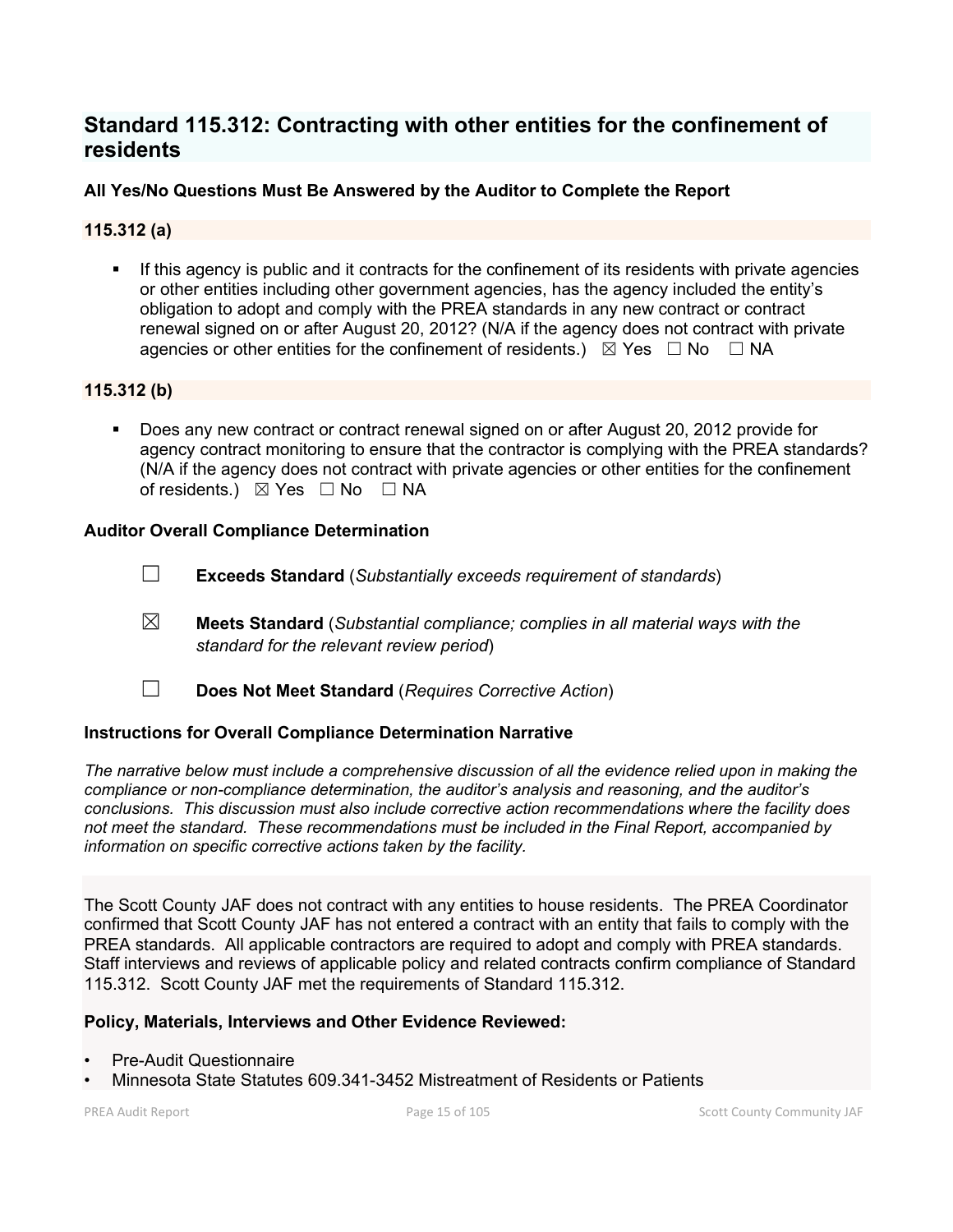- Scott County Community Corrections Juvenile Alternative Facility, Juvenile PREA Standards
- Scott County Community Corrections Juvenile Alternative Facility, PREA Definitions
- Scott County Community Corrections Juvenile Alternative Facility, Policy 115.312 Contracting Resident Confinement
- Interview with the PREA Coordinator

# **Standard 115.313: Supervision and monitoring**

# **All Yes/No Questions Must Be Answered by the Auditor to Complete the Report**

# **115.313 (a)**

- Does the facility have a documented staffing plan that provides for adequate levels of staffing and, where applicable, video monitoring, to protect residents against sexual abuse?
- $\blacksquare$   $\boxtimes$  Yes  $\Box$  No
- In calculating adequate staffing levels and determining the need for video monitoring, does the staffing plan take into consideration: Generally accepted juvenile detention and correctional/secure residential practices?  $\boxtimes$  Yes  $\Box$  No
- In calculating adequate staffing levels and determining the need for video monitoring, does the staffing plan take into consideration: Any judicial findings of inadequacy?  $\boxtimes$  Yes  $\Box$  No
- In calculating adequate staffing levels and determining the need for video monitoring, does the staffing plan take into consideration: Any findings of inadequacy from Federal investigative agencies? ⊠ Yes □ No
- In calculating adequate staffing levels and determining the need for video monitoring, does the staffing plan take into consideration: Any findings of inadequacy from internal or external oversight bodies? ⊠ Yes □ No
- In calculating adequate staffing levels and determining the need for video monitoring, does the staffing plan take into consideration: All components of the facility's physical plant (including "blind-spots" or areas where staff or residents may be isolated)?  $\boxtimes$  Yes  $\Box$  No
- In calculating adequate staffing levels and determining the need for video monitoring, does the staffing plan take into consideration: The composition of the resident population?  $\boxtimes$  Yes  $\Box$  No
- In calculating adequate staffing levels and determining the need for video monitoring, does the staffing plan take into consideration: The number and placement of supervisory staff?  $\boxtimes$  Yes  $\Box$  No
- In calculating adequate staffing levels and determining the need for video monitoring, does the staffing plan take into consideration: Institution programs occurring on a particular shift?  $\boxtimes$  Yes ☐ No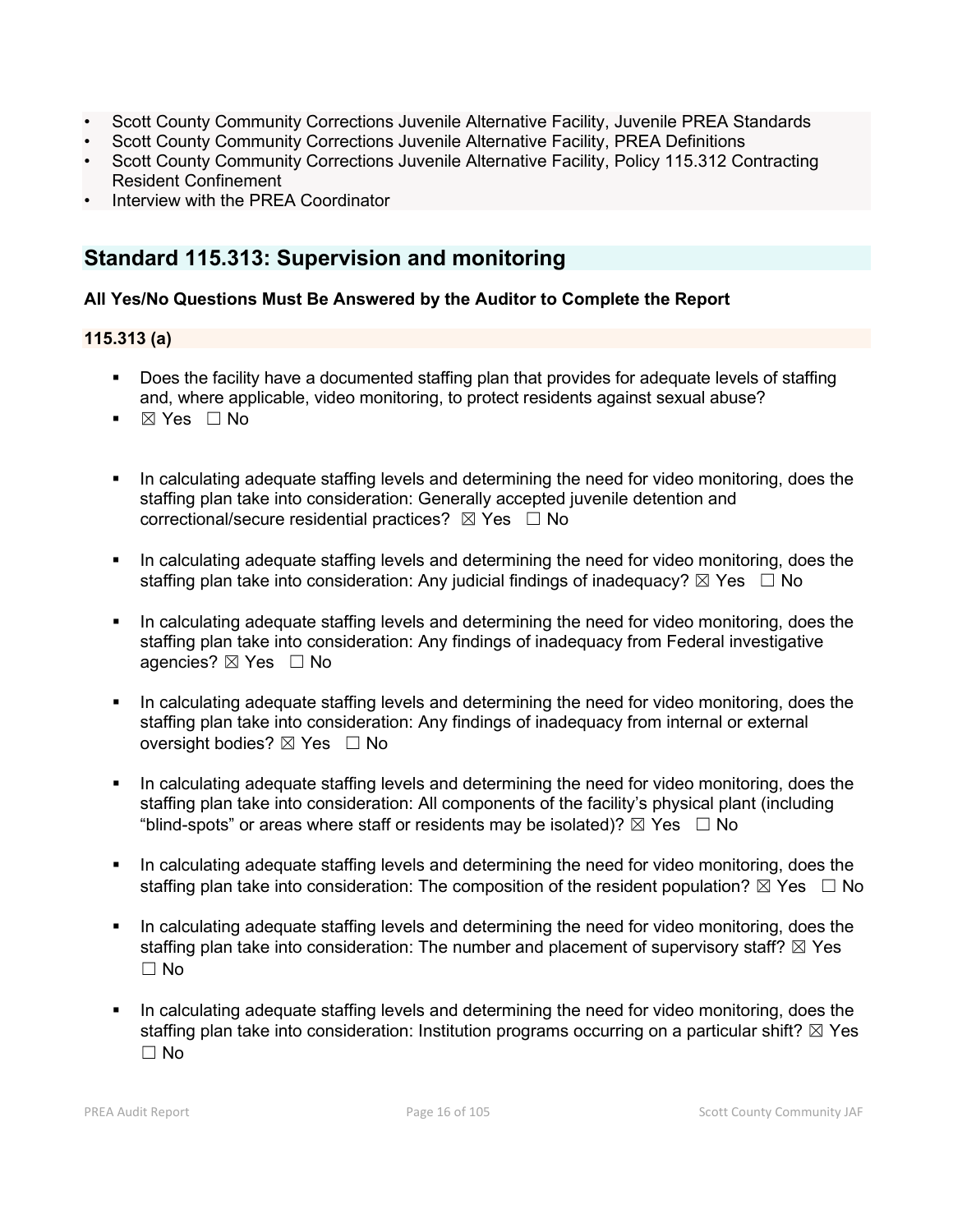- In calculating adequate staffing levels and determining the need for video monitoring, does the staffing plan take into consideration: Any applicable State or local laws, regulations, or standards? ⊠ Yes □ No
- In calculating adequate staffing levels and determining the need for video monitoring, does the staffing plan take into consideration the prevalence of substantiated and unsubstantiated incidents of sexual abuse?  $\boxtimes$  Yes  $\Box$  No
- In calculating adequate staffing levels and determining the need for video monitoring, does the staffing plan take into consideration: Any other relevant factors?  $\boxtimes$  Yes  $\Box$  No

# **115.313 (b)**

- Does the agency comply with the staffing plan except during limited and discrete exigent circumstances? ☒ Yes ☐ No
- In circumstances where the staffing plan is not complied with, does the facility document all deviations from the plan? (N/A if no deviations from staffing plan.)  $\Box$  Yes  $\Box$  No  $\boxtimes$  NA

# **115.313 (c)**

- Does the facility maintain staff ratios of a minimum of 1:8 during resident waking hours, except during limited and discrete exigent circumstances? (N/A if the facility is not a secure juvenile facility per the PREA standards definition of "secure".)  $\boxtimes$  Yes  $\Box$  No  $\Box$  NA
- **Does the facility maintain staff ratios of a minimum of 1:16 during resident sleeping hours,** except during limited and discrete exigent circumstances? (N/A if the facility is not a secure juvenile facility per the PREA standards definition of "secure".)  $\boxtimes$  Yes  $\Box$  No  $\Box$ NA
- Does the facility fully document any limited and discrete exigent circumstances during which the facility did not maintain staff ratios? (N/A if the facility is not a secure juvenile facility per the PREA standards definition of "secure".)  $\boxtimes$  Yes  $\Box$  No  $\Box$  NA
- Does the facility ensure only security staff are included when calculating these ratios? (N/A if the facility is not a secure juvenile facility per the PREA standards definition of "secure".)  $\boxtimes$  Yes  $\Box$ No □ NA
- Is the facility obligated by law, regulation, or judicial consent decree to maintain the staffing ratios set forth in this paragraph?  $\boxtimes$  Yes  $\Box$  No

# **115.313 (d)**

In the past 12 months, has the facility, in consultation with the agency PREA Coordinator, assessed, determined, and documented whether adjustments are needed to: The staffing plan established pursuant to paragraph (a) of this section?  $\boxtimes$  Yes  $\Box$  No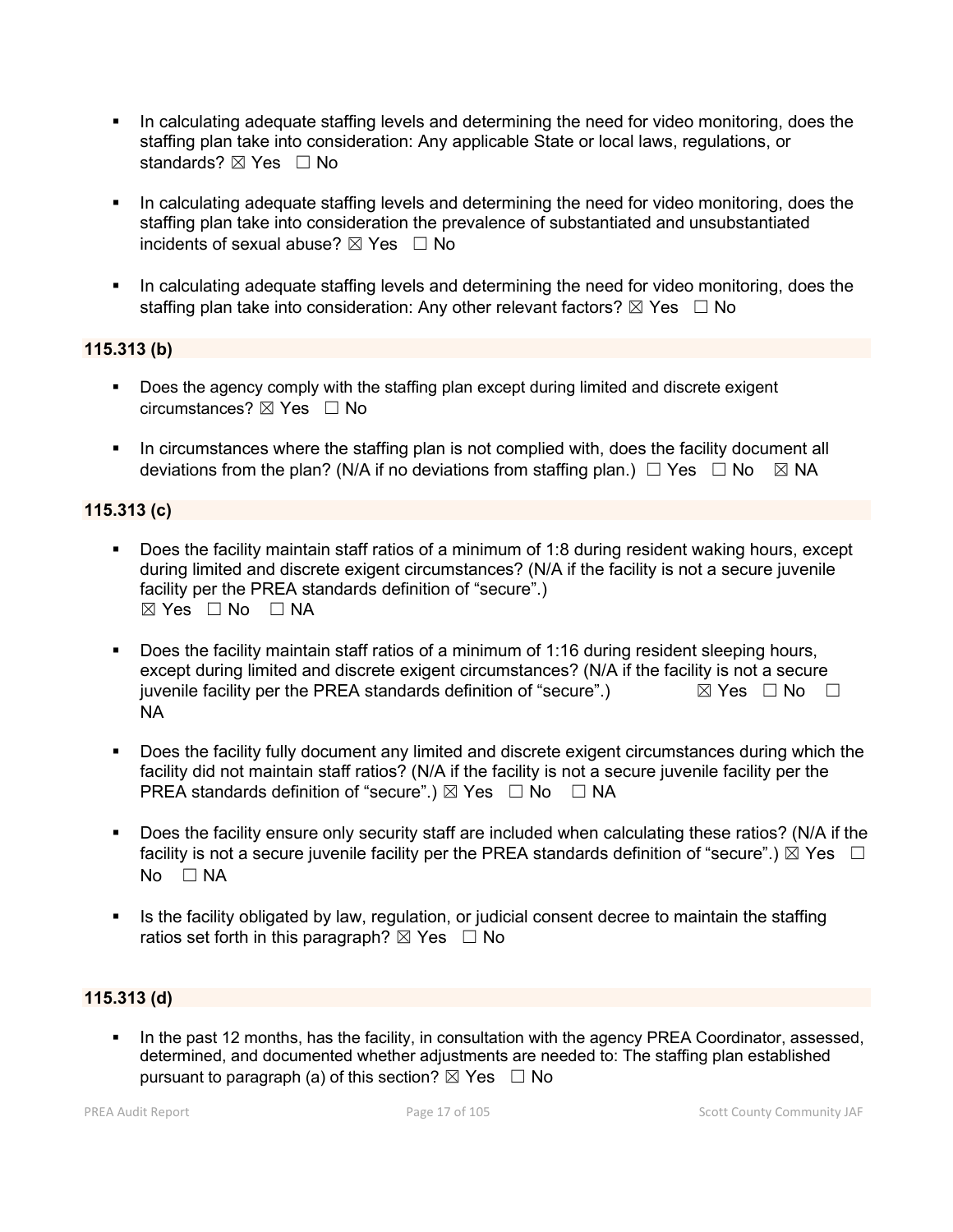- In the past 12 months, has the facility, in consultation with the agency PREA Coordinator, assessed, determined, and documented whether adjustments are needed to: Prevailing staffing patterns? ⊠ Yes □ No
- In the past 12 months, has the facility, in consultation with the agency PREA Coordinator, assessed, determined, and documented whether adjustments are needed to: The facility's deployment of video monitoring systems and other monitoring technologies?  $\boxtimes$  Yes  $\Box$  No
- In the past 12 months, has the facility, in consultation with the agency PREA Coordinator, assessed, determined, and documented whether adjustments are needed to: The resources the facility has available to commit to ensure adherence to the staffing plan?  $\boxtimes$  Yes  $\;\;\Box$  No

# **115.313 (e)**

- Has the facility implemented a policy and practice of having intermediate-level or higher-level supervisors conduct and document unannounced rounds to identify and deter staff sexual abuse and sexual harassment? (N/A for non-secure facilities)  $\boxtimes$  Yes  $\Box$  No  $\Box$  NA
- Is this policy and practice implemented for night shifts as well as day shifts? (N/A for non-secure facilities) ⊠ Yes □ No □ NA
- Does the facility have a policy prohibiting staff from alerting other staff members that these supervisory rounds are occurring, unless such announcement is related to the legitimate operational functions of the facility? (N/A for non-secure facilities)  $\boxtimes$  Yes  $\Box$  No  $\Box$  NA

# **Auditor Overall Compliance Determination**

- ☐ **Exceeds Standard** (*Substantially exceeds requirement of standards*)
- ☒ **Meets Standard** (*Substantial compliance; complies in all material ways with the standard for the relevant review period*)

☐ **Does Not Meet Standard** (*Requires Corrective Action*)

#### **Instructions for Overall Compliance Determination Narrative**

*The narrative below must include a comprehensive discussion of all the evidence relied upon in making the compliance or non-compliance determination, the auditor's analysis and reasoning, and the auditor's conclusions. This discussion must also include corrective action recommendations where the facility does not meet the standard. These recommendations must be included in the Final Report, accompanied by information on specific corrective actions taken by the facility.*

Minnesota State Statutes 609.341-3452 Mistreatment of Residents or Patients; Scott County Community Corrections Juvenile Alternative Facility, Juvenile PREA Standards; Scott County Community Corrections Juvenile Alternative Facility, PREA Definitions; and Scott County Community Corrections Juvenile Alternative Facility, Policy 115.313 Supervision and Monitoring collectively address the requirements of Standard 115.313. The agency policy requires Scott County JAF to review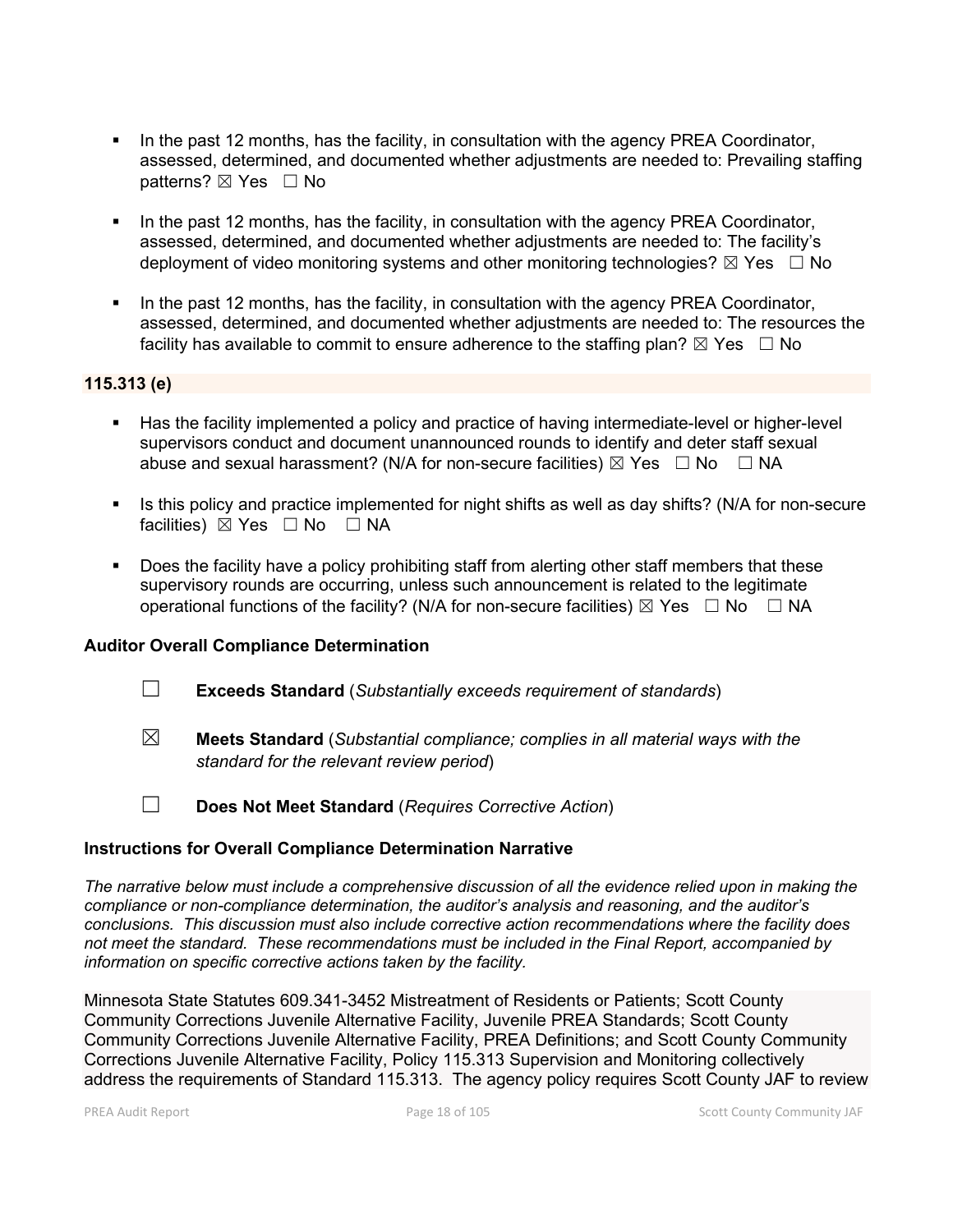staffing plans on an annual basis. Interviews with the PREA Coordinator confirmed compliance with PREA, and that other safety and security issues are always a primary focus when they consider and review their respective staffing plans. The PREA Coordinator confirmed that he has been provided with all necessary resources to support the programs and procedures to ensure compliance with PREA standards. The audit included an examination of the centralized video monitoring systems, residents' access to telephones, grievance system and staff interviews.

Supervisory/Administrative staff members routinely made unannounced rounds covering all shifts and these rounds are documented. The forms demonstrated Scott County JAF compliance with this standard. Interviews with staff confirmed unannounced rounds to all areas of the residential facility are conducted on a weekly basis, with no warning to employees. The Scott County JAF has video cameras to augment staff presence along with the placement of mirrors to reduce potential blind spots. These cameras were observed by the Auditor during the tour. The facility utilizes convex mirrors to supplement security in areas where there are numerous corners or potential blind spots. Scott County JAF met the requirements for Standard 115.313.

# **Policy, Materials, Interviews and Other Evidence Reviewed:**

- Pre-Audit Questionnaire
- Minnesota State Statutes 609.341-3452 Mistreatment of Residents or Patients
- Scott County Community Corrections Juvenile Alternative Facility, Juvenile PREA Standards
- Scott County Community Corrections Juvenile Alternative Facility, PREA Definitions
- Scott County Community Corrections Juvenile Alternative Facility, Policy 115.313 Supervision and Monitoring
- Organizational Chart
- Annual Staffing Plan
- Shift reports and rosters
- Auditor review of files of unannounced rounds
- Interview with the PREA Coordinator
- Interviews with staff (random and targeted)

# **Standard 115.315: Limits to cross-gender viewing and searches**

# **All Yes/No Questions Must Be Answered by the Auditor to Complete the Report**

# **115.315 (a)**

 Does the facility always refrain from conducting any cross-gender strip or cross-gender visual body cavity searches, except in exigent circumstances or by medical practitioners?  $\boxtimes$  Yes  $\Box$  No

# **115.315 (b)**

**Does the facility always refrain from conducting cross-gender pat-down searches in non-exigent**  $circumstances? \boxtimes Yes \square No \square NA$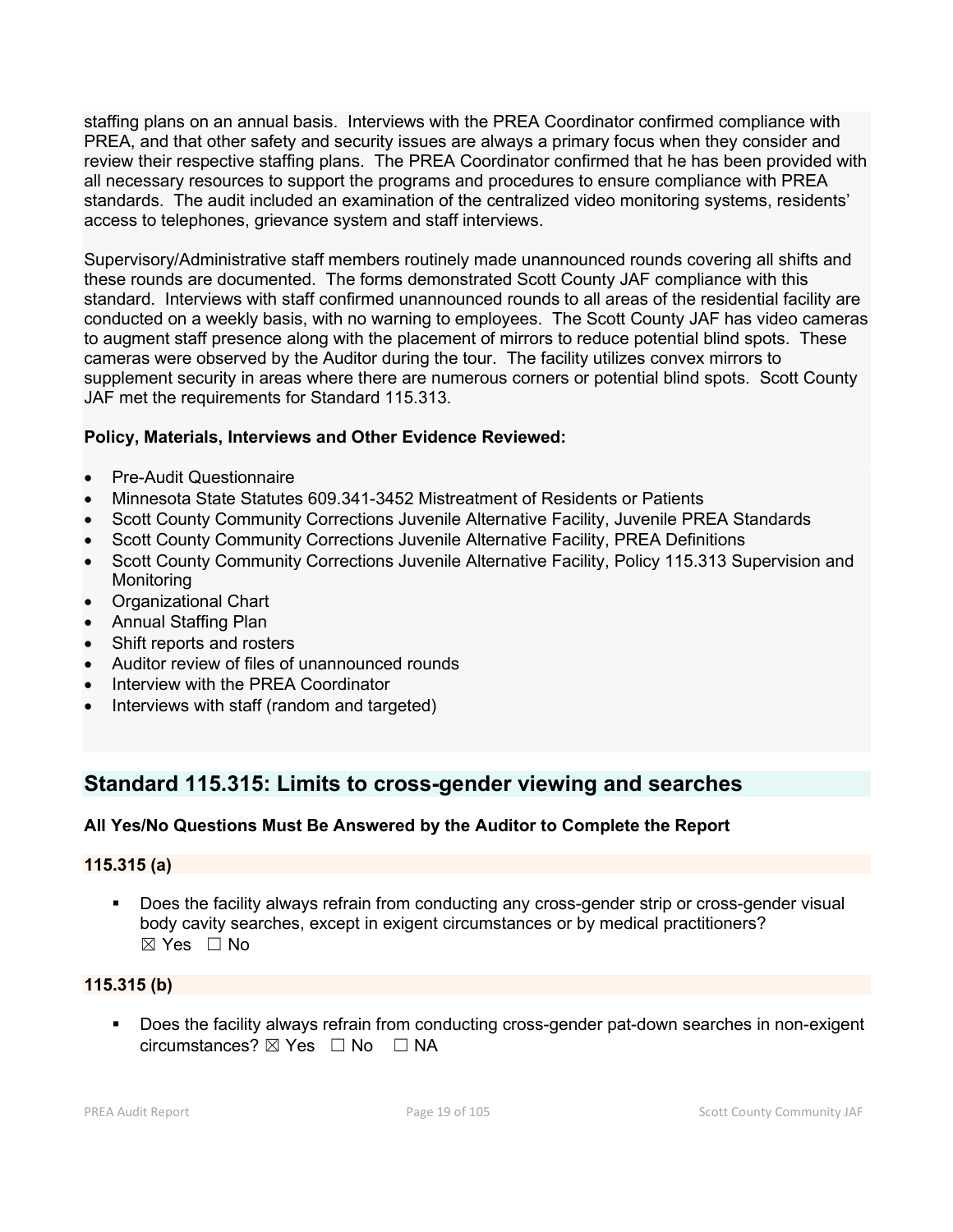#### **115.315 (c)**

- Does the facility document and justify all cross-gender strip searches and cross-gender visual body cavity searches?  $\boxtimes$  Yes  $\Box$  No
- Does the facility document all cross-gender pat-down searches?  $\boxtimes$  Yes  $\Box$  No

## **115.315 (d)**

- Does the facility have policies that enable residents to shower, perform bodily functions, and change clothing without nonmedical staff of the opposite gender viewing their breasts, buttocks, or genitalia, except in exigent circumstances or when such viewing is incidental to routine cell checks? ☒ Yes ☐ No
- Does the facility have procedures that enable residents to shower, perform bodily functions, and change clothing without nonmedical staff of the opposite gender viewing their breasts, buttocks, or genitalia, except in exigent circumstances or when such viewing is incidental to routine cell checks?  $\boxtimes$  Yes  $\Box$  No
- **Does the facility require staff of the opposite gender to announce their presence when entering** a resident housing unit?  $\boxtimes$  Yes  $\Box$  No
- In facilities (such as group homes) that do not contain discrete housing units, does the facility require staff of the opposite gender to announce their presence when entering an area where residents are likely to be showering, performing bodily functions, or changing clothing? (N/A for facilities with discrete housing units)  $\boxtimes$  Yes  $\Box$  No  $\Box$  NA

# **115.315 (e)**

- Does the facility always refrain from searching or physically examining transgender or intersex residents for the sole purpose of determining the resident's genital status?  $\boxtimes$  Yes  $\Box$  No
- If a resident's genital status is unknown, does the facility determine genital status during conversations with the resident, by reviewing medical records, or, if necessary, by learning that information as part of a broader medical examination conducted in private by a medical practitioner? ⊠ Yes □ No

#### **115.315 (f)**

- Does the facility/agency train security staff in how to conduct cross-gender pat down searches in a professional and respectful manner, and in the least intrusive manner possible, consistent with security needs?  $\boxtimes$  Yes  $\Box$  No
- Does the facility/agency train security staff in how to conduct searches of transgender and intersex residents in a professional and respectful manner, and in the least intrusive manner possible, consistent with security needs?  $\boxtimes$  Yes  $\Box$  No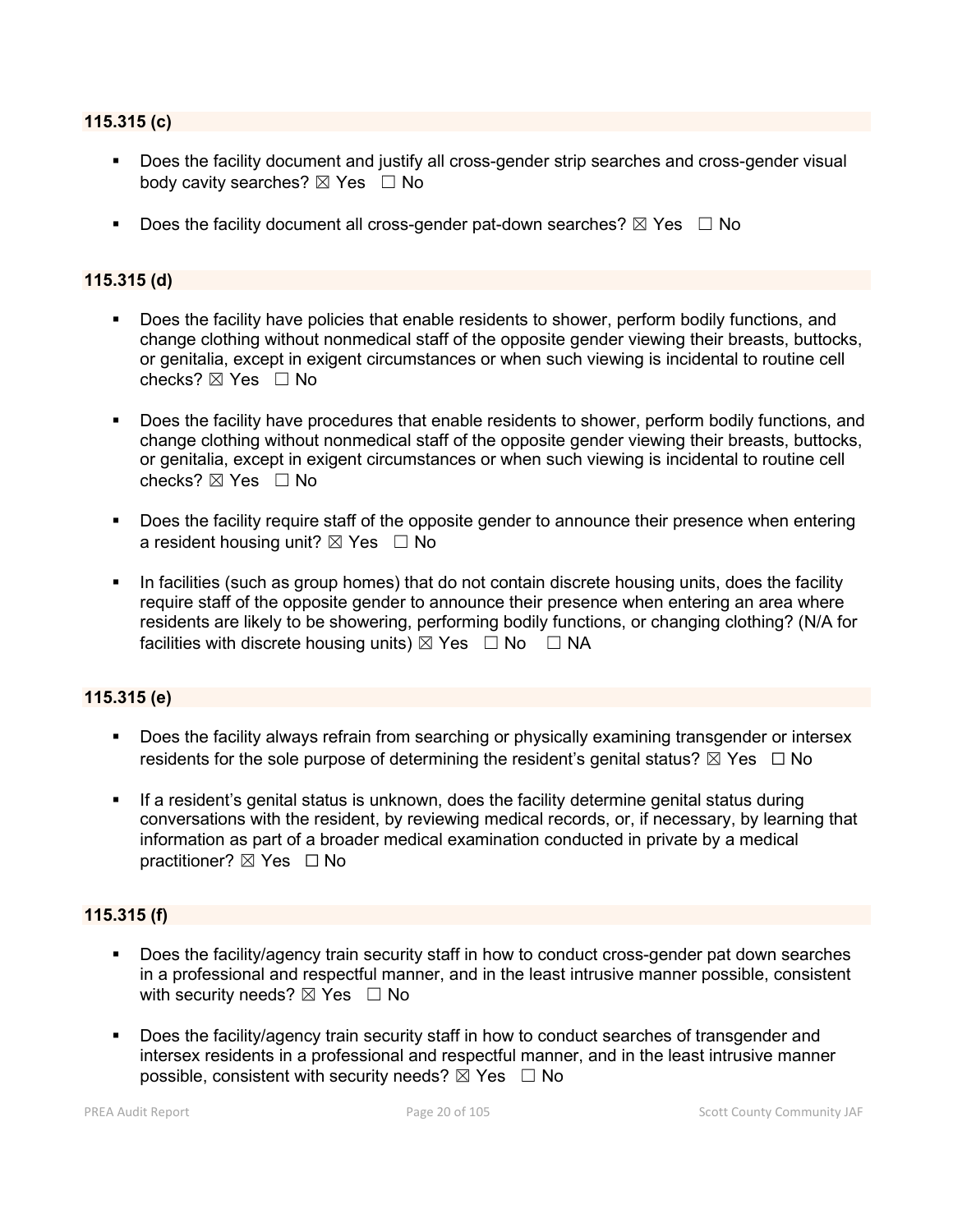# **Auditor Overall Compliance Determination**

|                                                                    | <b>Exceeds Standard (Substantially exceeds requirement of standards)</b>                                                          |
|--------------------------------------------------------------------|-----------------------------------------------------------------------------------------------------------------------------------|
| ⊠                                                                  | <b>Meets Standard</b> (Substantial compliance; complies in all material ways with the<br>standard for the relevant review period) |
|                                                                    | Does Not Meet Standard (Requires Corrective Action)                                                                               |
| <b>Instructions for Overall Compliance Determination Narrative</b> |                                                                                                                                   |

*The narrative below must include a comprehensive discussion of all the evidence relied upon in making the compliance or non-compliance determination, the auditor's analysis and reasoning, and the auditor's conclusions. This discussion must also include corrective action recommendations where the facility does not meet the standard. These recommendations must be included in the Final Report, accompanied by information on specific corrective actions taken by the facility.*

Minnesota State Statutes 609.341-3452 Mistreatment of Residents or Patients; Scott County Community Corrections Juvenile Alternative Facility, Juvenile PREA Standards; Scott County Community Corrections Juvenile Alternative Facility, PREA Definitions; and Scott County Community Corrections Juvenile Alternative Facility, Policy 115.315 Limits to Cross-Gender Viewing and Searches collectively address the requirements of Standard 115.315. Scott County JAF 115.315 indicates that the facility does not conduct cross-gender strip searches or cross-gender visual body cavity searches unless in exigent circumstances. In addition, the PAQ indicated there were no cross-gender searches of any resident at the facility during the last 12 months. Scott County JAF house both male and female residents. All random and specialized staff (100%) interviewed confirmed that Scott County JAF staff are prohibited from searching or physically examining a transgender or intersex resident for the sole purpose of determining the resident's genital status. The PREA Coordinator also confirmed this in his interview with the Auditor.

Random and targeted residents confirmed during interview that 100% of opposite gender staff announce their presence when entering the living area. During the onsite tour of the residential house the Auditor heard announcements being made by Scott County JAF staff regularly. Residents (100%) also confirmed that Scott County JAF affords each resident with the ability to shower, use the toilet and change their clothes without opposite gender staff viewing their breasts, buttocks, or genitalia, except in exigent circumstances or when such viewing is incidental to routine living area checks. Residents (100%) indicated that Scott County JAF staff were respectful of their privacy as it pertains to PREA. Scott County JAF met the requirements for Standard 115.315.

# **Policy, Materials, Interviews and Other Evidence Reviewed:**

- Pre-Audit Questionnaire
- Minnesota State Statutes 609.341-3452 Mistreatment of Residents or Patients
- Scott County Community Corrections Juvenile Alternative Facility, Juvenile PREA Standards
- Scott County Community Corrections Juvenile Alternative Facility, PREA Definitions
- Scott County Community Corrections Juvenile Alternative Facility, Policy 115.315 Limits to Cross-Gender Viewing and Searches
- Training sign in sheets and curriculum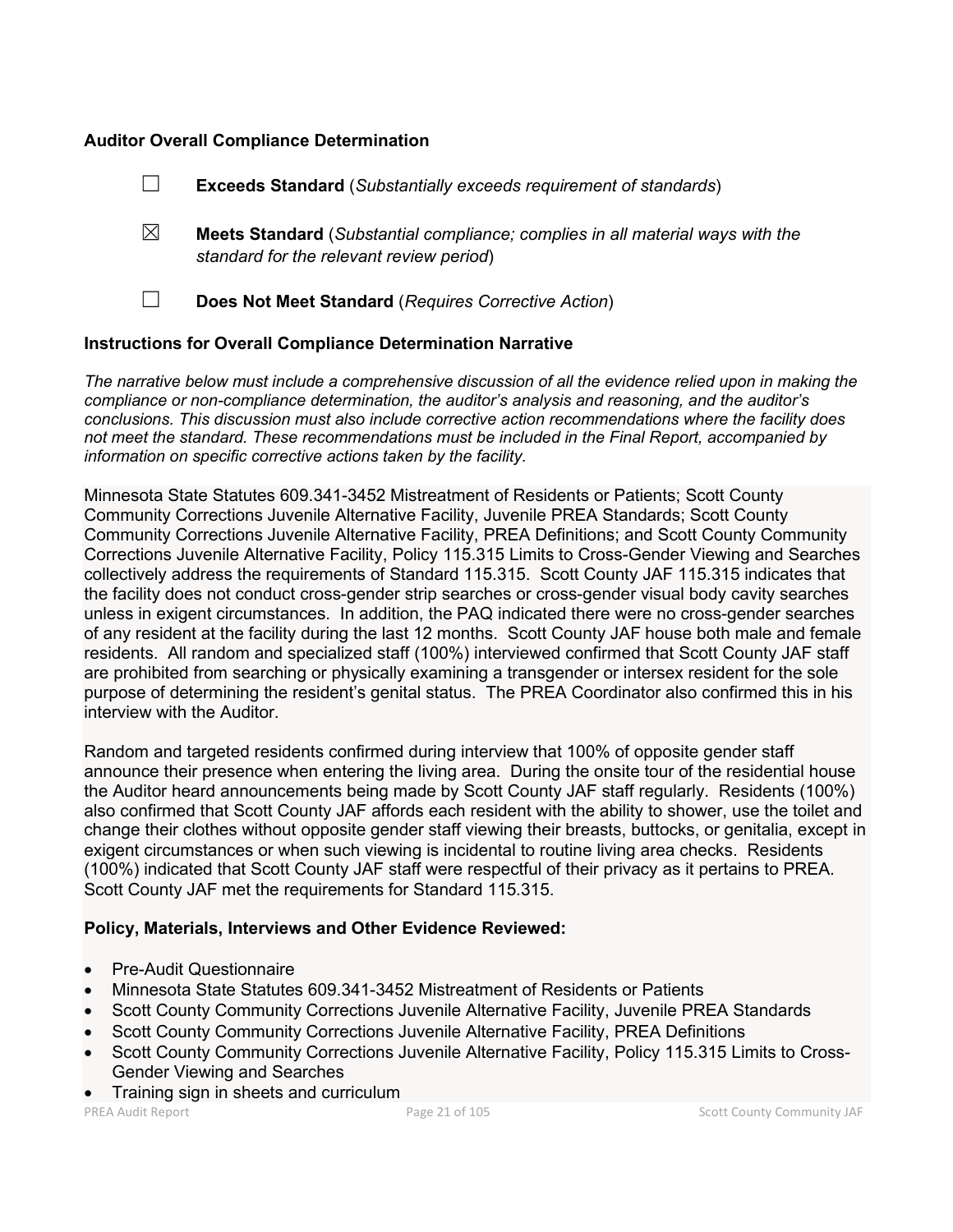- Scott County Juvenile Alternative Facility Safety Guide
- Training sign in sheets and curriculum
- Interviews with residents (random and targeted)
- Interviews with staff (random and specialized)
- Interview with the PREA Coordinator

# **Standard 115.316: Residents with disabilities and residents who are limited English proficient**

# **All Yes/No Questions Must Be Answered by the Auditor to Complete the Report**

## **115.316 (a)**

- Does the agency take appropriate steps to ensure that residents with disabilities have an equal opportunity to participate in or benefit from all aspects of the agency's efforts to prevent, detect, and respond to sexual abuse and sexual harassment, including: Residents who are deaf or hard of hearing?  $\boxtimes$  Yes  $\Box$  No
- Does the agency take appropriate steps to ensure that residents with disabilities have an equal opportunity to participate in or benefit from all aspects of the agency's efforts to prevent, detect, and respond to sexual abuse and sexual harassment, including: Residents who are blind or have low vision?  $\boxtimes$  Yes  $\Box$  No
- Does the agency take appropriate steps to ensure that residents with disabilities have an equal opportunity to participate in or benefit from all aspects of the agency's efforts to prevent, detect, and respond to sexual abuse and sexual harassment, including: Residents who have intellectual disabilities?  $\boxtimes$  Yes  $\Box$  No
- Does the agency take appropriate steps to ensure that residents with disabilities have an equal opportunity to participate in or benefit from all aspects of the agency's efforts to prevent, detect, and respond to sexual abuse and sexual harassment, including: Residents who have psychiatric disabilities?  $\boxtimes$  Yes  $\Box$  No
- Does the agency take appropriate steps to ensure that residents with disabilities have an equal opportunity to participate in or benefit from all aspects of the agency's efforts to prevent, detect, and respond to sexual abuse and sexual harassment, including: Residents who have speech disabilities?  $\boxtimes$  Yes  $\Box$  No
- Does the agency take appropriate steps to ensure that residents with disabilities have an equal opportunity to participate in or benefit from all aspects of the agency's efforts to prevent, detect, and respond to sexual abuse and sexual harassment, including: Other? (if "other," please explain in overall determination notes.)  $\boxtimes$  Yes  $\Box$  No
- Do such steps include, when necessary, ensuring effective communication with residents who are deaf or hard of hearing?  $\boxtimes$  Yes  $\Box$  No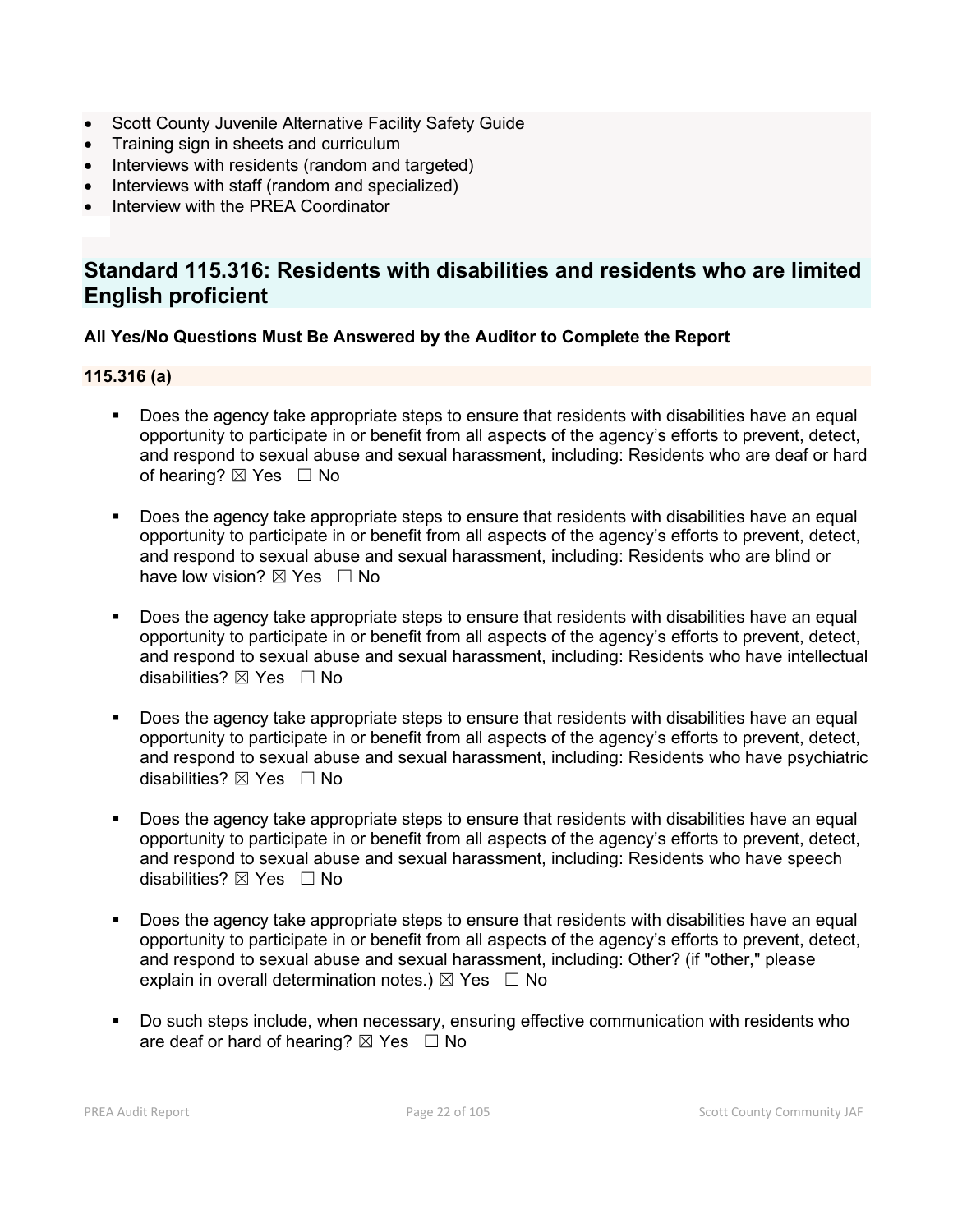- Do such steps include, when necessary, providing access to interpreters who can interpret effectively, accurately, and impartially, both receptively and expressively, using any necessary specialized vocabulary?  $\boxtimes$  Yes  $\Box$  No
- Does the agency ensure that written materials are provided in formats or through methods that ensure effective communication with residents with disabilities including residents who: Have intellectual disabilities?  $\boxtimes$  Yes  $\Box$  No
- Does the agency ensure that written materials are provided in formats or through methods that ensure effective communication with residents with disabilities including residents who: Have limited reading skills?  $\boxtimes$  Yes  $\Box$  No
- Does the agency ensure that written materials are provided in formats or through methods that ensure effective communication with residents with disabilities including residents who: Are blind or have low vision?  $\boxtimes$  Yes  $\Box$  No

# **115.316 (b)**

- Does the agency take reasonable steps to ensure meaningful access to all aspects of the agency's efforts to prevent, detect, and respond to sexual abuse and sexual harassment to residents who are limited English proficient?  $\boxtimes$  Yes  $\Box$  No
- Do these steps include providing interpreters who can interpret effectively, accurately, and impartially, both receptively and expressively, using any necessary specialized vocabulary?  $\boxtimes$  Yes  $\Box$  No

# **115.316 (c)**

 Does the agency always refrain from relying on resident interpreters, resident readers, or other types of resident assistants except in limited circumstances where an extended delay in obtaining an effective interpreter could compromise the resident's safety, the performance of first-response duties under §115.364, or the investigation of the resident's allegations? ☒ Yes ☐ No

#### **Auditor Overall Compliance Determination**

- ☐ **Exceeds Standard** (*Substantially exceeds requirement of standards*)
- ☒ **Meets Standard** (*Substantial compliance; complies in all material ways with the standard for the relevant review period*)
- ☐ **Does Not Meet Standard** (*Requires Corrective Action*)

# **Instructions for Overall Compliance Determination Narrative**

*The narrative below must include a comprehensive discussion of all the evidence relied upon in making the compliance or non-compliance determination, the auditor's analysis and reasoning, and the auditor's conclusions. This discussion must also include corrective action recommendations where the facility does*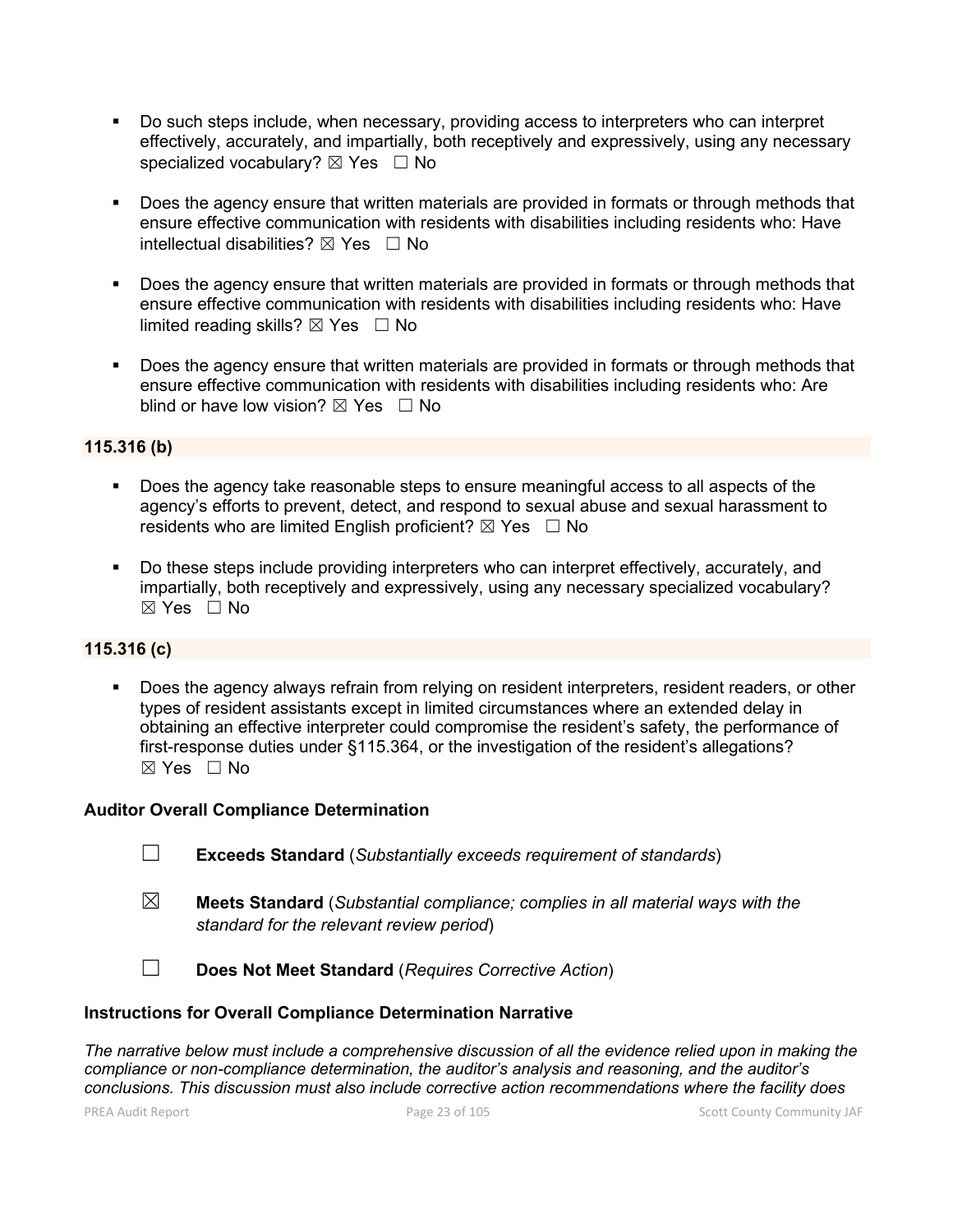*not meet the standard. These recommendations must be included in the Final Report, accompanied by information on specific corrective actions taken by the facility.*

Minnesota State Statutes 609.341-3452 Mistreatment of Residents or Patients; Scott County Community Corrections Juvenile Alternative Facility, Juvenile PREA Standards; Scott County Community Corrections Juvenile Alternative Facility, PREA Definitions; and Scott County Community Corrections Juvenile Alternative Facility, Policy 115.316 Limited English Proficient collectively address the requirements of Standard 115.316. The Scott Community Corrections Department takes reasonable steps to ensure meaningful access to all aspects of the agency's efforts to prevent, detect, and respond to sexual abuse and sexual harassment to residents who are limited English proficient. The agency has an on-going contract with Language Line, Minnesota Language Connection (MLC), and Kim Tong Translation to provide all residents in need of interpretive services assistance if required to communicate effectively. The providers employ interpreters who can interpret effectively, accurately, and impartially, both receptively and expressively, using any necessary specialized vocabulary. These services are available 24 hours a day. The Auditor reviewed current vendor agreements with the providers. During random interviews (100%) facility staff confirmed that they refrain from relying on resident interpreters, resident readers, or other types of resident assistance except in limited circumstances where an extended delay in obtaining an effective interpreter could compromise the resident's safety, the performance of first-response duties under §115.364, or the investigation of the resident's allegations. In the past 12 months, the number of instances where resident interpreters, readers, or other types of resident assistants have been used and it was not the case that an extended delay in obtaining another interpreter could compromise the resident's safety, the performance of firstresponse duties under § 115.364, or the investigation of the resident's allegations was confirmed by PREA Coordinator and PAQ as zero. There were zero physically disabled youth during the audit. Scott County JAF met the requirements of Standard 115.316.

# **Policy, Materials, Interviews and Other Evidence Reviewed:**

- Pre-Audit Questionnaire
- Minnesota State Statutes 609.341-3452 Mistreatment of Residents or Patients
- Scott County Community Corrections Juvenile Alternative Facility, Juvenile PREA Standards
- Scott County Community Corrections Juvenile Alternative Facility, PREA Definitions
- Scott County Community Corrections Juvenile Alternative Facility, Policy 115.316 Limited English **Proficient**
- Interviews with staff (random and specialized)
- Interviews with residents (random and targeted)
- Interview with the PREA Coordinator

# **Standard 115.317: Hiring and promotion decisions**

# **All Yes/No Questions Must Be Answered by the Auditor to Complete the Report**

# **115.317 (a)**

 Does the agency prohibit the hiring or promotion of anyone who may have contact with residents who: Has engaged in sexual abuse in a prison, jail, lockup, community confinement facility, juvenile facility, or other institution (as defined in 42 U.S.C. 1997)?  $\boxtimes$  Yes  $\Box$  No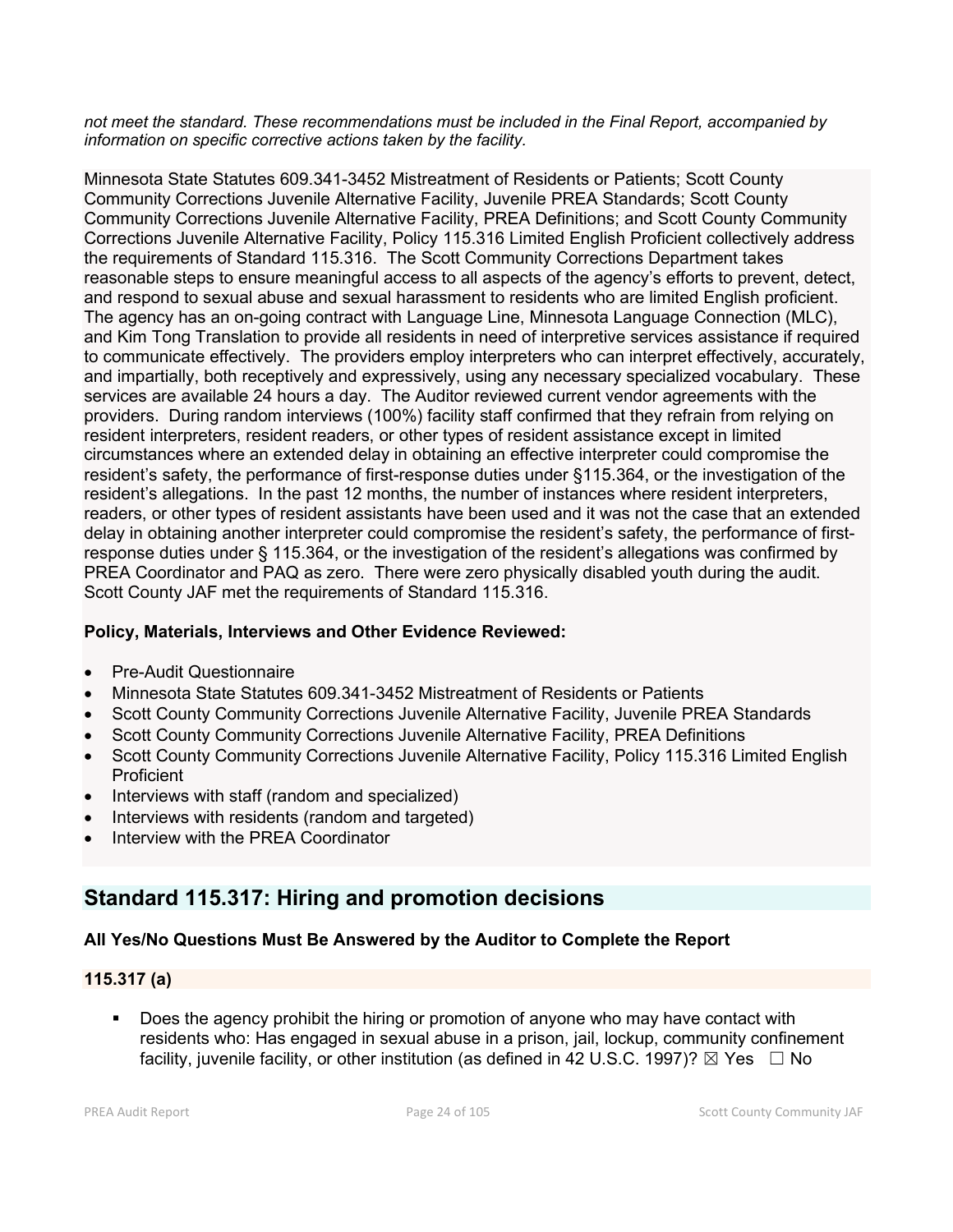- Does the agency prohibit the hiring or promotion of anyone who may have contact with residents who: Has been convicted of engaging or attempting to engage in sexual activity in the community facilitated by force, overt or implied threats of force, or coercion, or if the victim did not consent or was unable to consent or refuse?  $\boxtimes$  Yes  $\Box$  No
- Does the agency prohibit the hiring or promotion of anyone who may have contact with residents who: Has been civilly or administratively adjudicated to have engaged in the activity described in the question immediately above?  $\boxtimes$  Yes  $\Box$  No
- Does the agency prohibit the enlistment of services of any contractor who may have contact with residents who: Has engaged in sexual abuse in a prison, jail, lockup, community confinement facility, juvenile facility, or other institution (as defined in 42 U.S.C. 1997)? ☒ Yes ☐ No
- Does the agency prohibit the enlistment of services of any contractor who may have contact with residents who: Has been convicted of engaging or attempting to engage in sexual activity in the community facilitated by force, overt or implied threats of force, or coercion, or if the victim did not consent or was unable to consent or refuse?  $\boxtimes$  Yes  $\Box$  No
- Does the agency prohibit the enlistment of services of any contractor who may have contact with residents who: Has been civilly or administratively adjudicated to have engaged in the activity described in the question immediately above?  $\boxtimes$  Yes  $\Box$  No

# **115.317 (b)**

- Does the agency consider any incidents of sexual harassment in determining whether to hire or promote anyone who may have contact with residents?  $\boxtimes$  Yes  $\Box$  No
- Does the agency consider any incidents of sexual harassment in determining whether to enlist the services of any contractor who may have contact with residents?  $\boxtimes$  Yes  $\Box$  No

# **115.317 (c)**

- Before hiring new employees, who may have contact with residents, does the agency perform a criminal background records check?  $\boxtimes$  Yes  $\Box$  No
- Before hiring new employees, who may have contact with residents, does the agency consult any child abuse registry maintained by the State or locality in which the employee would work?  $\boxtimes$  Yes  $\Box$  No
- Before hiring new employees who may have contact with residents, does the agency, consistent with Federal, State, and local law, make its best efforts to contact all prior institutional employers for information on substantiated allegations of sexual abuse or any resignation during a pending investigation of an allegation of sexual abuse?  $\boxtimes$  Yes  $\Box$  No

# **115.317 (d)**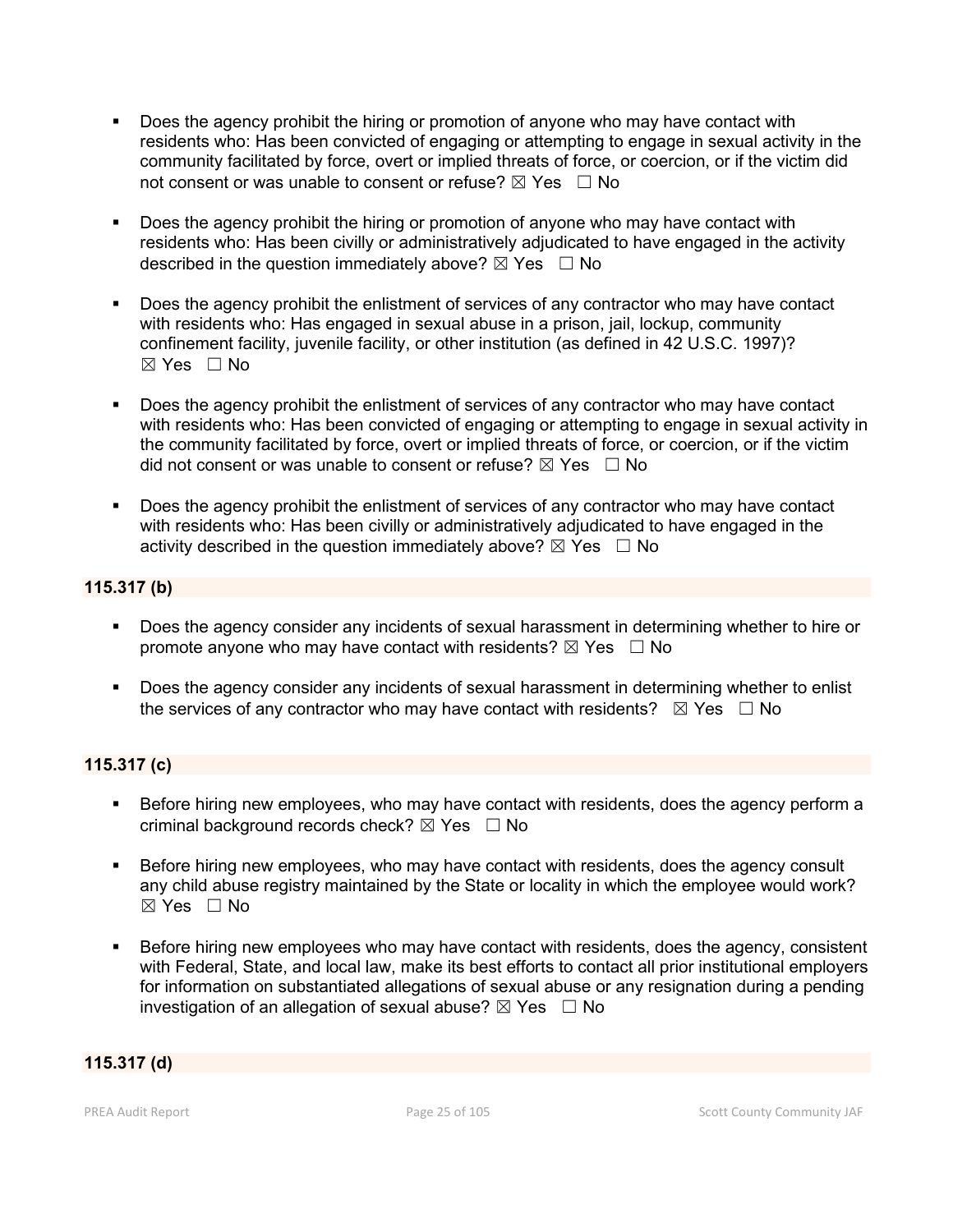- Does the agency perform a criminal background records check before enlisting the services of any contractor who may have contact with residents?  $\boxtimes$  Yes  $\Box$  No
- Does the agency consult applicable child abuse registries before enlisting the services of any contractor who may have contact with residents?  $\boxtimes$  Yes  $\Box$  No

# **115.317 (e)**

 Does the agency either conduct criminal background records checks at least every five years of current employees and contractors who may have contact with residents or have in place a system for otherwise capturing such information for current employees?  $\boxtimes$  Yes  $\Box$  No

# **115.317 (f)**

- **Does the agency ask all applicants and employees who may have contact with residents directly** about previous misconduct described in paragraph (a) of this section in written applications or interviews for hiring or promotions?  $\boxtimes$  Yes  $\Box$  No
- Does the agency ask all applicants and employees who may have contact with residents directly about previous misconduct described in paragraph (a) of this section in any interviews or written self-evaluations conducted as part of reviews of current employees?  $\boxtimes$  Yes  $\Box$  No
- **Does the agency impose upon employees a continuing affirmative duty to disclose any such** misconduct?  $\boxtimes$  Yes  $\Box$  No

# **115.317 (g)**

 Does the agency consider material omissions regarding such misconduct, or the provision of materially false information, grounds for termination?  $\boxtimes$  Yes  $\Box$  No

# **115.317 (h)**

 Does the agency provide information on substantiated allegations of sexual abuse or sexual harassment involving a former employee upon receiving a request from an institutional employer for whom such employee has applied to work? (N/A if providing information on substantiated allegations of sexual abuse or sexual harassment involving a former employee is prohibited by law.)  $\boxtimes$  Yes  $\Box$  No  $\Box$  NA

# **Auditor Overall Compliance Determination**



- ☐ **Exceeds Standard** (*Substantially exceeds requirement of standards*)
- ☒ **Meets Standard** (*Substantial compliance; complies in all material ways with the standard for the relevant review period*)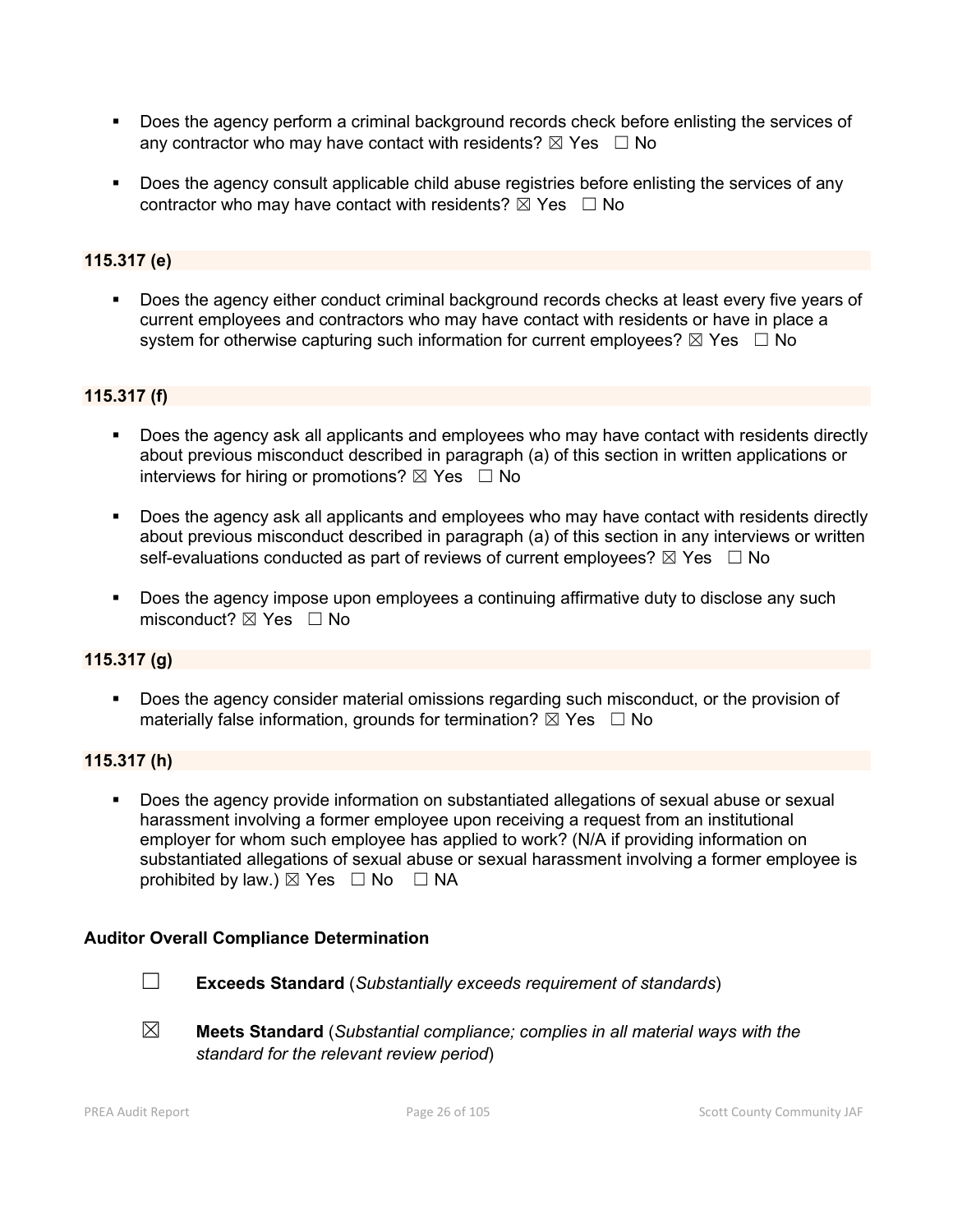☐ **Does Not Meet Standard** (*Requires Corrective Action*)

#### **Instructions for Overall Compliance Determination Narrative**

*The narrative below must include a comprehensive discussion of all the evidence relied upon in making the compliance or non-compliance determination, the auditor's analysis and reasoning, and the auditor's conclusions. This discussion must also include corrective action recommendations where the facility does not meet the standard. These recommendations must be included in the Final Report, accompanied by information on specific corrective actions taken by the facility.*

Minnesota State Statutes 609.341-3452 Mistreatment of Residents or Patients; Scott County Community Corrections Juvenile Alternative Facility, Juvenile PREA Standards; Scott County Community Corrections Juvenile Alternative Facility, PREA Definitions; and Scott County Community Corrections Juvenile Alternative Facility, Policy 115.317 Hiring, Promotional, and Discipline collectively address the requirements of Standard 115.317. Scott County JAF policies prohibit the hiring or promotion of anyone (staff, volunteers, and contractors) who may have contact with residents who have engaged in sexual abuse in a prison, jail, lockup, community confinement facility, juvenile facility, or other institution. The PREA Coordinator also confirmed that the agency prohibits the hiring or promotion of anyone who may have contact with residents who has been convicted of engaging or attempting to engage in sexual activity in the community facilitated by force, overt or implied threats of force, or coercion, or if the victim did not consent or was unable to consent or refuse.

Likewise, Scott County JAF prohibits the hiring or promotion of anyone who may have contact with residents who has been civilly or administratively adjudicated. More, the PREA Coordinator confirmed the agency's hiring and promotion practices for Scott County JAF. The agency conducts motor vehicle checks, criminal background and sex offender checks of all (staff, when applicable volunteers, and contractors) when applicable on a continuous basis but always at least every five years. The Auditor reviewed documentation from the Department of Human Resources, Office of Inspector General, Background Studies Division dated January 16, 2019, indicating that the agency conducts what is termed a "Study" on "subjects" or staff on the active employment roster using a program called NETStudy 2.0. The studies are continuously monitored. Therefore, the criminal background checks remain current. In the past 12 months, the PREA Coordinator also confirmed that Scott County JAF completed criminal background checks on 12 employees who may have contact with residents.

Scott County JAF has a policy that prohibits the enlistment of services of any contractor who may have contact with residents who has engaged in sexual abuse in a prison, jail, lockup, community confinement facility, juvenile facility, or other institution. The PREA Coordinator indicated that the facility would restrict any contractor or volunteer who was convicted of engaging or attempting to engage in sexual activity in the community facilitated by force, overt or implied threats of force, or coercion, or if the victim did not consent or was unable to consent. Further, the PREA Coordinator indicated that Scott County Community Department also prohibits Scott County JAF from enlisting the contractual services of any contractor who may have contact with residents who has been convicted of engaging or attempting to engage in sexual activity in the community facilitated by force, overt or implied threats of force, or coercion, or if the victim did not consent or was unable to consent or refuse. The agency's policy also prohibits the enlistment of services of any contractor who may have contact with residents who has been civilly or administratively adjudicated. Scott County JAF meets the requirements of Standard 115.317.

#### **Policy, Materials, Interviews and Other Evidence Reviewed:**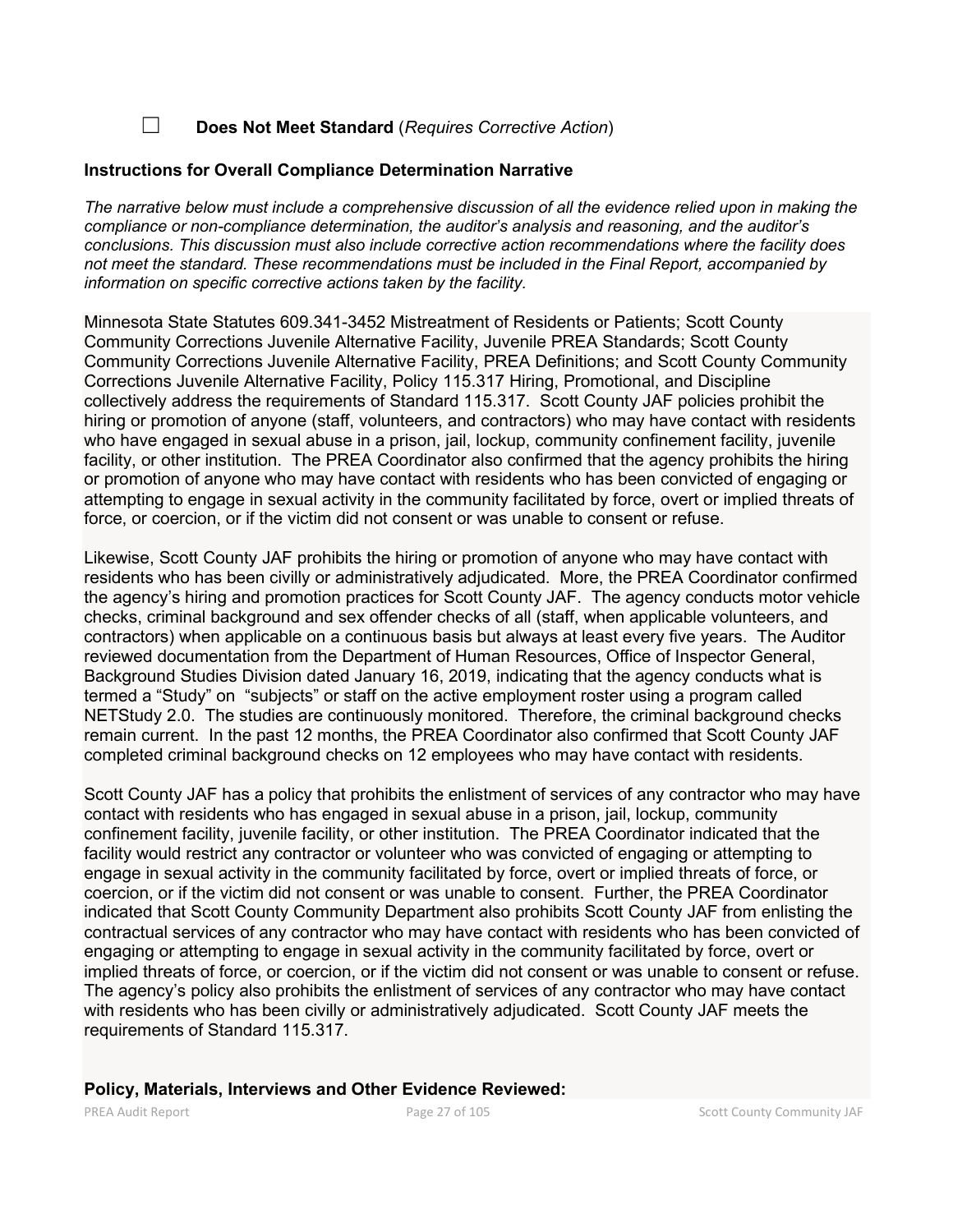- Pre-Audit Questionnaire
- Minnesota State Statutes 609.341-3452 Mistreatment of Residents or Patients
- Scott County Community Corrections Juvenile Alternative Facility, Juvenile PREA Standards
- Scott County Community Corrections Juvenile Alternative Facility, PREA Definitions
- Scott County Community Corrections Juvenile Alternative Facility, Policy 115.317 Hiring, Promotional, and Discipline
- Scott County Community Corrections PREA Self-Disclosure Questions
- Scott County JAF PREA Employee Garrity Form
- Interviews with staff (random and specialized)
- Memorandum from
- Interview with the PREA Coordinator

# **Standard 115.318: Upgrades to facilities and technologies**

# **All Yes/No Questions Must Be Answered by the Auditor to Complete the Report**

## **115.318 (a)**

 If the agency designed or acquired any new facility or planned any substantial expansion or modification of existing facilities, did the agency consider the effect of the design, acquisition, expansion, or modification upon the agency's ability to protect residents from sexual abuse? (N/A if agency/facility has not acquired a new facility or made a substantial expansion to existing facilities since August 20, 2012, or since the last PREA audit, whichever is later.)  $\boxtimes$  Yes  $\Box$  No  $\Box$  NA

#### **115.318 (b)**

 If the agency installed or updated a video monitoring system, electronic surveillance system, or other monitoring technology, did the agency consider how such technology may enhance the agency's ability to protect residents from sexual abuse? (N/A if agency/facility has not installed or updated a video monitoring system, electronic surveillance system, or other monitoring technology since August 20, 2012, or since the last PREA audit, whichever is later.)  $\boxtimes$  Yes  $\Box$  No  $\Box$  NA

#### **Auditor Overall Compliance Determination**

- ☐ **Exceeds Standard** (*Substantially exceeds requirement of standards*)
- ☒ **Meets Standard** (*Substantial compliance; complies in all material ways with the standard for the relevant review period*)
- 
- ☐ **Does Not Meet Standard** (*Requires Corrective Action*)

#### **Instructions for Overall Compliance Determination Narrative**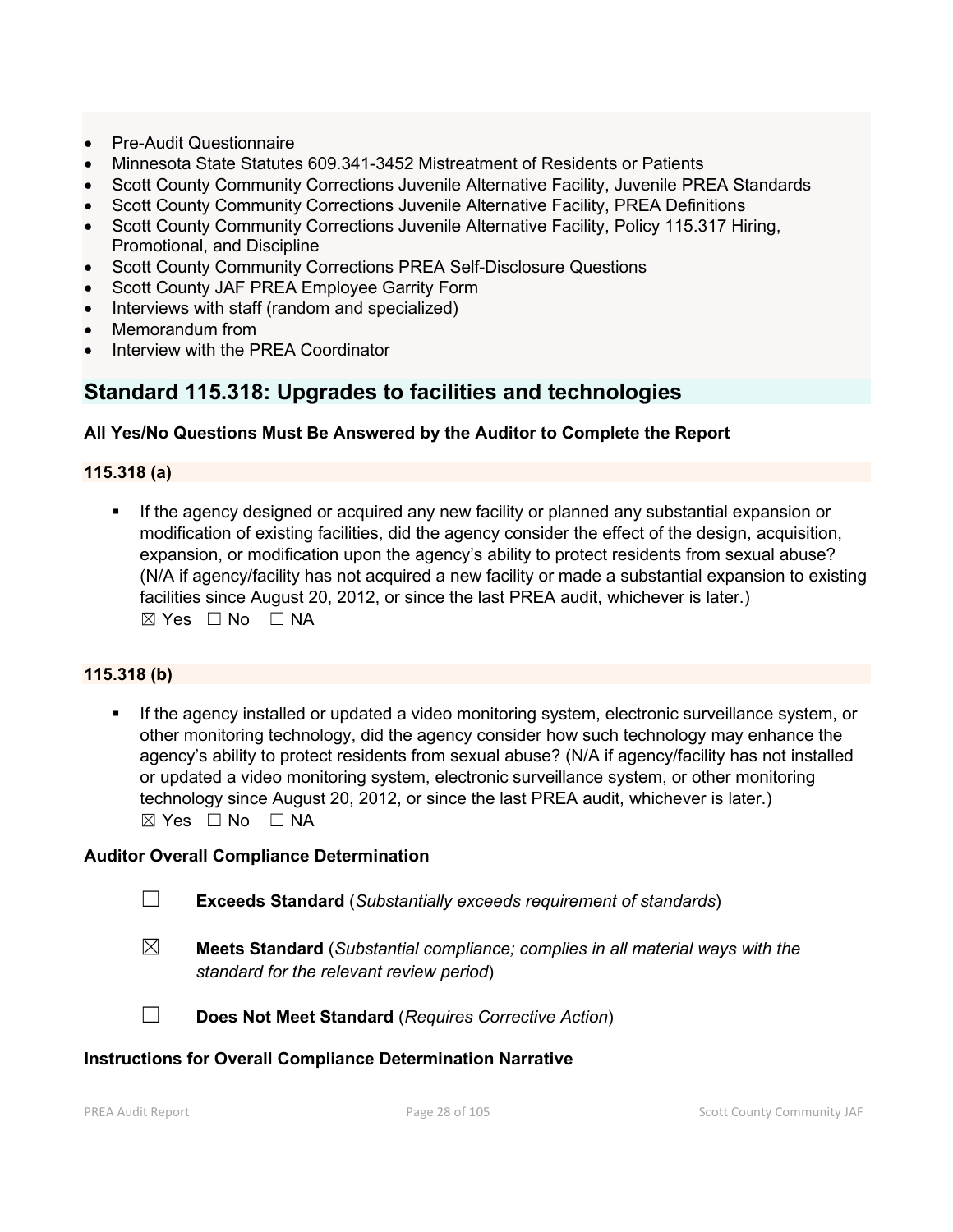*The narrative below must include a comprehensive discussion of all the evidence relied upon in making the compliance or non-compliance determination, the auditor's analysis and reasoning, and the auditor's conclusions. This discussion must also include corrective action recommendations where the facility does not meet the standard. These recommendations must be included in the Final Report, accompanied by information on specific corrective actions taken by the facility.*

Scott County JAF has not added or acquired a new building to the existing facility since August 20, 2012. The Pre-Audit Questionnaire and diagram of camera installations indicated that since the last audit the facility has added new cameras to its video monitoring system. Scott County JAF met the requirements of Standard 115.318.

# **Policy, Materials, Interviews and Other Evidence Reviewed:**

- Pre-Audit Questionnaire
- Minnesota State Statutes 609.341-3452 Mistreatment of Residents or Patients
- Scott County Community Corrections Juvenile Alternative Facility, Juvenile PREA Standards
- Scott County Community Corrections Juvenile Alternative Facility, PREA Definitions
- Scott County Community Corrections Juvenile Alternative Facility, Policy 115.318 Upgrades to Facilities and Technologies
- Observations of the Auditor during the on-site tour
- Interviews with staff (random and specialized)
- Interview with the PREA Coordinator

# **RESPONSIVE PLANNING**

# **Standard 115.321: Evidence protocol and forensic medical examinations**

# **All Yes/No Questions Must Be Answered by the Auditor to Complete the Report**

# **115.321 (a)**

 If the agency is responsible for investigating allegations of sexual abuse, does the agency follow a uniform evidence protocol that maximizes the potential for obtaining usable physical evidence for administrative proceedings and criminal prosecutions? (N/A if the agency/facility is not responsible for conducting any form of criminal OR administrative sexual abuse investigations.)  $\boxtimes$  Yes  $\Box$  No  $\Box$  NA

# **115.321 (b)**

- Is this protocol developmentally appropriate for youth where applicable? (N/A if the agency/facility is not responsible for conducting any form of criminal OR administrative sexual abuse investigations.)  $\boxtimes$  Yes  $\Box$  No  $\Box$  NA
- Is this protocol, as appropriate, adapted from or otherwise based on the most recent edition of the U.S. Department of Justice's Office on Violence Against Women publication, "A National Protocol for Sexual Assault Medical Forensic Examinations, Adults/Adolescents," or similarly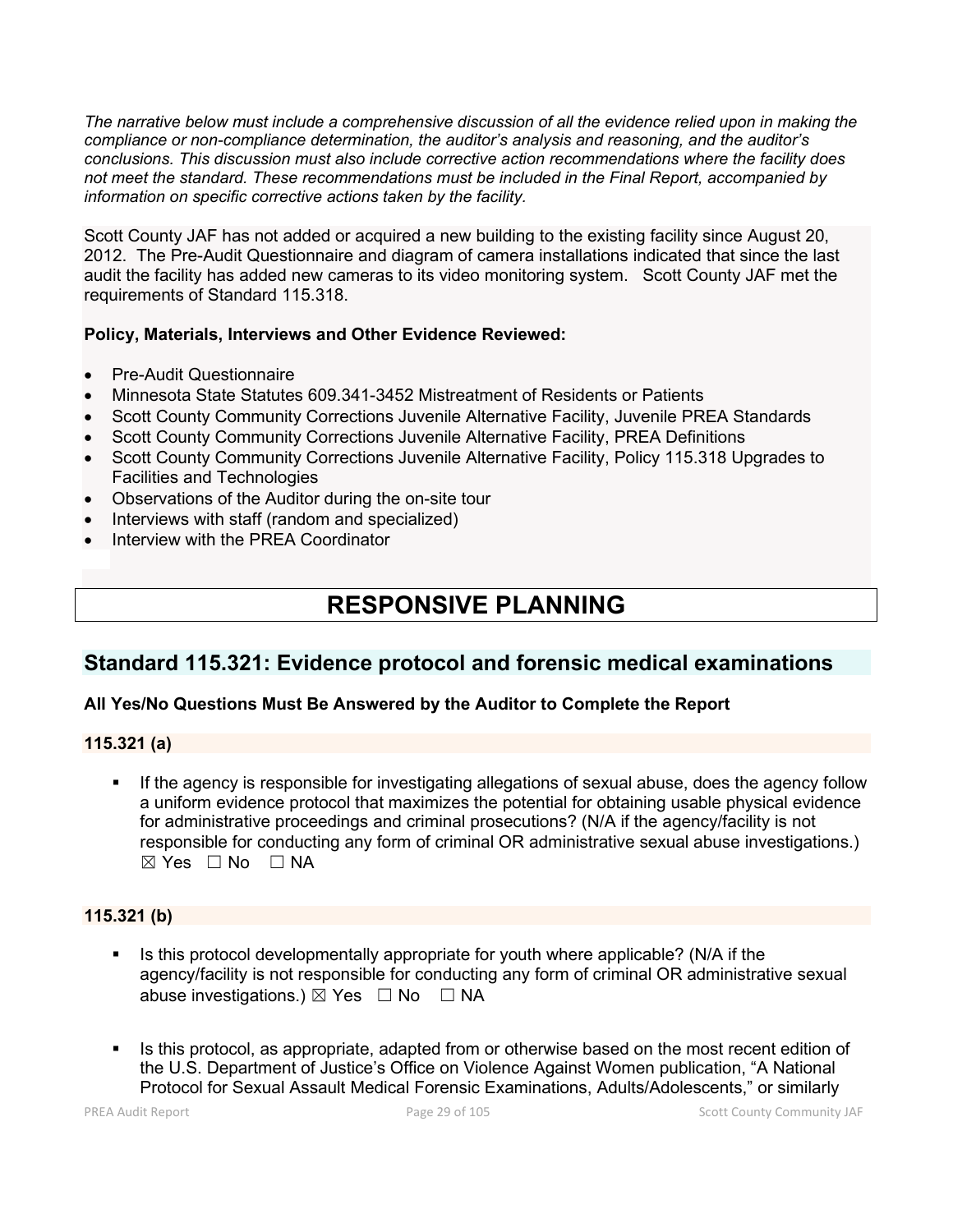comprehensive and authoritative protocols developed after 2011? (N/A if the agency/facility is not responsible for conducting any form of criminal OR administrative sexual abuse investigations.)  $\boxtimes$  Yes  $\Box$  No  $\Box$  NA

#### **115.321 (c)**

- Does the agency offer all residents who experience sexual abuse access to forensic medical examinations, whether on-site or at an outside facility, without financial cost, where evidentiary or medically appropriate?  $\boxtimes$  Yes  $\Box$  No
- Are such examinations performed by Sexual Assault Forensic Examiners (SAFEs) or Sexual Assault Nurse Examiners (SANEs) where possible?  $\boxtimes$  Yes  $\Box$  No
- If SAFEs or SANEs cannot be made available, is the examination performed by other qualified medical practitioners (they must have been specifically trained to conduct sexual assault forensic exams)?  $\boxtimes$  Yes  $\Box$  No
- Has the agency documented its efforts to provide SAFEs or SANEs?  $\boxtimes$  Yes  $\Box$  No

## **115.321 (d)**

- Does the agency attempt to make available to the victim a victim advocate from a rape crisis center? ⊠ Yes □ No
- If a rape crisis center is not available to provide victim advocate services, does the agency make available to provide these services a qualified staff member from a community-based organization, or a qualified agency staff member? (N/A if the agency *always* makes a victim advocate from a rape crisis center available to victims.)  $\Box$  Yes  $\Box$  No  $\Box$  NA
- Has the agency documented its efforts to secure services from rape crisis centers?  $\boxtimes$  Yes  $\Box$  No

## **115.321 (e)**

- As requested by the victim, does the victim advocate, qualified agency staff member, or qualified community-based organization staff member accompany and support the victim through the forensic medical examination process and investigatory interviews?  $\boxtimes$  Yes  $\Box$  No
- As requested by the victim, does this person provide emotional support, crisis intervention, information, and referrals?  $\boxtimes$  Yes  $\Box$  No

## **115.321 (f)**

If the agency itself is not responsible for investigating allegations of sexual abuse, has the agency requested that the investigating agency follow the requirements of paragraphs (a) through (e) of this section? (N/A if the agency/facility is responsible for conducting criminal AND administrative sexual abuse investigations.)  $\Box$  Yes  $\Box$  No  $\boxtimes$  NA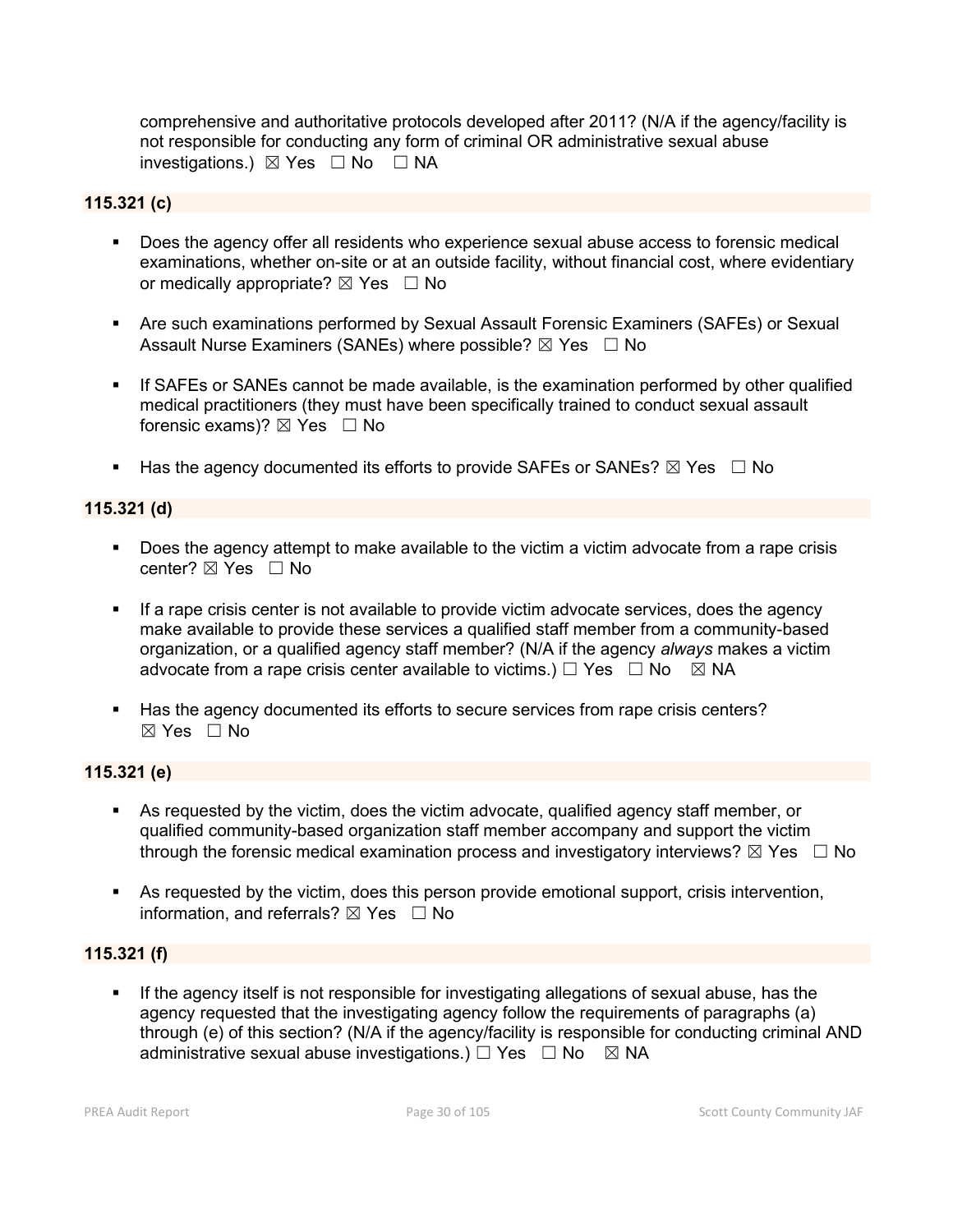#### **115.321 (g)**

Auditor is not required to audit this provision.

#### **115.321 (h)**

 If the agency uses a qualified agency staff member or a qualified community-based staff member for the purposes of this section, has the individual been screened for appropriateness to serve in this role and received education concerning sexual assault and forensic examination issues in general? (N/A if agency *always* makes a victim advocate from a rape crisis center available to victims.)  $\Box$  Yes  $\Box$  No  $\boxtimes$  NA

#### **Auditor Overall Compliance Determination**

|             | <b>Exceeds Standard</b> (Substantially exceeds requirement of standards)                                                          |
|-------------|-----------------------------------------------------------------------------------------------------------------------------------|
| $\boxtimes$ | <b>Meets Standard</b> (Substantial compliance; complies in all material ways with the<br>standard for the relevant review period) |

☐ **Does Not Meet Standard** (*Requires Corrective Action*)

#### **Instructions for Overall Compliance Determination Narrative**

*The narrative below must include a comprehensive discussion of all the evidence relied upon in making the compliance or non-compliance determination, the auditor's analysis and reasoning, and the auditor's conclusions. This discussion must also include corrective action recommendations where the facility does not meet the standard. These recommendations must be included in the Final Report, accompanied by information on specific corrective actions taken by the facility.*

Minnesota State Statutes 609.341-3452 Mistreatment of Residents or Patients; Scott County Community Corrections Juvenile Alternative Facility, Juvenile PREA Standards; Scott County Community Corrections Juvenile Alternative Facility, PREA Definitions; Scott County Community Corrections Juvenile Alternative Facility, Policy 115.321 Evidence Protocol and Forensic Medical Examinations; County of Scott Standard of Agreement with Sexual Violence Center; Scott County Memorandum of Agreement: Scott Count JAF and Scott County Human Services/Mental Health Center (SCMHC); and St Francis Regional Medical Center SANE Program document collectively address the requirement of Standard 115.321. Policy 115.321 outlines circumstances when a resident is not required to pay for medical services such as (1) the service is provided in an emergency; (2) the service is provided as a result of an injury received in the facility; or (3) the service is provided at the request of the administrator of a correctional facility. The agency offers all residents who experience sexual abuse access to forensic medical examinations at St Francis Regional Hospital, without financial cost, where evidentiary or medically appropriate. The PREA Coordinator confirmed that in the past twelve (12) months there has been zero forensic medical exams conducted on residents from Scott County JAF.

The Auditor confirmed by examination that Scott County has a MOU with Scott County Human Services/Mental Health Center (SCMHC) and the Sexual Violence Center. The PREA Coordinator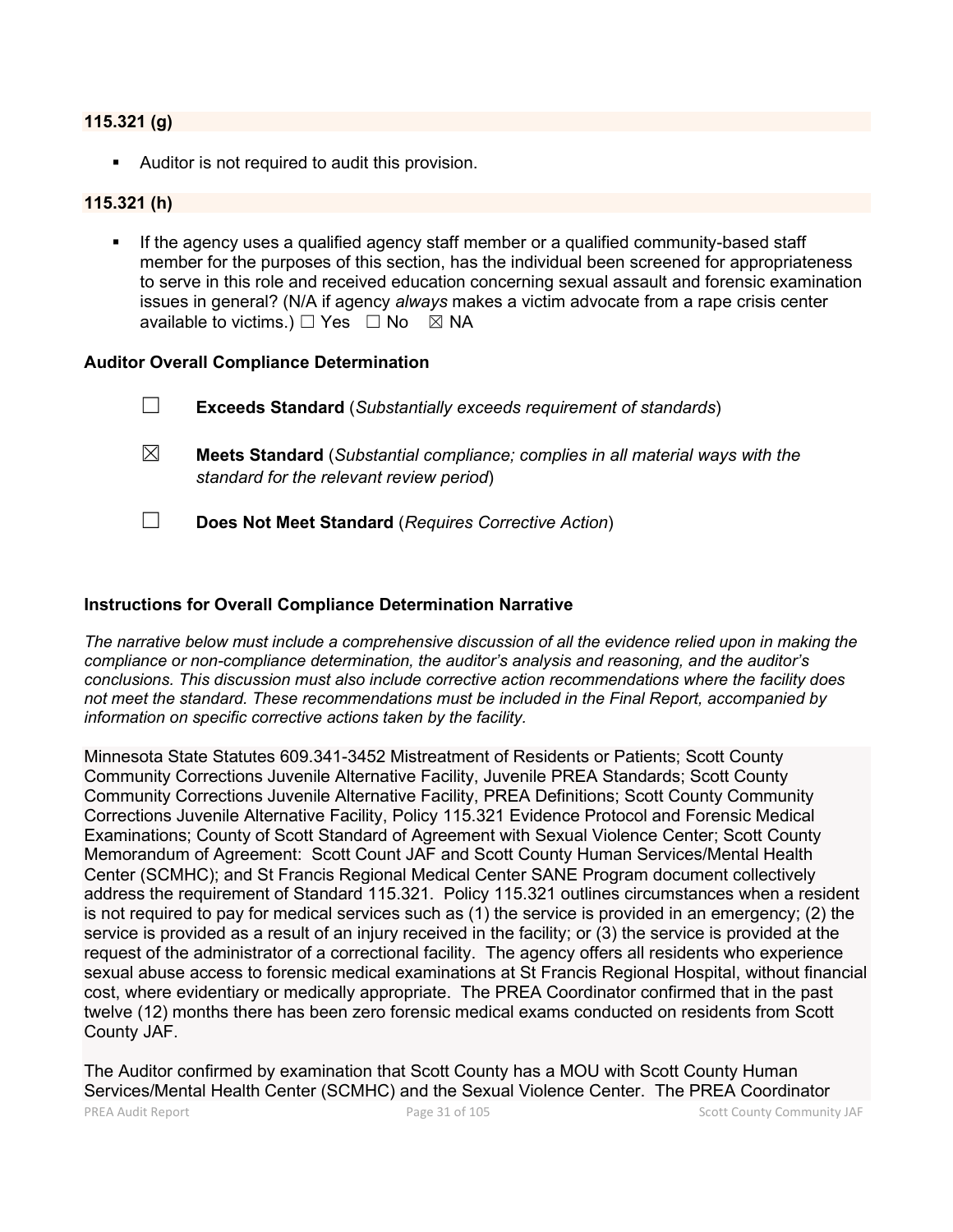confirmed that the facility utilizes St Francis Regional Medical Center when in need of a SANE examiner. The hospital has a process in place to contact the SANE examiner in the event of a sexual assault. The Scott County JAF would immediately provide a trained Sexual Assault Response Team (SART) member as the victim advocate, to provide emotional support, crisis intervention, information, and referrals. SART intervention would limit trauma to the victim.

Random and specialized staff confirmed knowledge of the MOU with local victim advocacy organization as well as what services are offered by each provider. Residents understood what type of services were available for victims of sexual abuse but did not recall specifics. Each resident could tell the Auditor where additional victim information could be located on the living units. Specialized staff confirmed that if requested by the victim, Scott County JAF would provide a victim advocate, qualified agency staff member, or qualified community-based organization staff member to accompany and support the victim through the forensic medical examination process and investigatory interviews. In addition to counseling provided by a local mental health provider, victims of sexual abuse, either during or prior to admission, can receive emotional support services from a Victim Advocate at the Sexual Violence Center. Residents can call the JAF PREA Hotline at 952-496-8934, Minnesota Department of Corrections at 651-361-7200, Sexual Violence Center at 952-448-5425 (Chaska office) or 612-871- 5111 (Minneapolis office), as well as report via email at [PREAJUVENILE@CO.SCOTT.MN.US.](mailto:PREAJUVENILE@CO.SCOTT.MN.US) Further, residents are also provided with the address and website to the Sexual Violence Center to contact the organization.

> **Sexual Violence Center Crisis Chaska Office 500 N. Pine St. Suite 203 Chaska, Minnesota 55318 [www.sexualviolencecenter.org](http://www.sexualviolencecenter.org/)**

Scott County JAF is responsible for investigating allegations of sexual abuse in the facility. Allegations of sexual abuse that rise to criminal behavior is referred to the Scott County Sheriff's Office for investigation and referral for prosecution when applicable. During an interview with an agency investigator, he confirmed that the facility follows the requirements for investigating allegations of sexual abuse. The same investigator confirmed that the investigative protocol is developmentally appropriate for youth and was adapted from or otherwise is based on the most recent edition of the U.S. Department of Justice's Office on Violence Against Women publication, "A National Protocol for Sexual Assault Medical Forensic Examinations, Adults/Adolescents," or similarly comprehensive and authoritative protocols developed after 2011; as well as confirmed trained investigators complete the National Institute of Corrections Investigating Sexual Abuse in a Confinement Setting: Advanced Investigations. Scott County JAF met the requirements of Standard 115.321.

# **Policy, Materials, Interviews and Other Evidence Reviewed:**

- Pre-Audit Questionnaire
- Minnesota State Statutes 609.341-3452 Mistreatment of Residents or Patients
- Scott County Community Corrections Juvenile Alternative Facility, Juvenile PREA Standards
- Scott County Community Corrections Juvenile Alternative Facility, PREA Definitions
- Scott County Community Corrections Juvenile Alternative Facility, Policy 115.321 Evidence Protocol and Forensic Medical Examinations
- County of Scott Standard of Agreement with Sexual Violence Center dated 2016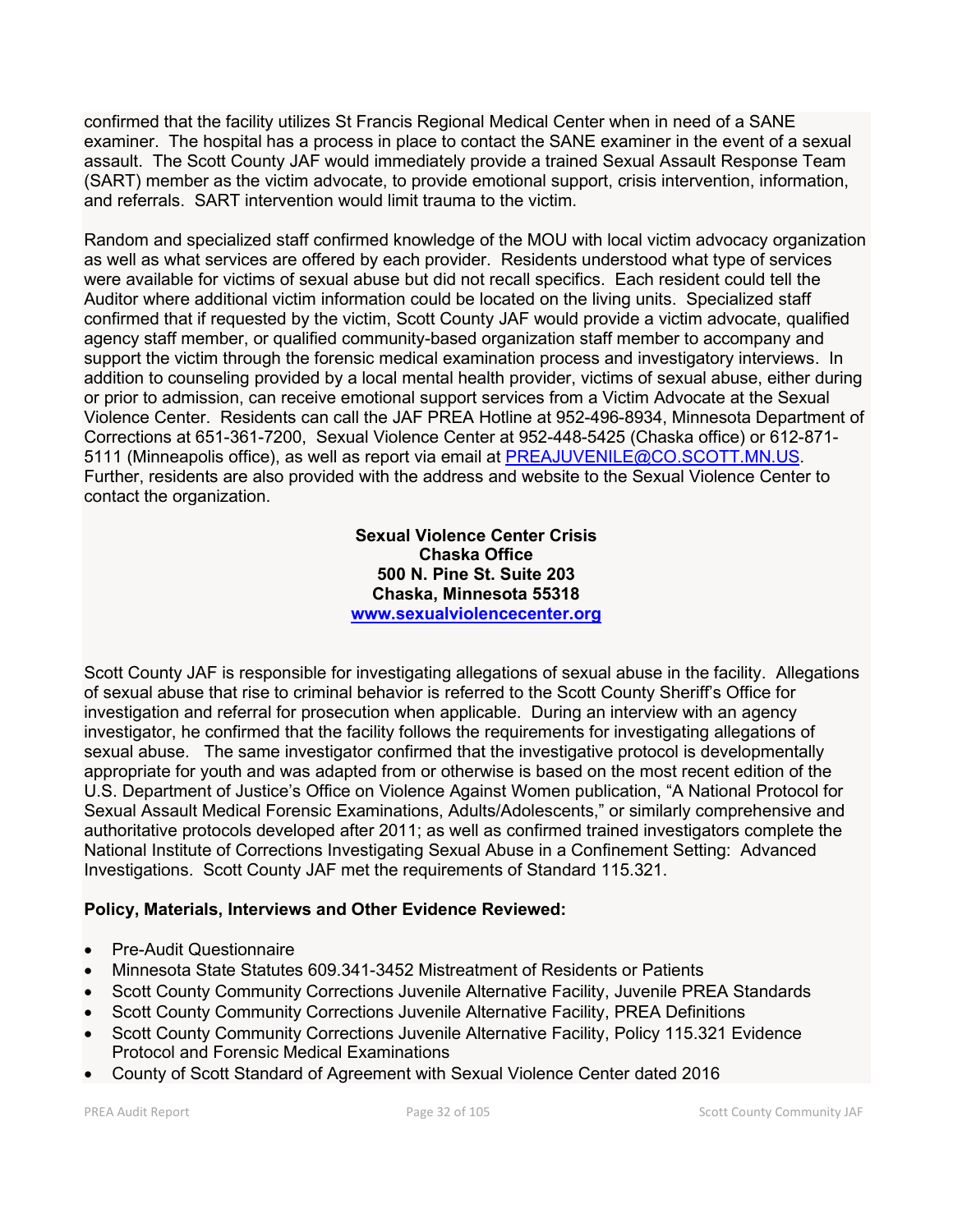- Scott County Memorandum of Agreement: Scott County JAF and Scott County Human Services/Mental Health Center (SCMHC)
- St Francis Regional Medical Center SANE Program document
- Interviews with staff (random and specialized)
- Interview with the PREA Coordinator

# **Standard 115.322: Policies to ensure referrals of allegations for investigations**

# **All Yes/No Questions Must Be Answered by the Auditor to Complete the Report**

## **115.322 (a)**

- **Does the agency ensure an administrative or criminal investigation is completed for all** allegations of sexual abuse?  $\boxtimes$  Yes  $\Box$  No
- Does the agency ensure an administrative or criminal investigation is completed for all allegations of sexual harassment?  $\boxtimes$  Yes  $\Box$  No

## **115.322 (b)**

- Does the agency have a policy and practice in place to ensure that allegations of sexual abuse or sexual harassment are referred for investigation to an agency with the legal authority to conduct criminal investigations, unless the allegation does not involve potentially criminal behavior? **⊠** Yes □ No
- Has the agency published such policy on its website or, if it does not have one, made the policy available through other means?  $\boxtimes$  Yes  $\Box$  No
- Does the agency document all such referrals?  $\boxtimes$  Yes  $\Box$  No

#### **115.322 (c)**

 If a separate entity is responsible for conducting criminal investigations, does the policy describe the responsibilities of both the agency and the investigating entity? (N/A if the agency/facility is responsible for criminal investigations. See 115.321(a).)  $\Box$  Yes  $\Box$  No  $\boxtimes$  NA

# **115.322 (d)**

Auditor is not required to audit this provision.

#### **115.322 (e)**

**Auditor is not required to audit this provision.** 

#### **Auditor Overall Compliance Determination**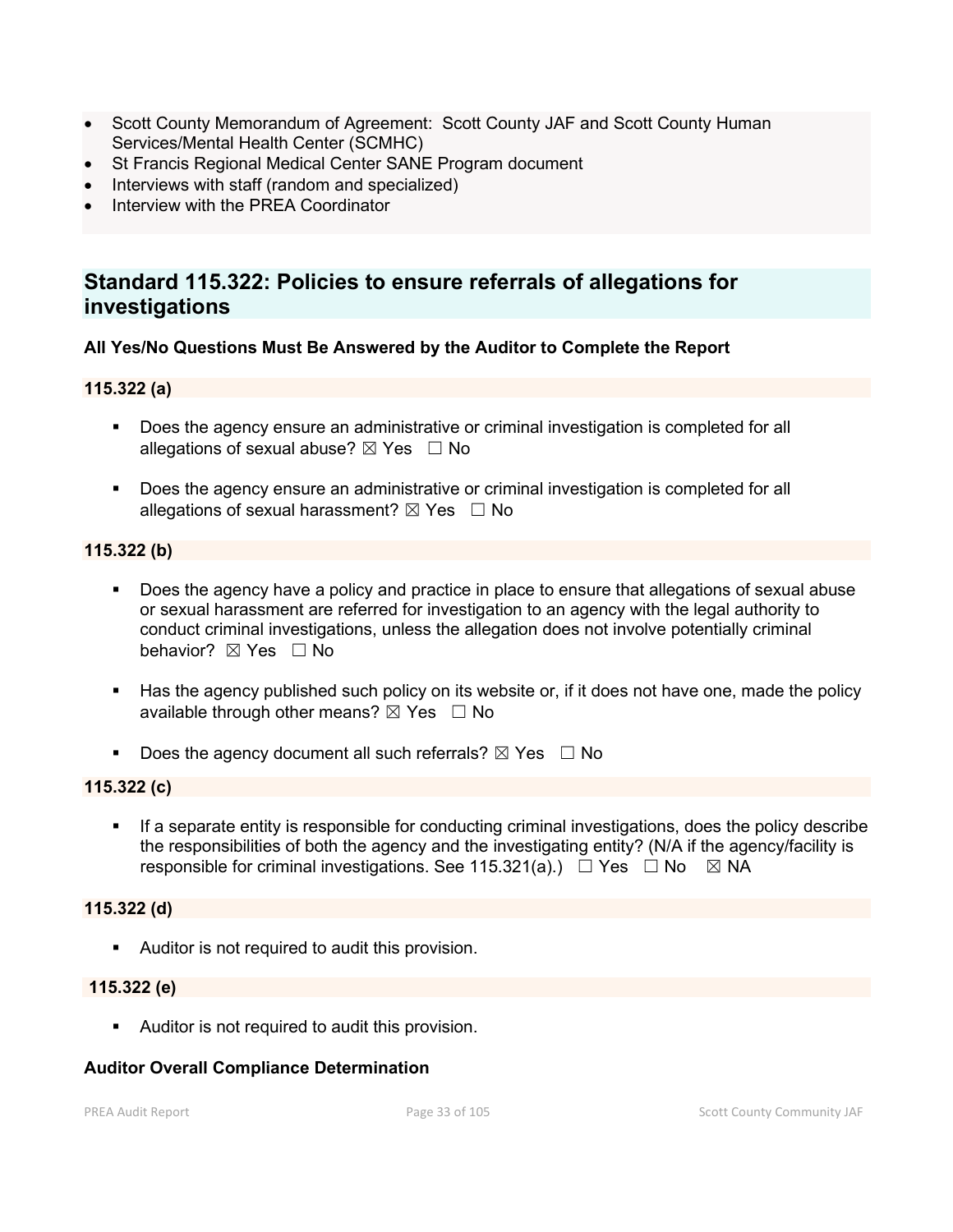☐ **Exceeds Standard** (*Substantially exceeds requirement of standards*)

- ☒ **Meets Standard** (*Substantial compliance; complies in all material ways with the standard for the relevant review period*)
- ☐ **Does Not Meet Standard** (*Requires Corrective Action*)

# **Instructions for Overall Compliance Determination Narrative**

*The narrative below must include a comprehensive discussion of all the evidence relied upon in making the compliance or non-compliance determination, the auditor's analysis and reasoning, and the auditor's conclusions. This discussion must also include corrective action recommendations where the facility does not meet the standard. These recommendations must be included in the Final Report, accompanied by information on specific corrective actions taken by the facility.*

Minnesota State Statutes 609.341-3452 Mistreatment of Residents or Patients; Scott County Community Corrections Juvenile Alternative Facility, Juvenile PREA Standards; Scott County Community Corrections Juvenile Alternative Facility, PREA Definitions; and Scott County Community Corrections Juvenile Alternative Facility, Policy 115.322 Referrals of Allegations for Investigations collectively address the requirements of Standard 115.322. The agency has a policy in place to ensure that allegations of sexual abuse or sexual harassment are referred for investigation to an agency, Scott County Sheriff's Office, with the legal authority to conduct criminal investigations. The policy is available and accessible on the agency's website. The agency has a practice that documents all such referrals. Per the PAQ, Scott County JAF had (1) incident dated 8/2018, inappropriate touching was referred to the Scott County Sheriff Office for investigation during the past twelve (12) month period. The victim recanted her allegation indicating to the Scott County Sheriff Office that the incident was fabricated and motivated by a disagreement with another resident. The incident did not require a referral to the prosecutor's office. Scott County JAF met the requirements of Standard 115.322.

# **Policy, Materials, Interviews and Other Evidence Reviewed:**

- Pre-Audit Questionnaire
- Minnesota State Statutes 609.341-3452 Mistreatment of Residents or Patients
- Scott County Community Corrections Juvenile Alternative Facility, Juvenile PREA Standards
- Scott County Community Corrections Juvenile Alternative Facility, PREA Definitions
- Scott County Community Corrections Juvenile Alternative Facility, Policy 115.322 Referrals of Allegations for Investigations
- Interview with the PREA Coordinator
- Review of the agency's website

# **TRAINING AND EDUCATION**

# **Standard 115.331: Employee training**

# **All Yes/No Questions Must Be Answered by the Auditor to Complete the Report**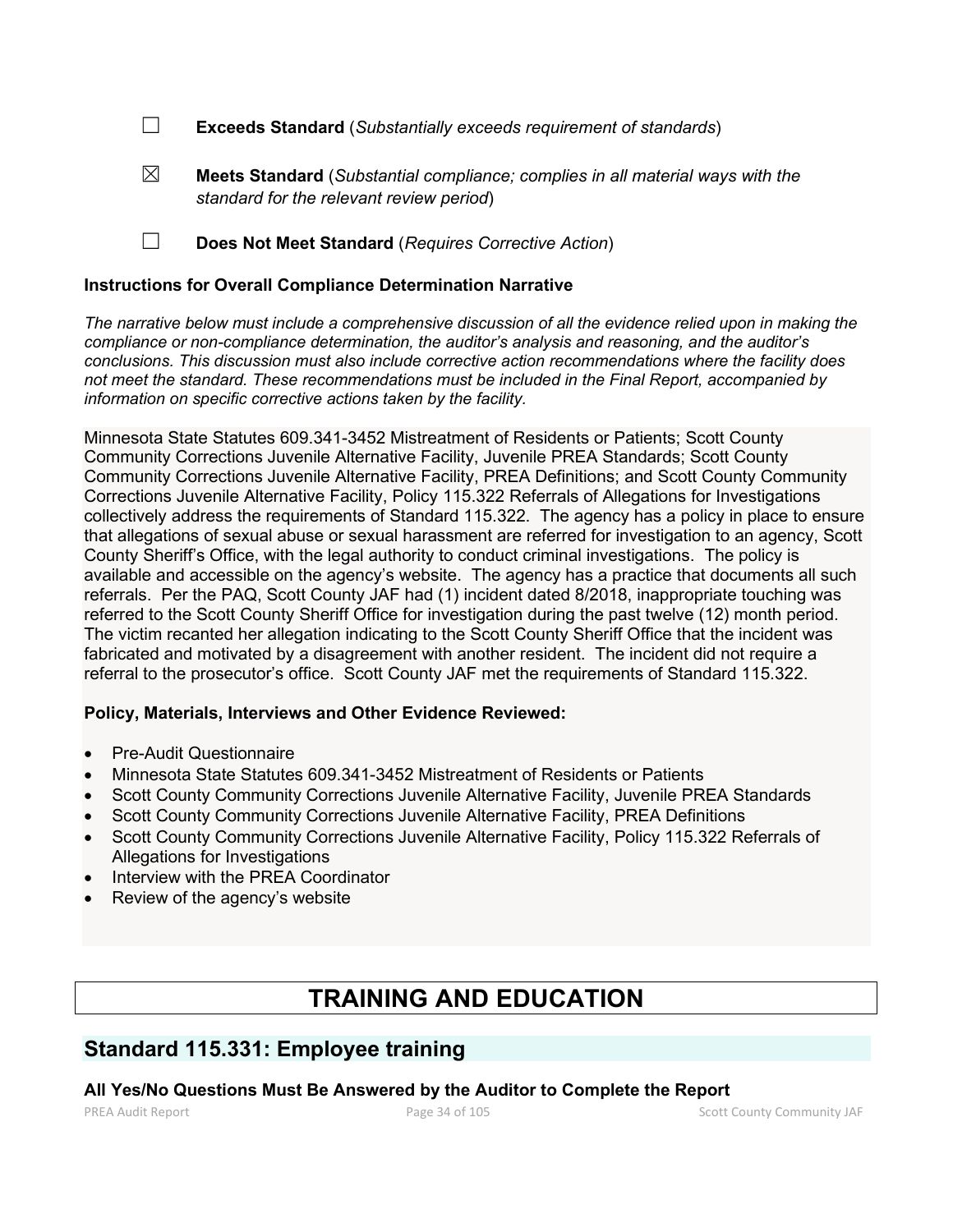## **115.331 (a)**

- Does the agency train all employees who may have contact with residents on its zero-tolerance policy for sexual abuse and sexual harassment?  $\boxtimes$  Yes  $\Box$  No
- Does the agency train all employees who may have contact with residents on how to fulfill their responsibilities under agency sexual abuse and sexual harassment prevention, detection, reporting, and response policies and procedures?  $\boxtimes$  Yes  $\Box$  No
- **Does the agency train all employees who may have contact with residents on residents' right to** be free from sexual abuse and sexual harassment  $\boxtimes$  Yes  $\Box$  No
- Does the agency train all employees who may have contact with residents on the right of residents and employees to be free from retaliation for reporting sexual abuse and sexual harassment? ⊠ Yes □ No
- Does the agency train all employees who may have contact with residents on the dynamics of sexual abuse and sexual harassment in juvenile facilities?  $\boxtimes$  Yes  $\Box$  No
- Does the agency train all employees who may have contact with residents on the common reactions of juvenile victims of sexual abuse and sexual harassment?  $\boxtimes$  Yes  $\Box$  No
- Does the agency train all employees who may have contact with residents on how to detect and respond to signs of threatened and actual sexual abuse and how to distinguish between consensual sexual contact and sexual abuse between residents?  $\boxtimes$  Yes  $\Box$  No
- Does the agency train all employees who may have contact with residents on how to avoid inappropriate relationships with residents?  $\boxtimes$  Yes  $\Box$  No
- Does the agency train all employees who may have contact with residents on how to communicate effectively and professionally with residents, including lesbian, gay, bisexual, transgender, intersex, or gender nonconforming residents?  $\boxtimes$  Yes  $\Box$  No
- Does the agency train all employees who may have contact with residents on how to comply with relevant laws related to mandatory reporting of sexual abuse to outside authorities? ☒ Yes ☐ No
- Does the agency train all employees who may have contact with residents on relevant laws regarding the applicable age of consent?  $\boxtimes$  Yes  $\Box$  No

# **115.331 (b)**

- Is such training tailored to the unique needs and attributes of residents of juvenile facilities?  $\boxtimes$  Yes  $\Box$  No
- Is such training tailored to the gender of the residents at the employee's facility?  $\boxtimes$  Yes  $\Box$  No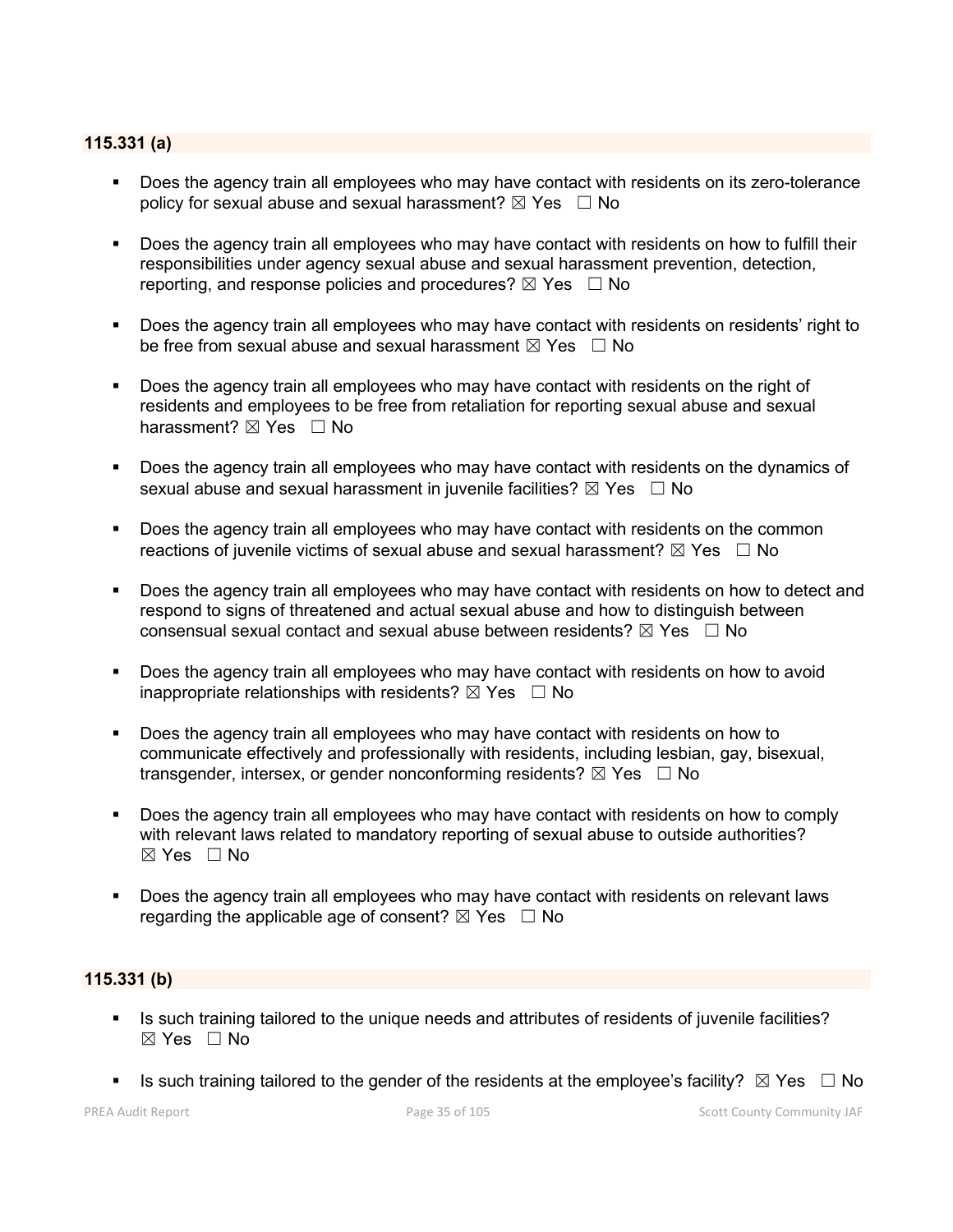Have employees received additional training if reassigned from a facility that houses only male residents to a facility that houses only female residents, or vice versa?  $\boxtimes$  Yes  $\Box$  No

# **115.331 (c)**

- Have all current employees who may have contact with residents received such training?  $\boxtimes$  Yes  $\Box$  No
- Does the agency provide each employee with refresher training every two years to ensure that all employees know the agency's current sexual abuse and sexual harassment policies and procedures? ⊠ Yes □ No
- In years in which an employee does not receive refresher training, does the agency provide refresher information on current sexual abuse and sexual harassment policies?  $\boxtimes$  Yes  $\Box$  No

## **115.331 (d)**

Does the agency document, through employee signature or electronic verification, that employee understand the training they have received?  $\boxtimes$  Yes  $\Box$  No

## **Auditor Overall Compliance Determination**

- ☒ **Exceeds Standard** (*Substantially exceeds requirement of standards*)
- ☐ **Meets Standard** (*Substantial compliance; complies in all material ways with the standard for the relevant review period*)
- ☐ **Does Not Meet Standard** (*Requires Corrective Action*)

#### **Instructions for Overall Compliance Determination Narrative**

*The narrative below must include a comprehensive discussion of all the evidence relied upon in making the compliance or non-compliance determination, the auditor's analysis and reasoning, and the auditor's conclusions. This discussion must also include corrective action recommendations where the facility does not meet the standard. These recommendations must be included in the Final Report, accompanied by information on specific corrective actions taken by the facility.*

Minnesota State Statutes 609.341-3452 Mistreatment of Residents or Patients; Scott County Community Corrections Juvenile Alternative Facility, Juvenile PREA Standards; Scott County Community Corrections Juvenile Alternative Facility, PREA Definitions; Scott County Community Corrections Juvenile Alternative Facility, Policy 115.331 Training & Education; and Scott County Community Corrections Staff PREA NIC Training Requirements Memorandum collectively address the policy requirement of Standard 115.331. The training curriculums provided by the facility was tailored to the unique needs and attributes of juvenile residents.

PREA Audit Report **Page 36 of 105** Page 36 of 105 Scott County Community JAF Scott County JAF trains all employees regarding the residential facility and agency policies to include: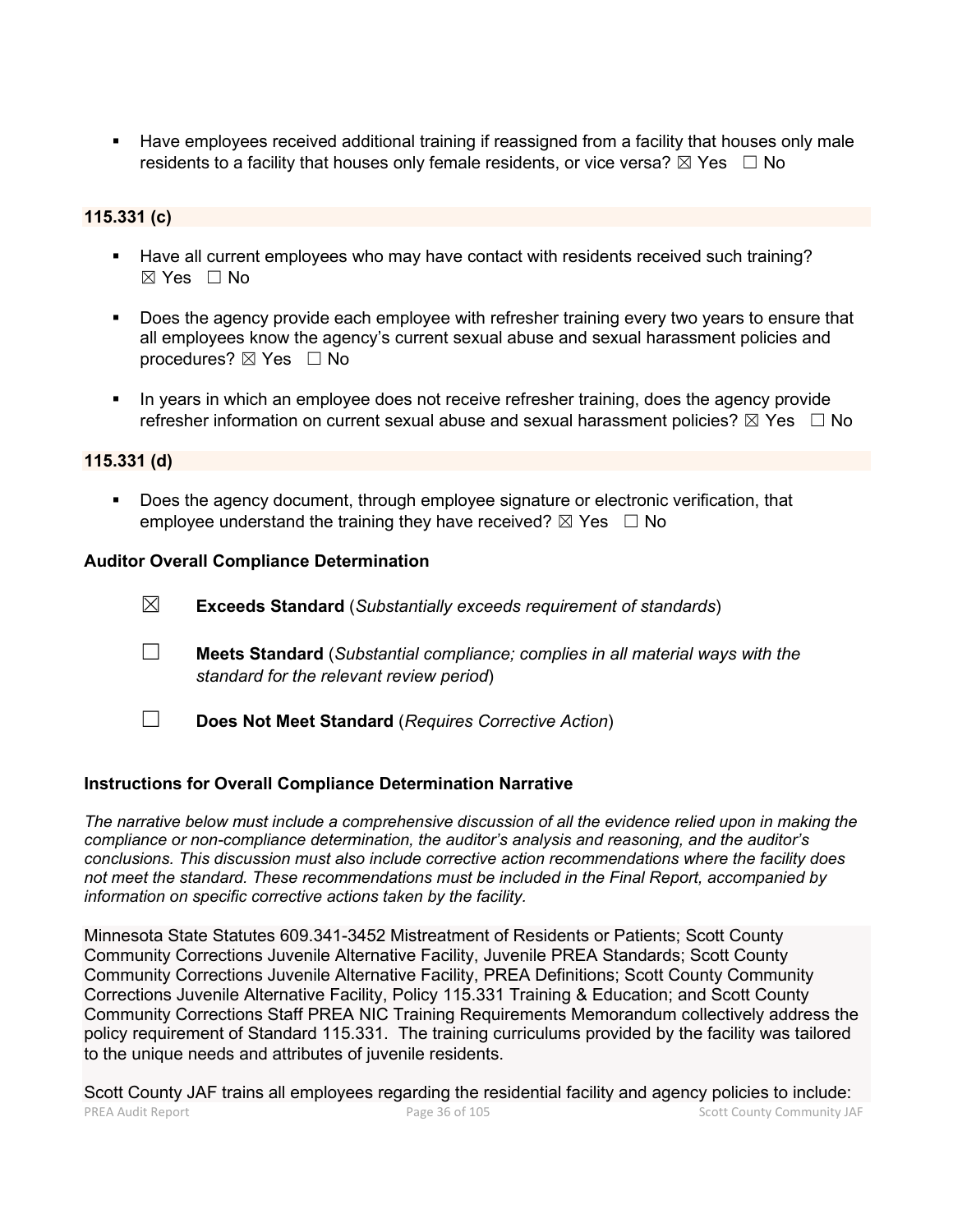- Zero Tolerance Policy for sexual abuse and sexual harassment
- How to fulfill their responsibilities under agency sexual abuse and sexual harassment prevention, detection, reporting, and response policies and procedures
- Residents' right to be free from sexual abuse and sexual harassment
- The right of residents and employees to be free from retaliation for reporting sexual abuse and sexual harassment
- The dynamics of sexual abuse and sexual harassment in a residential setting
- The common reactions of sexual abuse and sexual harassment victims
- How to detect and respond to signs of threatened and actual sexual abuse
- How to avoid inappropriate relationships with resident
- How to communicate effectively and professionally with residents that self-identify as lesbian, gay, bisexual, transgender, intersex, or gender nonconforming residents
- How to comply with relevant laws related to mandatory reporting of sexual abuse to outside authorities

An interview with the PREA Coordinator confirmed that all staff are required to participate in in-service training that is tailored to the female and male juvenile population housed at Scott County JAF. The Auditor also reviewed the training sign in sheets to confirm that staff receive PREA training. The curriculum includes requirements outlined in Standard 115.331. PREA Training sign-in sheets were reviewed by the Auditor for each random and specialized staff interviewed during the onsite portion audit. Scott County JAF staff are required to complete a review of agency policies addressing PREA and indicate by signing an acknowledgement form confirming the training.

The PREA Coordinator confirmed that Scott County JAF hosts trainings as well as distribute brochures and memos to staff to better explain PREA related issues, discuss a PREA related trend, and issue mandates to support a training initiative to enhance detection and prevention practices in the facility. This is the first audit for this facility, but the number of staff employed by the facility, who may have contact with residents, who were trained or retrained on the PREA requirements was 20. Interviews with random and specialized staff regarding PREA training confirmed that all staff sampled participated in training in the last two years. All staff confirmed that during the year the facility issues PREA related memos to staff by email. Scott County JAF met the requirements of Standard 115.331.

# **Policy, Materials, Interviews and Other Evidence Reviewed:**

- Pre-Audit Questionnaire
- Minnesota State Statutes 609.341-3452 Mistreatment of Residents or Patients
- Scott County Community Corrections Juvenile Alternative Facility, Juvenile PREA Standards
- Scott County Community Corrections Juvenile Alternative Facility, PREA Definitions
- Scott County Community Corrections Juvenile Alternative Facility, Policy 115.331 Training & **Education**
- Scott County Community Corrections Staff PREA NIC Training Requirements Memorandum
- PREA Training Sign In Sheets
- Interviews with staff (random and specialized)
- Interview with the PREA Coordinator

# **Standard 115.332: Volunteer and contractor training**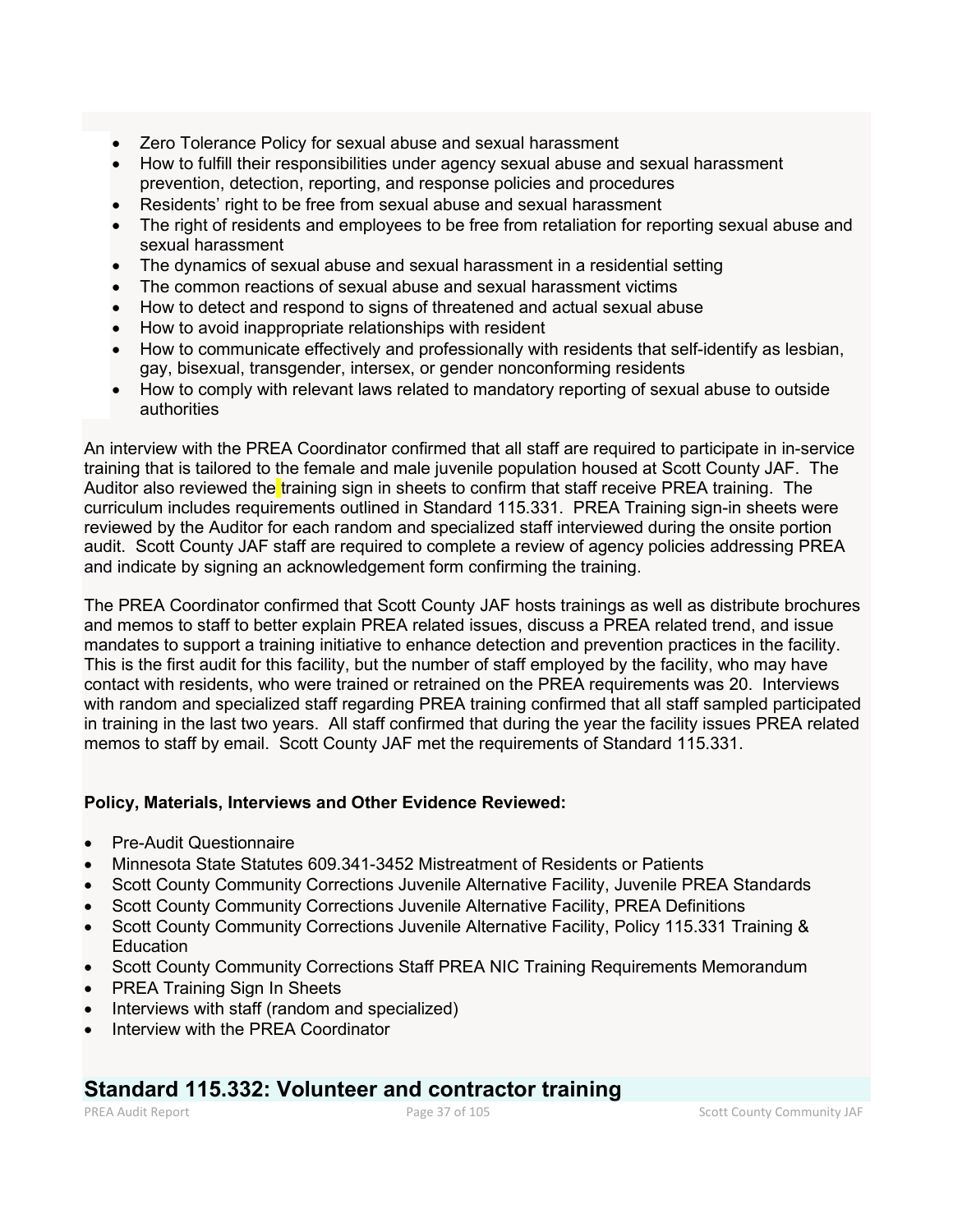# **All Yes/No Questions Must Be Answered by the Auditor to Complete the Report**

# **115.332 (a)**

 Has the agency ensured that all volunteers and contractors who have contact with residents have been trained on their responsibilities under the agency's sexual abuse and sexual harassment prevention, detection, and response policies and procedures?  $\boxtimes$  Yes  $\Box$  No

#### **115.332 (b)**

 Have all volunteers and contractors who have contact with residents been notified of the agency's zero-tolerance policy regarding sexual abuse and sexual harassment and informed how to report such incidents (the level and type of training provided to volunteers and contractors shall be based on the services they provide and level of contact they have with residents)?  $\boxtimes$  Yes  $\Box$  No

### **115.332 (c)**

**Does the agency maintain documentation confirming that volunteers and contractors** understand the training they have received?  $\boxtimes$  Yes  $\Box$  No

### **Auditor Overall Compliance Determination**

- ☐ **Exceeds Standard** (*Substantially exceeds requirement of standards*)
- ☒ **Meets Standard** (*Substantial compliance; complies in all material ways with the standard for the relevant review period*)
- ☐ **Does Not Meet Standard** (*Requires Corrective Action*)

#### **Instructions for Overall Compliance Determination Narrative**

*The narrative below must include a comprehensive discussion of all the evidence relied upon in making the compliance or non-compliance determination, the auditor's analysis and reasoning, and the auditor's conclusions. This discussion must also include corrective action recommendations where the facility does not meet the standard. These recommendations must be included in the Final Report, accompanied by information on specific corrective actions taken by the facility.*

Minnesota State Statutes 609.341-3452 Mistreatment of Residents or Patients; Scott County Community Corrections Juvenile Alternative Facility, Juvenile PREA Standards; Scott County Community Corrections Juvenile Alternative Facility, PREA Definitions; Scott County Community Corrections Juvenile Alternative Facility, Policy 115.331 Training & Education; Scott County Community Corrections Juvenile Alternative Facility PREA (Prison Rape Elimination Act) Notification Form for Volunteers and Contractors; Scott County Community Corrections JAF PREA Orientation Acknowledgement Form; and the Scott County Community Corrections JAF PREA Training PowerPoint collectively address the requirement of Standard 115.332.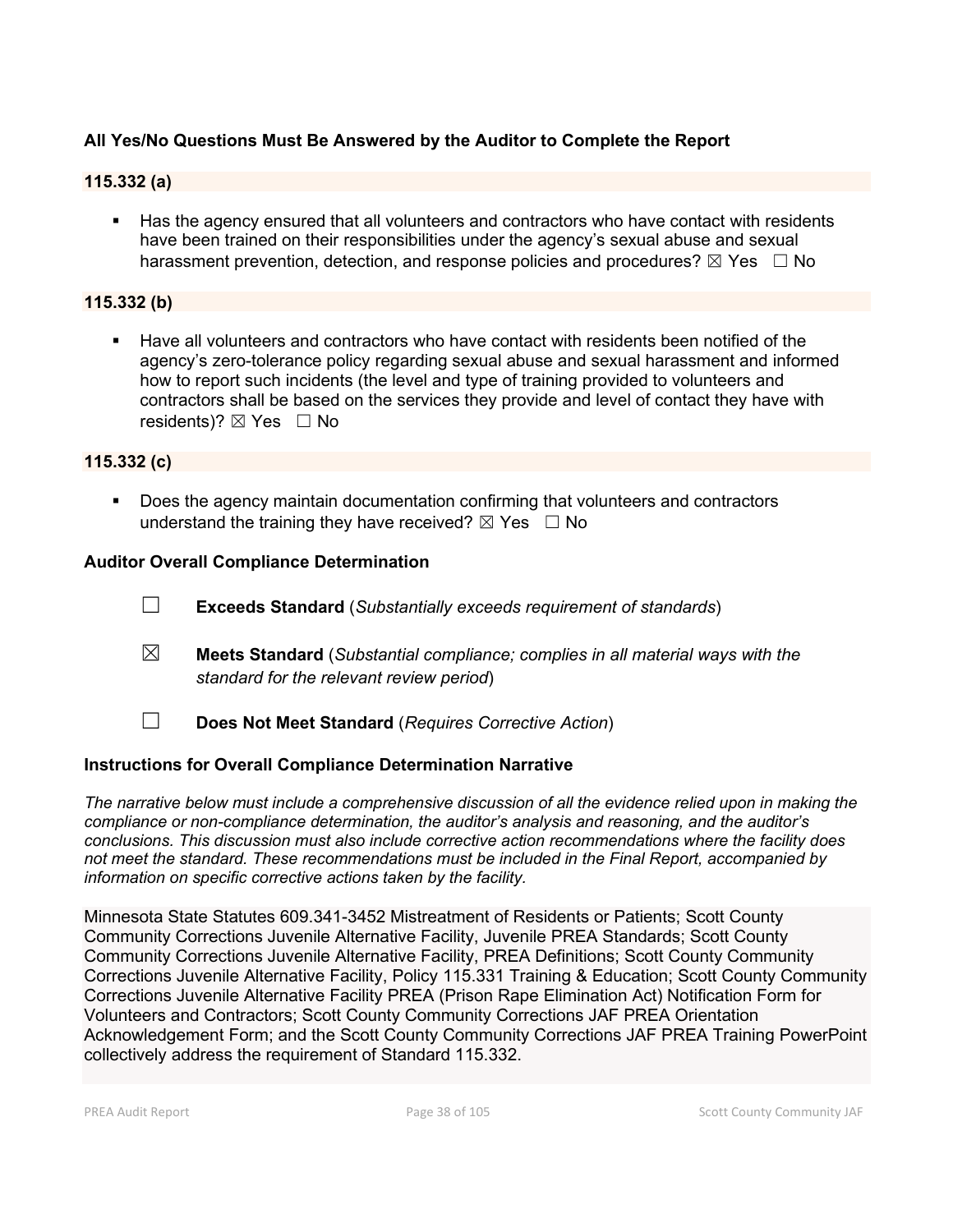All volunteers and contractors who have contact with residents have been trained on their responsibilities under the agency's policies and procedures regarding sexual abuse and sexual harassment prevention, detection. The facility currently has nine (9) volunteers and seven (7) contractors. The curriculum the agency utilized for training provide the level and type of training that is based on the services they provide and level of contact they have with residents. All volunteers/contractors complete the following training Annually:

- a. JAF PREA Volunteer Training Power Point.
- b. JAF Zero Tolerance Policy / Notification
- c. PREA Orientation Video

The JAF maintains documentation confirming that volunteers and contractors understand the training they have received. This information will be completed annually by March 1st each year and placed in the JAF PREA Report. Scott County JAF met the requirements of Standard 115.332.

# **Policy, Materials, Interviews and Other Evidence Reviewed:**

- Pre-Audit Questionnaire
- Minnesota State Statutes 609.341-3452 Mistreatment of Residents or Patients
- Scott County Community Corrections Juvenile Alternative Facility, Juvenile PREA Standards
- Scott County Community Corrections Juvenile Alternative Facility, PREA Definitions
- Scott County Community Corrections Juvenile Alternative Facility, Policy 115.331 Training & **Education**
- Scott County Community Corrections Juvenile Alternative Facility PREA (Prison Rape Elimination Act) Notification Form for Volunteers and Contractors
- Scott County Community Corrections JAF PREA Orientation Acknowledgement Form
- Scott County Community Corrections JAF PREA Training PowerPoint
- Interview with the PREA Coordinator

# **Standard 115.333: Resident education**

# **All Yes/No Questions Must Be Answered by the Auditor to Complete the Report**

# **115.333 (a)**

- During intake, do residents receive information explaining the agency's zero-tolerance policy regarding sexual abuse and sexual harassment?  $\boxtimes$  Yes  $\Box$  No
- During intake, do residents receive information explaining how to report incidents or suspicions of sexual abuse or sexual harassment?  $\boxtimes$  Yes  $\Box$  No
- Is this information presented in an age-appropriate fashion?  $\boxtimes$  Yes  $\Box$  No

# **115.333 (b)**

 Within 10 days of intake, does the agency provide age-appropriate comprehensive education to residents either in person or through video regarding: Their rights to be free from sexual abuse and sexual harassment?  $\boxtimes$  Yes  $\Box$  No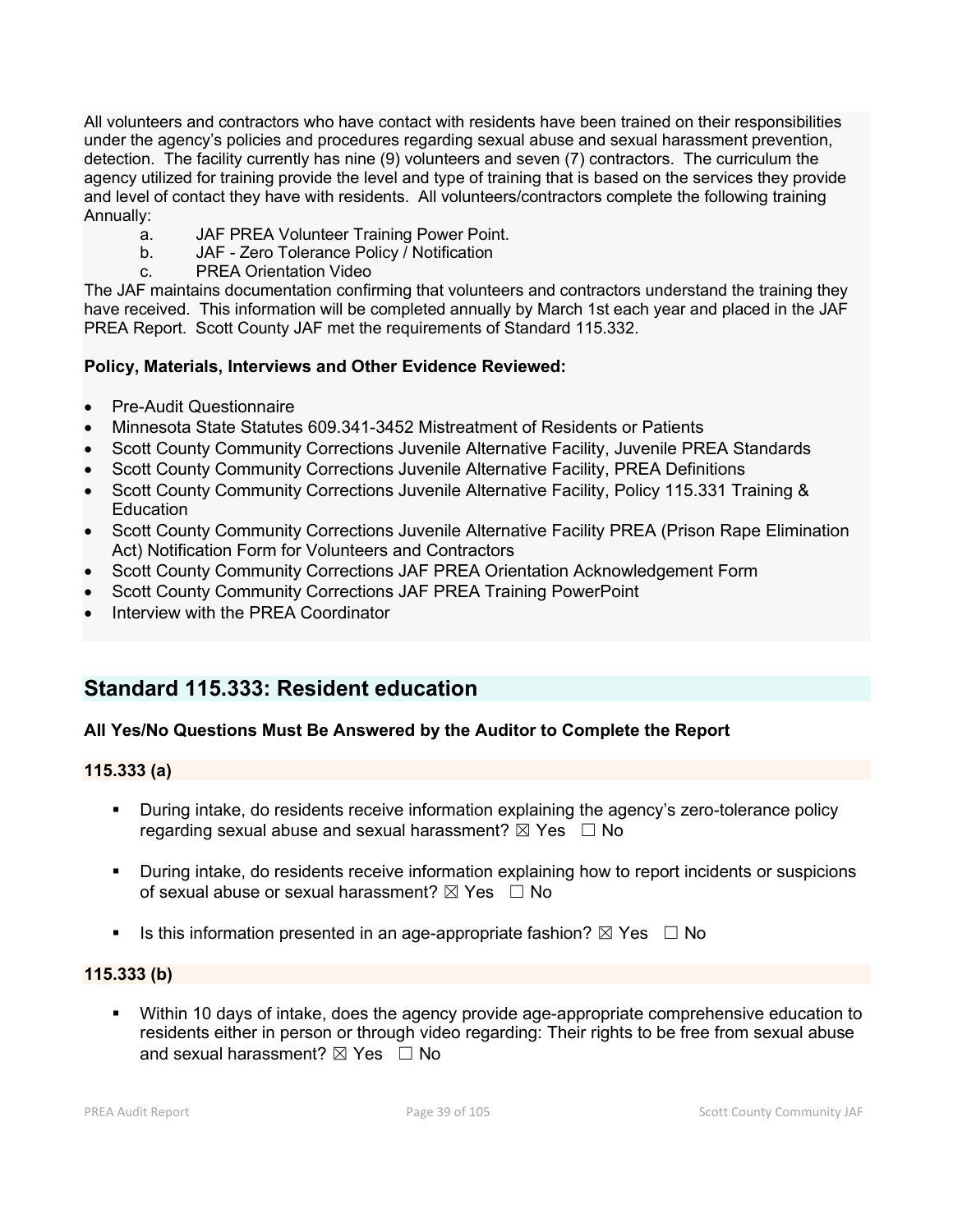- Within 10 days of intake, does the agency provide age-appropriate comprehensive education to residents either in person or through video regarding: Their rights to be free from retaliation for reporting such incidents?  $\boxtimes$  Yes  $\Box$  No
- Within 10 days of intake, does the agency provide age-appropriate comprehensive education to residents either in person or through video regarding: Agency policies and procedures for responding to such incidents?  $\boxtimes$  Yes  $\Box$  No

# **115.333 (c)**

- Have all residents received the comprehensive education referenced in 115.333(b)?  $\boxtimes$  Yes  $\Box$  No
- Do residents receive education upon transfer to a different facility to the extent that the policies and procedures of the resident's new facility differ from those of the previous facility? ☒ Yes ☐ No

# **115.333 (d)**

- Does the agency provide resident education in formats accessible to all residents including those who: Are limited English proficient?  $\boxtimes$  Yes  $\Box$  No
- Does the agency provide resident education in formats accessible to all residents including those who: Are deaf?  $\boxtimes$  Yes  $\Box$  No
- **Does the agency provide resident education in formats accessible to all residents including** those who: Are visually impaired?  $\boxtimes$  Yes  $\Box$  No
- Does the agency provide resident education in formats accessible to all residents including those who: Are otherwise disabled?  $\boxtimes$  Yes  $\Box$  No
- **Does the agency provide resident education in formats accessible to all residents including** those who: Have limited reading skills?  $\boxtimes$  Yes  $\Box$  No

# **115.333 (e)**

 Does the agency maintain documentation of resident participation in these education sessions?  $\boxtimes$  Yes  $\Box$  No

# **115.333 (f)**

In addition to providing such education, does the agency ensure that key information is continuously and readily available or visible to residents through posters, resident handbooks, or other written formats?  $\boxtimes$  Yes  $\Box$  No

# **Auditor Overall Compliance Determination**

☐ **Exceeds Standard** (*Substantially exceeds requirement of standards*)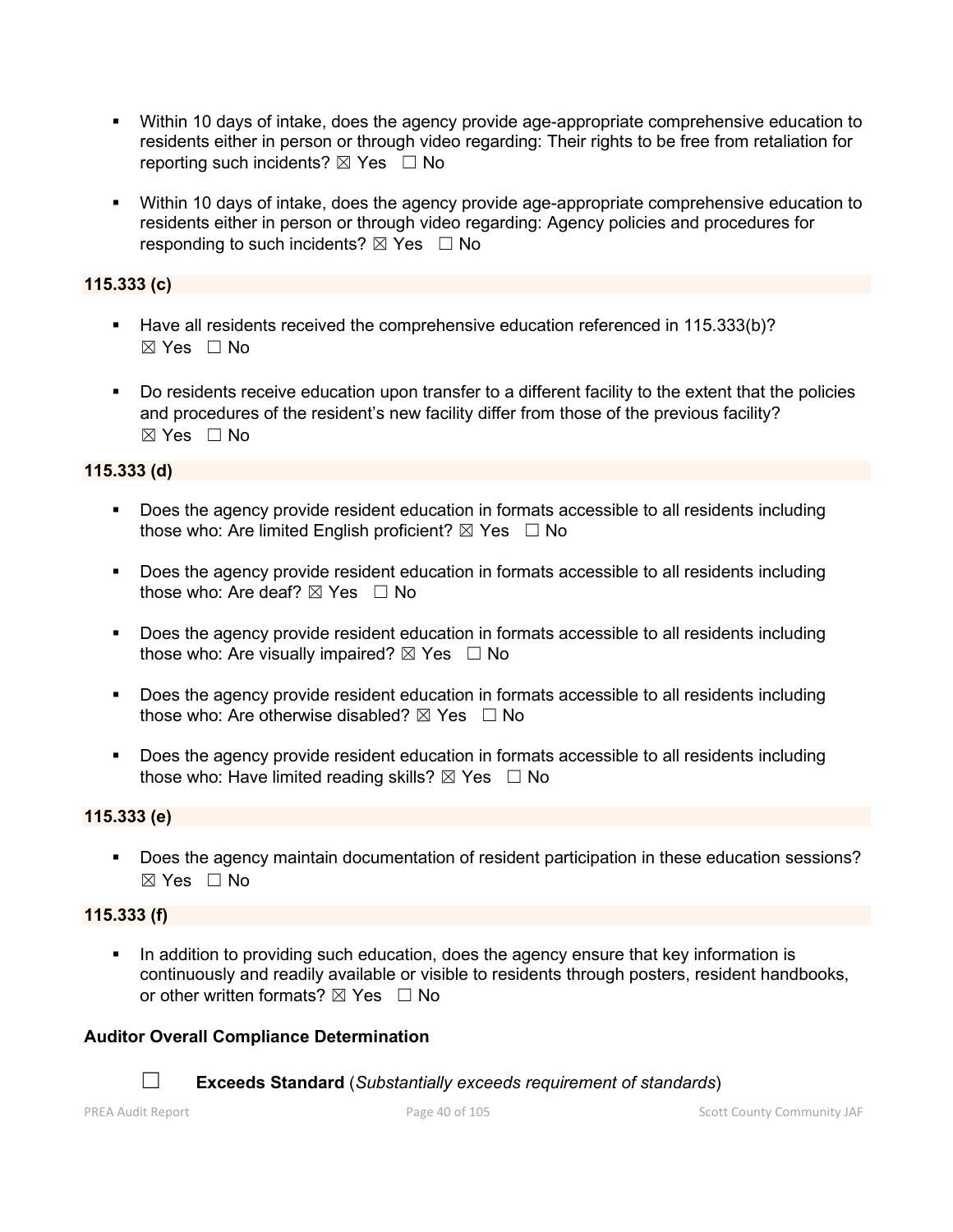☒ **Meets Standard** (*Substantial compliance; complies in all material ways with the standard for the relevant review period*)

☐ **Does Not Meet Standard** (*Requires Corrective Action*)

## **Instructions for Overall Compliance Determination Narrative**

*The narrative below must include a comprehensive discussion of all the evidence relied upon in making the compliance or non-compliance determination, the auditor's analysis and reasoning, and the auditor's conclusions. This discussion must also include corrective action recommendations where the facility does not meet the standard. These recommendations must be included in the Final Report, accompanied by information on specific corrective actions taken by the facility.*

Minnesota State Statutes 609.341-3452 Mistreatment of Residents or Patients; Scott County Community Corrections Juvenile Alternative Facility, Juvenile PREA Standards; Scott County Community Corrections Juvenile Alternative Facility, PREA Definitions; Scott County Community Corrections Juvenile Alternative Facility, Policy 115.331 Training & Education; Scott County Community Corrections JAF Parent Report Packet; Scott County Community Corrections JAF Youth Safety Form/PREA Notification Acknowledgment Form; the Scott County Juvenile Alternative Facility Safety Guide and PREA Orientation Information document collectively address the policy requirements of Standard 115.333.

Likewise, Scott County JAF policies dictate that a receiving facility provides PREA training on receiving a resident assigned to the facility including those who are Limited English Proficient, deaf, visually impaired, physically or cognitive disabilities or residents who have limited reading skills. Resident education is a mandated requirement for the agency's facilities. Resident education is documented via the Juvenile Adult Information Management System (JAIMS).

Scott County JAF also mandates that staff review with residents the Scott County Juvenile Alternative Facility Safety Guide, PREA Orientation Information document, and other PREA related educational information and inform residents of the agency's zero-tolerance policy, their right to be free from sexual abuse and sexual harassment and to be free from retaliation for reporting allegations of sexual abuse/sexual harassment. Residents (100%) interviewed confirmed that each was provided a resident handbook (Scott County Juvenile Alternative Facility Safety Guide) in a language they understood. Each resident signed acknowledgements after receiving PREA education at the Scott County JAF. Additionally, each resident (100%) interviewed could describe multiple ways to report sexual abuse or sexual harassment. All (100%) of residents present during the onsite audit of the facility were aware that Scott County JAF posted throughout the facility reporting options for residents. Residents interviewed were aware of PREA reporting methods such as informing staff, using the PREA hotline number, filing a grievance or third-party reporting. Most resident present during the onsite audit had a personal cellphone in their possession and they confirm an awareness of how to contact the Scott County Sheriff's Office. PREA posters were displayed throughout the facility in prominent areas with phone numbers to call to report abuse. Scott County JAF met the requirements of Standard 115.333.

# **Policy, Materials, Interviews and Other Evidence Reviewed:**

#### • Pre-Audit Questionnaire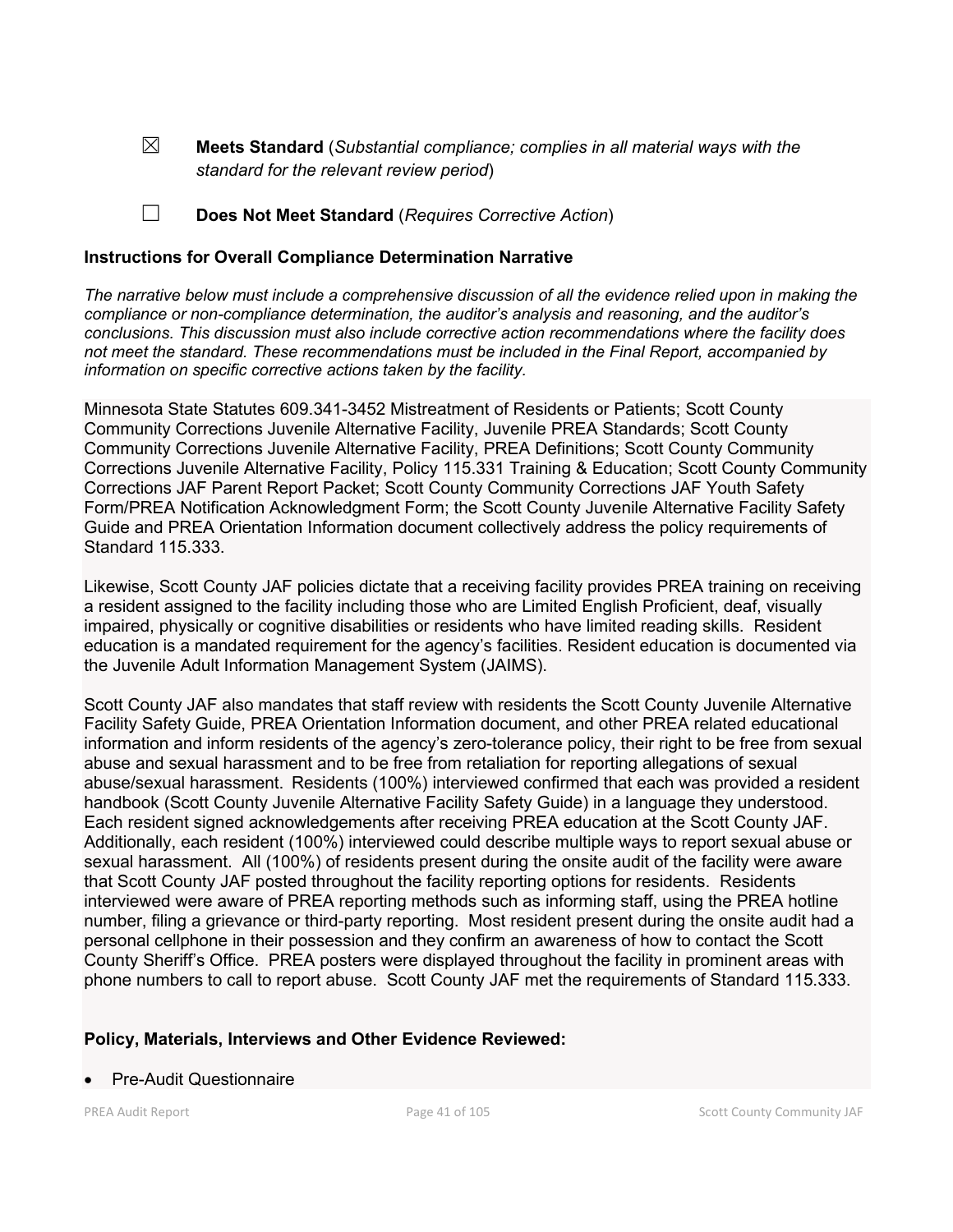- Minnesota State Statutes 609.341-3452 Mistreatment of Residents or Patients
- Scott County Community Corrections Juvenile Alternative Facility, Juvenile PREA Standards
- Scott County Community Corrections Juvenile Alternative Facility, PREA Definitions
- Scott County Community Corrections Juvenile Alternative Facility, Policy 115.331 Training & **Education**
- Scott County Community Corrections JAF Parent Report Packet
- Scott County Community Corrections JAF Youth Safety Form/PREA Notification Acknowledgment Form
- Scott County Juvenile Alternative Facility Safety Guide and PREA Orientation Information document
- Auditor review of resident education materials
- Auditor review of resident institutional files
- Interviews with staff (random and specialized)
- Interviews with residents (random and targeted)
- Interview with the PREA Coordinator

# **Standard 115.334: Specialized training: Investigations**

# **All Yes/No Questions Must Be Answered by the Auditor to Complete the Report**

# **115.334 (a)**

In addition to the general training provided to all employees pursuant to §115.331, does the agency ensure that, to the extent the agency itself conducts sexual abuse investigations, its investigators have received training in conducting such investigations in confinement settings? (N/A if the agency does not conduct any form of administrative or criminal sexual abuse investigations. See 115.321(a).) ☒ Yes ☐ No ☐ NA

# **115.334 (b)**

- Does this specialized training include techniques for interviewing juvenile sexual abuse victims? (N/A if the agency does not conduct any form of administrative or criminal sexual abuse investigations. See 115.321(a).)  $\boxtimes$  Yes  $\Box$  No  $\Box$  NA
- Does this specialized training include proper use of Miranda and Garrity warnings? (N/A if the agency does not conduct any form of administrative or criminal sexual abuse investigations. See 115.321(a).)  $\boxtimes$  Yes  $\Box$  No  $\Box$  NA
- Does this specialized training include sexual abuse evidence collection in confinement settings? (N/A if the agency does not conduct any form of administrative or criminal sexual abuse investigations. See 115.321(a).)  $\boxtimes$  Yes  $\Box$  No  $\Box$  NA
- Does this specialized training include the criteria and evidence required to substantiate a case for administrative action or prosecution referral? (N/A if the agency does not conduct any form of administrative or criminal sexual abuse investigations. See 115.321(a).)  $\boxtimes$  Yes  $\Box$  No  $\Box$  NA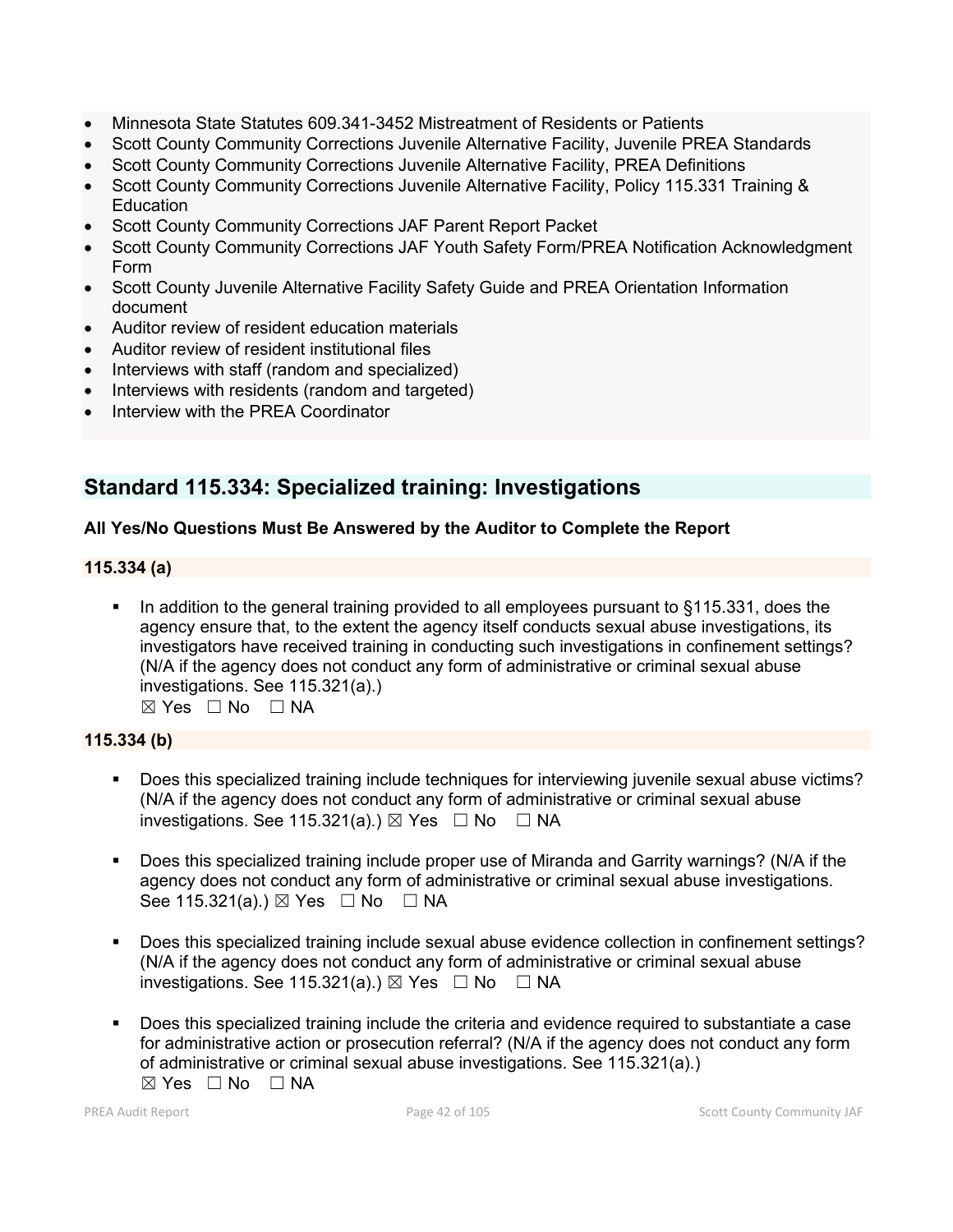## **115.334 (c)**

 Does the agency maintain documentation that agency investigators have completed the required specialized training in conducting sexual abuse investigations? (N/A if the agency does not conduct any form of administrative or criminal sexual abuse investigations. See 115.321(a).)  $\boxtimes$  Yes  $\Box$  No  $\Box$  NA

## **115.334 (d)**

**Auditor is not required to audit this provision.** 

#### **Auditor Overall Compliance Determination**

- ☐ **Exceeds Standard** (*Substantially exceeds requirement of standards*)
- ☒ **Meets Standard** (*Substantial compliance; complies in all material ways with the standard for the relevant review period*)
- ☐ **Does Not Meet Standard** (*Requires Corrective Action*)

### **Instructions for Overall Compliance Determination Narrative**

*The narrative below must include a comprehensive discussion of all the evidence relied upon in making the compliance or non-compliance determination, the auditor's analysis and reasoning, and the auditor's conclusions. This discussion must also include corrective action recommendations where the facility does not meet the standard. These recommendations must be included in the Final Report, accompanied by information on specific corrective actions taken by the facility.*

Minnesota State Statutes 609.341-3452 Mistreatment of Residents or Patients; Scott County Community Corrections Juvenile Alternative Facility, Juvenile PREA Standards; Scott County Community Corrections Juvenile Alternative Facility, PREA Definitions; and Scott County Community Corrections Juvenile Alternative Facility, Policy 115.331 Training & Education collectively address the requirements of Standard 115.334. In addition to the general PREA training, Scott County JAF provided to all employees pursuant to §115.331, investigators receive training in conducting investigations in confinement settings. Three (3) Scott County JAF staff completed specialized training using material from the PREA Resource Center (PRC) entitled "Investigating Sexual Abuse in Confinement." This was verified through examination of training documents and staff interviews, as well as a review of the training curriculum which included techniques for interviewing sexual abuse victims, proper use of Miranda and Garrity warnings, sexual abuse evidence collection in confinement settings, and the criteria and evidence required to substantiate a case for administrative action. Based upon the sum of evidence examined and review of applicable policy and related documentation, Scott County JAF met the requirements of Standard 115.334.

#### **Policy, Materials, Interviews and Other Evidence Reviewed:**

- Pre-Audit Questionnaire
- Minnesota State Statutes 609.341-3452 Mistreatment of Residents or Patients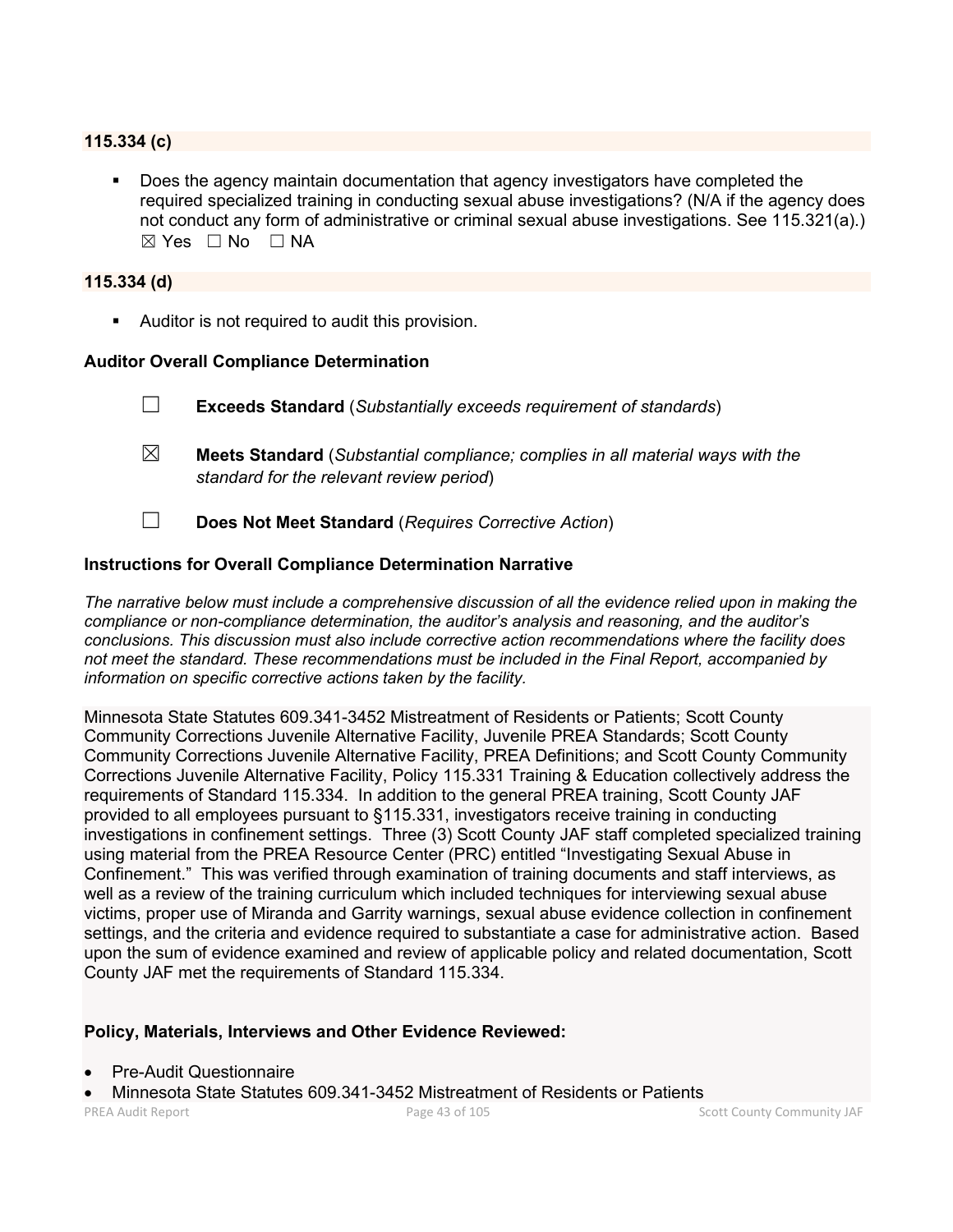- Scott County Community Corrections Juvenile Alternative Facility, Juvenile PREA Standards
- Scott County Community Corrections Juvenile Alternative Facility, PREA Definitions
- Scott County Community Corrections Juvenile Alternative Facility, Policy 115.331 Training & **Education**
- Interview with an PREA administrative investigator
- Interview with the PREA Coordinator

# **Standard 115.335: Specialized training: Medical and mental health care**

# **All Yes/No Questions Must Be Answered by the Auditor to Complete the Report**

# **115.335 (a)**

- Does the agency ensure that all full- and part-time medical and mental health care practitioners who work regularly in its facilities have been trained in: How to detect and assess signs of sexual abuse and sexual harassment? (N/A if the agency does not have any full- or part-time medical or mental health care practitioners who work regularly in its facilities.)  $\boxtimes$  Yes  $\Box$  No  $\Box$  NA
- Does the agency ensure that all full- and part-time medical and mental health care practitioners who work regularly in its facilities have been trained in: How to preserve physical evidence of sexual abuse? (N/A if the agency does not have any full- or part-time medical or mental health care practitioners who work regularly in its facilities.)  $\boxtimes$  Yes  $\Box$  No  $\Box$  NA
- Does the agency ensure that all full- and part-time medical and mental health care practitioners who work regularly in its facilities have been trained in: How to respond effectively and professionally to juvenile victims of sexual abuse and sexual harassment? (N/A if the agency does not have any full- or part-time medical or mental health care practitioners who work regularly in its facilities.)  $\boxtimes$  Yes  $\Box$  No  $\Box$  NA
- Does the agency ensure that all full- and part-time medical and mental health care practitioners who work regularly in its facilities have been trained in: How and to whom to report allegations or suspicions of sexual abuse and sexual harassment? (N/A if the agency does not have any full- or part-time medical or mental health care practitioners who work regularly in its facilities.) ☒ Yes ☐ No ☐ NA

# **115.335 (b)**

 If medical staff employed by the agency conduct forensic examinations, do such medical staff receive appropriate training to conduct such examinations? (N/A if agency medical staff at the facility do not conduct forensic exams *or* the agency does not employ medical staff.)  $\boxtimes$  Yes  $\Box$  No  $\Box$  NA

# **115.335 (c)**

 Does the agency maintain documentation that medical and mental health practitioners have received the training referenced in this standard either from the agency or elsewhere? (N/A if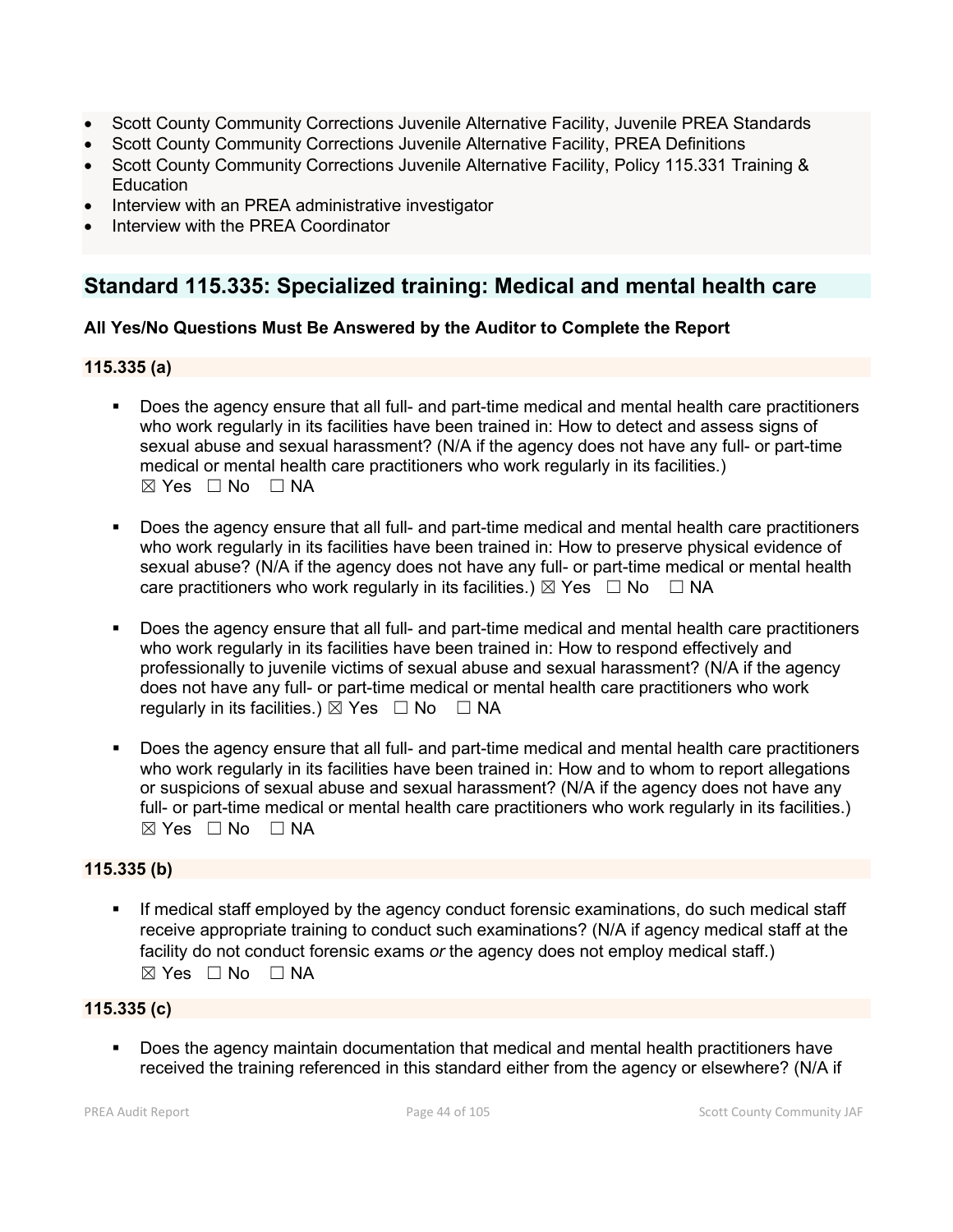the agency does not have any full- or part-time medical or mental health care practitioners who work regularly in its facilities.)  $\boxtimes$  Yes  $\Box$  No  $\Box$  NA

# **115.335 (d)**

- Do medical and mental health care practitioners employed by the agency also receive training mandated for employees by §115.331? (N/A if the agency does not have any full- or part-time medical or mental health care practitioners who work regularly in its facilities.)  $⊠ Yes ⊡ No ⊡ NA$
- Do medical and mental health care practitioners contracted by or volunteering for the agency also receive training mandated for contractors and volunteers by §115.332? (N/A if the agency does not have any full- or part-time medical or mental health care practitioners contracted by or volunteering for the agency.)  $\boxtimes$  Yes  $\Box$  No  $\Box$  NA

# **Auditor Overall Compliance Determination**

- ☐ **Exceeds Standard** (*Substantially exceeds requirement of standards*)
- ☒ **Meets Standard** (*Substantial compliance; complies in all material ways with the standard for the relevant review period*)
- ☐ **Does Not Meet Standard** (*Requires Corrective Action*)

# **Instructions for Overall Compliance Determination Narrative**

*The narrative below must include a comprehensive discussion of all the evidence relied upon in making the compliance or non-compliance determination, the auditor's analysis and reasoning, and the auditor's conclusions. This discussion must also include corrective action recommendations where the facility does not meet the standard. These recommendations must be included in the Final Report, accompanied by information on specific corrective actions taken by the facility.*

The facility utilizes community providers to deliver medical and general mental health care to the residents with one exception a substance abuse education group. The standard requires all mental health care practitioners who work regularly in its facilities have been trained in: How and to whom to report allegations or suspicions of sexual abuse and sexual harassment. The mental health practitioner completed the required general and specialized training as required by the standard as a corrective action. The PAQ was corrected. Scott County JAF met the requirements of Standard 115.335.

# **Policy, Materials, Interviews and Other Evidence Reviewed:**

- Pre-Audit Questionnaire
- Minnesota State Statutes 609.341-3452 Mistreatment of Residents or Patients
- Scott County Community Corrections Juvenile Alternative Facility, Juvenile PREA Standards
- Scott County Community Corrections Juvenile Alternative Facility, PREA Definitions
- Scott County Community Corrections Juvenile Alternative Facility, Policy 115.331 Training & **Education**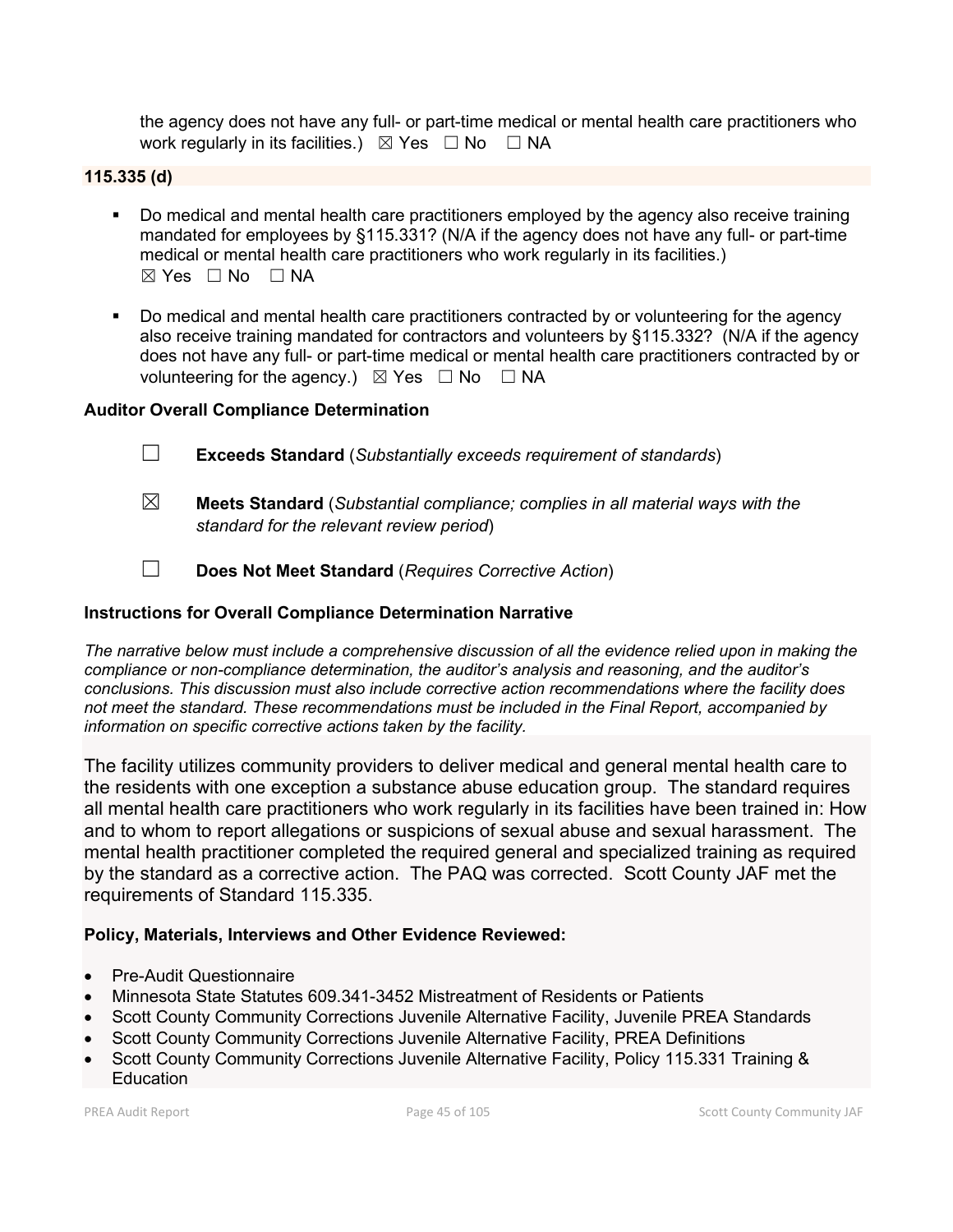• Interview with the PREA Coordinator

Corrective Action: The mental health care provider completed specialized training as required in Standard 115.335, Specialized Training.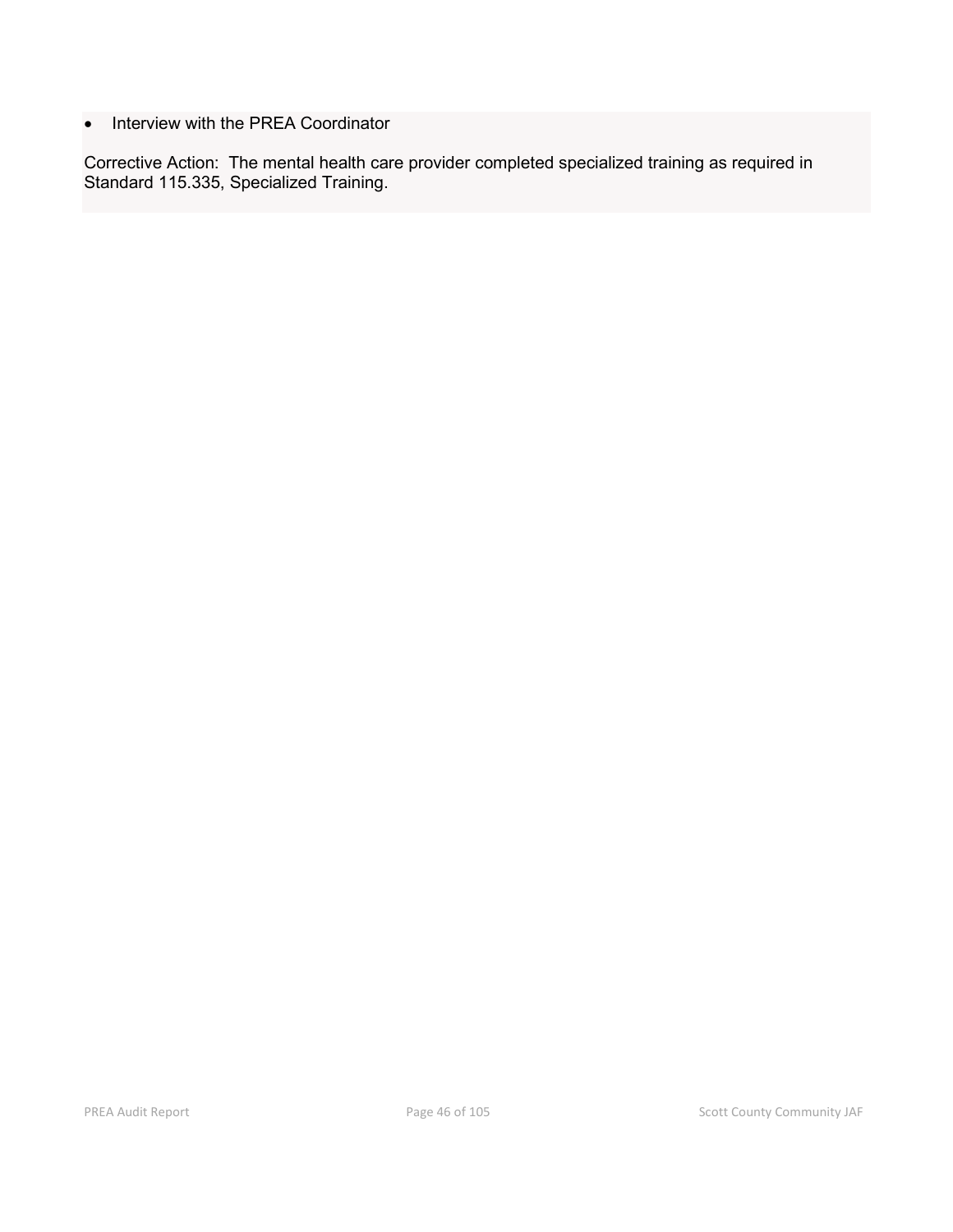# **SCREENING FOR RISK OF SEXUAL VICTIMIZATION AND ABUSIVENESS**

# **Standard 115.341: Screening for risk of victimization and abusiveness**

# **All Yes/No Questions Must Be Answered by the Auditor to Complete the Report**

## **115.341 (a)**

- Within 72 hours of the resident's arrival at the facility, does the agency obtain and use information about each resident's personal history and behavior to reduce risk of sexual abuse by or upon a resident?  $\boxtimes$  Yes  $\boxtimes$  No
- Does the agency also obtain this information periodically throughout a resident's confinement? ☒ Yes ☐ No

### **115.341 (b)**

 Are all PREA screening assessments conducted using an objective screening instrument? ☒ Yes ☐ No

# **115.341 (c)**

- During these PREA screening assessments, at a minimum, does the agency attempt to ascertain information about: (1) Prior sexual victimization or abusiveness?  $\boxtimes$  Yes  $\Box$  No
- During these PREA screening assessments, at a minimum, does the agency attempt to ascertain information about: (2) Any gender nonconforming appearance or manner or identification as lesbian, gay, bisexual, transgender, or intersex, and whether the resident may therefore be vulnerable to sexual abuse?  $\boxtimes$  Yes  $\Box$  No
- During these PREA screening assessments, at a minimum, does the agency attempt to ascertain information about: (3) Current charges and offense history?  $\boxtimes$  Yes  $\Box$  No
- During these PREA screening assessments, at a minimum, does the agency attempt to ascertain information about: (4) Age?  $\boxtimes$  Yes  $\Box$  No
- During these PREA screening assessments, at a minimum, does the agency attempt to ascertain information about: (5) Level of emotional and cognitive development?  $\boxtimes$  Yes  $\Box$  No
- During these PREA screening assessments, at a minimum, does the agency attempt to ascertain information about: (6) Physical size and stature?  $\boxtimes$  Yes  $\Box$  No
- During these PREA screening assessments, at a minimum, does the agency attempt to ascertain information about: (7) Mental illness or mental disabilities?  $\boxtimes$  Yes  $\Box$  No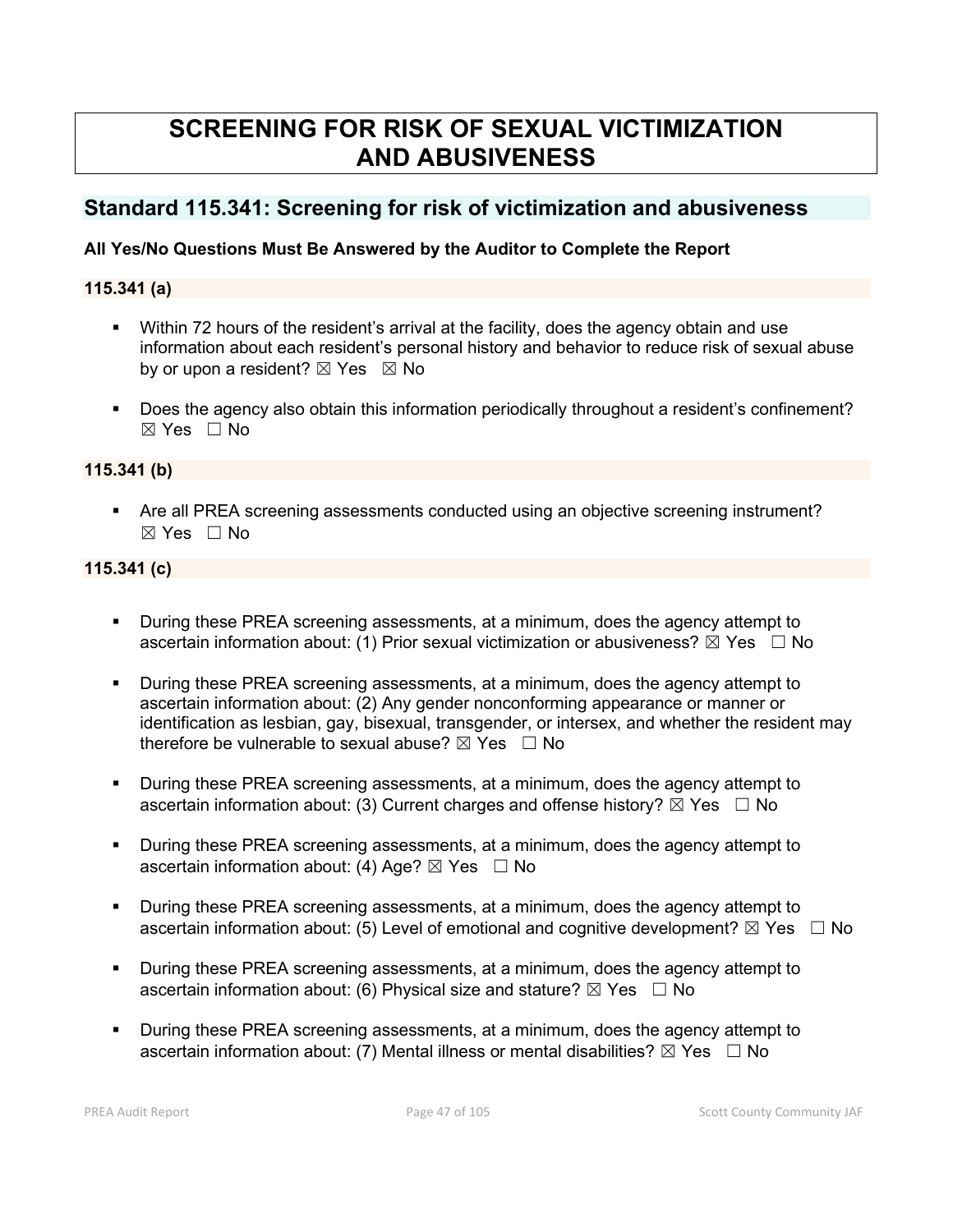- During these PREA screening assessments, at a minimum, does the agency attempt to ascertain information about: (8) Intellectual or developmental disabilities?  $\boxtimes$  Yes  $\Box$  No
- During these PREA screening assessments, at a minimum, does the agency attempt to ascertain information about: (9) Physical disabilities?  $\boxtimes$  Yes  $\Box$  No
- During these PREA screening assessments, at a minimum, does the agency attempt to ascertain information about: (10) The residents' own perception of vulnerability?  $\boxtimes$  Yes  $\Box$  No
- During these PREA screening assessments, at a minimum, does the agency attempt to ascertain information about: (11) Any other specific information about individual residents that may indicate heightened needs for supervision, additional safety precautions, or separation from certain other residents?  $\boxtimes$  Yes  $\Box$  No

### **115.341 (d)**

- In Its this information ascertained through conversations with the resident during the intake process and medical mental health screenings?  $\boxtimes$  Yes  $\Box$  No
- Is this information ascertained during classification assessments?  $\boxtimes$  Yes  $\Box$  No
- Is this information ascertained by reviewing court records, case files, facility behavioral records, and other relevant documentation from the resident's files?  $\boxtimes$  Yes  $\Box$  No

#### **115.341 (e)**

 Has the agency implemented appropriate controls on the dissemination within the facility of responses to questions asked pursuant to this standard in order to ensure that sensitive information is not exploited to the resident's detriment by staff or other residents?  $\boxtimes$  Yes  $\Box$  No

#### **Auditor Overall Compliance Determination**

- ☐ **Exceeds Standard** (*Substantially exceeds requirement of standards*)
- ☒ **Meets Standard** (*Substantial compliance; complies in all material ways with the standard for the relevant review period*)
- ☐ **Does Not Meet Standard** (*Requires Corrective Action*)

#### **Instructions for Overall Compliance Determination Narrative**

*The narrative below must include a comprehensive discussion of all the evidence relied upon in making the compliance or non-compliance determination, the auditor's analysis and reasoning, and the auditor's conclusions. This discussion must also include corrective action recommendations where the facility does*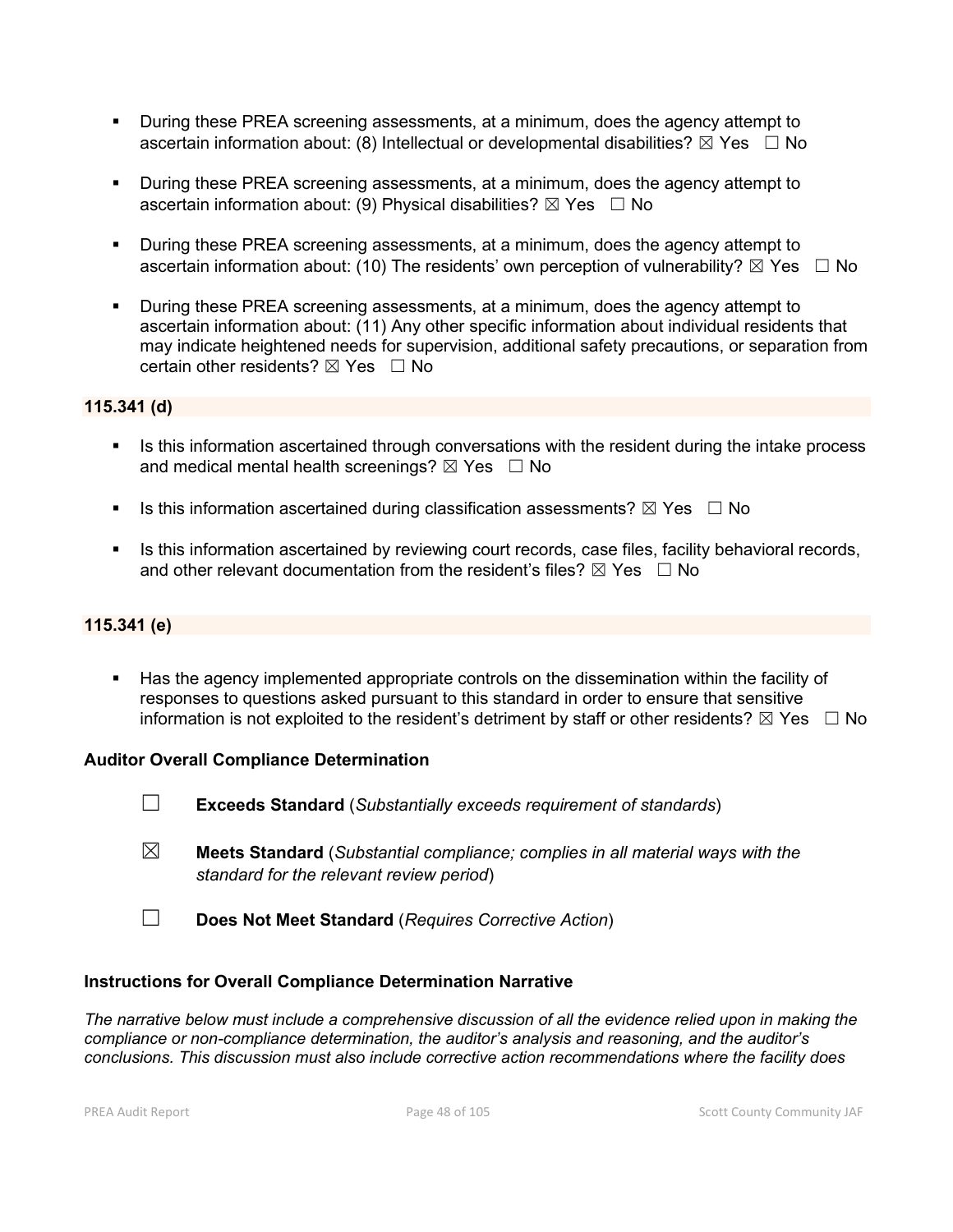*not meet the standard. These recommendations must be included in the Final Report, accompanied by information on specific corrective actions taken by the facility.*

Minnesota State Statutes 609.341-3452 Mistreatment of Residents or Patients; Scott County Community Corrections Juvenile Alternative Facility, Juvenile PREA Standards; Scott County Community Corrections Juvenile Alternative Facility, PREA Definitions; Scott County Community Corrections Juvenile Alternative Facility, Policy 115.341 Obtaining Information From Residents; Scott County Juvenile Alternative Facility Client Admission Assessment; Scott County Juvenile Alternative Facility Treatment Plan; Scott County Juvenile Alternative Facility Law Enforcement Hold; Scott County Juvenile Alternative Facility PREA/Safety Plan; and Scott County Juvenile Alternative Facility 30 Day Youth Progress Review collectively address the requirements of Standard 115.241. The agency has a practice that requires that all residents are assessed for risk of victimization and abusiveness upon admission to Scott County JAF or transfer from or to another facility toward others. The policy requires that residents be screened for risk of sexual victimization or risk of sexually abuse within 72 hours of their admission. The admission screening form considers the criteria outlined in 115.341 (d) to assess residents for risk of victimization and abusiveness such as the age of the resident; physical build; previous incarcerations; the resident's perception of vulnerability; and whether the resident is or is perceived to be gay, bisexual, transgender, intersex or gender nonconforming.

Interviews with specialized staff and admission staff confirmed that Scott County JAF would not discipline a resident for refusal to answer, or for not disclosing complete information in response to any or all PREA related questions posed regarding screening for risk of sexual victimization and abusiveness. Specialized staff and the PREA Coordinator all confirmed during individual interviews that Scott County JAF has a system in place to guard against the dissemination of sensitive information by staff or other residents.

Interviews with staff confirmed their understanding that within 30 days from the resident's arrival at the facility the resident would undergo a reassessment for risk of victimization or abusiveness based upon new information that could impact the resident's risk of sexual victimization or abusiveness. An interview with the PREA Coordinator confirmed that Scott County JAF does not discipline residents for refusing to answer, or for not disclosing complete information in response to questions asked.

During the previous 12 months there were 211 residents entering Scott County JAF screened for risk of sexual victimization or risk of sexually abusing other residents. The number of residents that stayed longer than 30 days and reassessed was 190. Based on staff and resident interviews, and sampling 7 institutional admission forms, Scott County JAF meets the requirements outlined in Standard 115.341.

# **Policy, Materials, Interviews and Other Evidence Reviewed:**

- Pre-Audit Questionnaire
- Minnesota State Statutes 609.341-3452 Mistreatment of Residents or Patients
- Scott County Community Corrections Juvenile Alternative Facility, Juvenile PREA Standards
- Scott County Community Corrections Juvenile Alternative Facility, PREA Definitions
- Scott County Community Corrections Juvenile Alternative Facility, Policy 115.341 Obtaining Information From Residents
- Scott County Juvenile Alternative Facility Client Admission Assessment
- Scott County Juvenile Alternative Facility Treatment Plan
- Scott County Juvenile Alternative Facility Law Enforcement Hold
- Scott County Juvenile Alternative Facility PREA/Safety Plan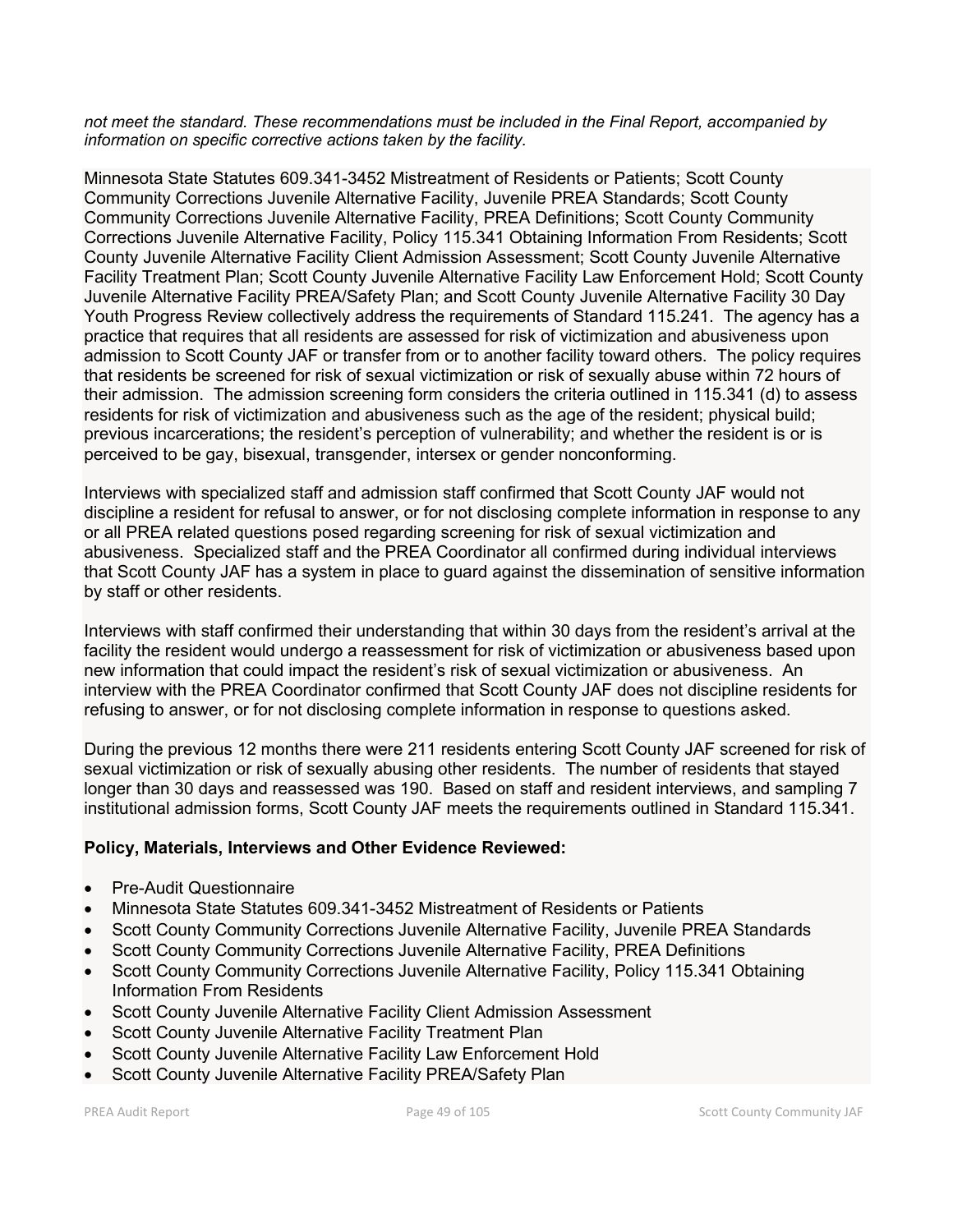- Scott County Juvenile Alternative Facility 30 Day Youth Progress Review
- Interviews with staff (random and specialized)
- Interviews with residents (random and targeted)
- Interview with the PREA Coordinator

# **Standard 115.342: Use of screening information**

# **All Yes/No Questions Must Be Answered by the Auditor to Complete the Report**

## **115.342 (a)**

- Does the agency use all of the information obtained pursuant to  $\S$  115.341 and subsequently, with the goal of keeping all residents safe and free from sexual abuse, to make: Housing Assignments? ⊠ Yes □ No
- Does the agency use all of the information obtained pursuant to § 115.341 and subsequently, with the goal of keeping all residents safe and free from sexual abuse, to make: Bed assignments?  $\boxtimes$  Yes  $\Box$  No
- Does the agency use all of the information obtained pursuant to § 115.341 and subsequently, with the goal of keeping all residents safe and free from sexual abuse, to make: Work Assignments?  $\boxtimes$  Yes  $\Box$  No
- Does the agency use all of the information obtained pursuant to § 115.341 and subsequently, with the goal of keeping all residents safe and free from sexual abuse, to make: Education Assignments?  $\boxtimes$  Yes  $\Box$  No
- Does the agency use all of the information obtained pursuant to  $\S$  115.341 and subsequently, with the goal of keeping all residents safe and free from sexual abuse, to make: Program Assignments? ⊠ Yes □ No

#### **115.342 (b)**

- Are residents isolated from others only as a last resort when less restrictive measures are inadequate to keep them and other residents safe, and then only until an alternative means of keeping all residents safe can be arranged? (N/A if the facility *never* places residents in isolation for any reason.)  $\boxtimes$  Yes  $\Box$  No  $\Box$  NA
- During any period of isolation, does the agency always refrain from denying residents daily large-muscle exercise? (N/A if the facility *never* places residents in isolation for any reason.)  $\boxtimes$  Yes  $\Box$  No  $\Box$  NA
- During any period of isolation, does the agency always refrain from denying residents any legally required educational programming or special education services? (N/A if the facility *never* places residents in isolation for any reason.)  $\boxtimes$  Yes  $\Box$  No  $\Box$  NA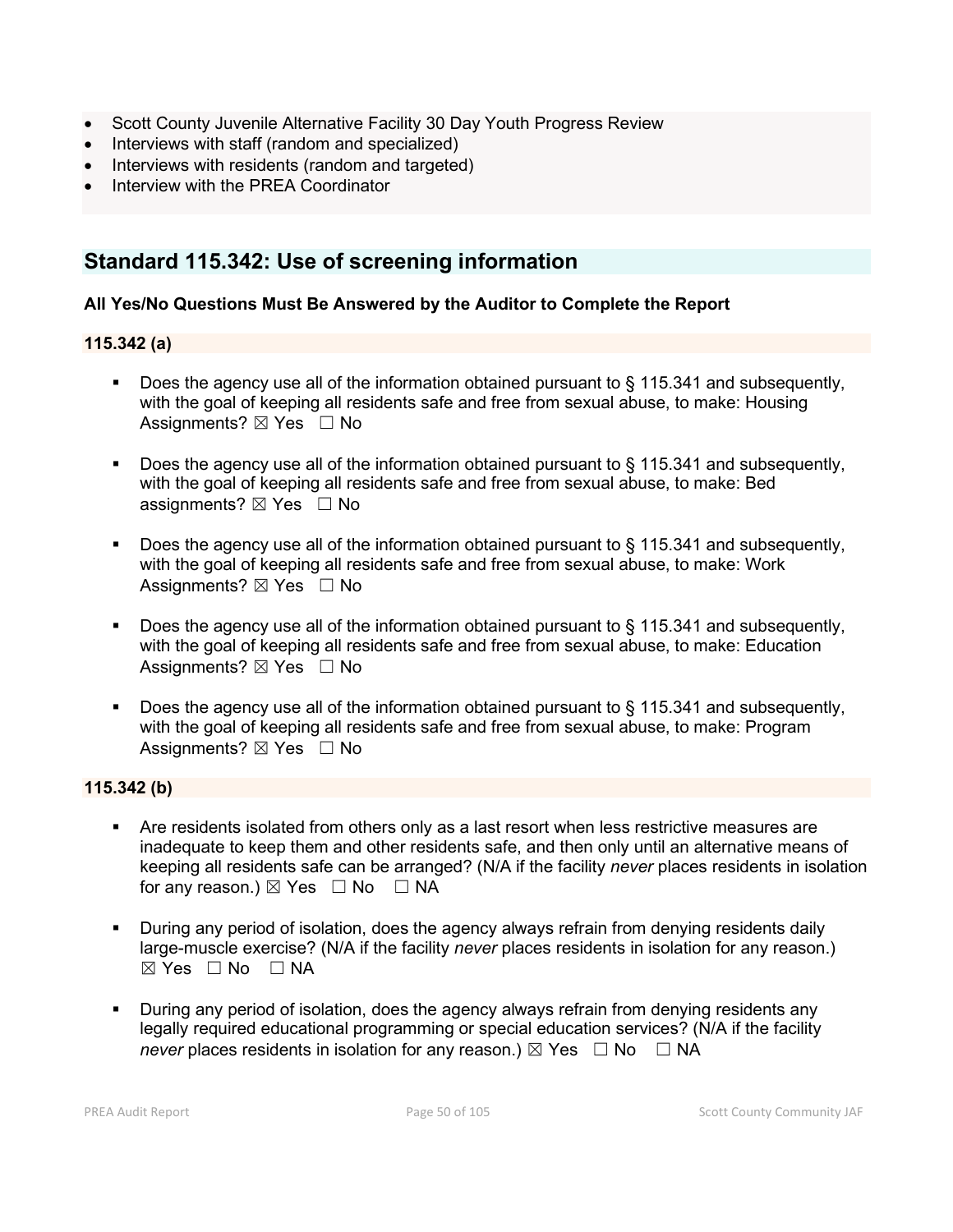- Do residents in isolation receive daily visits from a medical or mental health care clinician? (N/A if the facility *never* places residents in isolation for any reason.)  $\boxtimes$  Yes  $\Box$  No  $\Box$  NA
- Do residents in isolation also have access to other programs and work opportunities to the extent possible? (N/A if the facility *never* places residents in isolation for any reason.)  $\boxtimes$  Yes  $\Box$  No  $\Box$  NA

# **115.342 (c)**

- Does the agency always refrain from placing lesbian, gay, and bisexual (LGB) residents in particular housing, bed, or other assignments solely on the basis of such identification or status? ☒ Yes ☐ No
- Does the agency always refrain from placing transgender residents in particular housing, bed, or other assignments solely on the basis of such identification or status?  $\boxtimes$  Yes  $\Box$  No
- Does the agency always refrain from placing intersex residents in particular housing, bed, or other assignments solely on the basis of such identification or status?  $\boxtimes$  Yes  $\Box$  No
- Does the agency always refrain from considering lesbian, gay, bisexual, transgender, or intersex (LGBTI) identification or status as an indicator or likelihood of being sexually abusive? ☒ Yes ☐ No

# **115.342 (d)**

- When deciding whether to assign a transgender or intersex resident to a facility for male or female residents, does the agency consider, on a case-by-case basis, whether a placement would ensure the resident's health and safety, and whether a placement would present management or security problems (NOTE: if an agency by policy or practice assigns residents to a male or female facility on the basis of anatomy alone, that agency is not in compliance with this standard)?  $\boxtimes$  Yes  $\Box$  No
- When making housing or other program assignments for transgender or intersex residents, does the agency consider, on a case-by-case basis, whether a placement would ensure the resident's health and safety, and whether a placement would present management or security problems? ⊠ Yes □ No

# **115.342 (e)**

 Are placement and programming assignments for each transgender or intersex resident reassessed at least twice each year to review any threats to safety experienced by the resident?  $\boxtimes$  Yes  $\Box$  No

# **115.342 (f)**

 Are each transgender or intersex resident's own views with respect to his or her own safety given serious consideration when making facility and housing placement decisions and programming assignments?  $\boxtimes$  Yes  $\Box$  No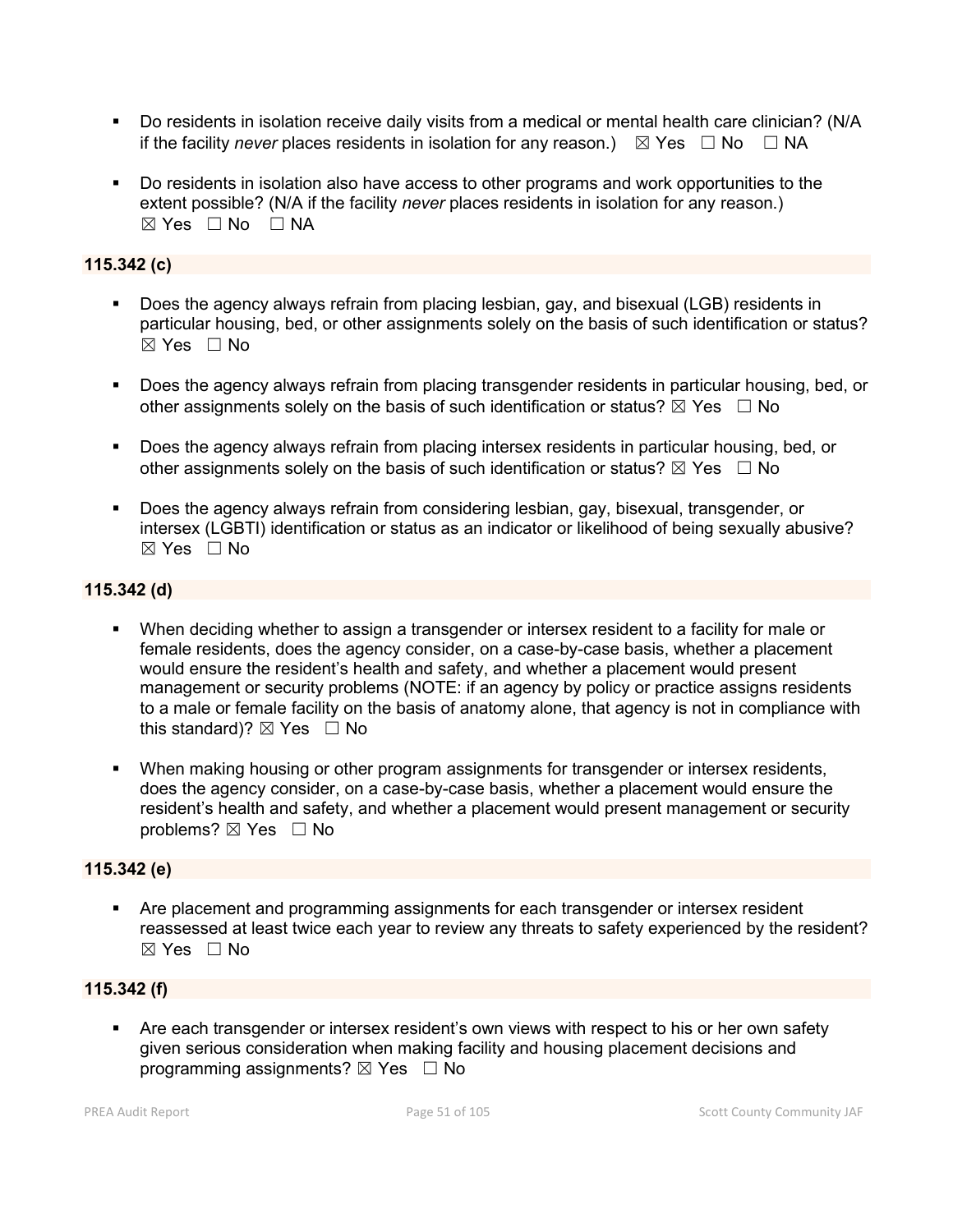#### **115.342 (g)**

 Are transgender and intersex residents given the opportunity to shower separately from other residents? ⊠ Yes □ No

# **115.342 (h)**

- If a resident is isolated pursuant to provision (b) of this section, does the facility clearly document: The basis for the facility's concern for the resident's safety? (N/A if the facility *never*  places residents in isolation for any reason.)  $\boxtimes$  Yes  $\Box$  No  $\Box$  NA
- If a resident is isolated pursuant to provision (b) of this section, does the facility clearly document: The reason why no alternative means of separation can be arranged? (N/A if the facility *never* places residents in isolation for any reason.)  $\boxtimes$  Yes  $\Box$  No  $\Box$  NA

## **115.342 (i)**

 In the case of each resident who is isolated as a last resort when less restrictive measures are inadequate to keep them and other residents safe, does the facility afford a review to determine whether there is a continuing need for separation from the general population EVERY 30 DAYS? (N/A if the facility *never* places residents in isolation for any reason.)  $\boxtimes$  Yes  $\Box$  No  $\Box$  NA

#### **Auditor Overall Compliance Determination**

- ☐ **Exceeds Standard** (*Substantially exceeds requirement of standards*)
- ☒ **Meets Standard** (*Substantial compliance; complies in all material ways with the standard for the relevant review period*)
- ☐ **Does Not Meet Standard** (*Requires Corrective Action*)

#### **Instructions for Overall Compliance Determination Narrative**

*The narrative below must include a comprehensive discussion of all the evidence relied upon in making the compliance or non-compliance determination, the auditor's analysis and reasoning, and the auditor's conclusions. This discussion must also include corrective action recommendations where the facility does not meet the standard. These recommendations must be included in the Final Report, accompanied by information on specific corrective actions taken by the facility.*

Minnesota State Statutes 609.341-3452 Mistreatment of Residents or Patients; Scott County Community Corrections Juvenile Alternative Facility, Juvenile PREA Standards; Scott County Community Corrections Juvenile Alternative Facility, PREA Definitions; and the Scott County Community Corrections Juvenile Alternative Facility, Policy 115.342 Resident Housing collectively address the requirements of this standard. Scott County JAF policies address how the facility will use information from the risk screening to inform housing, education and bed location to keep residents with a history of abusiveness from those residents with a history of victimizations. Interviews with an admission staff person, the PREA Coordinator all confirmed that Scott County JAF makes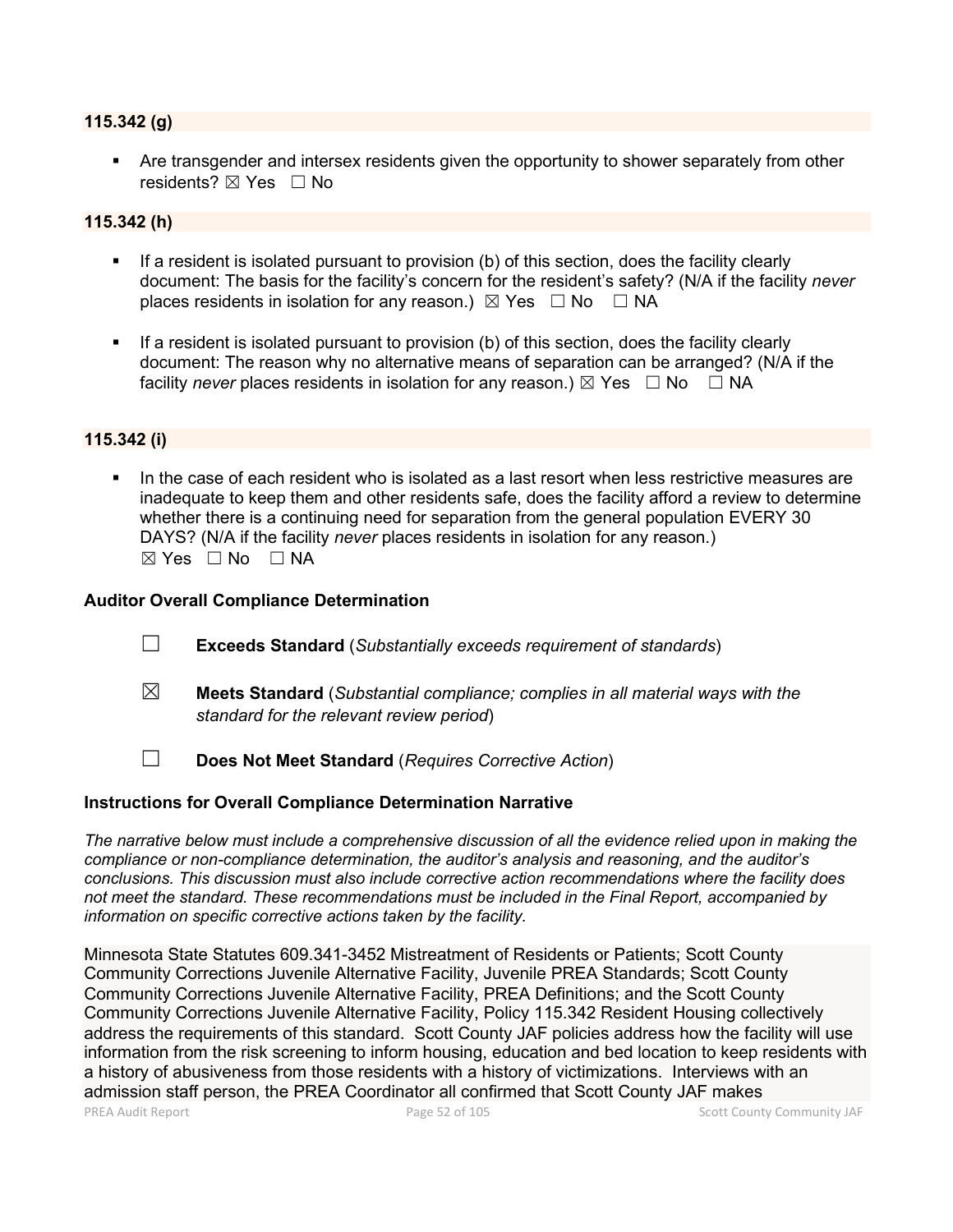individualized determinations about how to ensure the safety of each resident using information from the risk screening in order to make informed decisions in the matters of housing, education, and program assignments. The goal is to keep separate those residents at high risk of being sexually victimized from those at high risk of being sexually abusive.

Further, in making determinations for other housing and programmatic assignments, the PREA Coordinator confirmed that Scott County JAF will consider on a case-by-case basis whether a placement would ensure the resident's health and safety, and whether the placement would present management or security problems. Scott County JAF policies also require that placement and programming assignments for a transgender or intersex resident to be reassessed at least twice each year to review any threats to safety experienced by the resident.

During the onsite audit there were zero transgender or intersex residents in the facility therefore there was no documentation for the Auditor to examine. The Scott County JAF Client Admission Assessment, Treatment Plan, Law Enforcement Hold, and PREA/Safety Plan forms all are also used by the facility to document a transgender or intersex resident's own view with respect to his/her own safety and those views are given serious consideration. At the time of the audit there was zero self-declared bisexual resident housed at the Scott County JAF. During the facility tour the Auditor found no segregated facilities, units, or wings used to house gay, bisexual, transgender, or intersex residents on the sole basis of such identification or status. Based on staff and resident interviews, examination of assessment documents, a review of applicable policy, an interview with a targeted resident and related documentation; Scott County JAF meets the requirements outlined in Standard 115.342.

# **Policy, Materials, Interviews and Other Evidence Reviewed:**

- Pre-Audit Questionnaire
- Minnesota State Statutes 609.341-3452 Mistreatment of Residents or Patients
- Scott County Community Corrections Juvenile Alternative Facility, Juvenile PREA Standards
- Scott County Community Corrections Juvenile Alternative Facility, PREA Definitions
- Scott County Community Corrections Juvenile Alternative Facility, Policy 115.342 Resident Housing
- Interviews with staff (random and specialized)
- Interviews with residents (random and targeted)
- Interview with the PREA Coordinator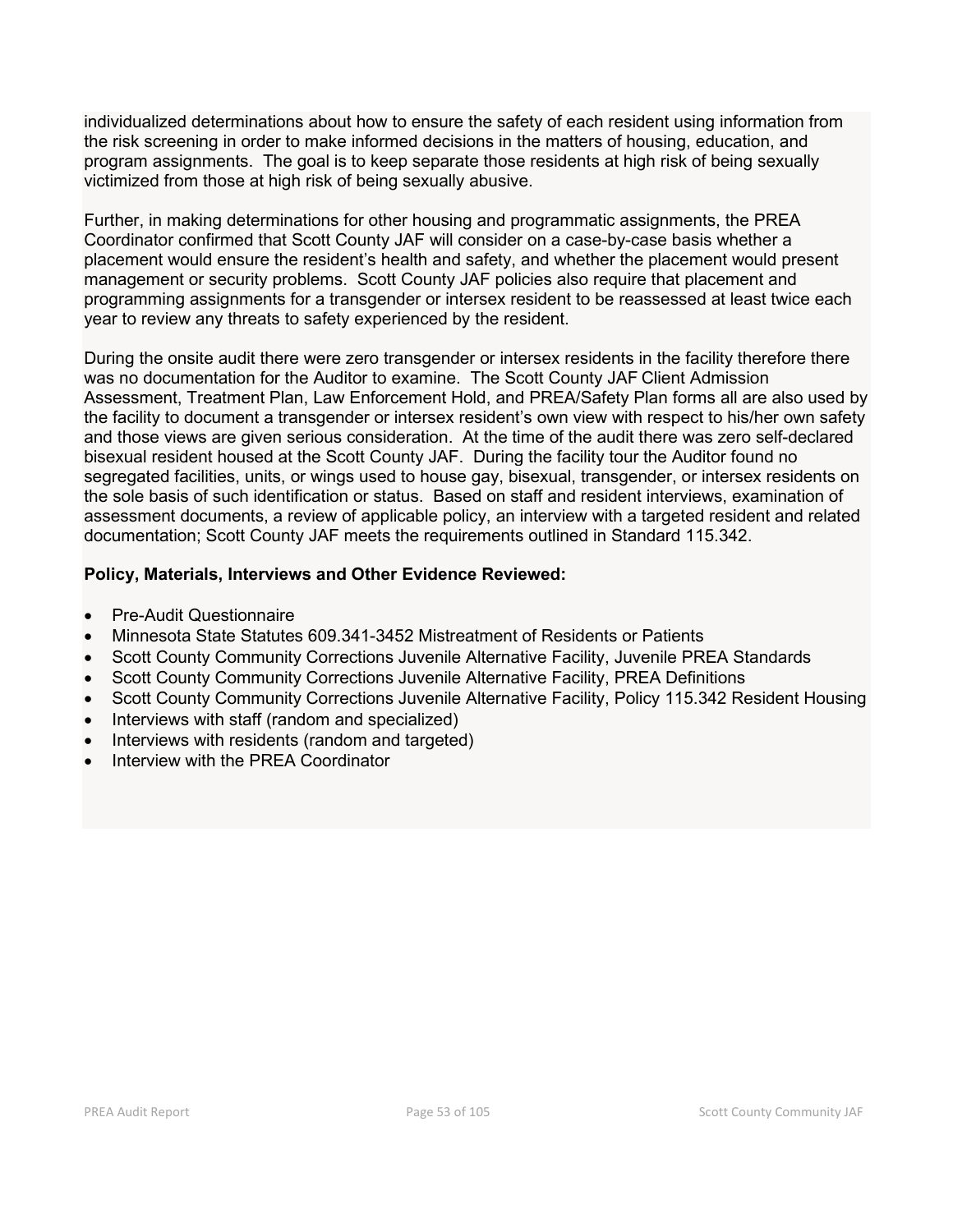# **REPORTING**

# **Standard 115.351: Resident reporting**

# **All Yes/No Questions Must Be Answered by the Auditor to Complete the Report**

## **115.351 (a)**

- Does the agency provide multiple internal ways for residents to privately report: Sexual abuse and sexual harassment?  $\boxtimes$  Yes  $\Box$  No
- Does the agency provide multiple internal ways for residents to privately report: Retaliation by other residents or staff for reporting sexual abuse and sexual harassment?  $\boxtimes$  Yes  $\Box$  No
- Does the agency provide multiple internal ways for residents to privately report: Staff neglect or violation of responsibilities that may have contributed to such incidents?  $\boxtimes$  Yes  $\Box$  No

#### **115.351 (b)**

- Does the agency also provide at least one way for residents to report sexual abuse or sexual harassment to a public or private entity or office that is not part of the agency?  $\boxtimes$  Yes  $\Box$  No
- Is that private entity or office able to receive and immediately forward resident reports of sexual abuse and sexual harassment to agency officials?  $\boxtimes$  Yes  $\Box$  No
- Does that private entity or office allow the resident to remain anonymous upon request? ☒ Yes ☐ No
- Are residents detained solely for civil immigration purposes provided information on how to contact relevant consular officials and relevant officials at the Department of Homeland Security to report sexual abuse or harassment? (N/A if the facility *never* houses residents detained solely for civil immigration purposes.)  $\Box$  Yes  $\Box$  No  $\boxtimes$  NA

#### **115.351 (c)**

- Do staff members accept reports of sexual abuse and sexual harassment made verbally, in writing, anonymously, and from third parties?  $\boxtimes$  Yes  $\Box$  No
- Do staff members promptly document any verbal reports of sexual abuse and sexual harassment? ⊠ Yes □ No

#### **115.351 (d)**

 Does the facility provide residents with access to tools necessary to make a written report?  $\boxtimes$  Yes  $\Box$  No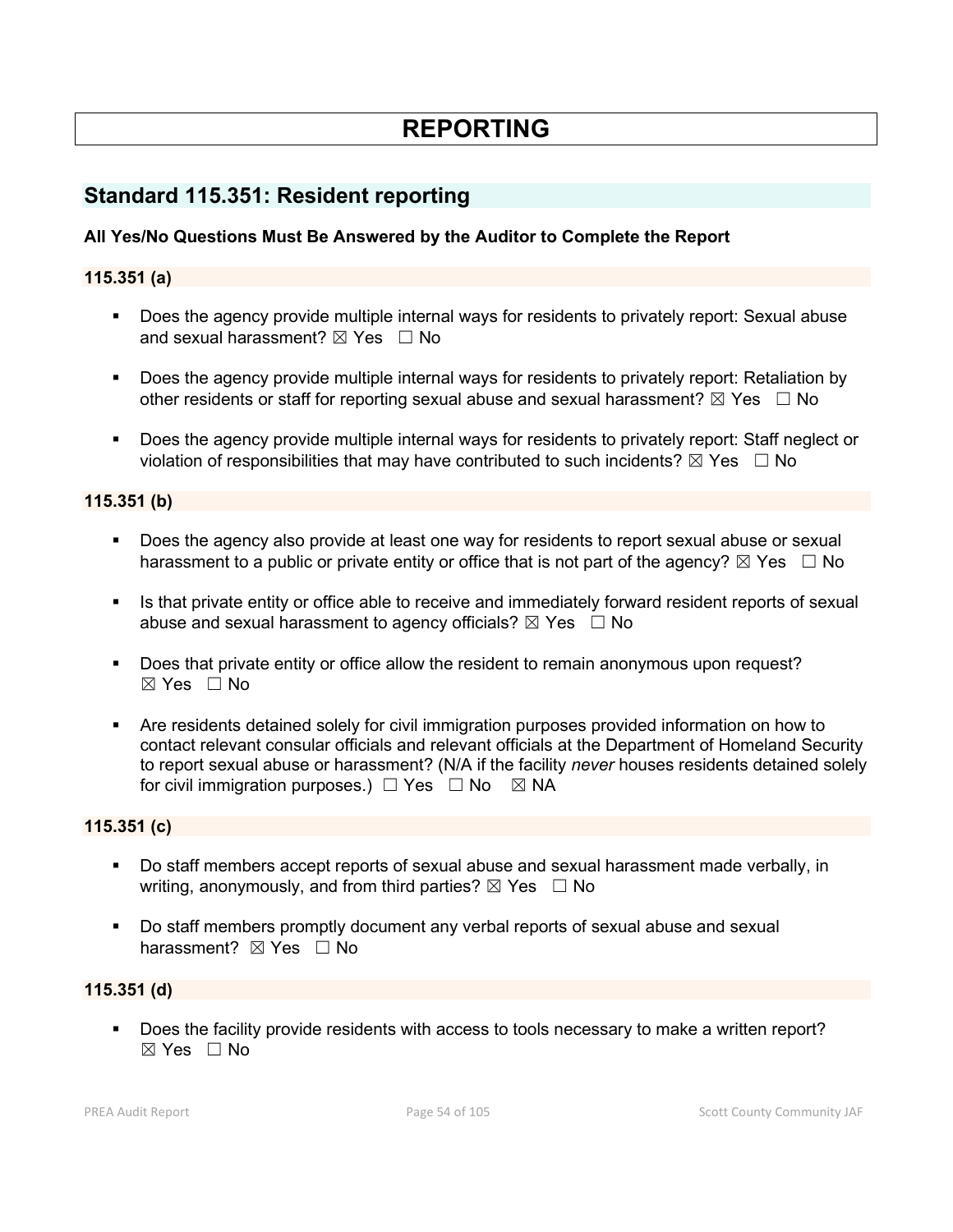Does the agency provide a method for staff to privately report sexual abuse and sexual harassment of residents?  $\boxtimes$  Yes  $\Box$  No

## **Auditor Overall Compliance Determination**

- ☐ **Exceeds Standard** (*Substantially exceeds requirement of standards*)
- ☒ **Meets Standard** (*Substantial compliance; complies in all material ways with the standard for the relevant review period*)
- ☐ **Does Not Meet Standard** (*Requires Corrective Action*)

### **Instructions for Overall Compliance Determination Narrative**

*The narrative below must include a comprehensive discussion of all the evidence relied upon in making the compliance or non-compliance determination, the auditor's analysis and reasoning, and the auditor's conclusions. This discussion must also include corrective action recommendations where the facility does not meet the standard. These recommendations must be included in the Final Report, accompanied by information on specific corrective actions taken by the facility.*

Minnesota State Statutes 609.341-3452 Mistreatment of Residents or Patients; Scott County Community Corrections Juvenile Alternative Facility, Juvenile PREA Standards; Scott County Community Corrections Juvenile Alternative Facility, PREA Definitions; Scott County Community Corrections Juvenile Alternative Facility, Policy 115.351 How To Report; Scott County Community Corrections JAF Youth Safety Form/PREA Notification Acknowledgment Form; Scott County Juvenile Alternative Facility Safety Guide document; and the Scott County Community Corrections JAF Mandated Reporter/Child Maltreatment Reporting document collectively address the requirements of Standard 115.251. The agency policy delineated Scott County JAF to provide multiple ways for residents to privately report sexual abuse, sexual harassment, retaliation by other residents or staff reporting sexual abuse and sexual harassment.

During the facility tour the Auditor noted on display was information advising residents about multiple ways for them to report sexual abuse or sexual harassment such as posters, 24-hour hotline numbers, and telephone number to the local authorities (external entity). The Scott County Sheriff Office can accept calls from residents alleging sexual abuse or sexual harassment and immediately forward resident reports of sexual abuse and sexual harassment to the agency, allowing the resident to remain anonymous if requested.

During resident orientation each resident is informed about the grievance process, the locations of the grievance box and multiple ways to report sexual abuse or sexual harassment. Residents (100%) (random and targeted) were all aware of several ways to report sexual abuse or sexual harassment to include third-party reporting and verbally informing a Scott County JAF staff member. Staff (100%) interviewed understood they should accept verbal reports of sexual abuse or sexual harassment, document the incident and report the allegations to a supervisor immediately. Scott County JAF staff, family, and friends may also utilize the hotline numbers to report an allegation privately. Staff (100%) interviewed indicated a willingness to privately report sexual abuse or sexual harassment by telephone to a Scott County JAF supervisor. Further, interviews with staff (100%) also indicate they understand they must accept all reports and they are responsible for immediately reporting all allegations and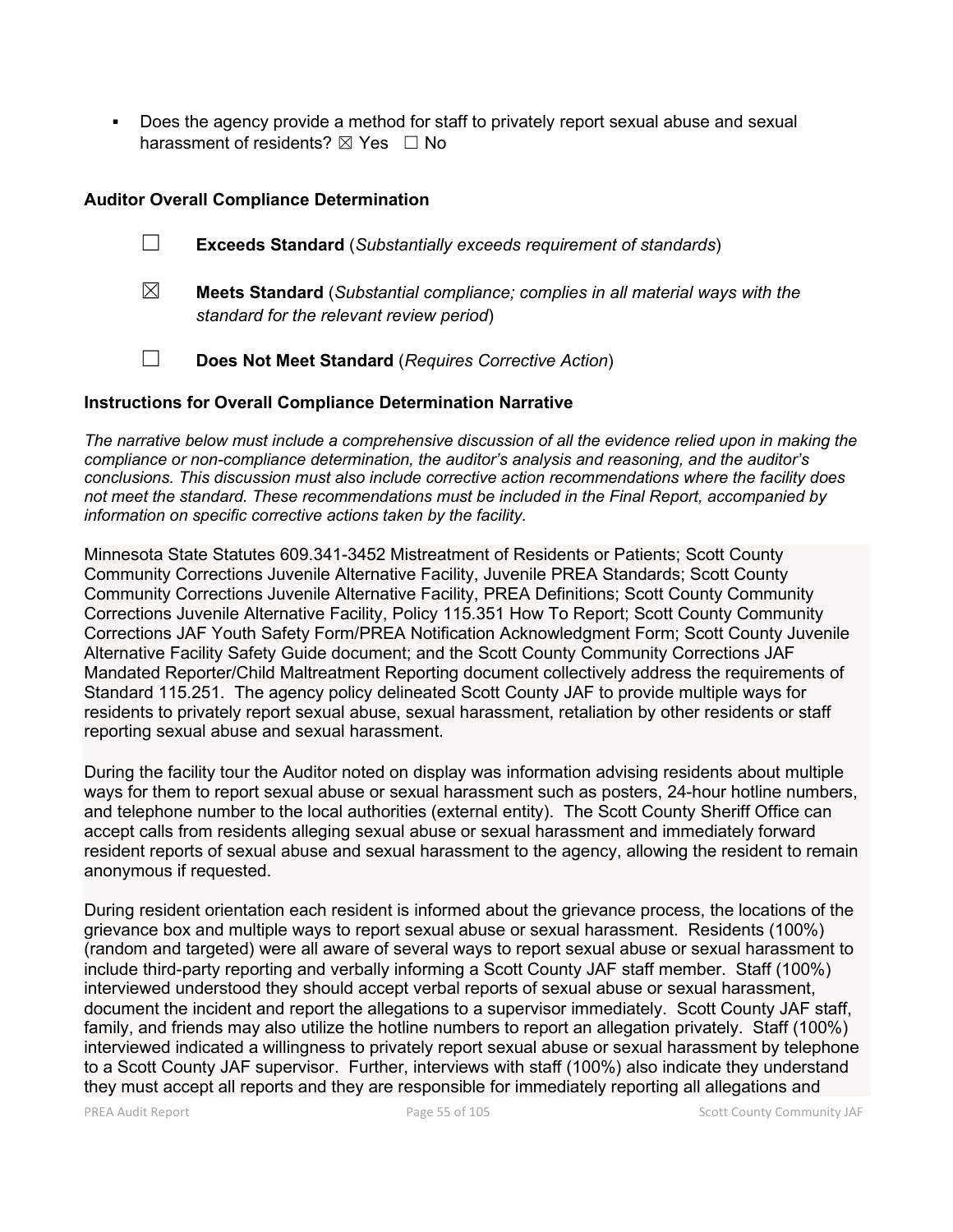document the incident in an incident report. During the facility tour the Auditor noted that the grievance box was in a common area accessible to all residents. Grievance forms were also readily available. Scott County JAF met the requirements of Standard 115.251.

# **Policy, Materials, Interviews and Other Evidence Reviewed:**

- Pre-Audit Questionnaire
- Minnesota State Statutes 609.341-3452 Mistreatment of Residents or Patients
- Scott County Community Corrections Juvenile Alternative Facility, Juvenile PREA Standards
- Scott County Community Corrections Juvenile Alternative Facility, PREA Definitions
- Scott County Community Corrections Juvenile Alternative Facility, Policy 115.351 How To Report
- Scott County Community Corrections JAF Youth Safety Form/PREA Notification Acknowledgment Form
- Scott County Juvenile Alternative Facility Safety Guide document
- Scott County Community Corrections JAF Mandated Reporter/Child Maltreatment Reporting document
- Interviews with staff (random and specialized)
- Interviews with residents (random and targeted)
- Interview with the PREA Coordinator

# **Standard 115.352: Exhaustion of administrative remedies**

# **All Yes/No Questions Must Be Answered by the Auditor to Complete the Report**

# **115.352 (a)**

Is the agency exempt from this standard? NOTE: The agency is exempt ONLY if it does not have administrative procedures to address resident grievances regarding sexual abuse. This does not mean the agency is exempt simply because a resident does not have to or is not ordinarily expected to submit a grievance to report sexual abuse. This means that as a matter of explicit policy, the agency does not have an administrative remedies process to address sexual abuse. ☒ Yes ☐ No

# **115.352 (b)**

- Does the agency permit residents to submit a grievance regarding an allegation of sexual abuse without any type of time limits? (The agency may apply otherwise-applicable time limits to any portion of a grievance that does not allege an incident of sexual abuse.) (N/A if agency is exempt from this standard.)  $\boxtimes$  Yes  $\Box$  No  $\Box$  NA
- Does the agency always refrain from requiring a resident to use any informal grievance process, or to otherwise attempt to resolve with staff, an alleged incident of sexual abuse? (N/A if agency is exempt from this standard.)  $\boxtimes$  Yes  $\Box$  No  $\Box$  NA

**115.352 (c)**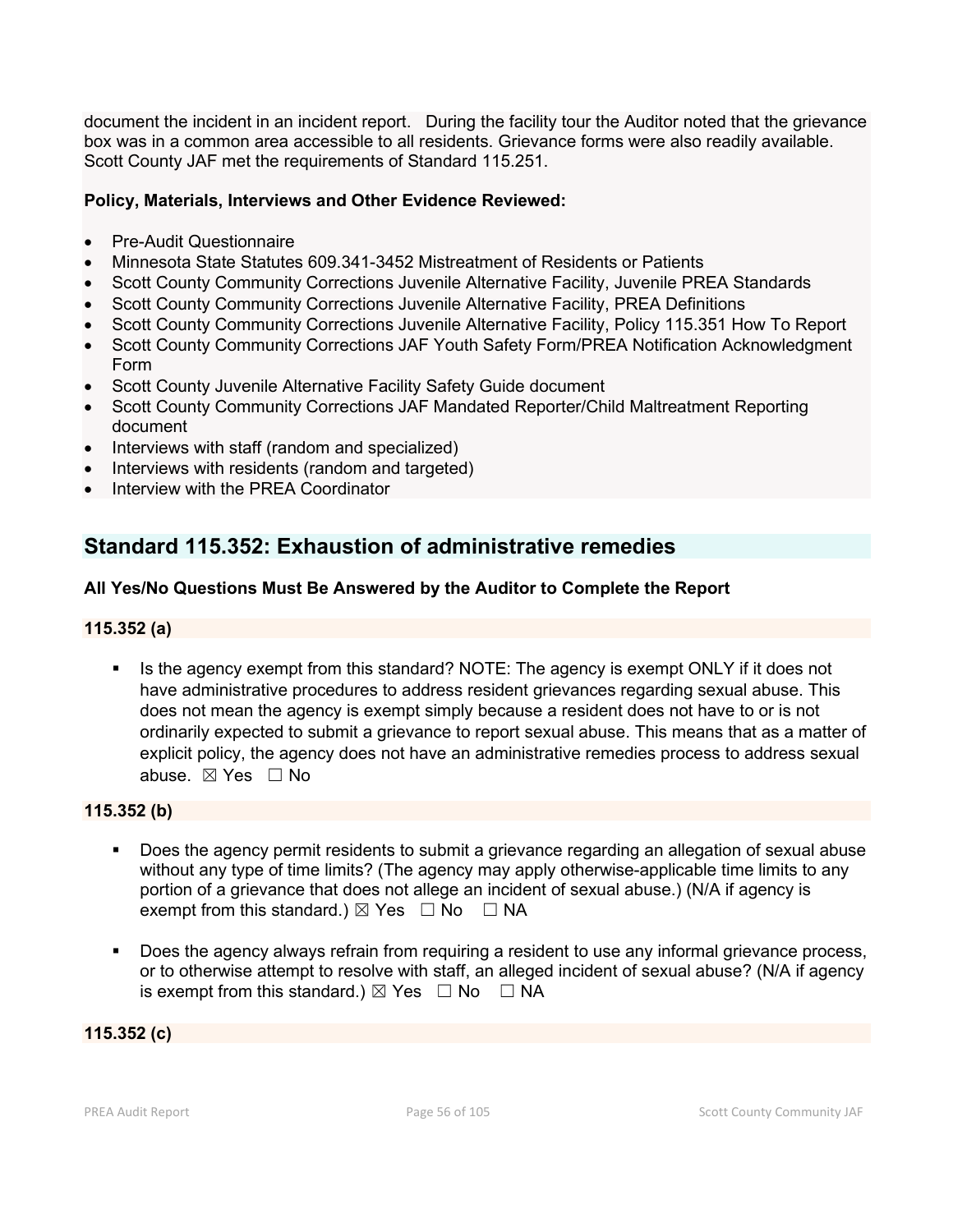- Does the agency ensure that: A resident who alleges sexual abuse may submit a grievance without submitting it to a staff member who is the subject of the complaint? (N/A if agency is exempt from this standard.)  $\boxtimes$  Yes  $\Box$  No  $\Box$  NA
- Does the agency ensure that: Such grievance is not referred to a staff member who is the subject of the complaint? (N/A if agency is exempt from this standard.)  $\boxtimes$  Yes  $\Box$  No  $\Box$  NA

# **115.352 (d)**

- Does the agency issue a final agency decision on the merits of any portion of a grievance alleging sexual abuse within 90 days of the initial filing of the grievance? (Computation of the 90-day time period does not include time consumed by residents in preparing any administrative appeal.) (N/A if agency is exempt from this standard.)  $\boxtimes$  Yes  $\Box$  No  $\Box$  NA
- If the agency determines that the 90-day timeframe is insufficient to make an appropriate decision and claims an extension of time [the maximum allowable extension of time to respond is 70 days per 115.352(d)(3)], does the agency notify the resident in writing of any such extension and provide a date by which a decision will be made? (N/A if agency is exempt from this standard.)  $\boxtimes$  Yes  $\Box$  No  $\Box$  NA
- At any level of the administrative process, including the final level, if the resident does not receive a response within the time allotted for reply, including any properly noticed extension, may a resident consider the absence of a response to be a denial at that level? (N/A if agency is exempt from this standard.)  $\boxtimes$  Yes  $\Box$  No  $\Box$  NA

# **115.352 (e)**

- Are third parties, including fellow residents, staff members, family members, attorneys, and outside advocates, permitted to assist residents in filing requests for administrative remedies relating to allegations of sexual abuse? (N/A if agency is exempt from this standard.)  $⊠ Yes ⊡ No ⊡ NA$
- Are those third parties also permitted to file such requests on behalf of residents? (If a third party, other than a parent or legal guardian, files such a request on behalf of a resident, the facility may require as a condition of processing the request that the alleged victim agree to have the request filed on his or her behalf, and may also require the alleged victim to personally pursue any subsequent steps in the administrative remedy process.) (N/A if agency is exempt from this standard.)  $\boxtimes$  Yes  $\Box$  No  $\Box$  NA
- If the resident declines to have the request processed on his or her behalf, does the agency document the resident's decision? (N/A if agency is exempt from this standard.) ☒ Yes ☐ No ☐ NA
- Is a parent or legal guardian of a juvenile allowed to file a grievance regarding allegations of sexual abuse, including appeals, on behalf of such juvenile? (N/A if agency is exempt from this standard.)  $\boxtimes$  Yes  $\Box$  No  $\Box$  NA
- If a parent or legal guardian of a juvenile files a grievance (or an appeal) on behalf of a juvenile regarding allegations of sexual abuse, is it the case that those grievances are not conditioned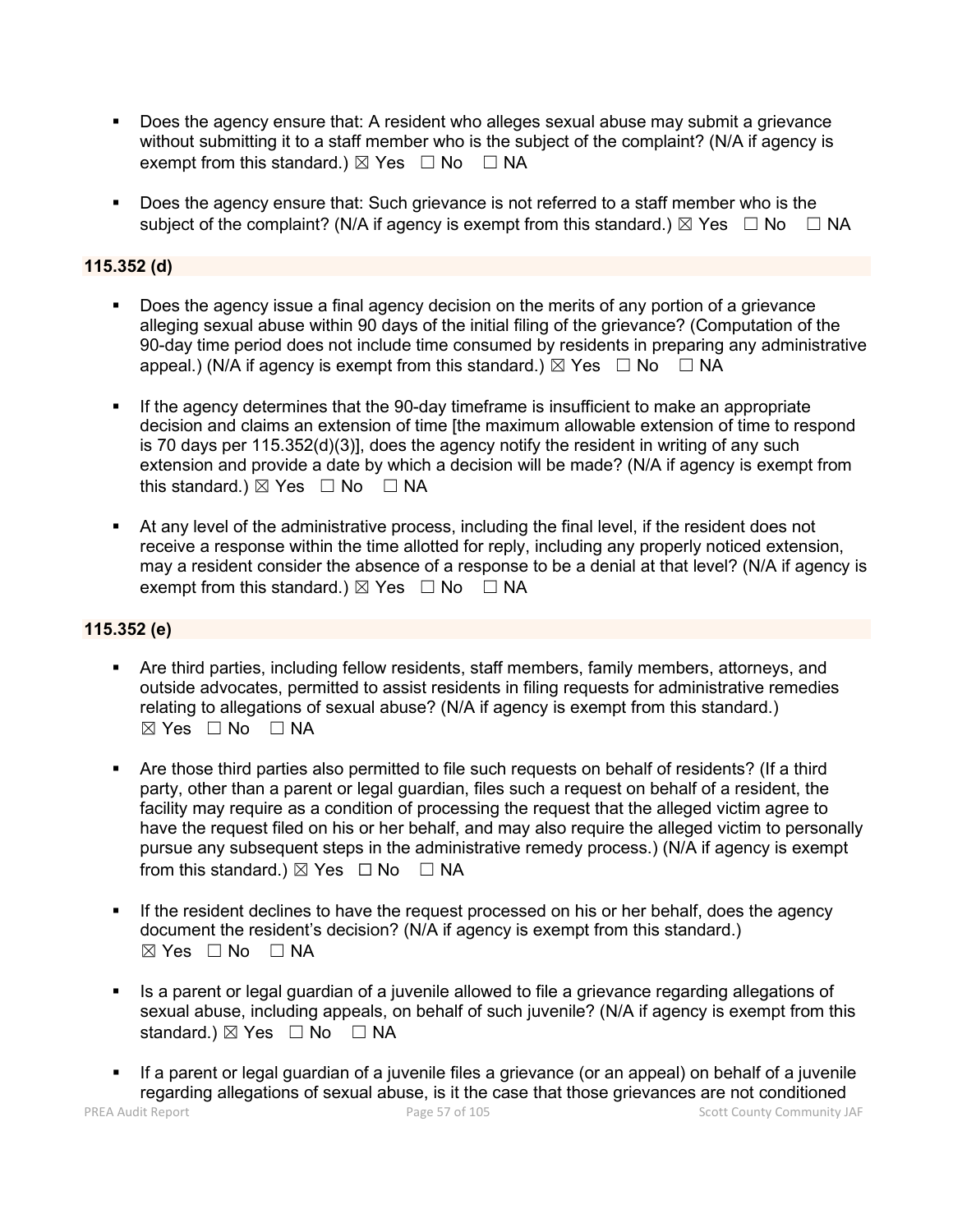upon the juvenile agreeing to have the request filed on his or her behalf? (N/A if agency is exempt from this standard.)  $\boxtimes$  Yes  $\Box$  No  $\Box$  NA

## **115.352 (f)**

- Has the agency established procedures for the filing of an emergency grievance alleging that a resident is subject to a substantial risk of imminent sexual abuse? (N/A if agency is exempt from this standard.)  $\boxtimes$  Yes  $\Box$  No  $\Box$  NA
- After receiving an emergency grievance alleging a resident is subject to a substantial risk of imminent sexual abuse, does the agency immediately forward the grievance (or any portion thereof that alleges the substantial risk of imminent sexual abuse) to a level of review at which immediate corrective action may be taken? (N/A if agency is exempt from this standard.).  $\boxtimes$  Yes  $\Box$  No  $\Box$  NA
- After receiving an emergency grievance described above, does the agency provide an initial response within 48 hours? (N/A if agency is exempt from this standard.)  $\boxtimes$  Yes  $\Box$  No  $\Box$  NA
- After receiving an emergency grievance described above, does the agency issue a final agency decision within 5 calendar days? (N/A if agency is exempt from this standard.)  $⊠ Yes ⊡ No ⊡ NA$
- Does the initial response and final agency decision document the agency's determination whether the resident is in substantial risk of imminent sexual abuse? (N/A if agency is exempt from this standard.)  $\boxtimes$  Yes  $\Box$  No  $\Box$  NA
- **Does the initial response document the agency's action(s) taken in response to the emergency** grievance? (N/A if agency is exempt from this standard.)  $\boxtimes$  Yes  $\Box$  No  $\Box$  NA
- Does the agency's final decision document the agency's action(s) taken in response to the emergency grievance? (N/A if agency is exempt from this standard.)  $\boxtimes$  Yes  $\Box$  No  $\Box$  NA

#### **115.352 (g)**

 If the agency disciplines a resident for filing a grievance related to alleged sexual abuse, does it do so ONLY where the agency demonstrates that the resident filed the grievance in bad faith? (N/A if agency is exempt from this standard.)  $\boxtimes$  Yes  $\Box$  No  $\Box$  NA

#### **Auditor Overall Compliance Determination**

- ☐ **Exceeds Standard** (*Substantially exceeds requirement of standards*)
- ☒ **Meets Standard** (*Substantial compliance; complies in all material ways with the standard for the relevant review period*)



☐ **Does Not Meet Standard** (*Requires Corrective Action*)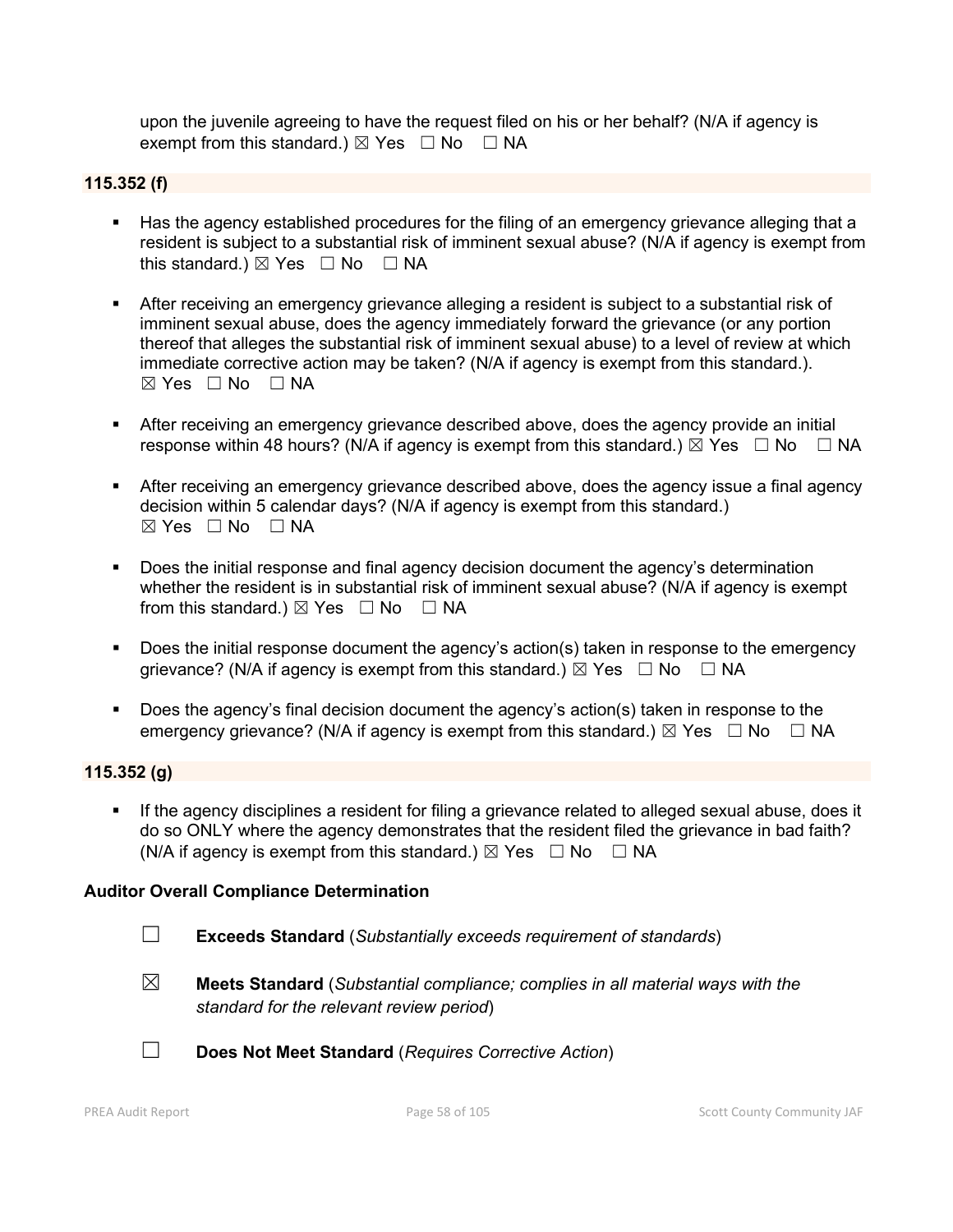# **Instructions for Overall Compliance Determination Narrative**

*The narrative below must include a comprehensive discussion of all the evidence relied upon in making the compliance or non-compliance determination, the auditor's analysis and reasoning, and the auditor's conclusions. This discussion must also include corrective action recommendations where the facility does not meet the standard. These recommendations must be included in the Final Report, accompanied by information on specific corrective actions taken by the facility.*

Minnesota State Statutes 609.341-3452 Mistreatment of Residents or Patients; Scott County Community Corrections Juvenile Alternative Facility, Juvenile PREA Standards; Scott County Community Corrections Juvenile Alternative Facility, PREA Definitions; Scott County Community Corrections Juvenile Alternative Facility, Policy 115.352 Exhaustion of Administrative Remedies; Scott County Community Corrections Juvenile Alternative Facility, PREA – Grievance Form ONLY; Scott County Community Corrections Juvenile Alternative Facility, PREA – Parent; and the Scott County Community Corrections Juvenile Alternative Facility, Policy 2960,0080 Subpart 18 Resident and Family Grievance Procedures collectively address the requirements of Standard 115.352.

# **Matters Appropriate to the Offender Grievance Process:**

Examples of issues about which a resident may initiate the grievance process include, but are not limited to:

- 1. The substance and requirements of policies, procedures, and rules of the Department or facility (including, but not limited to, correspondence, staff treatment, medical or mental health, some visitation, and food service);
- 2. The way staff members interpret and apply the policies, procedures, or rules of the Department or of the facility;
- 3. Actions of individual staff, contractors, or volunteers;
- 4. Acts of reprisal for using the Grievance Process;
- 5. Any other concerns relating to conditions of care or supervision within the Department or its contractors, except as noted in this policy and administrative procedure; and,
- 6. **PREA**

The agency established procedures for the filing of an emergency grievance alleging that a resident is subject to a substantial risk of imminent sexual abuse and accepting third-party reports from family and concerned citizens such as an attorney or clergy. The PREA Coordinator indicated that Scott County JAF may require as a condition of processing the request that the alleged victim agree to have the request filed on his behalf and may also require the alleged victim to personally pursue any subsequent steps in the administrative remedy process. The PREA Coordinator also confirmed that after receiving an emergency grievance alleging a resident is subject to a substantial risk of imminent sexual abuse, the facility would immediately forward the grievance (or any portion thereof that alleges the substantial risk of imminent sexual abuse) to a level of review at which immediate corrective action may be taken meanwhile safeguarding the victim. Furthermore, the PREA Coordinator confirmed that after receiving an emergency grievance described above, the facility would provide an initial response within 48 hours and issue a final agency decision within 5 calendar days. More, the PREA Coordinator indicated that the initial response and final agency decision would also document the agency's determination whether the resident is in substantial risk of imminent sexual abuse and document the agency's actions. The PREA Coordinator indicated that the facility may claim an extension of time to respond, of up to seventy (70) days, if the normal time period for response is insufficient to make an appropriate decision. The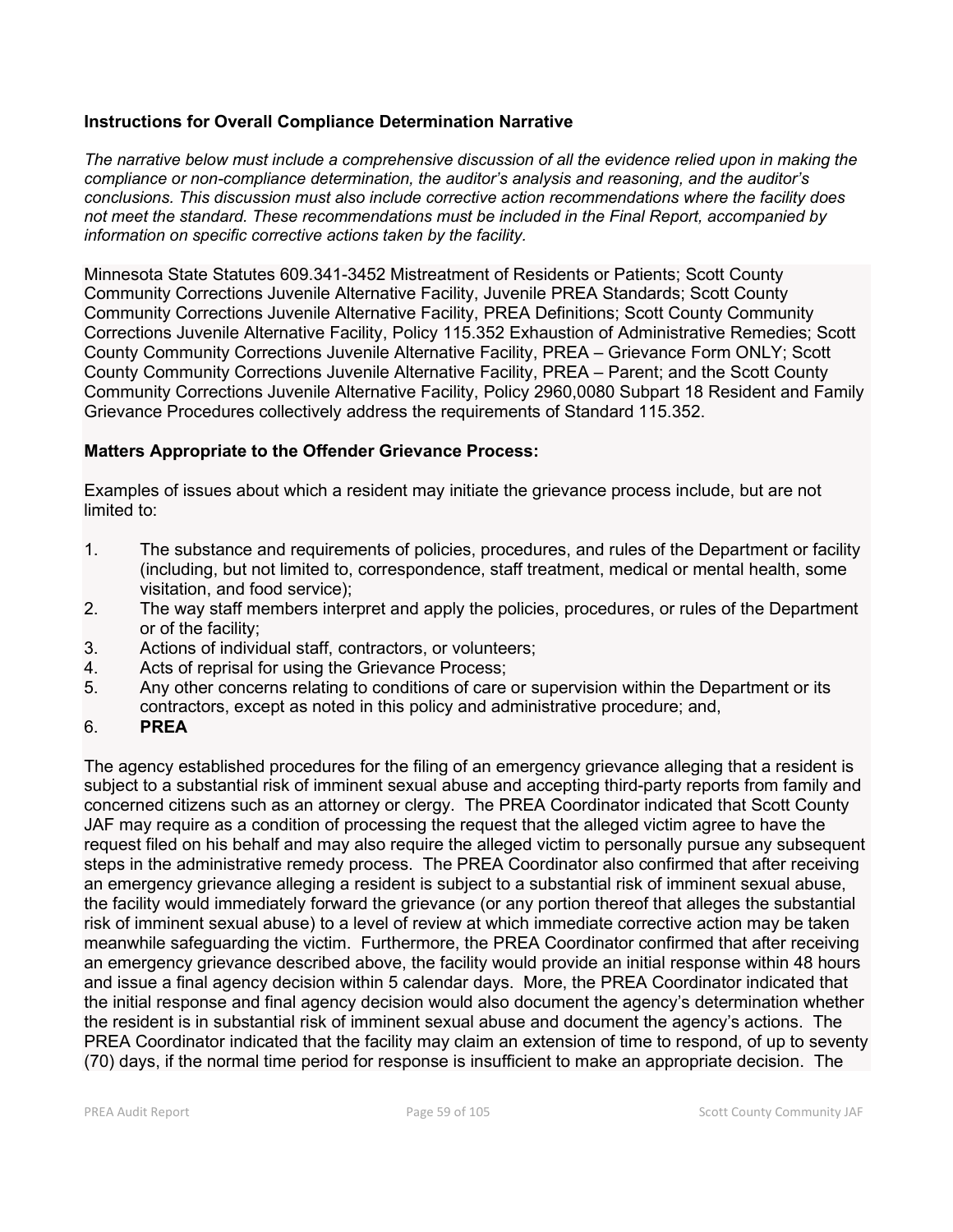facility shall notify the offender in writing of any such extension and provide a date by which a decision shall be made.

Policy allows a resident to submit a grievance regarding an allegation of sexual abuse at any time regardless of when the incident is alleged to have occurred. Within the policy it outlines that the agency always refrains from requiring resident to use any informal grievance process, or to otherwise attempt to resolve with staff, an alleged incident of sexual abuse. The agency disciplines a resident for filing a grievance related to alleged sexual abuse, ONLY where the agency demonstrates that the resident filed the grievance in bad faith. Scott County JAF met the requirements of Standard 115.352.

# **Policy, Materials, Interviews and Other Evidence Reviewed:**

- Pre-Audit Questionnaire
- Minnesota State Statutes 609.341-3452 Mistreatment of Residents or Patients
- Scott County Community Corrections Juvenile Alternative Facility, Juvenile PREA Standards
- Scott County Community Corrections Juvenile Alternative Facility, PREA Definitions
- Scott County Community Corrections Juvenile Alternative Facility, Policy 115.352 Exhaustion of Administrative Remedies
- Scott County Community Corrections Juvenile Alternative Facility, PREA Grievance Form ONLY
- Scott County Community Corrections Juvenile Alternative Facility, PREA Parent Packet
- Scott County Community Corrections Juvenile Alternative Facility, Policy 2960,0080 Subpart 18 Resident and Family Grievance Procedures
- Interview with the PREA Coordinator

# **Standard 115.353: Resident access to outside confidential support services and legal representation**

# **All Yes/No Questions Must Be Answered by the Auditor to Complete the Report**

# **115.353 (a)**

- Does the facility provide residents with access to outside victim advocates for emotional support services related to sexual abuse by providing, posting, or otherwise making assessable mailing addresses and telephone numbers, including toll-free hotline numbers where available, of local, State, or national victim advocacy or rape crisis organizations?  $\boxtimes$  Yes  $\Box$  No
- **Does the facility provide persons detained solely for civil immigration purposes mailing** addresses and telephone numbers, including toll-free hotline numbers where available of local, State, or national immigrant services agencies? (N/A if the facility *never* has persons detained solely for civil immigration purposes.)  $\boxtimes$  Yes  $\Box$  No  $\Box$  NA
- **Does the facility enable reasonable communication between residents and these organizations** and agencies, in as confidential a manner as possible?  $\boxtimes$  Yes  $\Box$  No

# **115.353 (b)**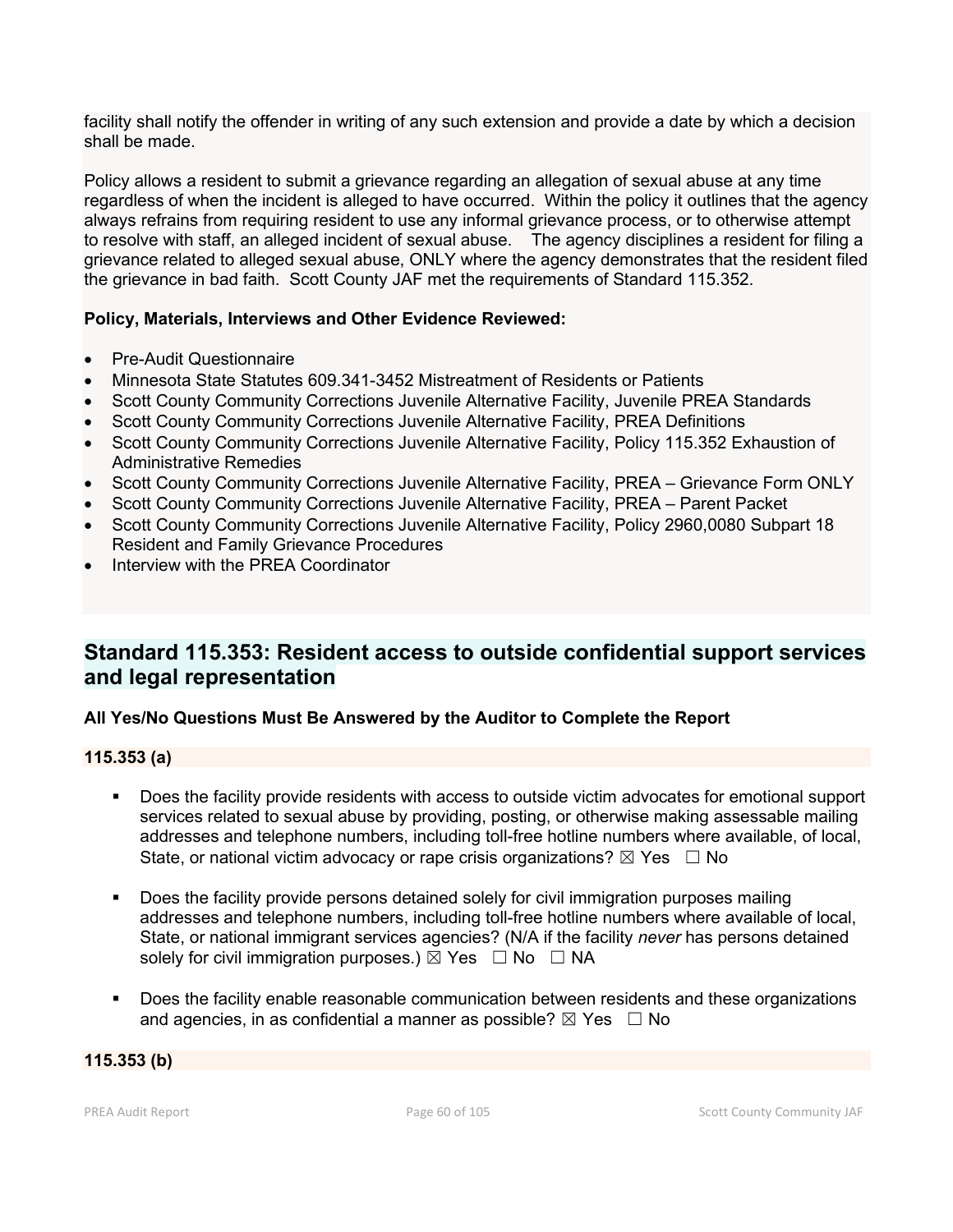Does the facility inform residents, prior to giving them access, of the extent to which such communications will be monitored and the extent to which reports of abuse will be forwarded to authorities in accordance with mandatory reporting laws?  $\boxtimes$  Yes  $\Box$  No

# **115.353 (c)**

- Does the agency maintain or attempt to enter into memoranda of understanding or other agreements with community service providers that are able to provide residents with confidential emotional support services related to sexual abuse?  $\boxtimes$  Yes  $\Box$  No
- **Does the agency maintain copies of agreements or documentation showing attempts to enter** into such agreements?  $\boxtimes$  Yes  $\Box$  No

#### **115.353 (d)**

- Does the facility provide residents with reasonable and confidential access to their attorneys or other legal representation?  $\boxtimes$  Yes  $\Box$  No
- Does the facility provide residents with reasonable access to parents or legal guardians?  $\boxtimes$  Yes  $\Box$  No

#### **Auditor Overall Compliance Determination**

- ☐ **Exceeds Standard** (*Substantially exceeds requirement of standards*)
- ☒ **Meets Standard** (*Substantial compliance; complies in all material ways with the standard for the relevant review period*)
- ☐ **Does Not Meet Standard** (*Requires Corrective Action*)

#### **Instructions for Overall Compliance Determination Narrative**

*The narrative below must include a comprehensive discussion of all the evidence relied upon in making the compliance or non-compliance determination, the auditor's analysis and reasoning, and the auditor's conclusions. This discussion must also include corrective action recommendations where the facility does not meet the standard. These recommendations must be included in the Final Report, accompanied by information on specific corrective actions taken by the facility.*

Minnesota State Statutes 609.341-3452 Mistreatment of Residents or Patients; Scott County Community Corrections Juvenile Alternative Facility, Juvenile PREA Standards; Scott County Community Corrections Juvenile Alternative Facility, PREA Definitions; Scott County Community Corrections Juvenile Alternative Facility, Policy 115.353 Access to Outside Services; County of Scott Standard of Agreement with Sexual Violence Center; and Scott County Memorandum of Agreement: Scott County JAF and Scott County Human Services/Mental Health Center (SCMHC) collectively address the requirements of Standard 115.353. The facility provides residents with access to outside victim advocates for emotional support services related to sexual abuse and the contact information is posted throughout the facility. These posters were observed posted during the tour of the facility. Residents can call the JAF PREA Hotline at 952-496-8934, Minnesota Department of Corrections at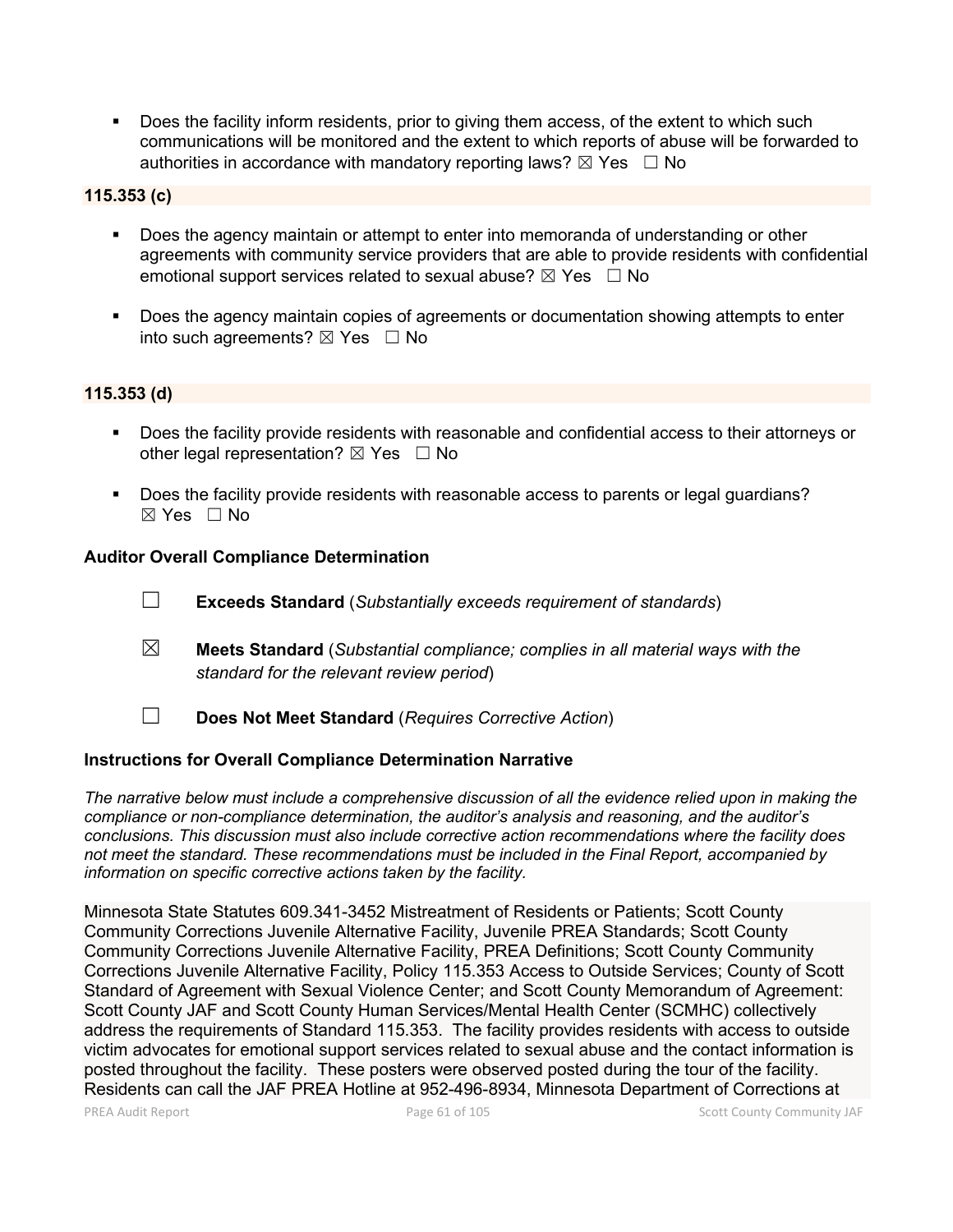651-361-7200, Sexual Violence Center at 952-448-5425 (Chaska office) or 612-871-5111 (Minneapolis office), as well as report via email at [PREAJUVENILE@CO.SCOTT.MN.US.](mailto:PREAJUVENILE@CO.SCOTT.MN.US) Further, residents are also provided with the address and website to the Sexual Violence Center to contact the organization.

> Sexual Violence Center Crisis Chaska Office 500 N. Pine St. Suite 203 Chaska, Minnesota 55318 www.sexualviolencecenter.org

The facility maintains copies of the agreement with Sexual Violence Center and Scott County Human Services/Mental Health Center (SCMHC). During the interviews of residents, each stated they can call their attorney anytime, and it does not count as their telephone call for the week. Moreover, residents consistently affirmed their ability to receive and make telephone calls to family, guardians or an attorney and the ability to visit with individuals approved for visitation rights. Scott County JAF met the requirements of Standard 115.353.

# **Policy, Materials, Interviews and Other Evidence Reviewed:**

- Pre-Audit Questionnaire
- Minnesota State Statutes 609.341-3452 Mistreatment of Residents or Patients
- Scott County Community Corrections Juvenile Alternative Facility, Juvenile PREA Standards
- Scott County Community Corrections Juvenile Alternative Facility, PREA Definitions
- Scott County Community Corrections Juvenile Alternative Facility, Policy 115.353 Access to Outside Services
- County of Scott Standard of Agreement with Sexual Violence Center
- Scott County Memorandum of Agreement: Scott County JAF and Scott County Human Services/Mental Health Center (SCMHC)
- Interviews with staff (random and specialized)
- Interviews with residents (random and targeted)
- Interview with the PREA Coordinator

# **Standard 115.354: Third-party reporting**

# **All Yes/No Questions Must Be Answered by the Auditor to Complete the Report**

# **115.354 (a)**

- Has the agency established a method to receive third-party reports of sexual abuse and sexual harassment? ⊠ Yes □ No
- Has the agency distributed publicly information on how to report sexual abuse and sexual harassment on behalf of a resident?  $\boxtimes$  Yes  $\Box$  No

# **Auditor Overall Compliance Determination**

☐ **Exceeds Standard** (*Substantially exceeds requirement of standards*)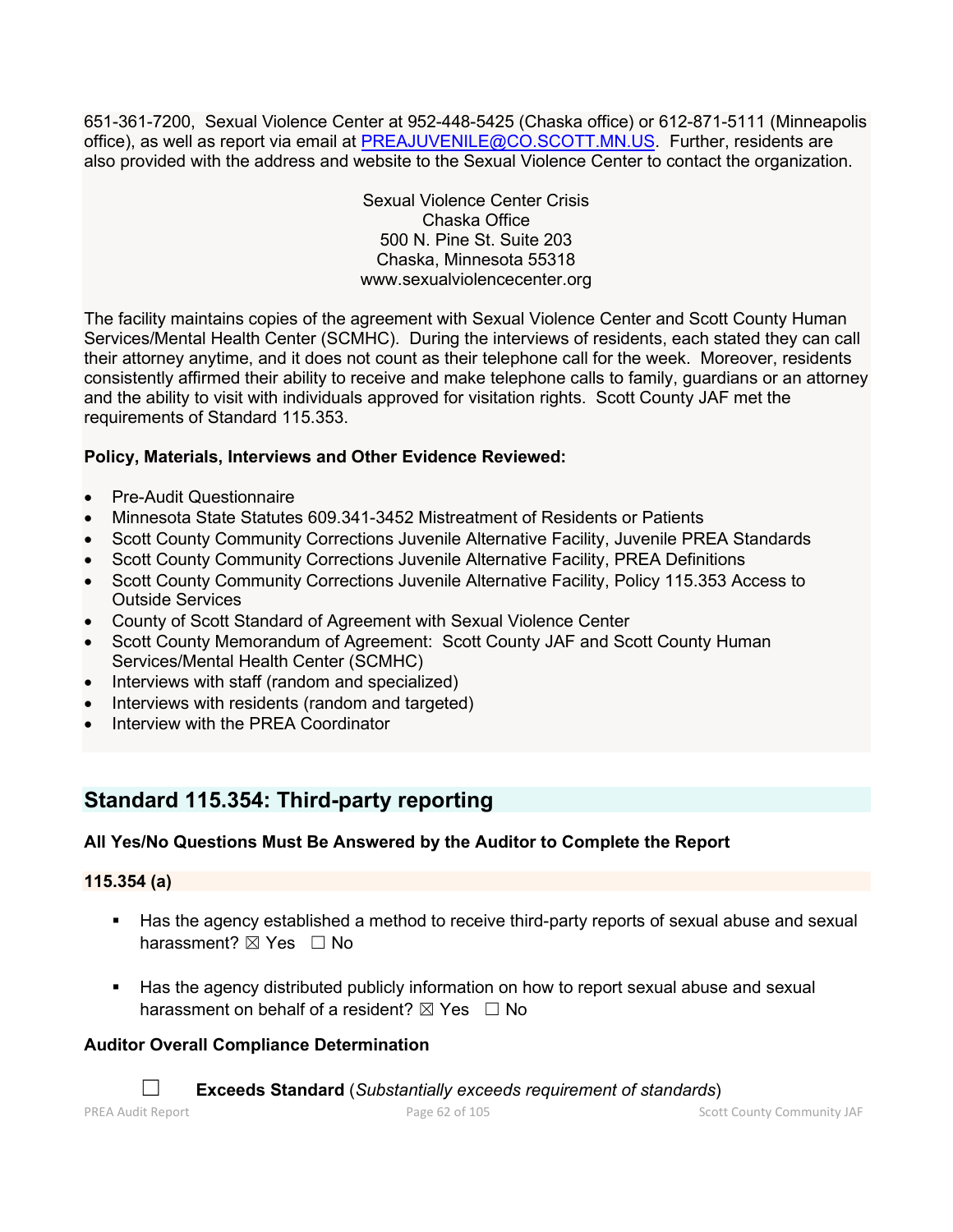☒ **Meets Standard** (*Substantial compliance; complies in all material ways with the standard for the relevant review period*)

☐ **Does Not Meet Standard** (*Requires Corrective Action*)

# **Instructions for Overall Compliance Determination Narrative**

*The narrative below must include a comprehensive discussion of all the evidence relied upon in making the compliance or non-compliance determination, the auditor's analysis and reasoning, and the auditor's conclusions. This discussion must also include corrective action recommendations where the facility does not meet the standard. These recommendations must be included in the Final Report, accompanied by information on specific corrective actions taken by the facility.*

Minnesota State Statutes 609.341-3452 Mistreatment of Residents or Patients; Scott County Community Corrections Juvenile Alternative Facility, Juvenile PREA Standards; Scott County Community Corrections Juvenile Alternative Facility, PREA Definitions; Scott County Community Corrections Juvenile Alternative Facility, Policy 115.354 Third Party Reporting; and Scott County Community Corrections Juvenile Alternative Facility, PREA – Parent Packet collectively address the policy requirements of Standard 115.354. Scott County JAF has established a PREA Hotline number to receive reports of sexual abusive behavior from victims and third-party reports. This number was posted on every living units in Scott County JAF. This same number is publicly provided to friends and family of residents to facilitate third-party reporting of sexual abuse and sexual harassment on behalf of a resident at Scott County JAF.

The agency also established an email address (preajuvenile@co.scott.ms.us) for residents or thirdparty persons to report sexual abuse or sexual harassment. The Auditor interview of random and targeted residents (100%) indicated an awareness of third-party reporting methods. Residents or third parties can call the JAF PREA Hotline at 952-496-8934; Minnesota Department of Corrections at 651- 361-7200; or the Sexual Violence Center at 952-448-5425 (Chaska office), 612-871-5111 (Minneapolis office), or via website at [www.sexualviolencecenter.org.](http://www.sexualviolencecenter.org/) Based on interviews and documentation reviewed, Scott County JAF met the requirements of Standard 115.354.

# **Policy, Materials, Interviews and Other Evidence Reviewed:**

- Pre-Audit Questionnaire
- Minnesota State Statutes 609.341-3452 Mistreatment of Residents or Patients
- Scott County Community Corrections Juvenile Alternative Facility, Juvenile PREA Standards
- Scott County Community Corrections Juvenile Alternative Facility, PREA Definitions
- Scott County Community Corrections Juvenile Alternative Facility, Policy 115.354 Third Party Reporting
- Scott County Community Corrections Juvenile Alternative Facility, PREA Parent Packet
- Interviews with staff (random and specialized)
- Interviews with residents (random and targeted)
- Interview with the PREA Coordinator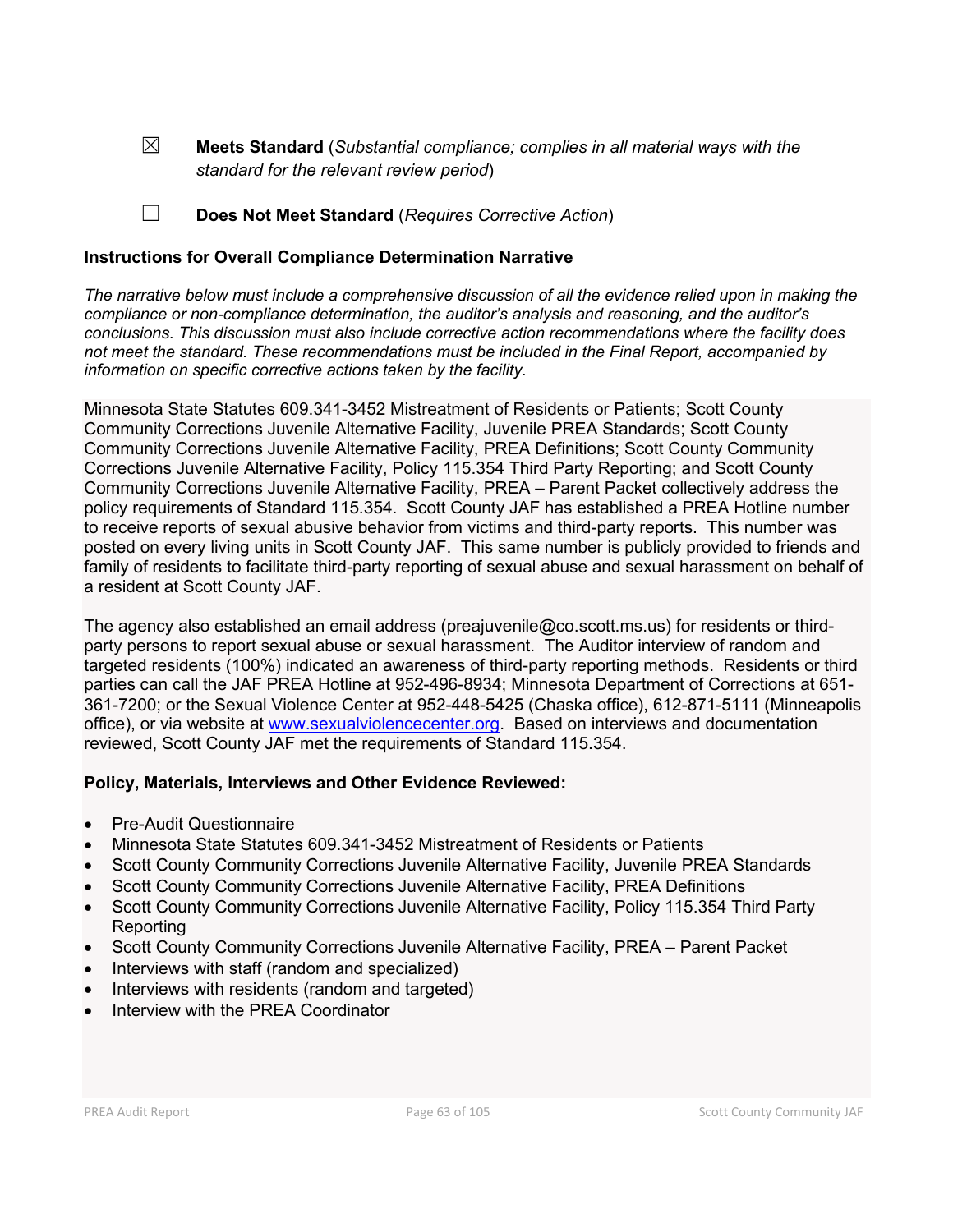# **OFFICIAL RESPONSE FOLLOWING A RESIDENT REPORT**

# **Standard 115.361: Staff and agency reporting duties**

# **All Yes/No Questions Must Be Answered by the Auditor to Complete the Report**

# **115.361 (a)**

- Does the agency require all staff to report immediately and according to agency policy any knowledge, suspicion, or information regarding an incident of sexual abuse or sexual harassment that occurred in a facility, whether or not it is part of the agency?  $\boxtimes$  Yes  $\Box$  No
- Does the agency require all staff to report immediately and according to agency policy any knowledge, suspicion, or information regarding retaliation against residents or staff who reported an incident of sexual abuse or sexual harassment?  $\boxtimes$  Yes  $\Box$  No
- Does the agency require all staff to report immediately and according to agency policy any knowledge, suspicion, or information regarding any staff neglect or violation of responsibilities that may have contributed to an incident of sexual abuse or sexual harassment or retaliation?  $\boxtimes$  Yes  $\Box$  No

### **115.361 (b)**

 Does the agency require all staff to comply with any applicable mandatory child abuse reporting laws? ⊠ Yes □ No

#### **115.361 (c)**

 Apart from reporting to designated supervisors or officials and designated State or local services agencies, are staff prohibited from revealing any information related to a sexual abuse report to anyone other than to the extent necessary, as specified in agency policy, to make treatment, investigation, and other security and management decisions?  $\boxtimes$  Yes  $\Box$  No

#### **115.361 (d)**

- Are medical and mental health practitioners required to report sexual abuse to designated supervisors and officials pursuant to paragraph (a) of this section as well as to the designated State or local services agency where required by mandatory reporting laws?  $\boxtimes$  Yes  $\Box$  No
- Are medical and mental health practitioners required to inform residents of their duty to report, and the limitations of confidentiality, at the initiation of services?  $\boxtimes$  Yes  $\Box$  No

#### **115.361 (e)**

 Upon receiving any allegation of sexual abuse, does the facility head or his or her designee promptly report the allegation to the appropriate office?  $\boxtimes$  Yes  $\Box$  No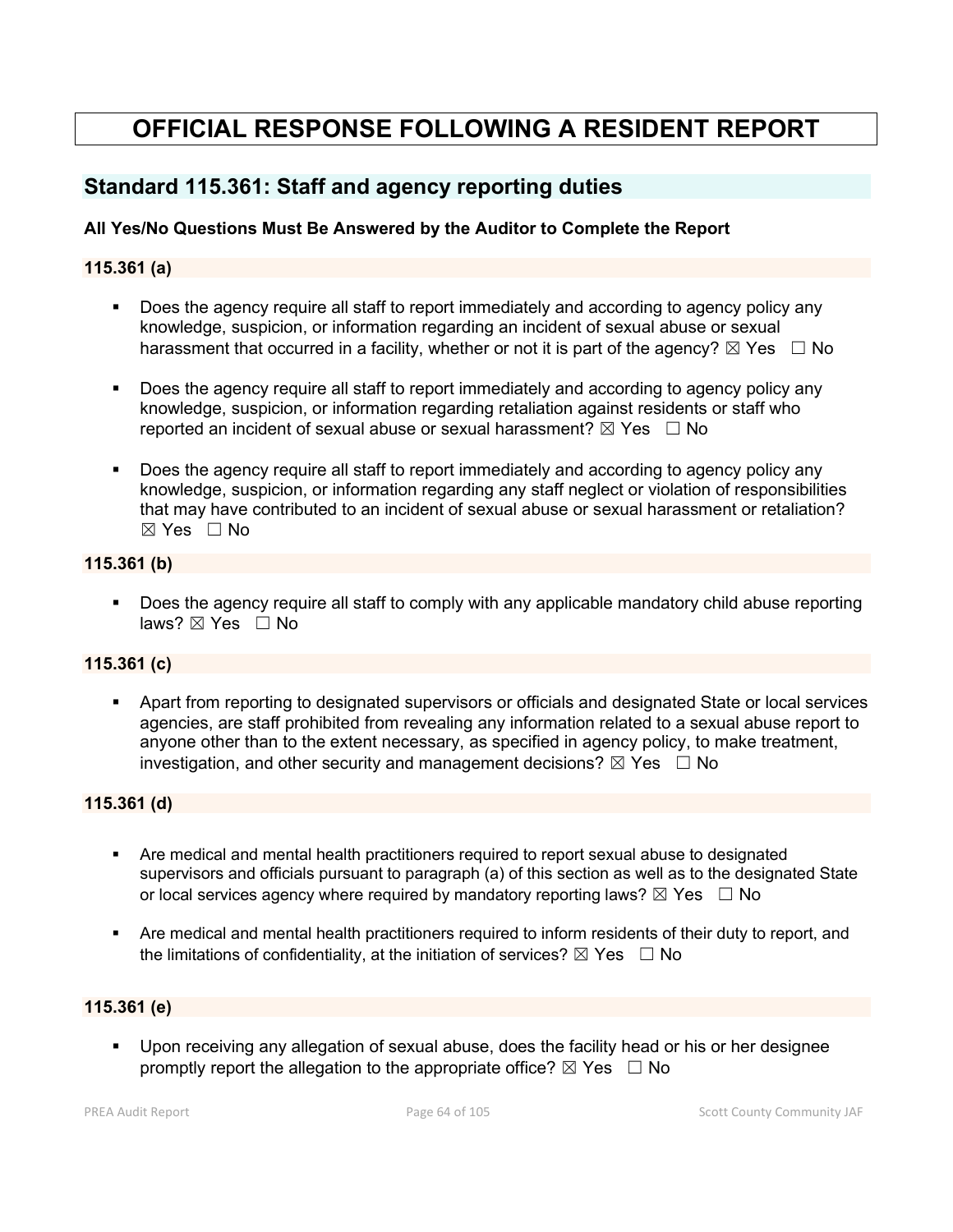- Upon receiving any allegation of sexual abuse, does the facility head or his or her designee promptly report the allegation to the alleged victim's parents or legal guardians unless the facility has official documentation showing the parents or legal guardians should not be notified? ☒ Yes ☐ No
- **If an alleged victim is under the guardianship of the child welfare system, does the facility head** or his or her designee promptly report the allegation to the alleged victim's caseworker instead of the parents or legal guardians?  $\boxtimes$  Yes  $\Box$  No
- If a juvenile court retains jurisdiction over the alleged victim, does the facility head or designee also report the allegation to the juvenile's attorney or other legal representative of record within 14 days of receiving the allegation?  $\boxtimes$  Yes  $\Box$  No

# **115.361 (f)**

 Does the facility report all allegations of sexual abuse and sexual harassment, including thirdparty and anonymous reports, to the facility's designated investigators?  $\boxtimes$  Yes  $\Box$  No

### **Auditor Overall Compliance Determination**

- ☐ **Exceeds Standard** (*Substantially exceeds requirement of standards*)
- ☒ **Meets Standard** (*Substantial compliance; complies in all material ways with the standard for the relevant review period*)
- ☐ **Does Not Meet Standard** (*Requires Corrective Action*)

# **Instructions for Overall Compliance Determination Narrative**

*The narrative below must include a comprehensive discussion of all the evidence relied upon in making the compliance or non-compliance determination, the auditor's analysis and reasoning, and the auditor's conclusions. This discussion must also include corrective action recommendations where the facility does not meet the standard. These recommendations must be included in the Final Report, accompanied by information on specific corrective actions taken by the facility.*

Minnesota State Statutes 609.341-3452 Mistreatment of Residents or Patients; Scott County Community Corrections Juvenile Alternative Facility, Juvenile PREA Standards; Scott County Community Corrections Juvenile Alternative Facility, PREA Definitions; and the Scott County Community Corrections Juvenile Alternative Facility, Policy 115.361 Staff and Agency Reporting Duties collectively address the requirements of Standard 115.361. The facility policy requires staff to immediately report any knowledge, suspicion, or information regarding an incident of sexual abuse or sexual harassment; retaliation against residents or staff who reported such an incident; and any staff neglect or violation of responsibilities that may have contributed to an incident or retaliation that occurred at Scott County JAF. Interviews with the PREA Coordinator both confirm that staff is also prohibited from revealing any information related to a sexual abuse report to anyone other than to the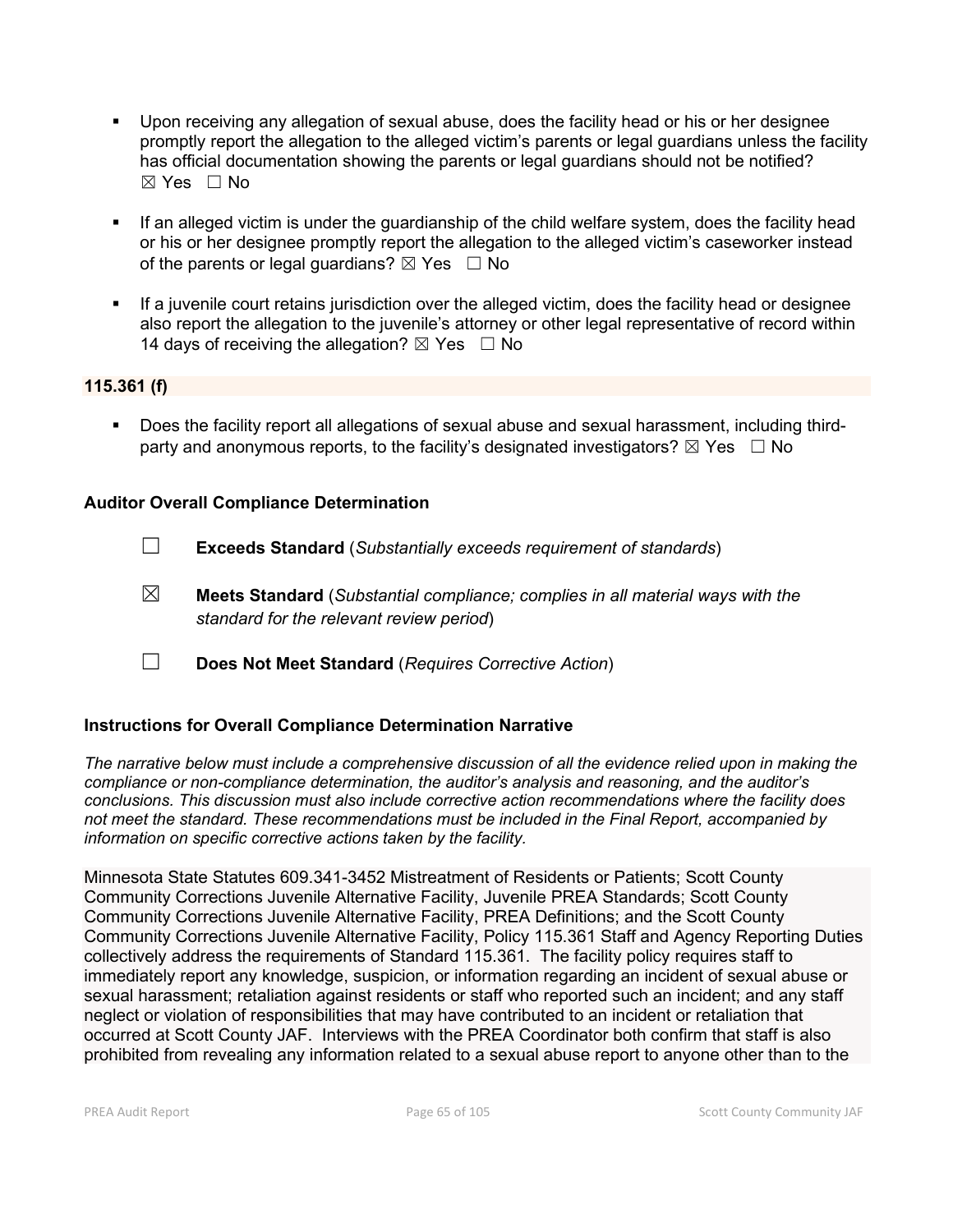extent necessary, as specified in applicable directives, to make treatment, investigation, and other security and management decisions.

According to the PREA Coordinator, Scott County JAF reports all allegations of sexual abuse and sexual harassment including third party and anonymous reports to the PREA Coordinator and upper management. The PREA Coordinator would initiate the investigative process. Scott County JAF met Standard 115.361.

# **Policy, Materials, Interviews and Other Evidence Reviewed:**

- Pre-Audit Questionnaire
- Minnesota State Statutes 609.341-3452 Mistreatment of Residents or Patients
- Scott County Community Corrections Juvenile Alternative Facility, Juvenile PREA Standards
- Scott County Community Corrections Juvenile Alternative Facility, PREA Definitions
- Scott County Community Corrections Juvenile Alternative Facility, Policy 115.361 Staff and Agency Reporting Duties
- Interviews with staff (random and specialized)
- Interviews with residents (random and targeted)
- Interview with the PREA Coordinator

# **Standard 115.362: Agency protection duties**

# **All Yes/No Questions Must Be Answered by the Auditor to Complete the Report**

# **115.362 (a)**

 When the agency learns that a resident is subject to a substantial risk of imminent sexual abuse, does it take immediate action to protect the resident?  $\boxtimes$  Yes  $\Box$  No

# **Auditor Overall Compliance Determination**

- ☐ **Exceeds Standard** (*Substantially exceeds requirement of standards*)
- ☒ **Meets Standard** (*Substantial compliance; complies in all material ways with the standard for the relevant review period*)
- ☐ **Does Not Meet Standard** (*Requires Corrective Action*)

# **Instructions for Overall Compliance Determination Narrative**

*The narrative below must include a comprehensive discussion of all the evidence relied upon in making the compliance or non-compliance determination, the auditor's analysis and reasoning, and the auditor's conclusions. This discussion must also include corrective action recommendations where the facility does not meet the standard. These recommendations must be included in the Final Report, accompanied by information on specific corrective actions taken by the facility.*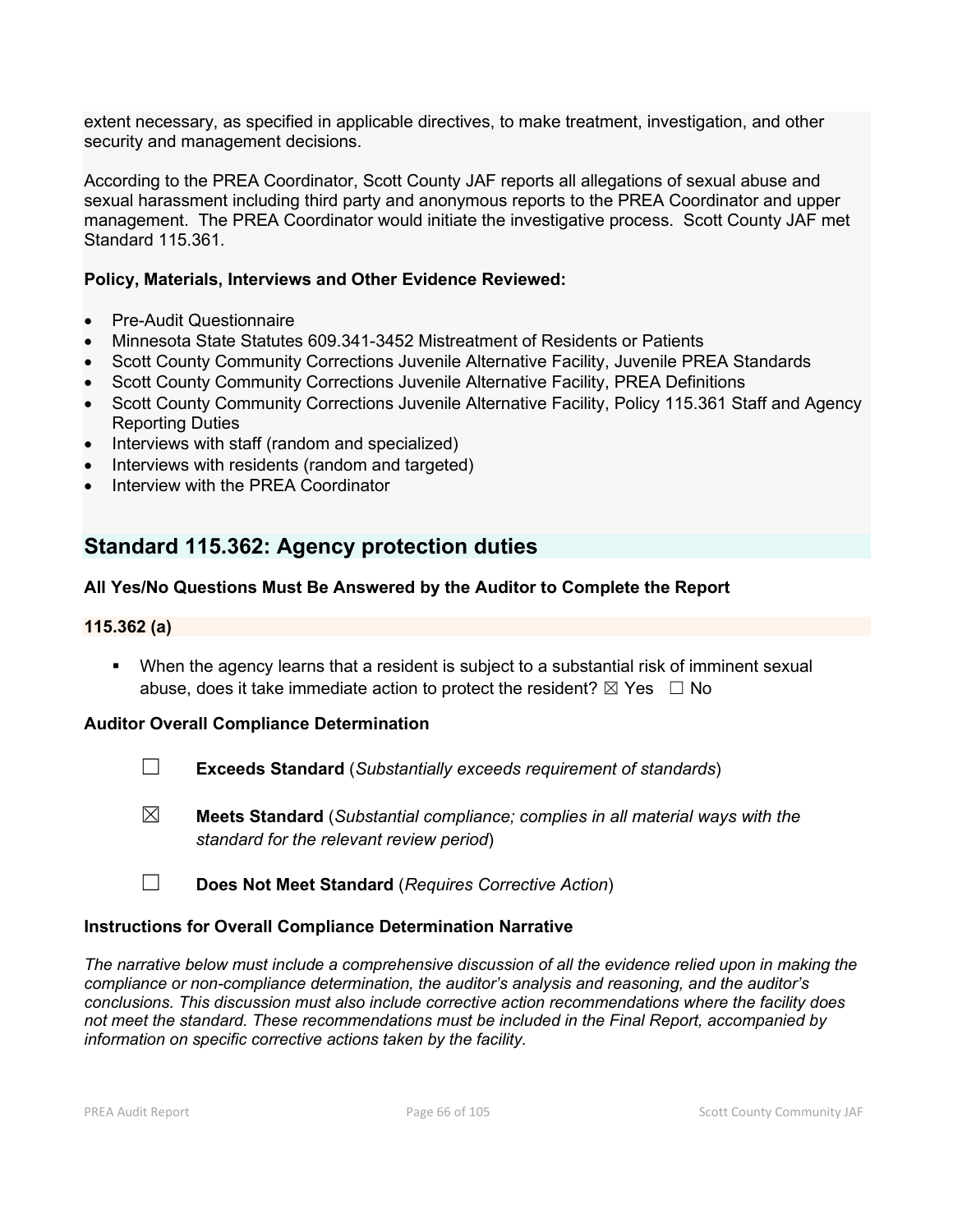Minnesota State Statutes 609.341-3452 Mistreatment of Residents or Patients; Scott County Community Corrections Juvenile Alternative Facility, Juvenile PREA Standards; Scott County Community Corrections Juvenile Alternative Facility, PREA Definitions; Scott County Juvenile Alternative Facility, Policy 115.362 Resident Screening; Scott County Juvenile Alternative Facility, PREA/Safety Plan form; and the Scott County Juvenile Alternative Facility, Report of Allegation(s) of Sexual or Physical Assault form collectively address the requirements of Standard 115.362. The facility policy requires staff to take immediate action to protect a resident when he/she is identified as being subject to substantial risk of imminent sexual abuse. Staff (random and specialized) indicated knowledge and understanding of their role and responsibility when a staff person learns that a resident is subject to a substantial risk of imminent sexual abuse, they must take immediate action to protect the resident. Staff also affirmed they would follow the guidelines set forth in Policy 115.362. Interviews with staff (random and specialized) and the PREA Coordinator confirmed compliance with Standard 115.362. In the past 12 months, zero times the agency or facility determined that a resident was subject to a substantial risk of imminent sexual abuse. Scott County JAF met the requirements of Standard 115.362.

# **Policy, Materials, Interviews and Other Evidence Reviewed:**

- Pre-Audit Questionnaire
- Minnesota State Statutes 609.341-3452 Mistreatment of Residents or Patients
- Scott County Community Corrections Juvenile Alternative Facility, Juvenile PREA Standards
- Scott County Community Corrections Juvenile Alternative Facility, PREA Definitions
- Scott County Juvenile Alternative Facility, Policy 115.362 Resident Screening
- Scott County Juvenile Alternative Facility, PREA/Safety Plan
- Scott County Juvenile Alternative Facility, Report of Allegation(s) of Sexual or Physical Assault
- Interviews with staff (random and specialized)
- Interview with the PREA Coordinator

# **Standard 115.363: Reporting to other confinement facilities**

# **All Yes/No Questions Must Be Answered by the Auditor to Complete the Report**

# **115.363 (a)**

- Upon receiving an allegation that a resident was sexually abused while confined at another facility, does the head of the facility that received the allegation notify the head of the facility or appropriate office of the agency where the alleged abuse occurred?  $\boxtimes$  Yes  $\Box$  No
- Does the head of the facility that received the allegation also notify the appropriate investigative agency? ⊠ Yes □ No

# **115.363 (b)**

Is such notification provided as soon as possible, but no later than 72 hours after receiving the allegation? ⊠ Yes □ No

# **115.363 (c)**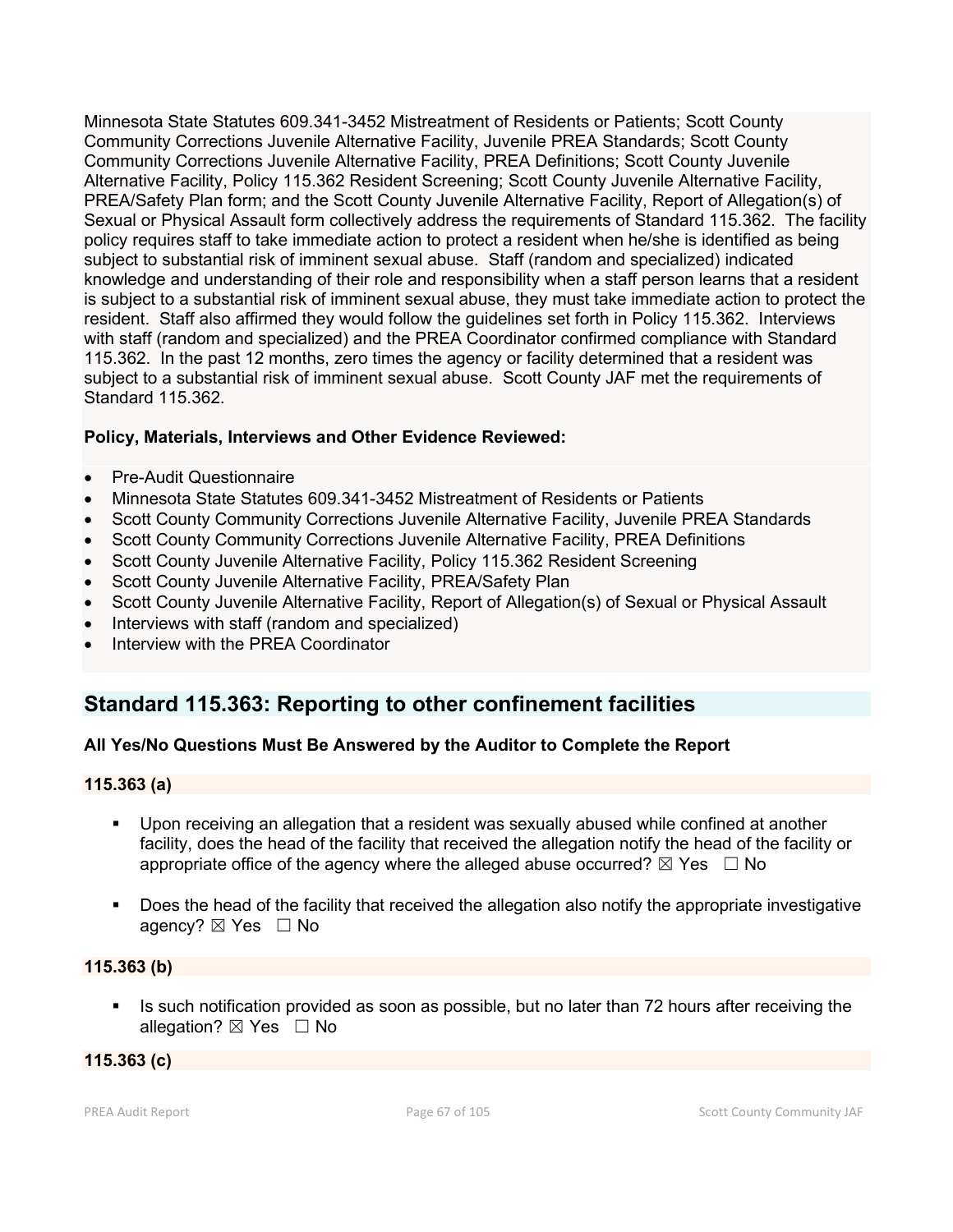Does the agency document that it has provided such notification?  $\boxtimes$  Yes  $\Box$  No

# **115.363 (d)**

**Does the facility head or agency office that receives such notification ensure that the allegation** is investigated in accordance with these standards?  $\boxtimes$  Yes  $\Box$  No

### **Auditor Overall Compliance Determination**

- ☐ **Exceeds Standard** (*Substantially exceeds requirement of standards*)
- ☒ **Meets Standard** (*Substantial compliance; complies in all material ways with the standard for the relevant review period*)
- ☐ **Does Not Meet Standard** (*Requires Corrective Action*)

# **Instructions for Overall Compliance Determination Narrative**

*The narrative below must include a comprehensive discussion of all the evidence relied upon in making the compliance or non-compliance determination, the auditor's analysis and reasoning, and the auditor's conclusions. This discussion must also include corrective action recommendations where the facility does not meet the standard. These recommendations must be included in the Final Report, accompanied by information on specific corrective actions taken by the facility.*

Minnesota State Statutes 609.341-3452 Mistreatment of Residents or Patients; Scott County Community Corrections Juvenile Alternative Facility, Juvenile PREA Standards; Scott County Community Corrections Juvenile Alternative Facility, PREA Definitions; Scott County Community Corrections Juvenile Alternative Facility, Policy 115.363 Responding to Other Confinement Facilities; and the Scott County Juvenile Alternative Facility, PREA Third Party Reporting document collectively address the requirements of Standard 115.363. The PREA Coordinator confirmed during his interview that upon receiving the notification that a resident was sexually abused while confined at another facility he would notify the head of the facility or the appropriate office of the agency where the abuse occurred after 72 hours after receiving the allegations. During the past 12 months, the number of allegations the facility received that a resident was abused while confined at another facility was one.

Further, the PREA Coordinator also confirmed that upon notification of sexual abuse allegation Scott County JAF would notify the PREA Coordinator and initiate an investigation to gather preliminary information to pass on to the PREA Coordinator. Based on interviews, review of applicable policy and related documentation, Scott County JAF met Standard 115.363.

#### **Policy, Materials, Interviews and Other Evidence Reviewed:**

- Pre-Audit Questionnaire
- Minnesota State Statutes 609.341-3452 Mistreatment of Residents or Patients
- Scott County Community Corrections Juvenile Alternative Facility, Juvenile PREA Standards
- Scott County Community Corrections Juvenile Alternative Facility, PREA Definitions
- Scott County Community Corrections Juvenile Alternative Facility, Policy 115.363 Responding to Other Confinement Facilities
- Scott County Juvenile Alternative Facility, PREA Third Party Reporting document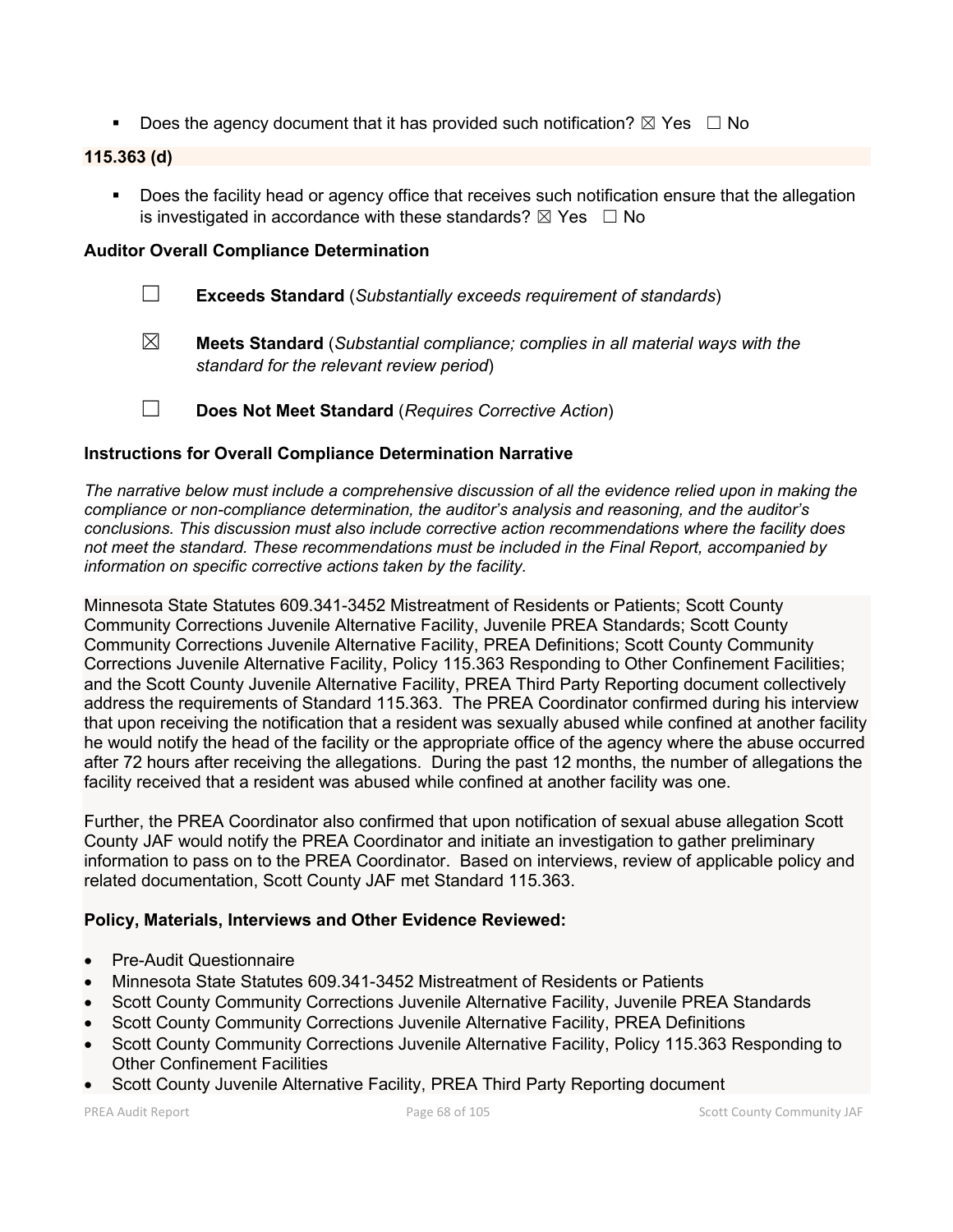• Interview with the PREA Coordinator

# **Standard 115.364: Staff first responder duties**

# **All Yes/No Questions Must Be Answered by the Auditor to Complete the Report**

## **115.364 (a)**

- Upon learning of an allegation that a resident was sexually abused, is the first security staff member to respond to the report required to: Separate the alleged victim and abuser?  $\boxtimes$  Yes  $\Box$  No
- Upon learning of an allegation that a resident was sexually abused, is the first security staff member to respond to the report required to: Preserve and protect any crime scene until appropriate steps can be taken to collect any evidence?  $\boxtimes$  Yes  $\Box$  No
- Upon learning of an allegation that a resident was sexually abused, is the first security staff member to respond to the report required to: Request that the alleged victim not take any actions that could destroy physical evidence, including, as appropriate, washing, brushing teeth, changing clothes, urinating, defecating, smoking, drinking, or eating, if the abuse occurred within a time period that still allows for the collection of physical evidence?  $\boxtimes$  Yes  $\Box$  No
- Upon learning of an allegation that a resident was sexually abused, is the first security staff member to respond to the report required to: Ensure that the alleged abuser does not take any actions that could destroy physical evidence, including, as appropriate, washing, brushing teeth, changing clothes, urinating, defecating, smoking, drinking, or eating, if the abuse occurred within a time period that still allows for the collection of physical evidence?  $\boxtimes$  Yes  $\Box$  No

# **115.364 (b)**

 If the first staff responder is not a security staff member, is the responder required to request that the alleged victim not take any actions that could destroy physical evidence, and then notify security staff? ⊠ Yes □ No

#### **Auditor Overall Compliance Determination**

- ☐ **Exceeds Standard** (*Substantially exceeds requirement of standards*)
- 
- ☒ **Meets Standard** (*Substantial compliance; complies in all material ways with the standard for the relevant review period*)



☐ **Does Not Meet Standard** (*Requires Corrective Action*)

#### **Instructions for Overall Compliance Determination Narrative**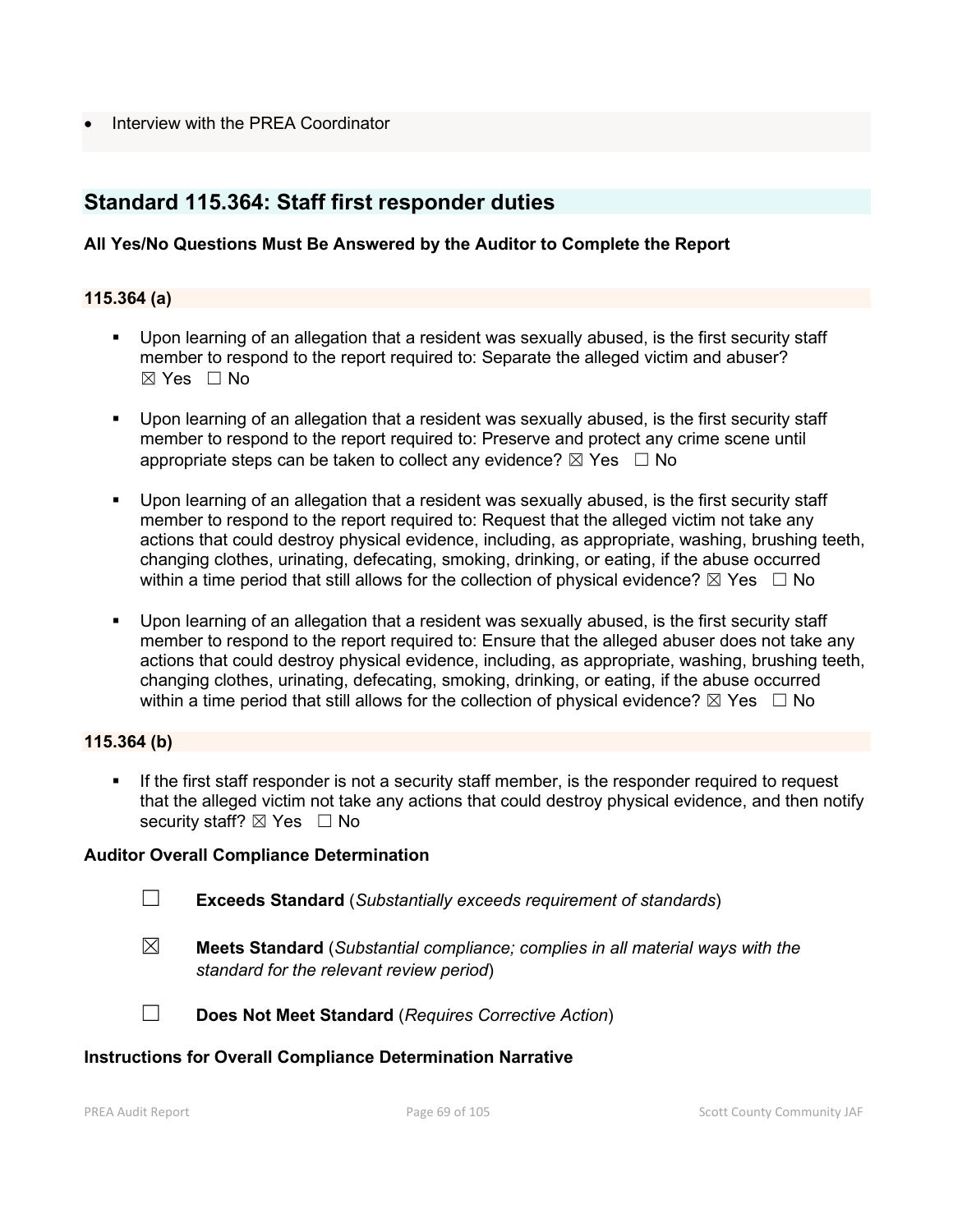*The narrative below must include a comprehensive discussion of all the evidence relied upon in making the compliance or non-compliance determination, the auditor's analysis and reasoning, and the auditor's conclusions. This discussion must also include corrective action recommendations where the facility does not meet the standard. These recommendations must be included in the Final Report, accompanied by information on specific corrective actions taken by the facility.*

Minnesota State Statutes 609.341-3452 Mistreatment of Residents or Patients; Scott County Community Corrections Juvenile Alternative Facility, Juvenile PREA Standards; Scott County Community Corrections Juvenile Alternative Facility, PREA Definitions; Scott County Community Corrections Juvenile Alternative Facility, Policy 115.364 First Responder Duties; and Scott County Juvenile Alternative Facility, PREA 1<sup>st</sup> Responder Duties/Report – Harassment/Misconduct document collectively address the requirement of Standard 115.364. Scott County JAF policy mandates that staff should, upon learning of an allegation that a resident was sexually abused, as the first responder safe guard the victim and at the same time separate the victim from the abuser, secure the crime scene, and collect physical evidence if the abuse occurred within a time period that would permit the recovery of usable physical evidence. Interviews with staff (random and specialized) (100%) confirmed that each staff member understood their responsibility as a first responder as outlined in Standard 115.364. Scott County JAF met the requirements of Standard 115.364.

# **Policy, Materials, Interviews and Other Evidence Reviewed:**

- Pre-Audit Questionnaire
- Minnesota State Statutes 609.341-3452 Mistreatment of Residents or Patients
- Scott County Community Corrections Juvenile Alternative Facility, Juvenile PREA Standards
- Scott County Community Corrections Juvenile Alternative Facility, PREA Definitions
- Scott County Community Corrections Juvenile Alternative Facility, Policy 115.364 First Responder **Duties**
- Scott County Juvenile Alternative Facility, PREA 1<sup>st</sup> Responder Duties/Report -Harassment/Misconduct document
- Interviews with staff (random and specialized)

# **Standard 115.365: Coordinated response**

# **All Yes/No Questions Must Be Answered by the Auditor to Complete the Report**

# **115.365 (a)**

 Has the facility developed a written institutional plan to coordinate actions among staff first responders, medical and mental health practitioners, investigators, and facility leadership taken in response to an incident of sexual abuse?  $\boxtimes$  Yes  $\Box$  No

# **Auditor Overall Compliance Determination**



☐ **Exceeds Standard** (*Substantially exceeds requirement of standards*)



☒ **Meets Standard** (*Substantial compliance; complies in all material ways with the standard for the relevant review period*)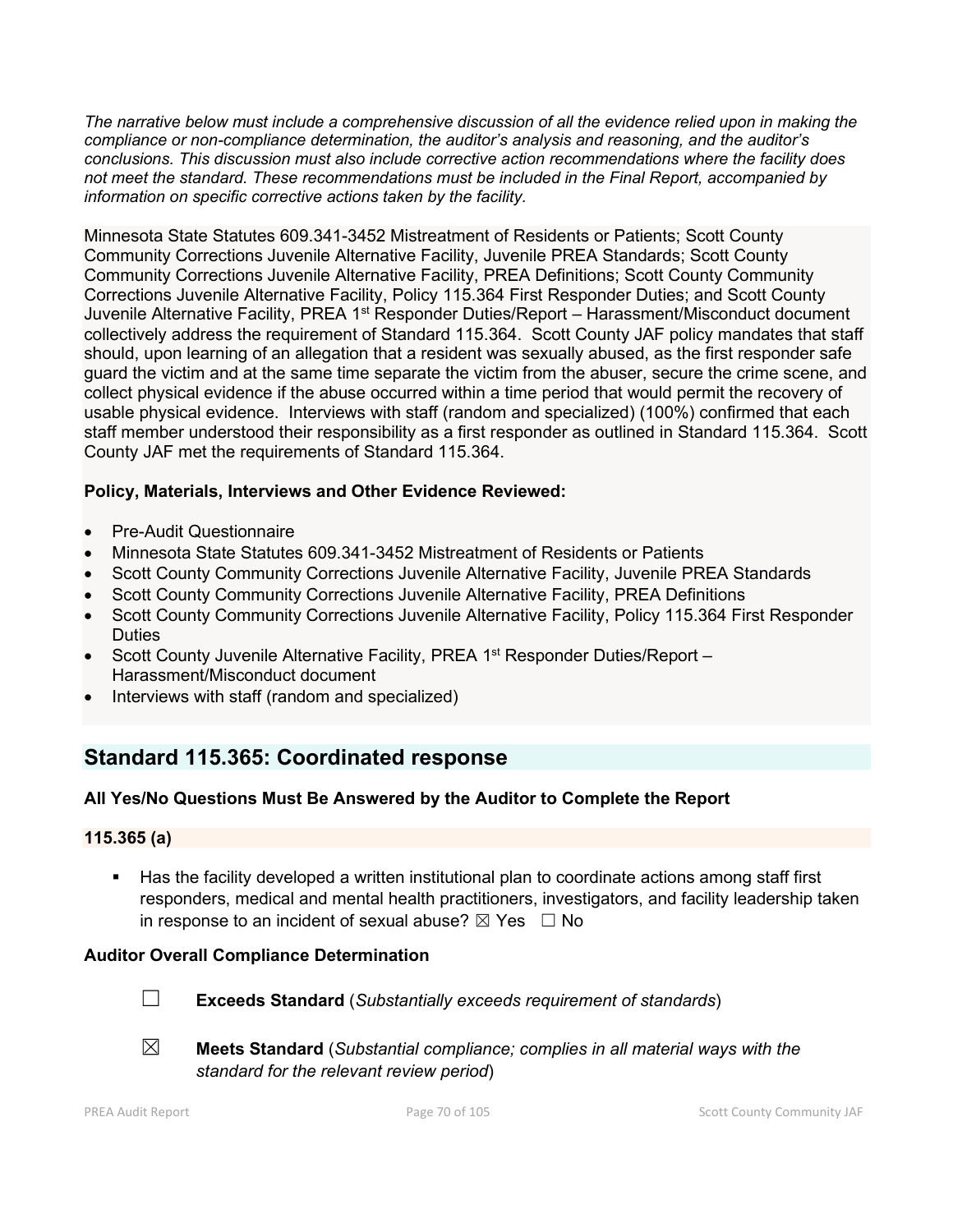☐ **Does Not Meet Standard** (*Requires Corrective Action*)

### **Instructions for Overall Compliance Determination Narrative**

*The narrative below must include a comprehensive discussion of all the evidence relied upon in making the compliance or non-compliance determination, the auditor's analysis and reasoning, and the auditor's conclusions. This discussion must also include corrective action recommendations where the facility does not meet the standard. These recommendations must be included in the Final Report, accompanied by information on specific corrective actions taken by the facility.*

Minnesota State Statutes 609.341-3452 Mistreatment of Residents or Patients; Scott County Community Corrections Juvenile Alternative Facility, Juvenile PREA Standards; Scott County Community Corrections Juvenile Alternative Facility, PREA Definitions; and Scott County Community Corrections Juvenile Alternative Facility, Policy 115.365 Coordinated Response collectively address the requirement of Standard 115.365. Scott County JAF has developed a written facility plan to coordinate response actions. Scott County JAF policy specifies the guidelines and procedures that prevent sexual abuse/sexual assault and provides for prompt and effective intervention, in the event abuse or assault occurs. The policy also includes procedures for the investigation, discipline and prosecution of the assailant or abuser. The policy provides response protocol that details first responder duties, reporting procedures, physical evidence collection/preservation, and leadership responsibilities. Further, interviews with random staff confirms understanding of their responsibility in a coordinated response among staff first responders, and facility leadership taken in response to an incident of sexual abuse. Scott County JAF met the requirements of Standard 115.365.

### **Policy, Materials, Interviews and Other Evidence Reviewed:**

- Pre-Audit Questionnaire
- Minnesota State Statutes 609.341-3452 Mistreatment of Residents or Patients
- Scott County Community Corrections Juvenile Alternative Facility, Juvenile PREA Standards
- Scott County Community Corrections Juvenile Alternative Facility, PREA Definitions
- Scott County Community Corrections Juvenile Alternative Facility, Policy 115.365 Coordinated Response
- Interviews with staff (random and specialized)
- Interview with the PREA Coordinator

# **Standard 115.366: Preservation of ability to protect residents from contact with abusers**

# **All Yes/No Questions Must Be Answered by the Auditor to Complete the Report**

#### **115.366 (a)**

 Are both the agency and any other governmental entities responsible for collective bargaining on the agency's behalf prohibited from entering into or renewing any collective bargaining agreement or other agreement that limits the agency's ability to remove alleged staff sexual abusers from contact with any residents pending the outcome of an investigation or of a determination of whether and to what extent discipline is warranted?  $\boxtimes$  Yes  $\Box$  No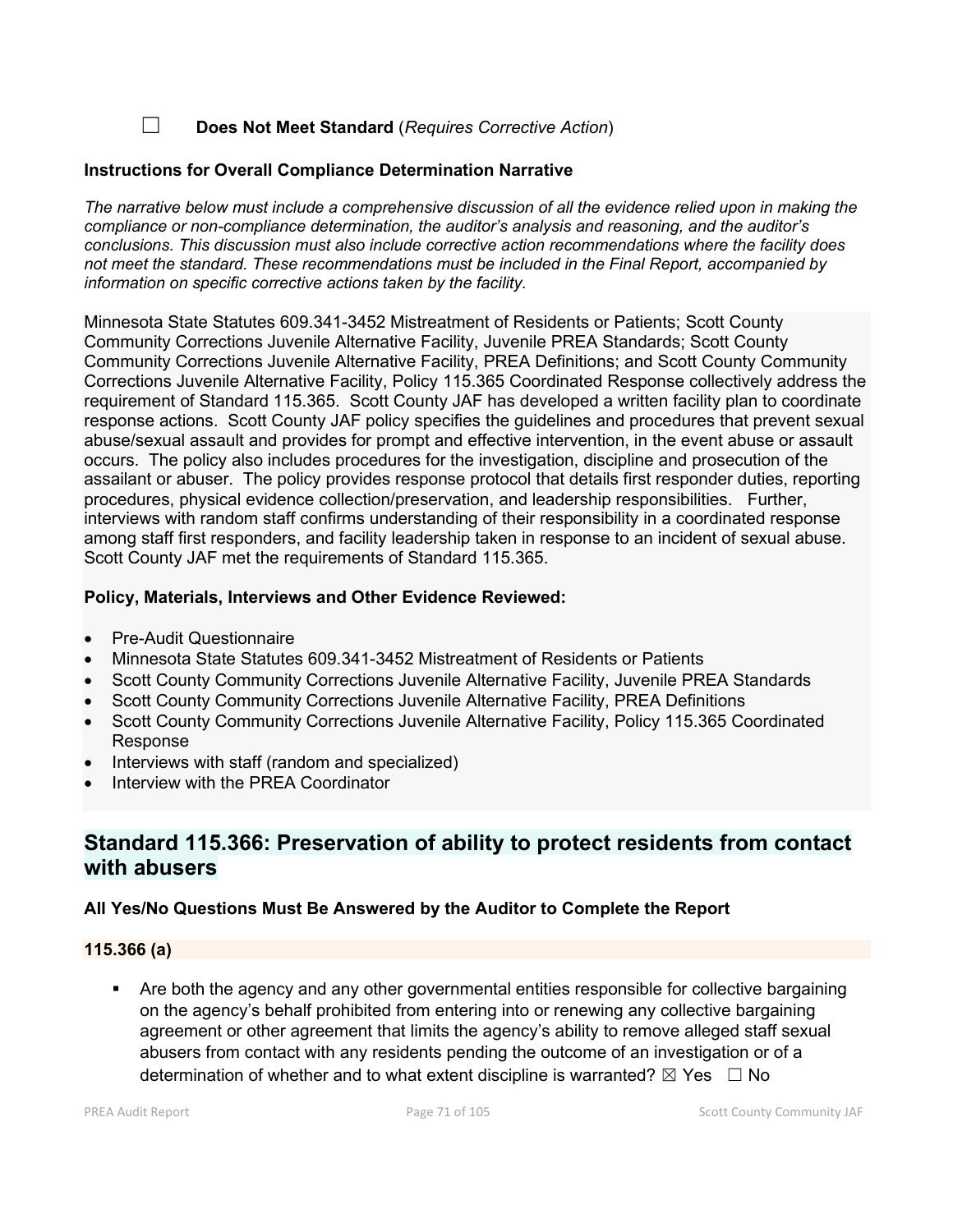#### **115.366 (b)**

**Auditor is not required to audit this provision.** 

## **Auditor Overall Compliance Determination**

- ☐ **Exceeds Standard** (*Substantially exceeds requirement of standards*)
- ☒ **Meets Standard** (*Substantial compliance; complies in all material ways with the standard for the relevant review period*)
- ☐ **Does Not Meet Standard** (*Requires Corrective Action*)

### **Instructions for Overall Compliance Determination Narrative**

*The narrative below must include a comprehensive discussion of all the evidence relied upon in making the compliance or non-compliance determination, the auditor's analysis and reasoning, and the auditor's conclusions. This discussion must also include corrective action recommendations where the facility does not meet the standard. These recommendations must be included in the Final Report, accompanied by information on specific corrective actions taken by the facility.*

Scott County JAF does not enter into collective bargaining agreements pertinent to staffing. No current agreements that limit the agency's ability to remove alleged staff sexual abusers from contact with residents pending the outcome of an investigation or of a determination of whether and to what extent discipline is warranted. Scott County JAF met the requirements of Standard 115.366.

#### **Policy, Materials, Interviews and Other Evidence Reviewed:**

- Pre-Audit Questionnaire
- Minnesota State Statutes 609.341-3452 Mistreatment of Residents or Patients
- Scott County Community Corrections Juvenile Alternative Facility, Juvenile PREA Standards
- Scott County Community Corrections Juvenile Alternative Facility, PREA Definitions
- Scott County Community Corrections Juvenile Alternative Facility, Policy 115.366 Preservation of Ability to Protect Residents from Contact with Abusers
- Interview with the PREA Coordinator

# **Standard 115.367: Agency protection against retaliation**

# **All Yes/No Questions Must Be Answered by the Auditor to Complete the Report**

#### **115.367 (a)**

 Has the agency established a policy to protect all residents and staff who report sexual abuse or sexual harassment or cooperate with sexual abuse or sexual harassment investigations from retaliation by other residents or staff?  $\boxtimes$  Yes  $\Box$  No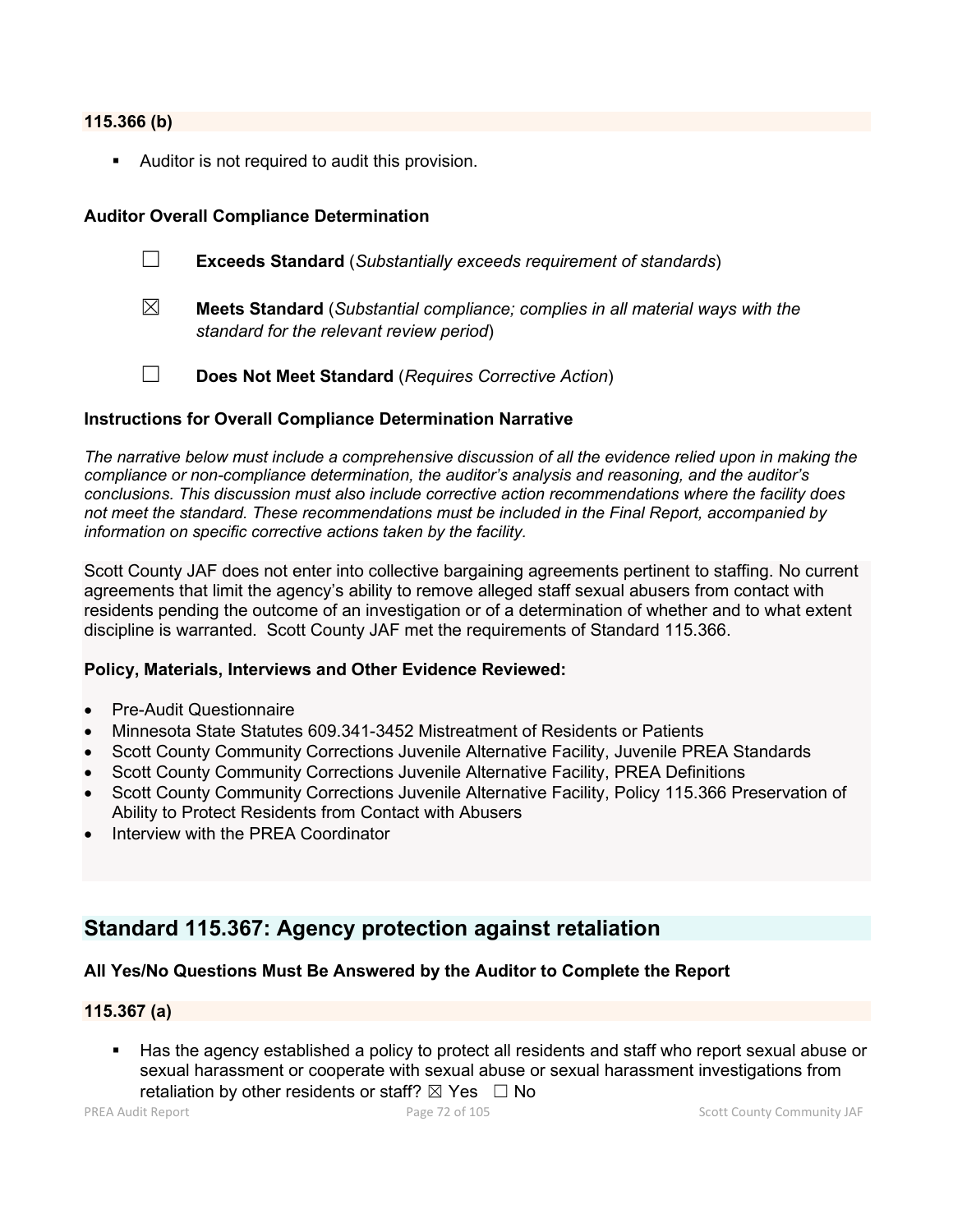Has the agency designated which staff members or departments are charged with monitoring retaliation? ⊠ Yes □ No

### **115.367 (b)**

**Does the agency employ multiple protection measures, such as housing changes or transfers** for resident victims or abusers, removal of alleged staff or resident abusers from contact with victims, and emotional support services, for residents or staff who fear retaliation for reporting sexual abuse or sexual harassment or for cooperating with investigations,?  $\boxtimes$  Yes  $\Box$  No

#### **115.367 (c)**

- Except in instances where the agency determines that a report of sexual abuse is unfounded, for at least 90 days following a report of sexual abuse, does the agency monitor: The conduct and treatment of residents or staff who reported the sexual abuse to see if there are changes that may suggest possible retaliation by residents or staff?  $\boxtimes$  Yes  $\Box$  No
- Except in instances where the agency determines that a report of sexual abuse is unfounded, for at least 90 days following a report of sexual abuse, does the agency monitor: The conduct and treatment of residents who were reported to have suffered sexual abuse to see if there are changes that may suggest possible retaliation by residents or staff?  $\boxtimes$  Yes  $\Box$  No
- Except in instances where the agency determines that a report of sexual abuse is unfounded, for at least 90 days following a report of sexual abuse, does the agency: Act promptly to remedy any such retaliation?  $\boxtimes$  Yes  $\Box$  No
- Except in instances where the agency determines that a report of sexual abuse is unfounded, for at least 90 days following a report of sexual abuse, does the agency monitor: Any resident disciplinary reports?  $\boxtimes$  Yes  $\Box$  No
- Except in instances where the agency determines that a report of sexual abuse is unfounded, for at least 90 days following a report of sexual abuse, does the agency monitor: Resident housing changes?  $\boxtimes$  Yes  $\Box$  No
- Except in instances where the agency determines that a report of sexual abuse is unfounded, for at least 90 days following a report of sexual abuse, does the agency monitor: Resident program changes?  $\boxtimes$  Yes  $\Box$  No
- Except in instances where the agency determines that a report of sexual abuse is unfounded, for at least 90 days following a report of sexual abuse, does the agency monitor: Negative performance reviews of staff?  $\boxtimes$  Yes  $\Box$  No
- Except in instances where the agency determines that a report of sexual abuse is unfounded, for at least 90 days following a report of sexual abuse, does the agency monitor: Reassignments of staff?  $\boxtimes$  Yes  $\Box$  No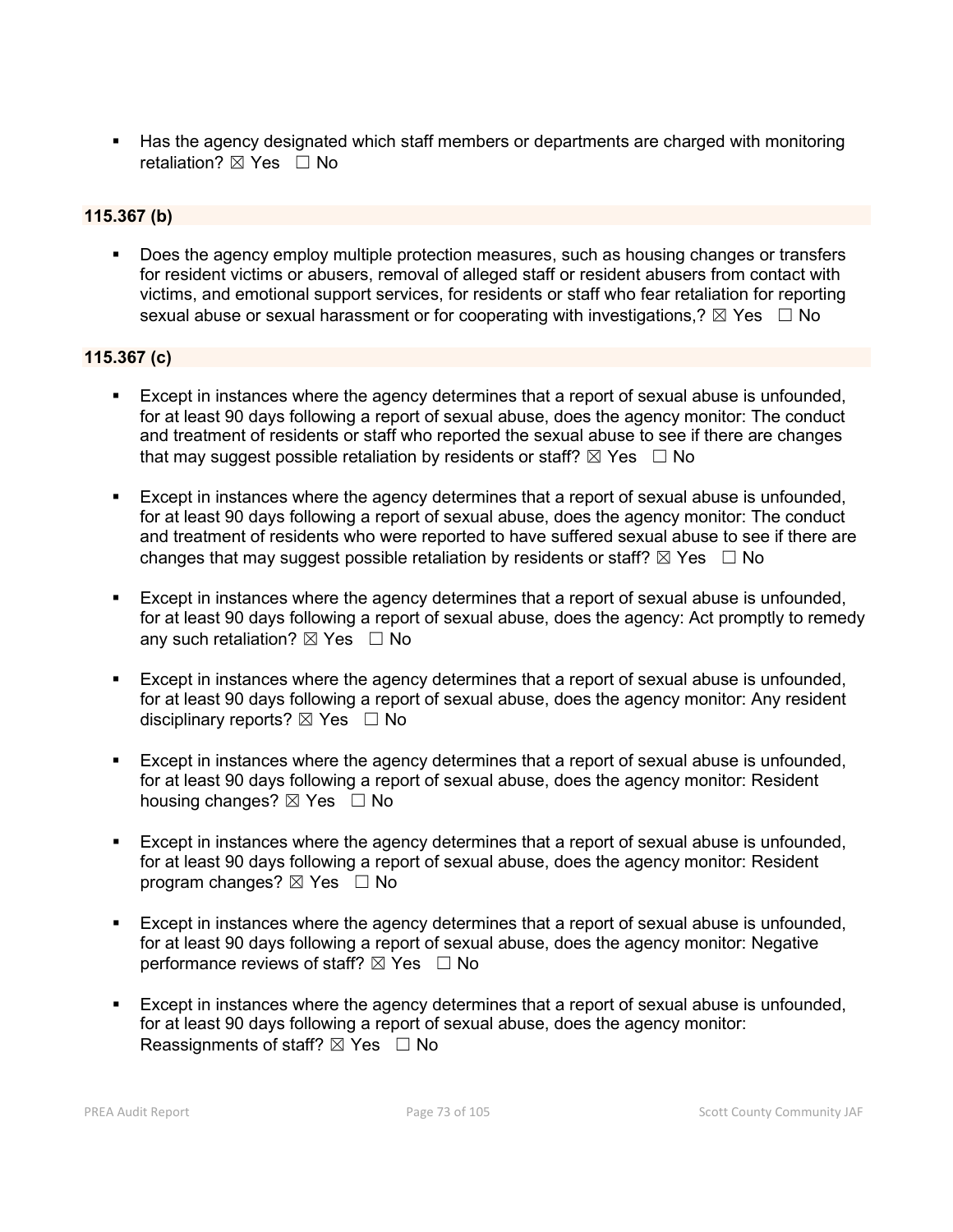Does the agency continue such monitoring beyond 90 days if the initial monitoring indicates a continuing need?  $\boxtimes$  Yes  $\Box$  No

#### **115.367 (d)**

In the case of residents, does such monitoring also include periodic status checks?  $\boxtimes$  Yes  $\Box$  No

#### **115.367 (e)**

 If any other individual who cooperates with an investigation expresses a fear of retaliation, does the agency take appropriate measures to protect that individual against retaliation?  $\boxtimes$  Yes  $\Box$  No

#### **115.367 (f)**

**Auditor is not required to audit this provision.** 

#### **Auditor Overall Compliance Determination**

- ☐ **Exceeds Standard** (*Substantially exceeds requirement of standards*)
- ☒ **Meets Standard** (*Substantial compliance; complies in all material ways with the standard for the relevant review period*)
- ☐ **Does Not Meet Standard** (*Requires Corrective Action*)

#### **Instructions for Overall Compliance Determination Narrative**

*The narrative below must include a comprehensive discussion of all the evidence relied upon in making the compliance or non-compliance determination, the auditor's analysis and reasoning, and the auditor's conclusions. This discussion must also include corrective action recommendations where the facility does not meet the standard. These recommendations must be included in the Final Report, accompanied by information on specific corrective actions taken by the facility.*

Minnesota State Statutes 609.341-3452 Mistreatment of Residents or Patients; Scott County Community Corrections Juvenile Alternative Facility, Juvenile PREA Standards; Scott County Community Corrections Juvenile Alternative Facility, PREA Definitions; and Scott County Community Corrections Juvenile Alternative Facility, Policy 115.367 Agency Protection Against Retaliation; and the Scott County Juvenile Alternative Facility, PREA After Care – Retaliation Monitoring form collectively address the requirements of Standard 115.367. Scott County JAF policy establishes that the agency has established a policy to protect all residents and staff who report sexual abuse or sexual harassment or cooperate with sexual abuse or sexual harassment investigations from retaliation by other residents or staff and has designated a staff member charged with monitoring retaliation.

The facility's PREA Coordinator monitors for possible retaliation at Scott County JAF. He would report to the agency' PREA Coordinator any violations of this policy. In an interview with the facility PREA Coordinator, he indicated that he would monitor for any resident disciplinary reports, housing, or program changes, or negative performance reviews or reassignments of staff. The PREA Coordinator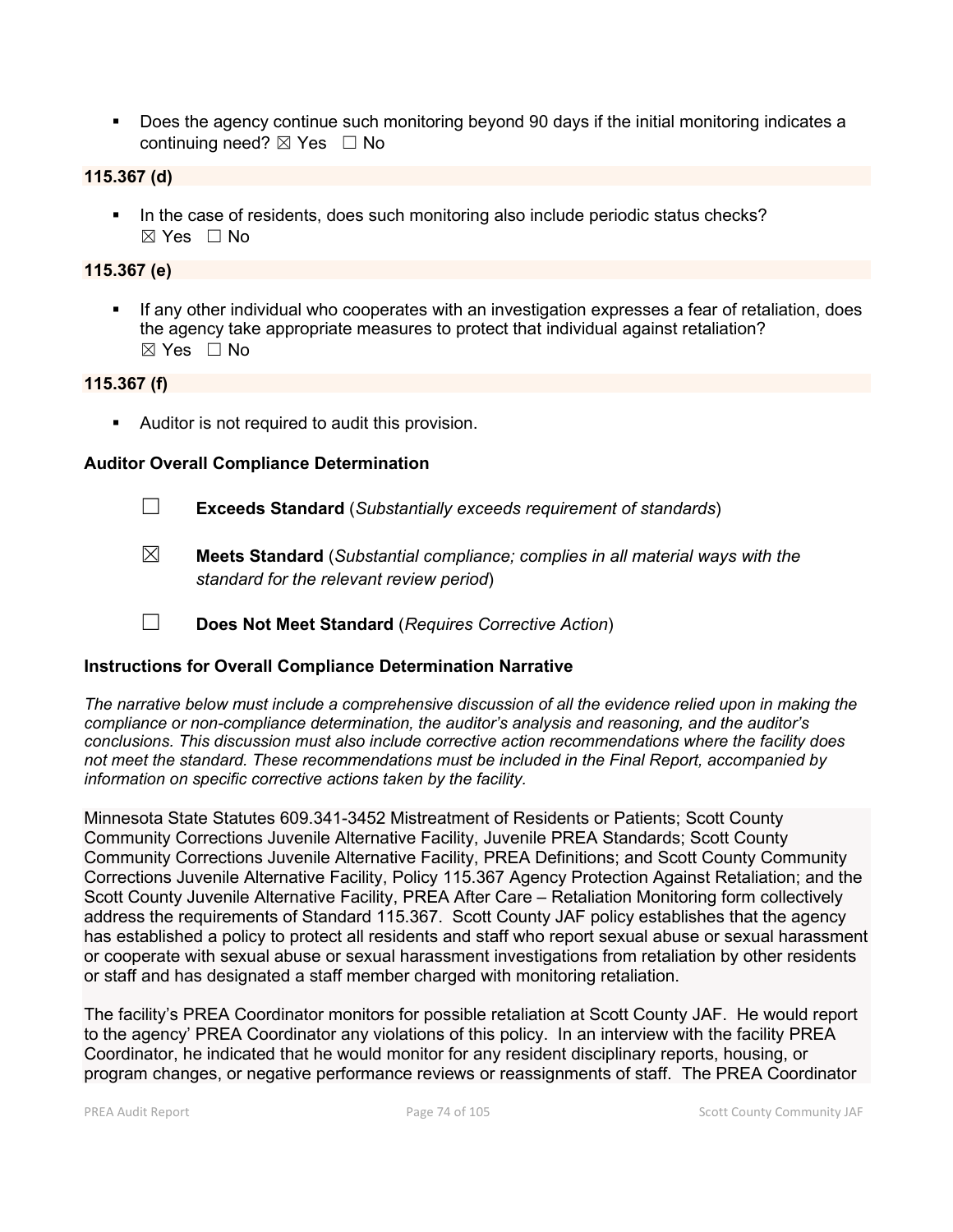did make note that the Scott County JAF policy stated the following, "It is recognized that because of space restraints, the JAF may not be able to accommodate housing changes for resident protection and may need to employ alternative protection measures." In addition, the PREA Coordinator also indicated that the monitoring possibly would include face to face meetings with the staff and/or resident for at least 90 days following a report of sexual abuse. Furthermore, the PREA Coordinator said that he would continue the monitoring process beyond 90 days if the initial monitoring indicated a justification for additional monitoring. If any other staff/resident who cooperates with the investigation and expresses a fear of retaliation, as the monitor, the PREA Coordinator would take all necessary actions to protect the staff/resident against any form of retaliation. The obligation to monitor would end if an investigation determines that the allegation was unfounded. Scott County JAF met the requirements of Standard 115.367.

#### **Policy, Materials, Interviews and Other Evidence Reviewed:**

- Pre-Audit Questionnaire
- Minnesota State Statutes 609.341-3452 Mistreatment of Residents or Patients
- Scott County Community Corrections Juvenile Alternative Facility, Juvenile PREA Standards
- Scott County Community Corrections Juvenile Alternative Facility, PREA Definitions
- Scott County Community Corrections Juvenile Alternative Facility, Policy 115.367 Agency Protection Against Retaliation
- Scott County Juvenile Alternative Facility, PREA After Care Retaliation Monitoring
- Interview with the PREA Coordinator

## **Standard 115.368: Post-allegation protective custody**

### **All Yes/No Questions Must Be Answered by the Auditor to Complete the Report**

#### **115.368 (a)**

 Is any and all use of segregated housing to protect a resident who is alleged to have suffered sexual abuse subject to the requirements of § 115.342?  $\boxtimes$  Yes  $\Box$  No

#### **Auditor Overall Compliance Determination**

- ☐ **Exceeds Standard** (*Substantially exceeds requirement of standards*)
- ☒ **Meets Standard** (*Substantial compliance; complies in all material ways with the standard for the relevant review period*)
- ☐ **Does Not Meet Standard** (*Requires Corrective Action*)

#### **Instructions for Overall Compliance Determination Narrative**

*The narrative below must include a comprehensive discussion of all the evidence relied upon in making the compliance or non-compliance determination, the auditor's analysis and reasoning, and the auditor's conclusions. This discussion must also include corrective action recommendations where the facility does*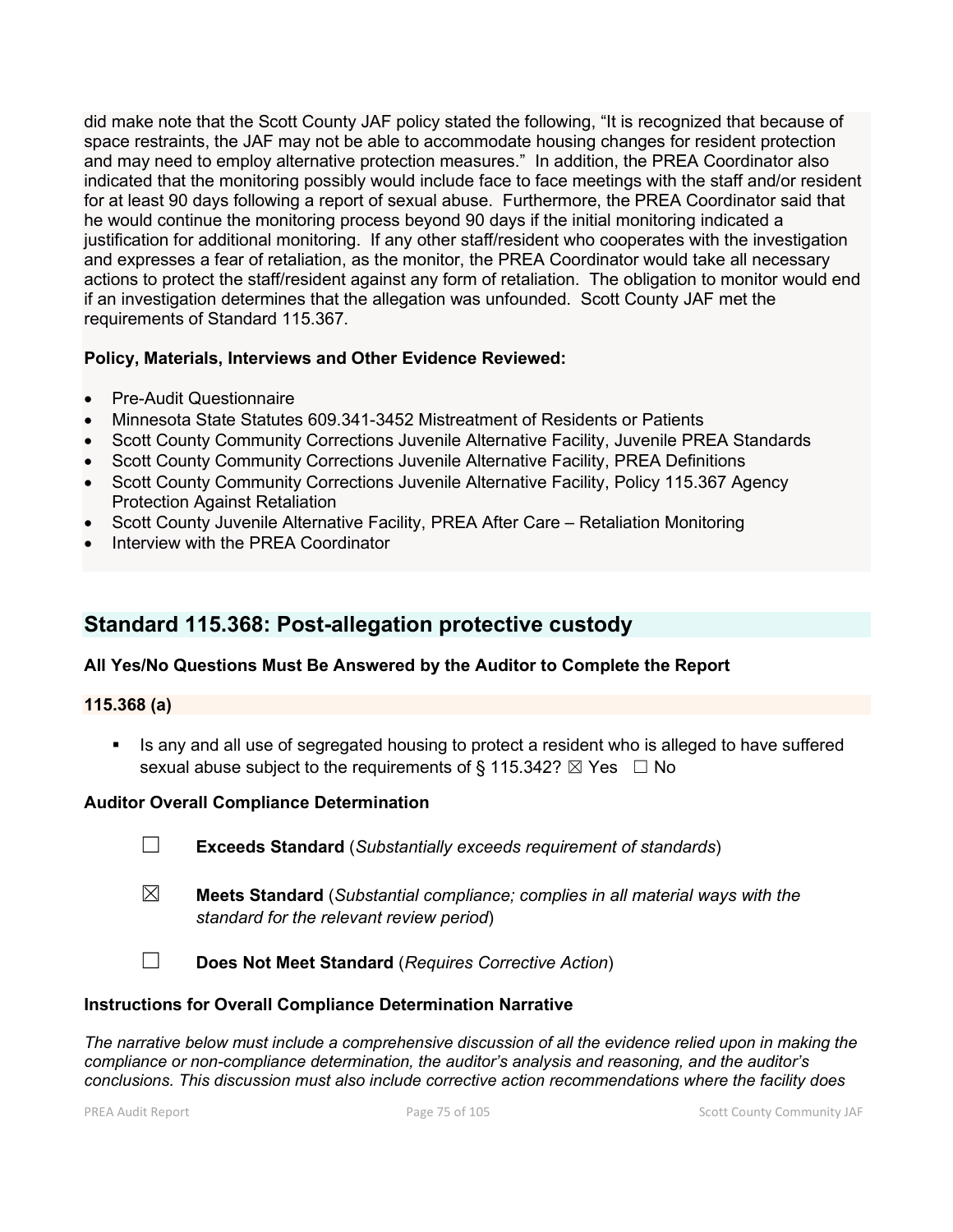*not meet the standard. These recommendations must be included in the Final Report, accompanied by information on specific corrective actions taken by the facility.*

Minnesota State Statutes 609.341-3452 Mistreatment of Residents or Patients; Scott County Community Corrections Juvenile Alternative Facility, Juvenile PREA Standards; Scott County Community Corrections Juvenile Alternative Facility, PREA Definitions; and Scott County Community Corrections Juvenile Alternative Facility, Policy 115.368 Post Allegation Protective Custody collectively address the requirements of Standards 115.368 and 115.342. Scott County JAF policy states that the facility does not utilize "isolation" within the facility. The JAF reserves the right to use administrative reassignment of housing, and program re-evaluation for the protection of its residents. Any resident that has an administrative re-assignment, will be documented along with other safety measures on a resident safety plan. The safety plan shall be re-evaluated at least every 30 days.

The Auditor confirmed through interview with the PREA Coordinator, that the number of residents that alleged sexual abuse in the past 12 months post allegation protective custody remained zero since the submission of the PAQ. The PREA Coordinator affirm that use of segregation for a PREA related incident would always be a last resort. He was aware and could detail other alternatives to protect a resident absent of placement in segregation. Scott County JAF met the requirements of Standard 115.368.

#### **Policy, Materials, Interviews and Other Evidence Reviewed:**

- Pre-Audit Questionnaire
- Minnesota State Statutes 609.341-3452 Mistreatment of Residents or Patients
- Scott County Community Corrections Juvenile Alternative Facility, Juvenile PREA Standards
- Scott County Community Corrections Juvenile Alternative Facility, PREA Definitions
- Scott County Community Corrections Juvenile Alternative Facility, Policy 115.368 Post Allegation Protective Custody

# **INVESTIGATIONS**

## **Standard 115.371: Criminal and administrative agency investigations**

### **All Yes/No Questions Must Be Answered by the Auditor to Complete the Report**

#### **115.371 (a)**

- When the agency conducts its own investigations into allegations of sexual abuse and sexual harassment, does it do so promptly, thoroughly, and objectively? [N/A if the agency/facility is not responsible for conducting any form of criminal OR administrative sexual abuse investigations. See 115.321(a).]  $\boxtimes$  Yes  $\Box$  No  $\Box$  NA
- Does the agency conduct such investigations for all allegations, including third party and anonymous reports? [N/A if the agency/facility is not responsible for conducting any form of criminal OR administrative sexual abuse investigations. See 115.321(a).]  $\boxtimes$  Yes  $\Box$  No  $\Box$  NA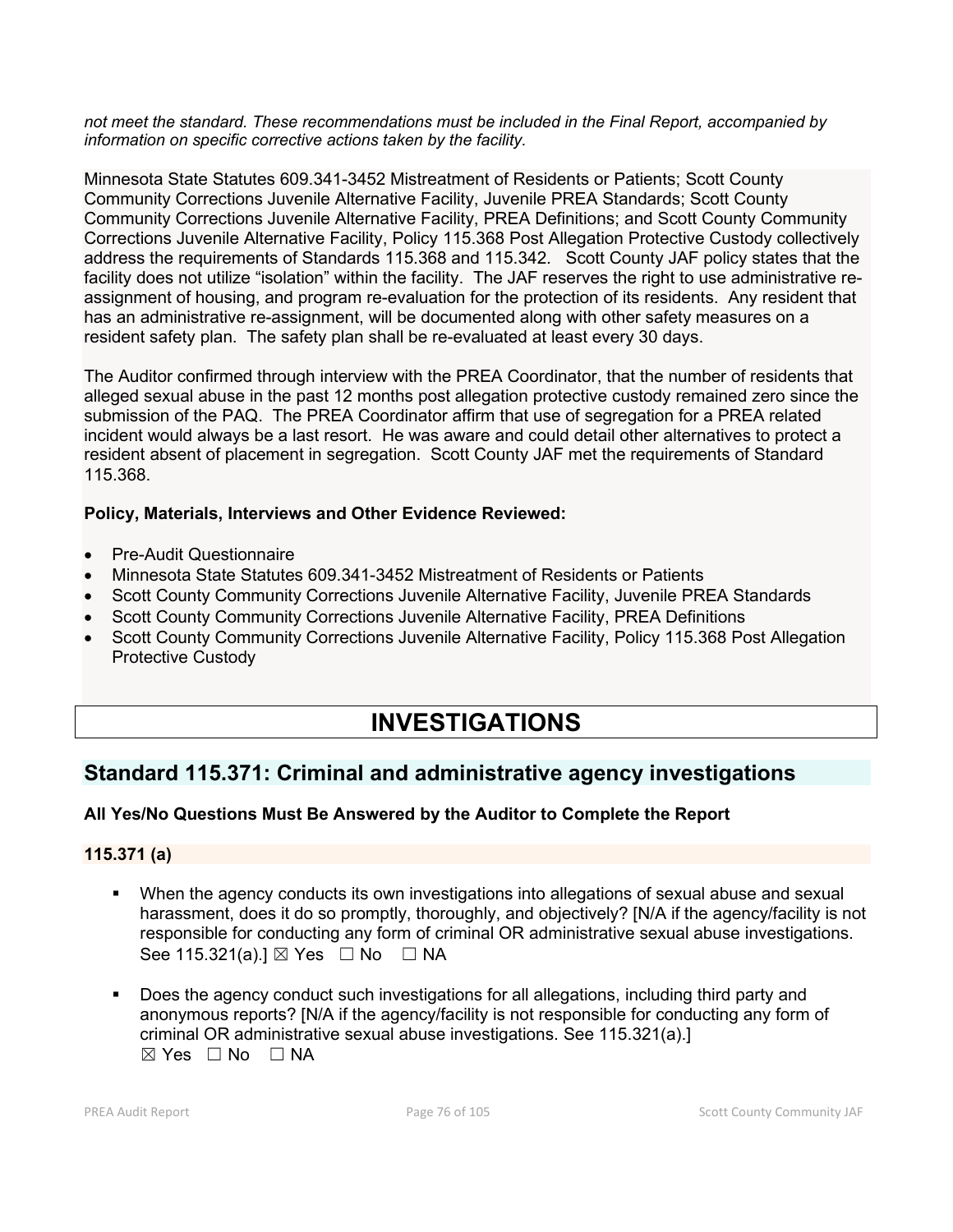#### **115.371 (b)**

 Where sexual abuse is alleged, does the agency use investigators who have received specialized training in sexual abuse investigations involving juvenile victims as required by 115.334? ⊠ Yes □ No

#### **115.371 (c)**

- Do investigators gather and preserve direct and circumstantial evidence, including any available physical and DNA evidence and any available electronic monitoring data?  $\boxtimes$  Yes  $\Box$  No
- Do investigators interview alleged victims, suspected perpetrators, and witnesses?  $\boxtimes$  Yes  $\Box$  No
- Do investigators review prior reports and complaints of sexual abuse involving the suspected perpetrator? ⊠ Yes □ No

#### **115.371 (d)**

 Does the agency always refrain from terminating an investigation solely because the source of the allegation recants the allegation?  $\boxtimes$  Yes  $\Box$  No

#### **115.371 (e)**

 When the quality of evidence appears to support criminal prosecution, does the agency conduct compelled interviews only after consulting with prosecutors as to whether compelled interviews may be an obstacle for subsequent criminal prosecution?  $\boxtimes$  Yes  $\Box$  No

#### **115.371 (f)**

- Do agency investigators assess the credibility of an alleged victim, suspect, or witness on an individual basis and not on the basis of that individual's status as resident or staff?  $\boxtimes$  Yes  $\Box$  No.
- Does the agency investigate allegations of sexual abuse without requiring a resident who alleges sexual abuse to submit to a polygraph examination or other truth-telling device as a condition for proceeding?  $\boxtimes$  Yes  $\Box$  No

#### **115.371 (g)**

- Do administrative investigations include an effort to determine whether staff actions or failures to act contributed to the abuse?  $\boxtimes$  Yes  $\Box$  No
- Are administrative investigations documented in written reports that include a description of the physical evidence and testimonial evidence, the reasoning behind credibility assessments, and investigative facts and findings?  $\boxtimes$  Yes  $\Box$  No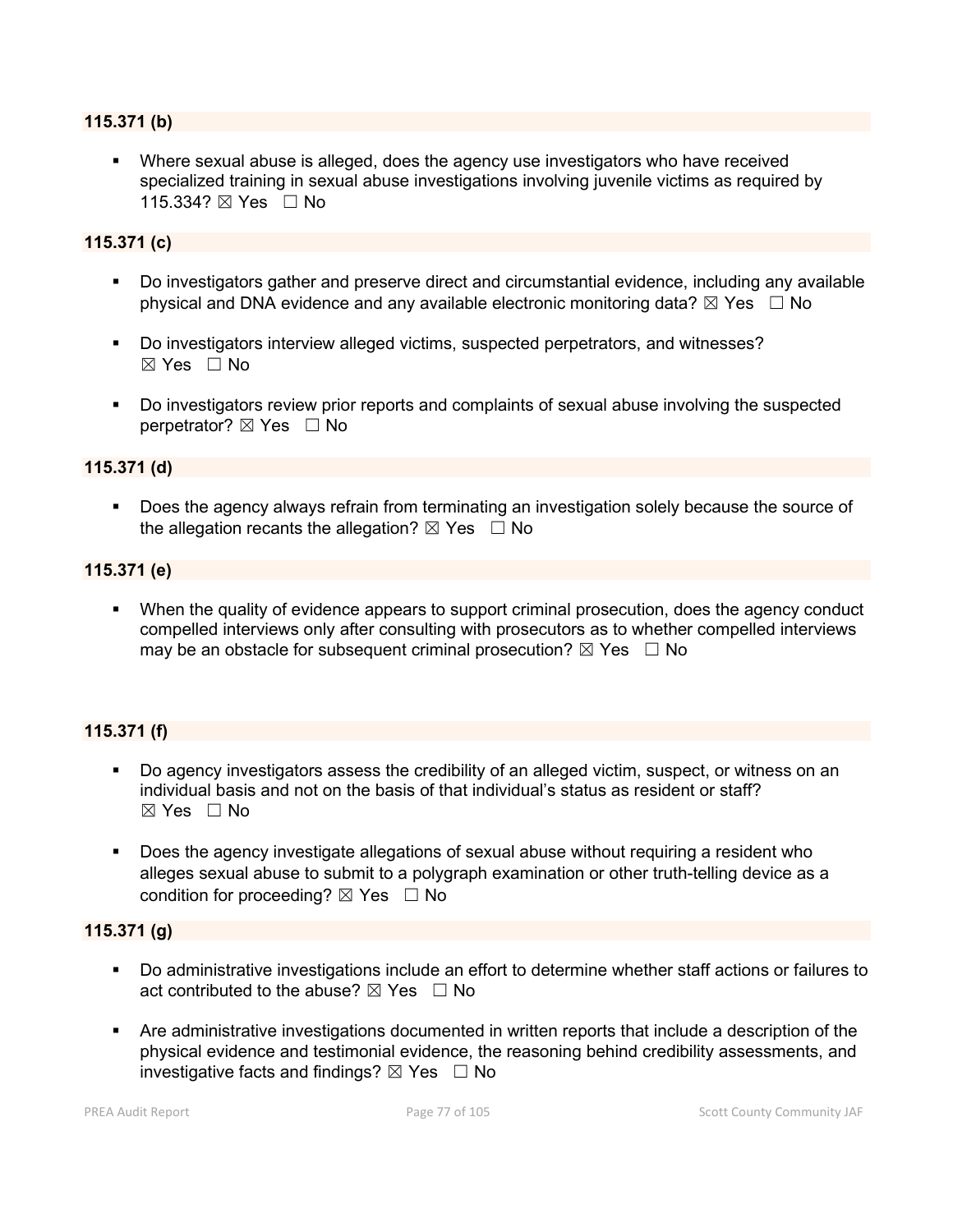#### **115.371 (h)**

 Are criminal investigations documented in a written report that contains a thorough description of the physical, testimonial, and documentary evidence and attaches copies of all documentary evidence where feasible?  $\boxtimes$  Yes  $\Box$  No

#### **115.371 (i)**

 Are all substantiated allegations of conduct that appears to be criminal referred for prosecution?  $\boxtimes$  Yes  $\Box$  No

#### **115.371 (j)**

 Does the agency retain all written reports referenced in 115.371(g) and (h) for as long as the alleged abuser is incarcerated or employed by the agency, plus five years unless the abuse was committed by a juvenile resident and applicable law requires a shorter period of retention?  $\boxtimes$  Yes  $\Box$  No

#### **115.371 (k)**

 Does the agency ensure that the departure of an alleged abuser or victim from the employment or control of the agency does not provide a basis for terminating an investigation?  $\boxtimes$  Yes  $\Box$  No

#### **115.371 (l)**

Auditor is not required to audit this provision.

#### **115.371 (m)**

 When an outside agency investigates sexual abuse, does the facility cooperate with outside investigators and endeavor to remain informed about the progress of the investigation? (N/A if an outside agency does not conduct administrative or criminal sexual abuse investigations. See 115.321(a).) ⊠ Yes □ No □ NA

#### **Auditor Overall Compliance Determination**

- ☐ **Exceeds Standard** (*Substantially exceeds requirement of standards*)
- ☒ **Meets Standard** (*Substantial compliance; complies in all material ways with the standard for the relevant review period*)

☐ **Does Not Meet Standard** (*Requires Corrective Action*)

#### **Instructions for Overall Compliance Determination Narrative**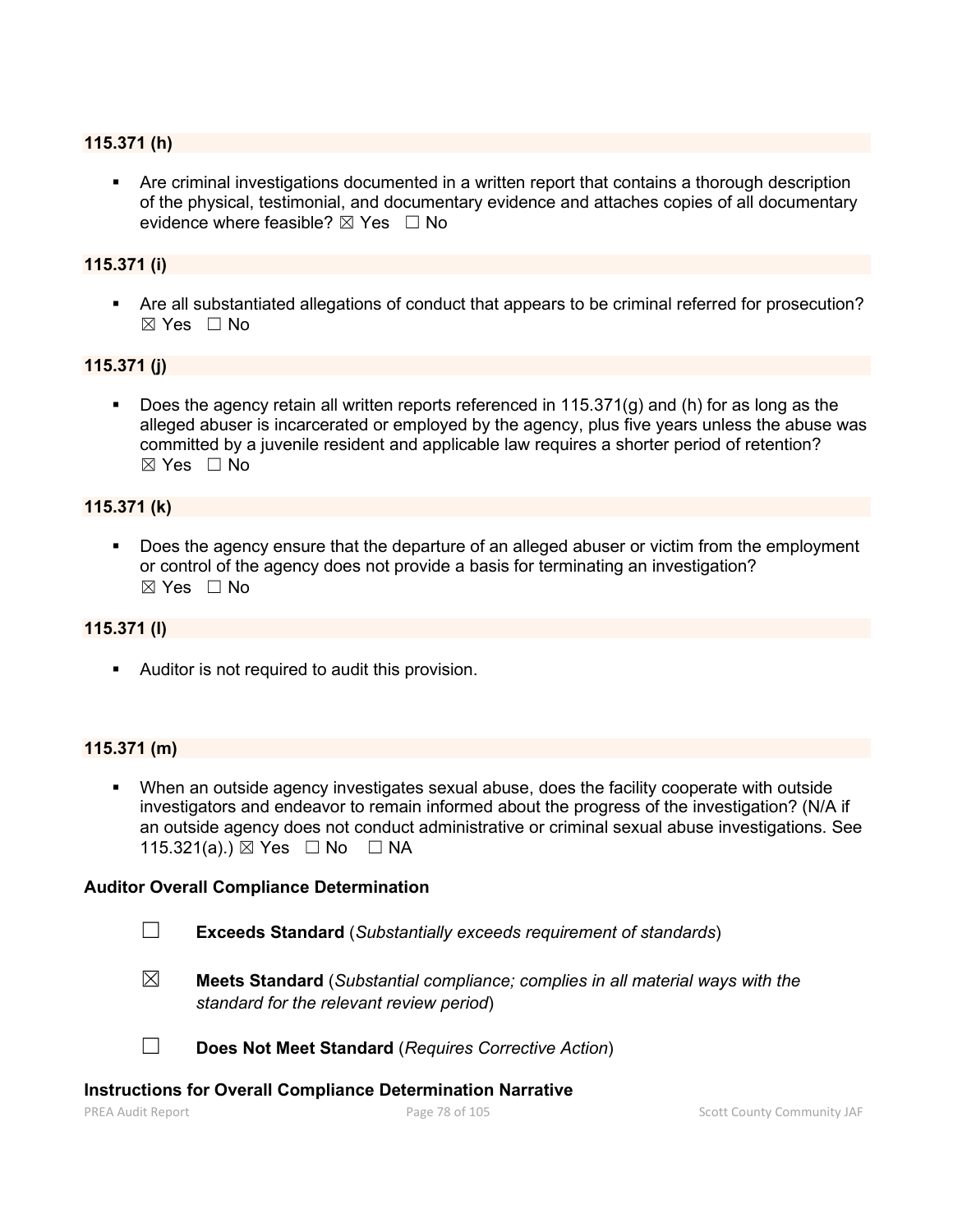*The narrative below must include a comprehensive discussion of all the evidence relied upon in making the compliance or non-compliance determination, the auditor's analysis and reasoning, and the auditor's conclusions. This discussion must also include corrective action recommendations where the facility does not meet the standard. These recommendations must be included in the Final Report, accompanied by information on specific corrective actions taken by the facility.*

Minnesota State Statutes 609.341-3452 Mistreatment of Residents or Patients; Scott County Community Corrections Juvenile Alternative Facility, Juvenile PREA Standards; Scott County Community Corrections Juvenile Alternative Facility, PREA Definitions; Scott County Community Corrections Juvenile Alternative Facility, Policy 115.371 Criminal and JAF Investigations; Scott County Community Corrections Juvenile Alternative Facility, Policy Investigations; and Scott County JAF PREA – Incident Investigation Packet collectively address the requirements of Standard 115.371. When Scott County JAF conducts its own administrative investigation into allegations of sexual abuse and sexual harassment, it does so promptly, thoroughly, and objectively. Scott County JAF, PREA Coordinator confirmed in separate interviews with the Auditor that investigations of PREA allegations, extend to third party and anonymous reports. It will be at the discretion of the local authorities as to whether allegations of conduct that appear to be criminal be referred for prosecution. Scott County JAF shall request of local authorities that they use investigators who have received special training in sexual abuse investigations pursuant to PREA Standard 115.334. When an outside entity such as the local police department investigates sexual abuse, Scott County JAF fully cooperates with outside investigators and remains informed about the progress of the investigation through the PREA Coordinator who reports to the PREA Coordinator.

Scott County JAF policies, examination of investigative reports coupled with interviews with the PREA Coordinator all confirm that upon receipt or discovery of an allegation or sexual abuse incident, at a minimum, the PREA Coordinator/administrative investigator will review both direct and circumstantial evidence, interview all alleged victims or suspected perpetrators, determine the need for a criminal investigation and report the matter to the PREA Coordinator. Scott County JAF will fully cooperate with investigators and endeavor to remain informed about the progress. Further, an interview with the PREA Coordinator both confirm that substantiated allegations of conduct that appear to be criminal are referred for prosecution. The number of substantiated allegations of conduct that appear to be criminal that were referred for prosecution since the last PREA audit is one**.**

The PREA Coordinator also confirmed that Scott County JAF retains all written reports pertaining to the administrative or criminal investigation of alleged sexual assault or sexual harassment for as long as the alleged abuser is incarcerated or employed by the agency, plus five years. Scott County JAF ensures that the departure of an alleged abuser or victim from employment or control of the agency does not provide a basis for terminating an investigation. Furthermore, Scott County JAF has a policy in place that requires that all reports be retained for as long as the alleged abuser is incarcerated or employed by the agency, plus five years.

The PREA Coordinator/administrative investigator described the role of an investigator which included responsibilities such as gathering and preserving direct and circumstantial evidence, including any available physical and DNA evidence and any available electronic monitoring data, interviewing alleged victims, suspected perpetrators and witnesses, reviewing prior reports and complaints of sexual abuse involving the suspected perpetrator. Based upon interviews with the PREA Coordinator, Scott County JAF meets the requirements of Standard 115.371.

#### **Policy, Materials, Interviews and Other Evidence Reviewed:**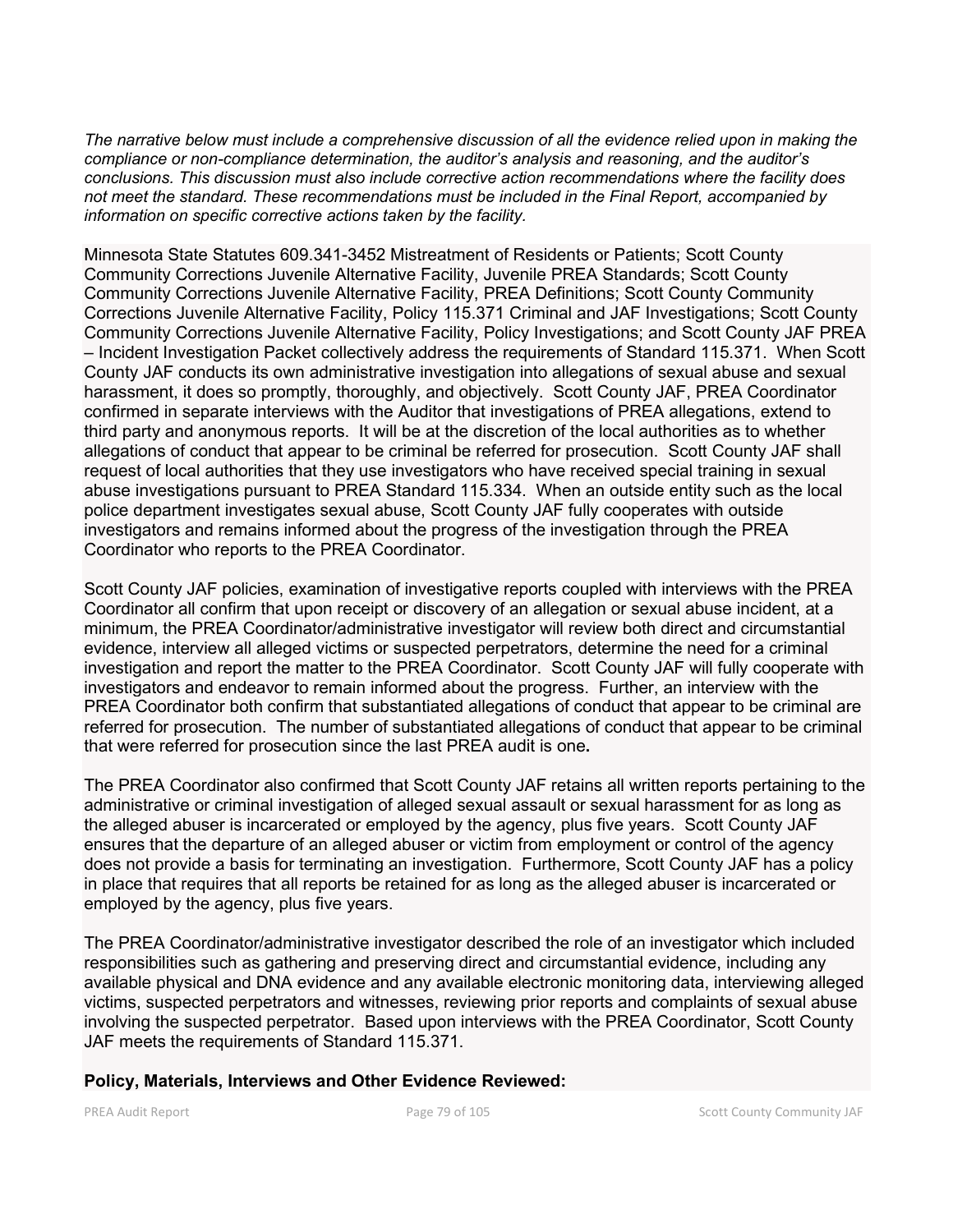- Pre-Audit Questionnaire
- Minnesota State Statutes 609.341-3452 Mistreatment of Residents or Patients
- Scott County Community Corrections Juvenile Alternative Facility, Juvenile PREA Standards
- Scott County Community Corrections Juvenile Alternative Facility, PREA Definitions
- Scott County Community Corrections Juvenile Alternative Facility, Policy 115.371 Criminal and JAF **Investigations**
- Scott County Community Corrections Juvenile Alternative Facility, Policy Investigations
- Scott County JAF PREA Incident Investigation Packet
- Interview with investigator
- Interview with the PREA Coordinator

## **Standard 115.372: Evidentiary standard for administrative investigations**

#### **All Yes/No Questions Must Be Answered by the Auditor to Complete the Report**

#### **115.372 (a)**

 Is it true that the agency does not impose a standard higher than a preponderance of the evidence in determining whether allegations of sexual abuse or sexual harassment are substantiated?  $\boxtimes$  Yes  $\Box$  No

#### **Auditor Overall Compliance Determination**

- ☐ **Exceeds Standard** (*Substantially exceeds requirement of standards*)
- ☒ **Meets Standard** (*Substantial compliance; complies in all material ways with the standard for the relevant review period*)
- ☐ **Does Not Meet Standard** (*Requires Corrective Action*)

#### **Instructions for Overall Compliance Determination Narrative**

*The narrative below must include a comprehensive discussion of all the evidence relied upon in making the compliance or non-compliance determination, the auditor's analysis and reasoning, and the auditor's conclusions. This discussion must also include corrective action recommendations where the facility does not meet the standard. These recommendations must be included in the Final Report, accompanied by information on specific corrective actions taken by the facility.*

Minnesota State Statutes 609.341-3452 Mistreatment of Residents or Patients; Scott County Community Corrections Juvenile Alternative Facility, Juvenile PREA Standards; Scott County Community Corrections Juvenile Alternative Facility, PREA Definitions; Scott County Community Corrections Juvenile Alternative Facility, Policy 115.372 Evidentiary Standard for Administrative Investigations; and the Scott County Community Corrections Juvenile Alternative Facility, Policy Investigations collectively address the requirements of Standard 115.372. The policy states the facility shall impose no standard higher than a preponderance of the evidence in determining whether allegations are substantiated in administrative and criminal investigations. The Auditor interviewed an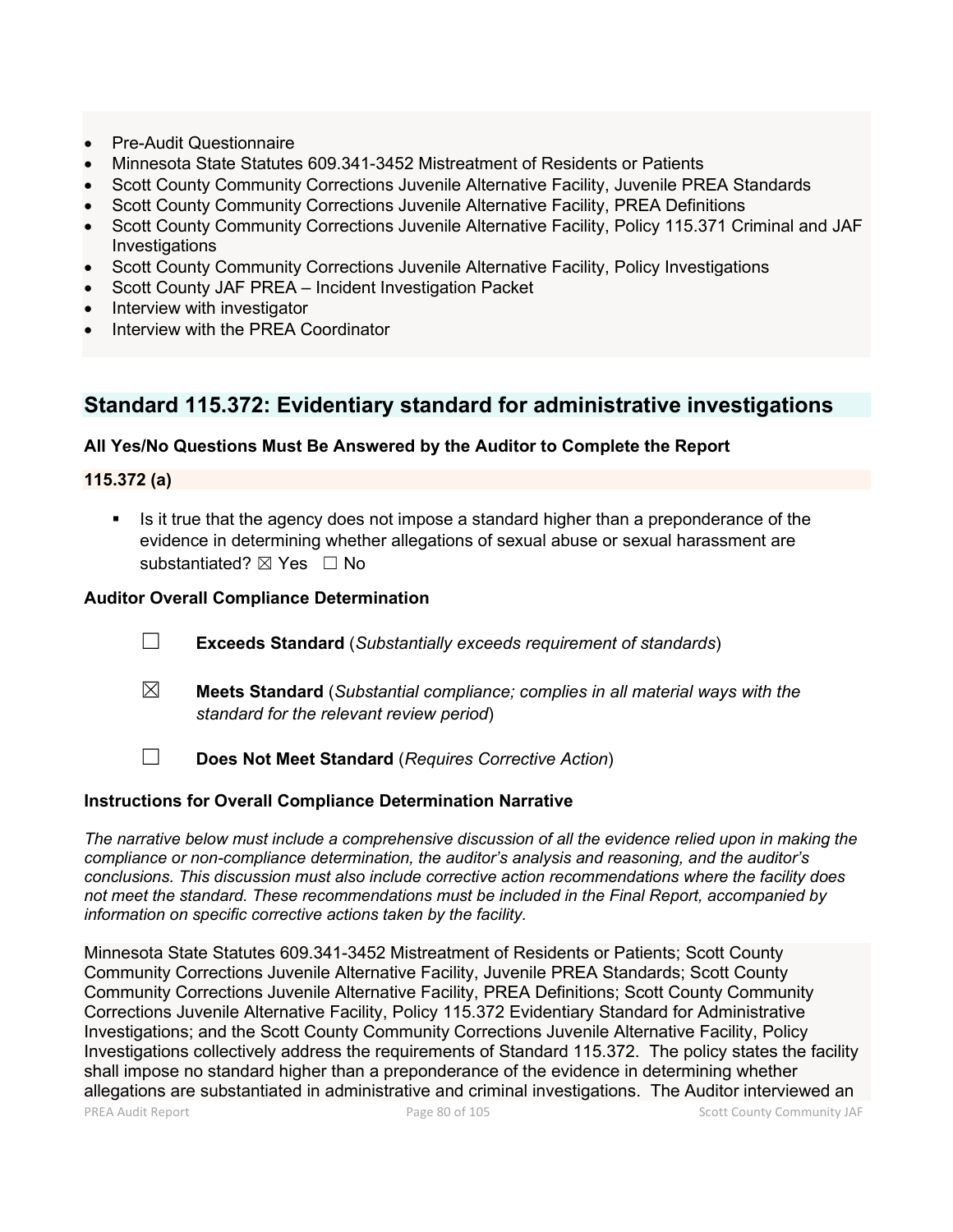investigator who confirmed that the facility shall impose no standard higher than a preponderance of the evidence in determining whether allegations are substantiated in administrative and criminal Investigations. Scott County JAF met the requirements of Standard 115.372.

### **Policy, Materials, Interviews and Other Evidence Reviewed:**

- Pre-Audit Questionnaire
- Minnesota State Statutes 609.341-3452 Mistreatment of Residents or Patients
- Scott County Community Corrections Juvenile Alternative Facility, Juvenile PREA Standards
- Scott County Community Corrections Juvenile Alternative Facility, PREA Definitions
- Scott County Community Corrections Juvenile Alternative Facility, Policy 115.372 Evidentiary Standard for Administrative Investigations
- Scott County Community Corrections Juvenile Alternative Facility, Policy Investigations
- Interview with investigator

## **Standard 115.373: Reporting to residents**

### **All Yes/No Questions Must Be Answered by the Auditor to Complete the Report**

#### **115.373 (a)**

 Following an investigation into a resident's allegation that he or she suffered sexual abuse in an agency facility, does the agency inform the resident as to whether the allegation has been determined to be substantiated, unsubstantiated, or unfounded?  $\boxtimes$  Yes  $\Box$  No

#### **115.373 (b)**

 If the agency did not conduct the investigation into a resident's allegation of sexual abuse in the agency's facility, does the agency request the relevant information from the investigative agency in order to inform the resident? (N/A if the agency/facility is responsible for conducting administrative and criminal investigations.)  $\boxtimes$  Yes  $\Box$  No  $\Box$  NA

#### **115.373 (c)**

- Following a resident's allegation that a staff member has committed sexual abuse against the resident, unless the agency has determined that the allegation is unfounded, or unless the resident has been released from custody, does the agency subsequently inform the resident whenever: The staff member is no longer posted within the resident's unit?  $\boxtimes$  Yes  $\Box$  No
- Following a resident's allegation that a staff member has committed sexual abuse against the resident, unless the agency has determined that the allegation is unfounded, or unless the resident has been released from custody, does the agency subsequently inform the resident whenever: The staff member is no longer employed at the facility?  $\boxtimes$  Yes  $\Box$  No
- Following a resident's allegation that a staff member has committed sexual abuse against the resident, unless the agency has determined that the allegation is unfounded, or unless the resident has been released from custody, does the agency subsequently inform the resident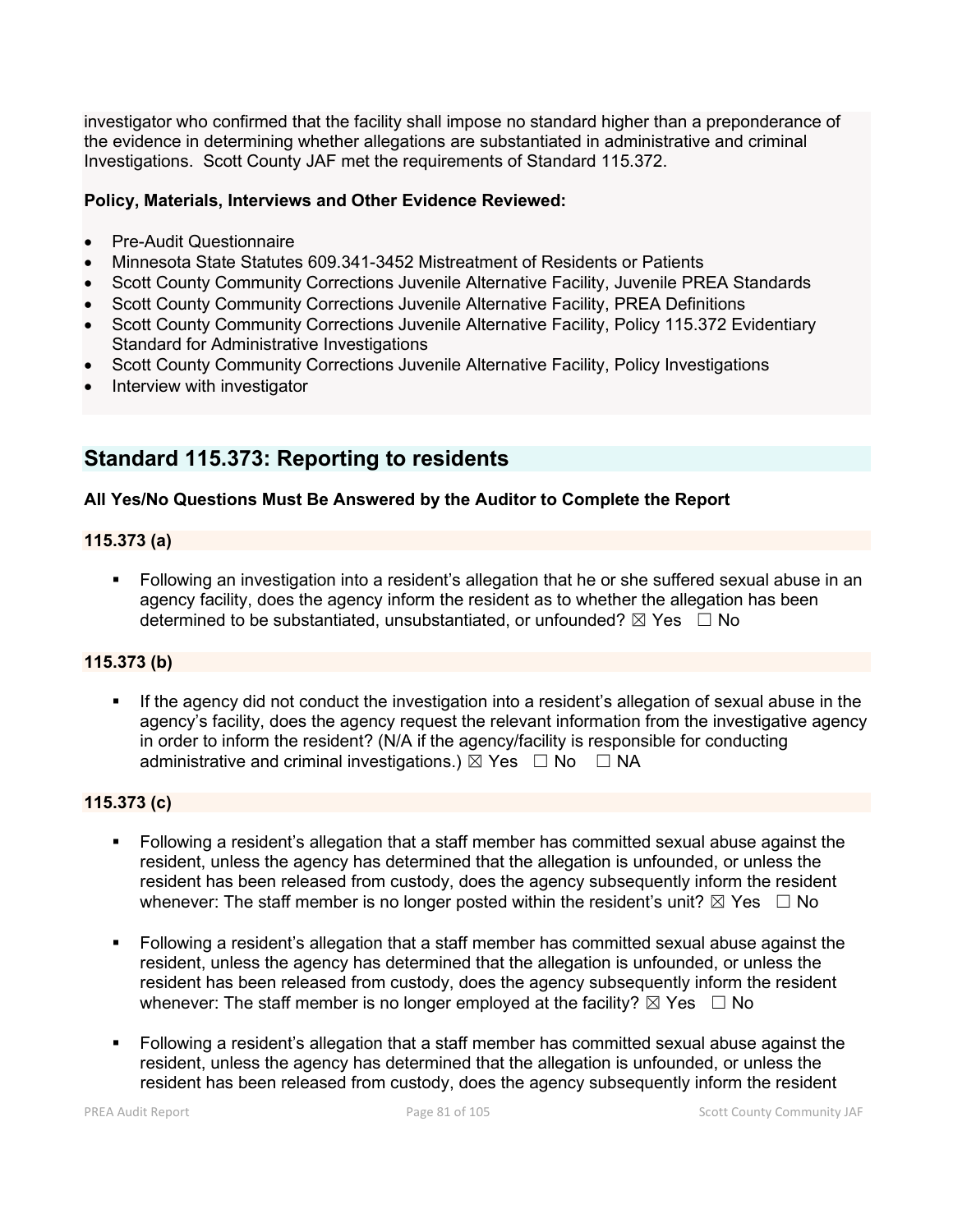whenever: The agency learns that the staff member has been indicted on a charge related to sexual abuse in the facility?  $\boxtimes$  Yes  $\Box$  No

 Following a resident's allegation that a staff member has committed sexual abuse against the resident, unless the agency has determined that the allegation is unfounded, or unless the resident has been released from custody, does the agency subsequently inform the resident whenever: The agency learns that the staff member has been convicted on a charge related to sexual abuse within the facility?  $\boxtimes$  Yes  $\Box$  No

### **115.373 (d)**

- Following a resident's allegation that he or she has been sexually abused by another resident, does the agency subsequently inform the alleged victim whenever: The agency learns that the alleged abuser has been indicted on a charge related to sexual abuse within the facility? ☒ Yes ☐ No
- Following a resident's allegation that he or she has been sexually abused by another resident, does the agency subsequently inform the alleged victim whenever: The agency learns that the alleged abuser has been convicted on a charge related to sexual abuse within the facility?  $\boxtimes$  Yes  $\Box$  No

### **115.373 (e)**

Does the agency document all such notifications or attempted notifications?  $\boxtimes$  Yes  $\Box$  No

#### **115.373 (f)**

**Auditor is not required to audit this provision.** 

#### **Auditor Overall Compliance Determination**

- ☐ **Exceeds Standard** (*Substantially exceeds requirement of standards*)
- ☒ **Meets Standard** (*Substantial compliance; complies in all material ways with the standard for the relevant review period*)
- ☐ **Does Not Meet Standard** (*Requires Corrective Action*)

#### **Instructions for Overall Compliance Determination Narrative**

*The narrative below must include a comprehensive discussion of all the evidence relied upon in making the compliance or non-compliance determination, the auditor's analysis and reasoning, and the auditor's conclusions. This discussion must also include corrective action recommendations where the facility does not meet the standard. These recommendations must be included in the Final Report, accompanied by information on specific corrective actions taken by the facility.*

Minnesota State Statutes 609.341-3452 Mistreatment of Residents or Patients; Scott County Community Corrections Juvenile Alternative Facility, Juvenile PREA Standards; Scott County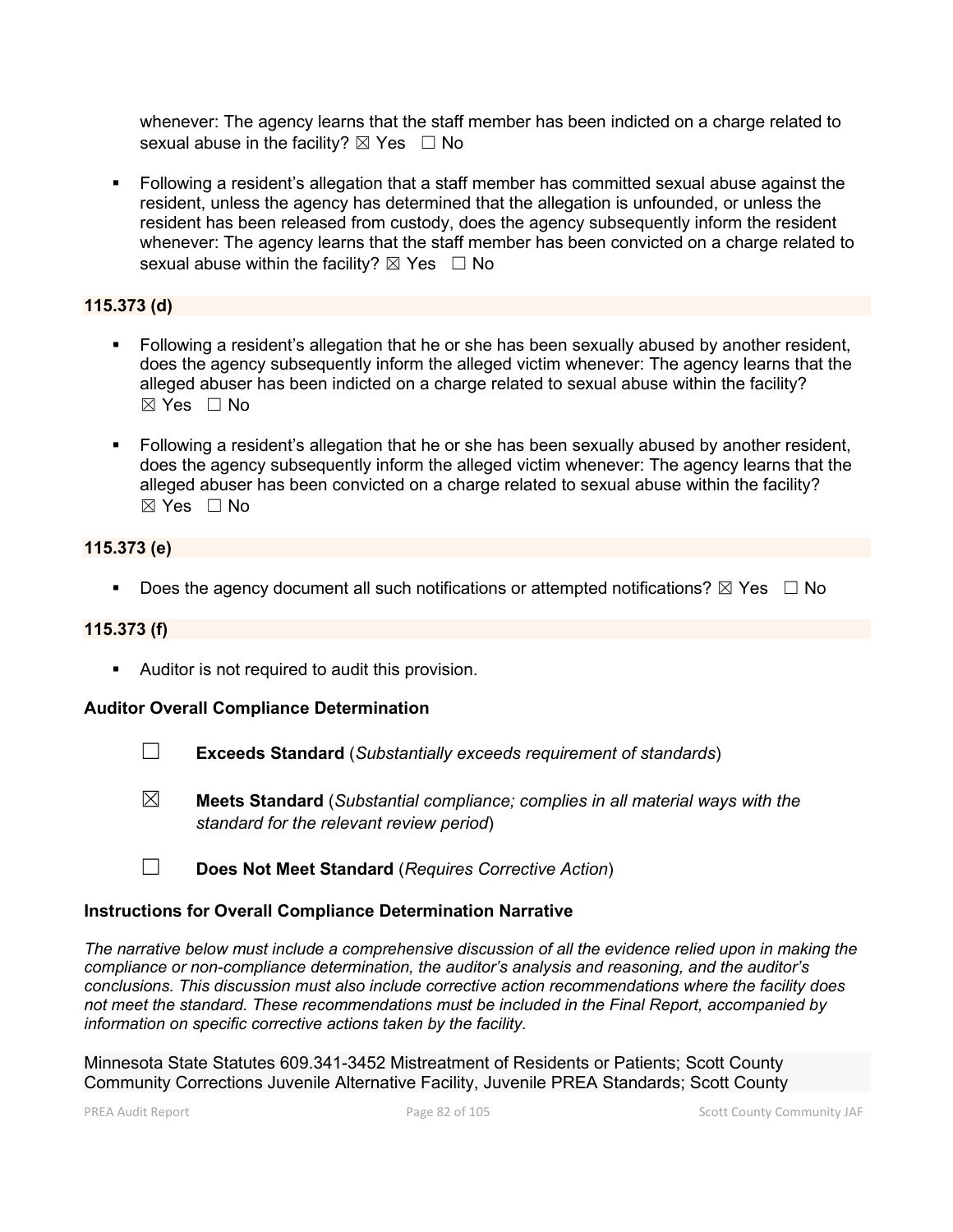Community Corrections Juvenile Alternative Facility, PREA Definitions; Scott County Community Corrections Juvenile Alternative Facility, Policy 115.373 Reporting to Residents; Scott County Community Corrections Juvenile Alternative Facility, Policy Investigations; and Scott County Juvenile Alternative Facility PREA Notification Page collectively address the requirements of Standard 115.373.

A total of one allegation of sexual harassment and/or abuse were documented in the last 12 months. One sexual abuse incident was investigated. At the conclusion of an investigation (unless the agency has determined that the allegation is unfounded, or unless the resident has been released from custody), Scott County JAF would inform the resident: If the staff member is no longer employed at the facility, Scott County JAF learns that the staff member has been indicted on a charge related to sexual abuse at Scott County JAF, the agency learns that the staff member has been convicted on a charge related to sexual abuse within the facility, the alleged abuser has been indicted on a charge related to sexual abuse within the facility or the alleged abuser has been convicted on a charge related to sexual abuse at Scott County JAF. The PREA Coordinator explained his responsibility to document all such notifications or attempted notifications of the resident (victim). One resident was notified of the outcome of an investigation in writing. Documentation is maintained in the investigative file. Compliance with this standard was determined by a review of policy, an examination of the written notices, and staff interviews. Scott County JAF met the requirements for Standard 115.373**.**

### **Policy, Materials, Interviews and Other Evidence Reviewed:**

- Pre-Audit Questionnaire
- Minnesota State Statutes 609.341-3452 Mistreatment of Residents or Patients
- Scott County Community Corrections Juvenile Alternative Facility, Juvenile PREA Standards
- Scott County Community Corrections Juvenile Alternative Facility, PREA Definitions
- Scott County Community Corrections Juvenile Alternative Facility, Policy 115.373 Reporting to **Residents**
- Scott County Community Corrections Juvenile Alternative Facility, Policy Investigations
- Scott County Juvenile Alternative Facility PREA Notification Page
- Interview with the PREA Coordinator

# **DISCIPLINE**

## **Standard 115.376: Disciplinary sanctions for staff**

### **All Yes/No Questions Must Be Answered by the Auditor to Complete the Report**

#### **115.376 (a)**

 Are staff subject to disciplinary sanctions up to and including termination for violating agency sexual abuse or sexual harassment policies?  $\boxtimes$  Yes  $\Box$  No

#### **115.376 (b)**

Is termination the presumptive disciplinary sanction for staff who have engaged in sexual abuse? ☒ Yes ☐ No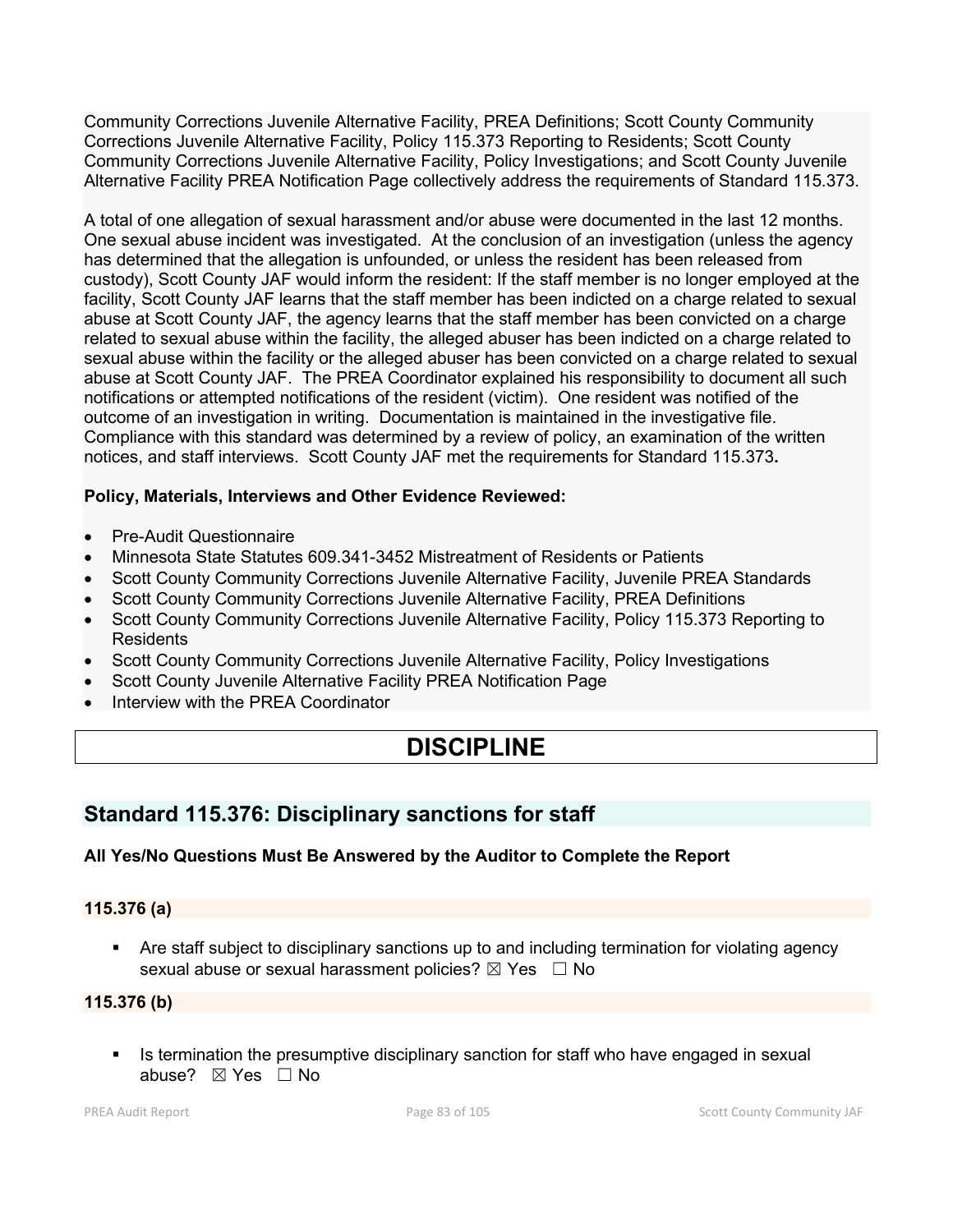#### **115.376 (c)**

 Are disciplinary sanctions for violations of agency policies relating to sexual abuse or sexual harassment (other than actually engaging in sexual abuse) commensurate with the nature and circumstances of the acts committed, the staff member's disciplinary history, and the sanctions imposed for comparable offenses by other staff with similar histories?  $\boxtimes$  Yes  $\Box$  No

#### **115.376 (d)**

- Are all terminations for violations of agency sexual abuse or sexual harassment policies, or resignations by staff who would have been terminated if not for their resignation, reported to: Law enforcement agencies (unless the activity was clearly not criminal)?  $\boxtimes$  Yes  $\Box$  No
- Are all terminations for violations of agency sexual abuse or sexual harassment policies, or resignations by staff who would have been terminated if not for their resignation, reported to: Relevant licensing bodies?  $\boxtimes$  Yes  $\Box$  No

#### **Auditor Overall Compliance Determination**

- ☐ **Exceeds Standard** (*Substantially exceeds requirement of standards*)
- ☒ **Meets Standard** (*Substantial compliance; complies in all material ways with the standard for the relevant review period*)
- ☐ **Does Not Meet Standard** (*Requires Corrective Action*)

#### **Instructions for Overall Compliance Determination Narrative**

*The narrative below must include a comprehensive discussion of all the evidence relied upon in making the compliance or non-compliance determination, the auditor's analysis and reasoning, and the auditor's conclusions. This discussion must also include corrective action recommendations where the facility does not meet the standard. These recommendations must be included in the Final Report, accompanied by information on specific corrective actions taken by the facility.*

Minnesota State Statutes 609.341-3452 Mistreatment of Residents or Patients; Scott County Community Corrections Juvenile Alternative Facility, Juvenile PREA Standards; Scott County Community Corrections Juvenile Alternative Facility, PREA Definitions; Scott County Community Corrections Juvenile Alternative Facility, Policy 115.376 Disciplinary Sanctions for Staff; Scott County Community Corrections Juvenile Alternative Facility, Policy Investigations; and the Scott County Community Juvenile Alternative Facility PREA – Garrity Administrative Warning form collectively address the requirements of Standard 115.376.

PREA Audit Report **Page 84 of 105** Page 84 of 105 Scott County Community JAF Employees are subject to disciplinary sanctions for violating agency sexual abuse or sexual harassment policies. There was zero incidents of a reported case allegation of sexual harassment with staff in the past 12 months. In the past 12 months, the number of staff from the facility that have violated agency sexual abuse or sexual harassment policies was zero. All terminations for violations of agency sexual abuse or sexual harassment policies, or resignations by staff that would have been terminated if not for their resignation, may be reported to criminal investigators and to any law enforcement or relevant professional/certifying/licensing agencies by the agency, unless the activity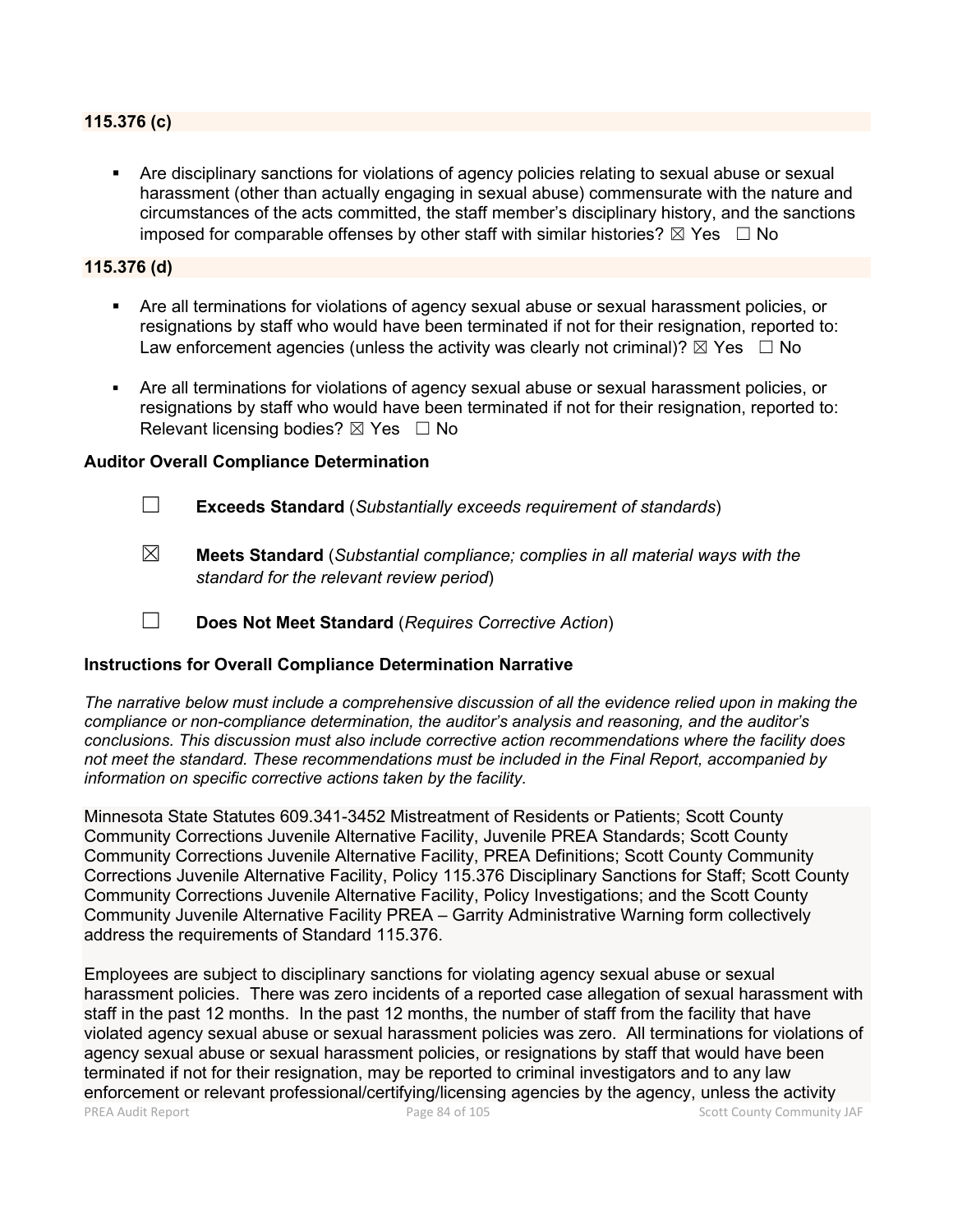was clearly not criminal. Compliance with this standard was determined by a review of policy/documentation and staff interviews. Scott County JAF met the requirements for Standard 115.376.

#### **Policy, Materials, Interviews and Other Evidence Reviewed:**

- Pre-Audit Questionnaire
- Minnesota State Statutes 609.341-3452 Mistreatment of Residents or Patients
- Scott County Community Corrections Juvenile Alternative Facility, Juvenile PREA Standards
- Scott County Community Corrections Juvenile Alternative Facility, PREA Definitions
- Scott County Community Corrections Juvenile Alternative Facility, Policy 115.376 Disciplinary Sanctions for Staff
- Scott County Community Corrections Juvenile Alternative Facility, Policy Investigations
- Scott County Community Juvenile Alternative Facility PREA Garrity Administrative Warning
- Minnesota Statute Employee Relations: Reassignment, Demotion, Promotion, Transfer, Lateral Move, and Voluntary Reduction
- Minnesota Statute Employee Relations: Termination of Employment Policy
- Minnesota Statute Employee Relations: Grievance Procedure
- Minnesota Statute Employee Relations: Employee Discipline
- Minnesota Statute Administration: Employee Code of Conduct Policy
- Interview with the PREA Coordinators
- Interview with the Human Resource (HR) representative

## **Standard 115.377: Corrective action for contractors and volunteers**

#### **All Yes/No Questions Must Be Answered by the Auditor to Complete the Report**

#### **115.377 (a)**

- **IS any contractor or volunteer who engages in sexual abuse prohibited from contact with** residents? ⊠ Yes □ No
- **IF** Is any contractor or volunteer who engages in sexual abuse reported to: Law enforcement agencies (unless the activity was clearly not criminal)?  $\boxtimes$  Yes  $\Box$  No
- Is any contractor or volunteer who engages in sexual abuse reported to: Relevant licensing bodies? ⊠ Yes □ No

#### **115.377 (b)**

 In the case of any other violation of agency sexual abuse or sexual harassment policies by a contractor or volunteer, does the facility take appropriate remedial measures, and consider whether to prohibit further contact with residents?  $\boxtimes$  Yes  $\Box$  No

#### **Auditor Overall Compliance Determination**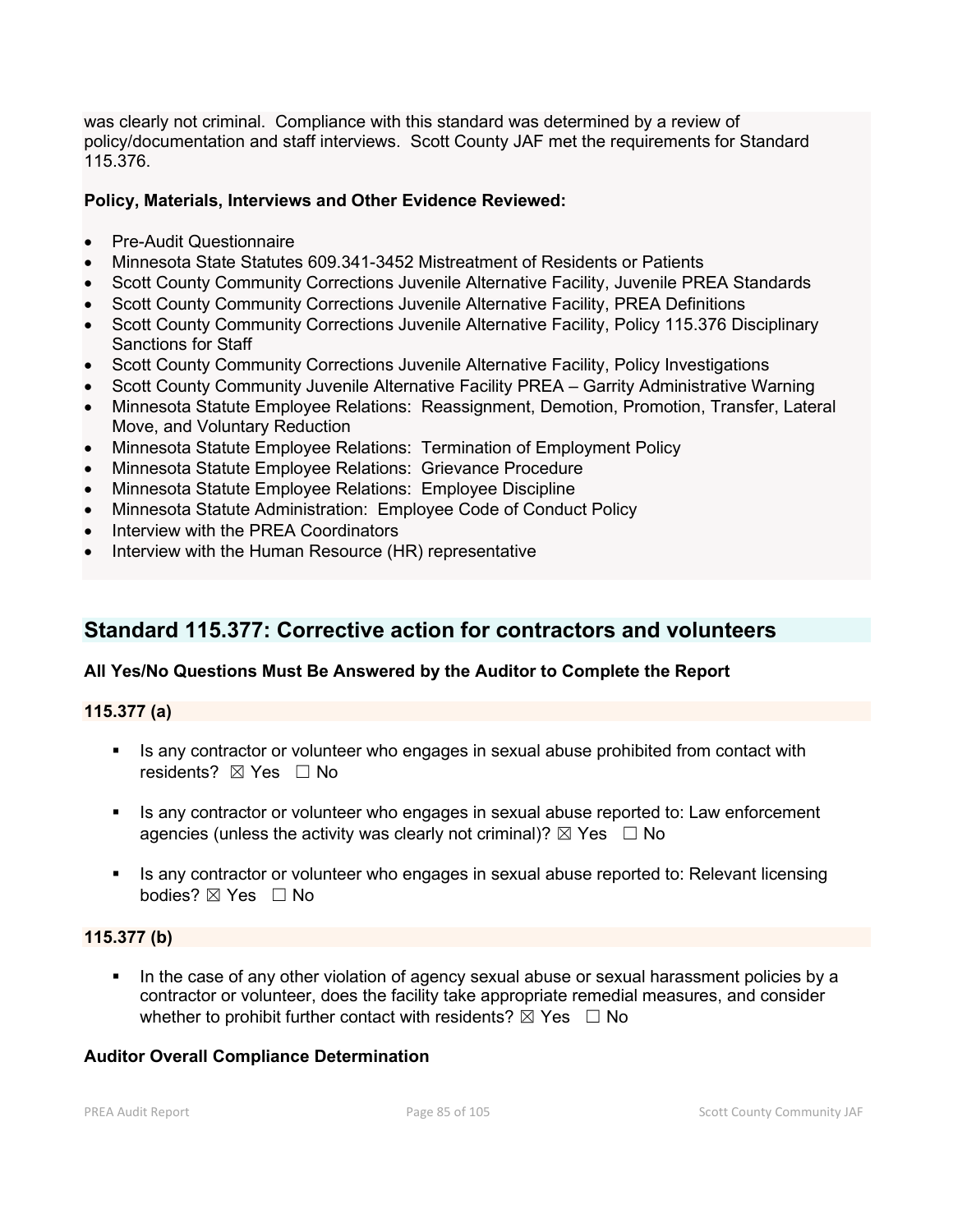☐ **Exceeds Standard** (*Substantially exceeds requirement of standards*)

- ☒ **Meets Standard** (*Substantial compliance; complies in all material ways with the standard for the relevant review period*)
- ☐ **Does Not Meet Standard** (*Requires Corrective Action*)

### **Instructions for Overall Compliance Determination Narrative**

*The narrative below must include a comprehensive discussion of all the evidence relied upon in making the compliance or non-compliance determination, the auditor's analysis and reasoning, and the auditor's conclusions. This discussion must also include corrective action recommendations where the facility does not meet the standard. These recommendations must be included in the Final Report, accompanied by information on specific corrective actions taken by the facility.*

Minnesota State Statutes 609.341-3452 Mistreatment of Residents or Patients; Scott County Community Corrections Juvenile Alternative Facility, Juvenile PREA Standards; Scott County Community Corrections Juvenile Alternative Facility, PREA Definitions; Scott County Community Corrections Juvenile Alternative Facility, Policy 115.377 Corrective Actions for Contractors and Volunteers; and the Scott County Community Corrections Juvenile Alternative Facility, Policy Investigations collectively address the requirement of Standard 115.377. The facility policy states that any contractor or volunteer engaging in sexual abuse of residents will be subject to referral to local law enforcement. The policy further requires that the contractor or volunteer is prohibited from having contact with residents. During his interview with the Auditor, the PREA Coordinator confirmed that any contractor or volunteer who engages in sexual abuse would be prohibited from contact with residents, reported to law enforcement agencies (unless the activity was clearly not criminal) and when applicable reported to relevant licensing bodies. During this reporting period, Scott County JAF indicated zero contractors or volunteers' allegations of sexual abuse or sexual harassment violations as outlined in policy. Scott County JAF met the requirements of Standard 115.377.

#### **Policy, Materials, Interviews and Other Evidence Reviewed:**

- Pre-Audit Questionnaire
- Minnesota State Statutes 609.341-3452 Mistreatment of Residents or Patients
- Scott County Community Corrections Juvenile Alternative Facility, Juvenile PREA Standards
- Scott County Community Corrections Juvenile Alternative Facility, PREA Definitions
- Scott County Community Corrections Juvenile Alternative Facility, Policy 115.377 Corrective Actions for Contractors and Volunteers
- Scott County Community Corrections Juvenile Alternative Facility, Policy Investigations
- Interview with the PREA Coordinator

### **Standard 115.378: Interventions and disciplinary sanctions for residents**

### **All Yes/No Questions Must Be Answered by the Auditor to Complete the Report**

#### **115.378 (a)**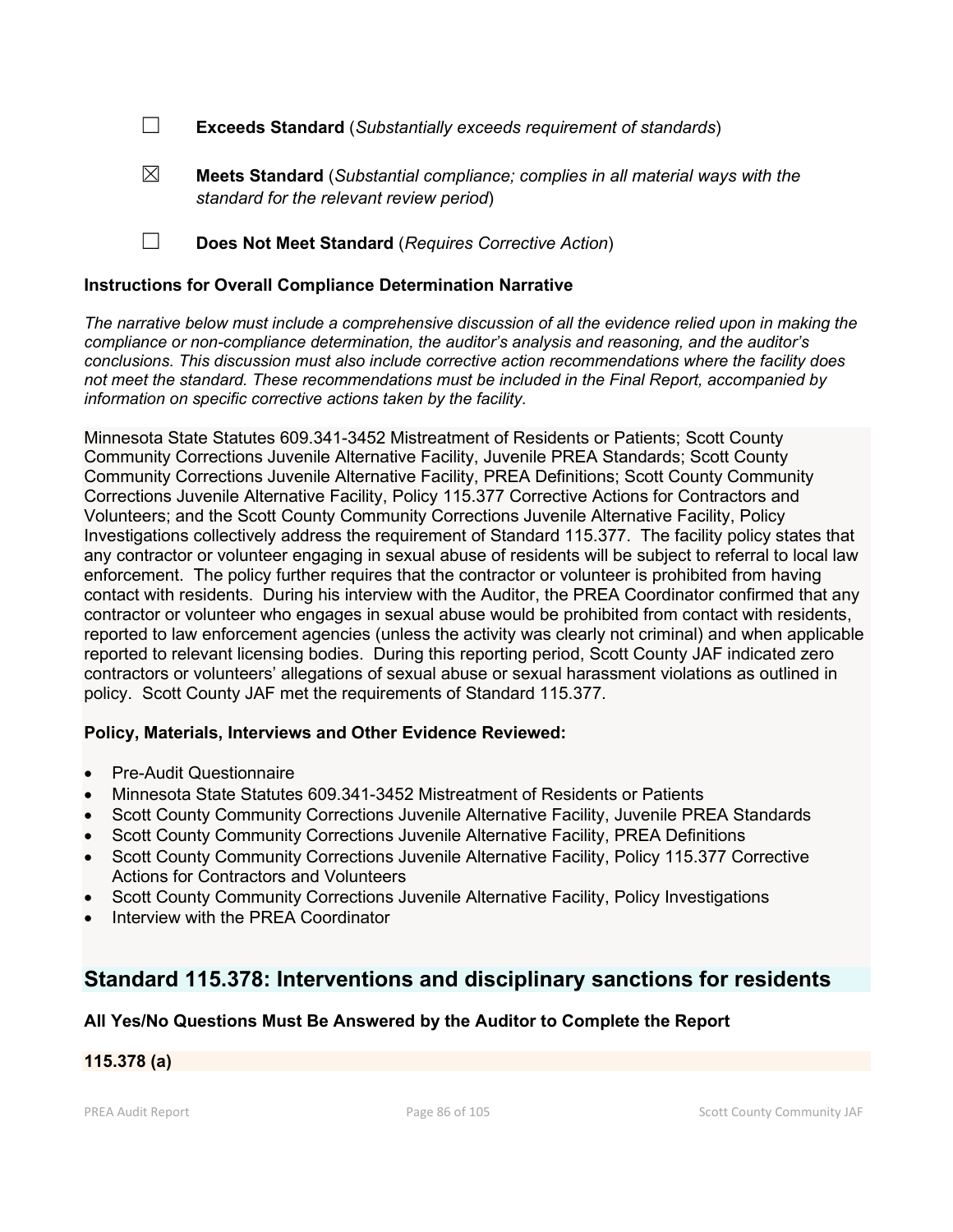Following an administrative finding that a resident engaged in resident-on-resident sexual abuse, or following a criminal finding of guilt for resident-on-resident sexual abuse, may residents be subject to disciplinary sanctions only pursuant to a formal disciplinary process?  $\boxtimes$  Yes  $\Box$  No

#### **115.378 (b)**

- Are disciplinary sanctions commensurate with the nature and circumstances of the abuse committed, the resident's disciplinary history, and the sanctions imposed for comparable offenses by other residents with similar histories?  $\boxtimes$  Yes  $\Box$  No
- In the event a disciplinary sanction results in the isolation of a resident, does the agency ensure the resident is not denied daily large-muscle exercise?  $\boxtimes$  Yes  $\Box$  No
- In the event a disciplinary sanction results in the isolation of a resident, does the agency ensure the resident is not denied access to any legally required educational programming or special education services?  $\boxtimes$  Yes  $\Box$  No
- In the event a disciplinary sanction results in the isolation of a resident, does the agency ensure the resident receives daily visits from a medical or mental health care clinician?  $\boxtimes$  Yes  $\Box$  No
- In the event a disciplinary sanction results in the isolation of a resident, does the resident also have access to other programs and work opportunities to the extent possible?  $\boxtimes$  Yes  $\Box$  No

#### **115.378 (c)**

 When determining what types of sanction, if any, should be imposed, does the disciplinary process consider whether a resident's mental disabilities or mental illness contributed to his or her behavior?  $\boxtimes$  Yes  $\Box$  No

#### **115.378 (d)**

- If the facility offers therapy, counseling, or other interventions designed to address and correct underlying reasons or motivations for the abuse, does the facility consider whether to offer the offending resident participation in such interventions?  $\boxtimes$  Yes  $\Box$  No
- **If the agency requires participation in such interventions as a condition of access to any** rewards-based behavior management system or other behavior-based incentives, does it always refrain from requiring such participation as a condition to accessing general programming or education?  $\boxtimes$  Yes  $\Box$  No

#### **115.378 (e)**

 Does the agency discipline a resident for sexual contact with staff only upon a finding that the staff member did not consent to such contact?  $\boxtimes$  Yes  $\Box$  No

#### **115.378 (f)**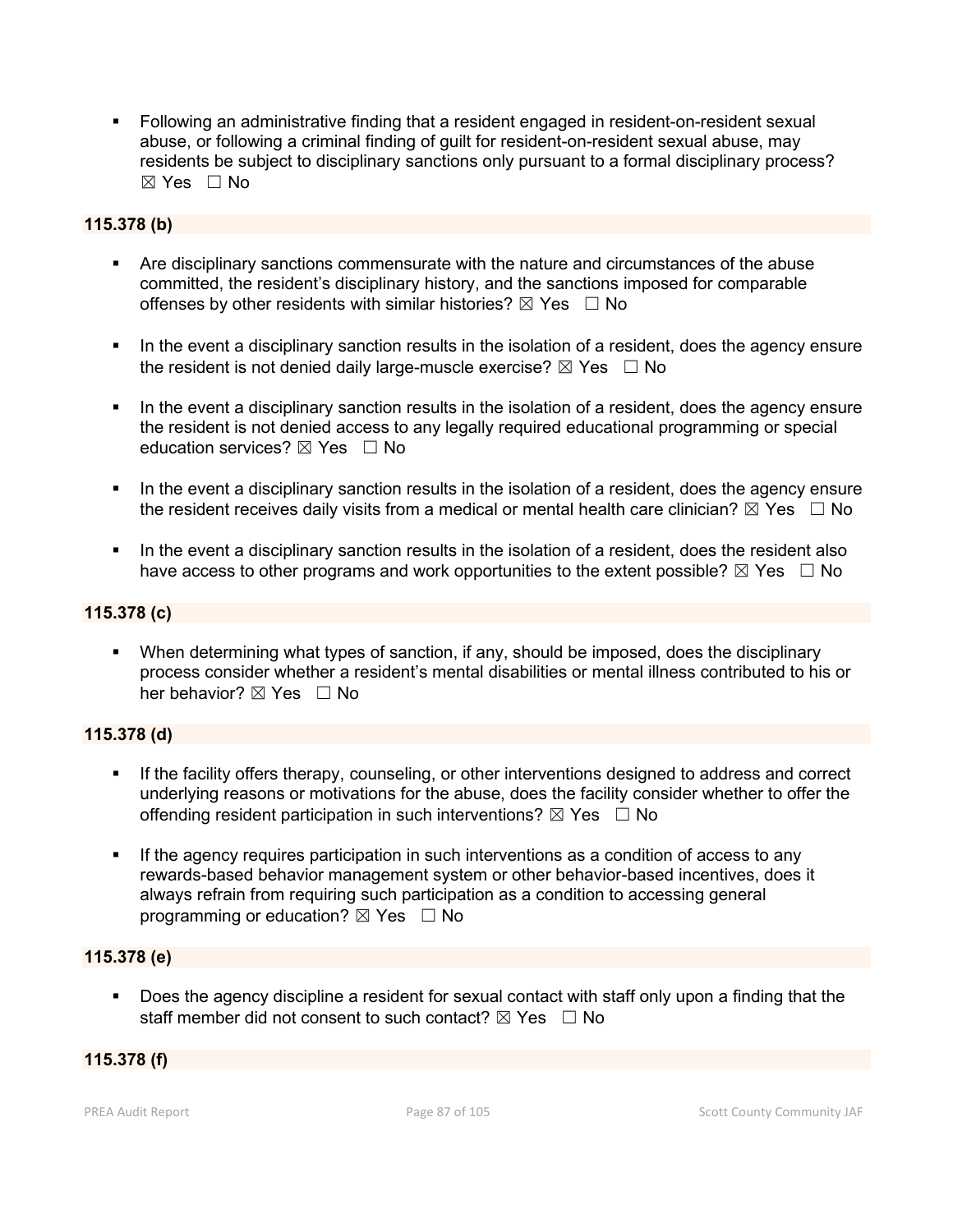• For the purpose of disciplinary action does a report of sexual abuse made in good faith based upon a reasonable belief that the alleged conduct occurred NOT constitute falsely reporting an incident or lying, even if an investigation does not establish evidence sufficient to substantiate the allegation?  $\boxtimes$  Yes  $\Box$  No

#### **115.378 (g)**

 If the agency prohibits all sexual activity between residents, does the agency always refrain from considering non-coercive sexual activity between residents to be sexual abuse? (N/A if the agency does not prohibit all sexual activity between residents.)  $\boxtimes$  Yes  $\Box$  No  $\Box$  NA

#### **Auditor Overall Compliance Determination**

- ☐ **Exceeds Standard** (*Substantially exceeds requirement of standards*)
- ☒ **Meets Standard** (*Substantial compliance; complies in all material ways with the standard for the relevant review period*)
- ☐ **Does Not Meet Standard** (*Requires Corrective Action*)

#### **Instructions for Overall Compliance Determination Narrative**

*The narrative below must include a comprehensive discussion of all the evidence relied upon in making the compliance or non-compliance determination, the auditor's analysis and reasoning, and the auditor's conclusions. This discussion must also include corrective action recommendations where the facility does not meet the standard. These recommendations must be included in the Final Report, accompanied by information on specific corrective actions taken by the facility.*

Minnesota State Statutes 609.341-3452 Mistreatment of Residents or Patients; Scott County Community Corrections Juvenile Alternative Facility, Juvenile PREA Standards; Scott County Community Corrections Juvenile Alternative Facility, PREA Definitions; Scott County Community Corrections Juvenile Alternative Facility, Policy 115.378 Interventions and Disciplinary Sanctions; and Scott County Community Corrections Juvenile Alternative Facility, Policy Investigations collectively address the requirements of Standard 115.378.

Policy defines sexual abuse as persons regardless of gender, consent, coercion, force of threat involving non-consensual touching by force or threat of force, as the greatest severity level prohibited act. It identifies residents engaging in sexual acts and making sexual proposals or threats to another as a high severity level prohibited act. Non-consensual sex or sexual harassment of any nature is prohibited and will result in a disciplinary action. Scott County JAF prohibits consensual sex between residents, but it does not constitute sexual abuse. The facility's disciplinary sanctions are commensurate with the nature and circumstances of the abuse committed, along with the resident's disciplinary history and the sanctions imposed for comparable offenses by other residents with similar histories. Scott County JAF does not discipline residents who make an allegation in good faith, even if an investigation does not establish evidence sufficient to substantiate the allegation. Interviews with the PREA Coordinator support compliance with this standard. The PREA Coordinator indicated that a resident's mental disabilities or mental illness would be considered when determining the type of sanction, if any, should be imposed. Compliance with this standard was determined by a review of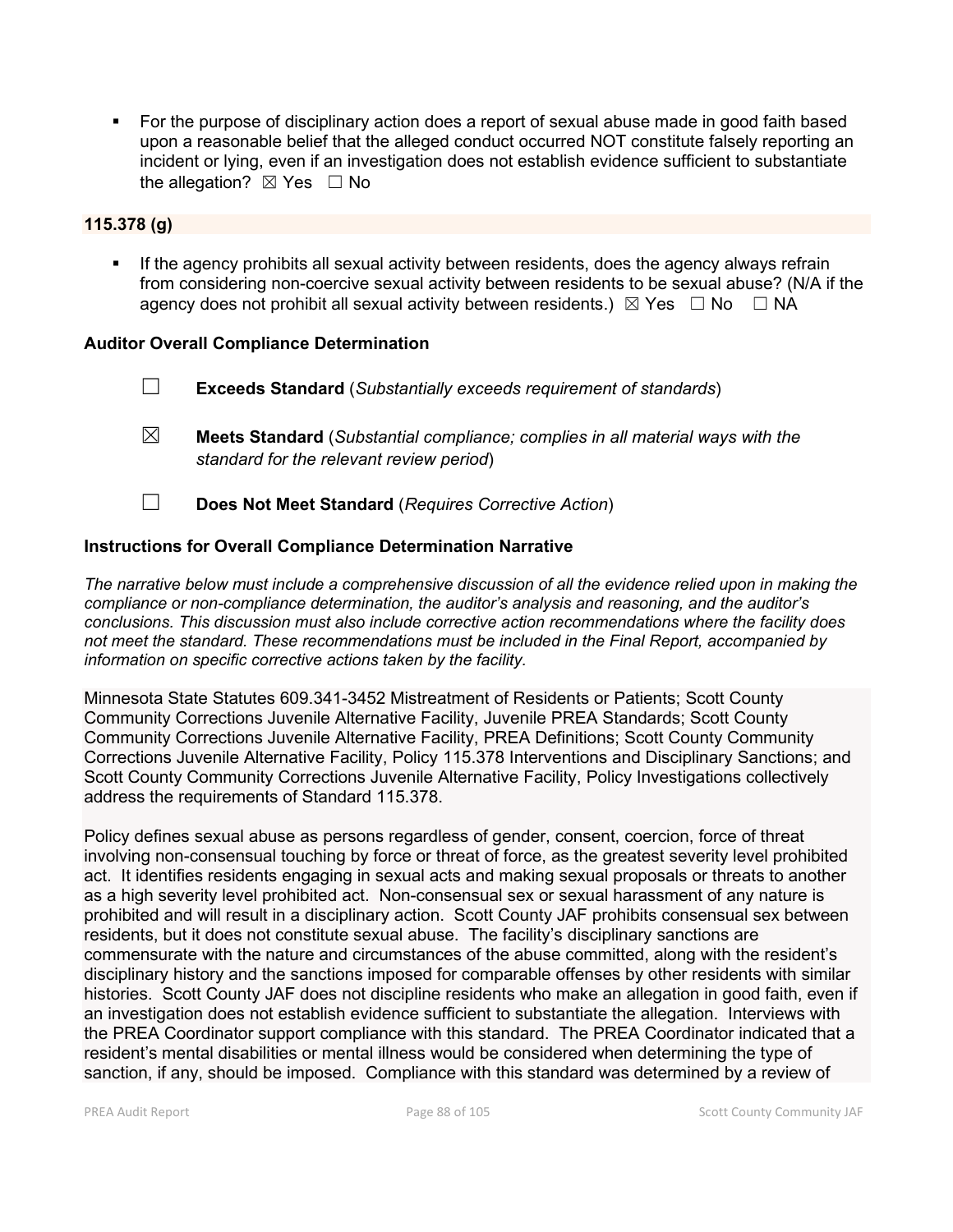policy/documentation, and staff and resident interviews. Scott County JAF met the requirements for Standard 115.278.

### **Policy, Materials, Interviews and Other Evidence Reviewed:**

- Pre-Audit Questionnaire
- Minnesota State Statutes 609.341-3452 Mistreatment of Residents or Patients
- Scott County Community Corrections Juvenile Alternative Facility, Juvenile PREA Standards
- Scott County Community Corrections Juvenile Alternative Facility, PREA Definitions
- Scott County Community Corrections Juvenile Alternative Facility, Policy 115.378 Interventions and Disciplinary Sanctions
- Scott County Community Corrections Juvenile Alternative Facility, Policy Investigations
- Interview with staff (random and specialized)
- Interview with residents (random and targeted)

# **MEDICAL AND MENTAL CARE**

## **Standard 115.381: Medical and mental health screenings; history of sexual abuse**

#### **All Yes/No Questions Must Be Answered by the Auditor to Complete the Report**

#### **115.381 (a)**

 If the screening pursuant to § 115.341 indicates that a resident has experienced prior sexual victimization, whether it occurred in an institutional setting or in the community, do staff ensure that the resident is offered a follow-up meeting with a medical or mental health practitioner within 14 days of the intake screening?  $\boxtimes$  Yes  $\Box$  No

#### **115.381 (b)**

 If the screening pursuant to § 115.341 indicates that a resident has previously perpetrated sexual abuse, whether it occurred in an institutional setting or in the community, do staff ensure that the resident is offered a follow-up meeting with a mental health practitioner within 14 days of the intake screening?  $\boxtimes$  Yes  $\Box$  No

#### **115.381 (c)**

 Is any information related to sexual victimization or abusiveness that occurred in an institutional setting strictly limited to medical and mental health practitioners and other staff as necessary to inform treatment plans and security management decisions, including housing, bed, work, education, and program assignments, or as otherwise required by Federal, State, or local law?  $\boxtimes$  Yes  $\Box$  No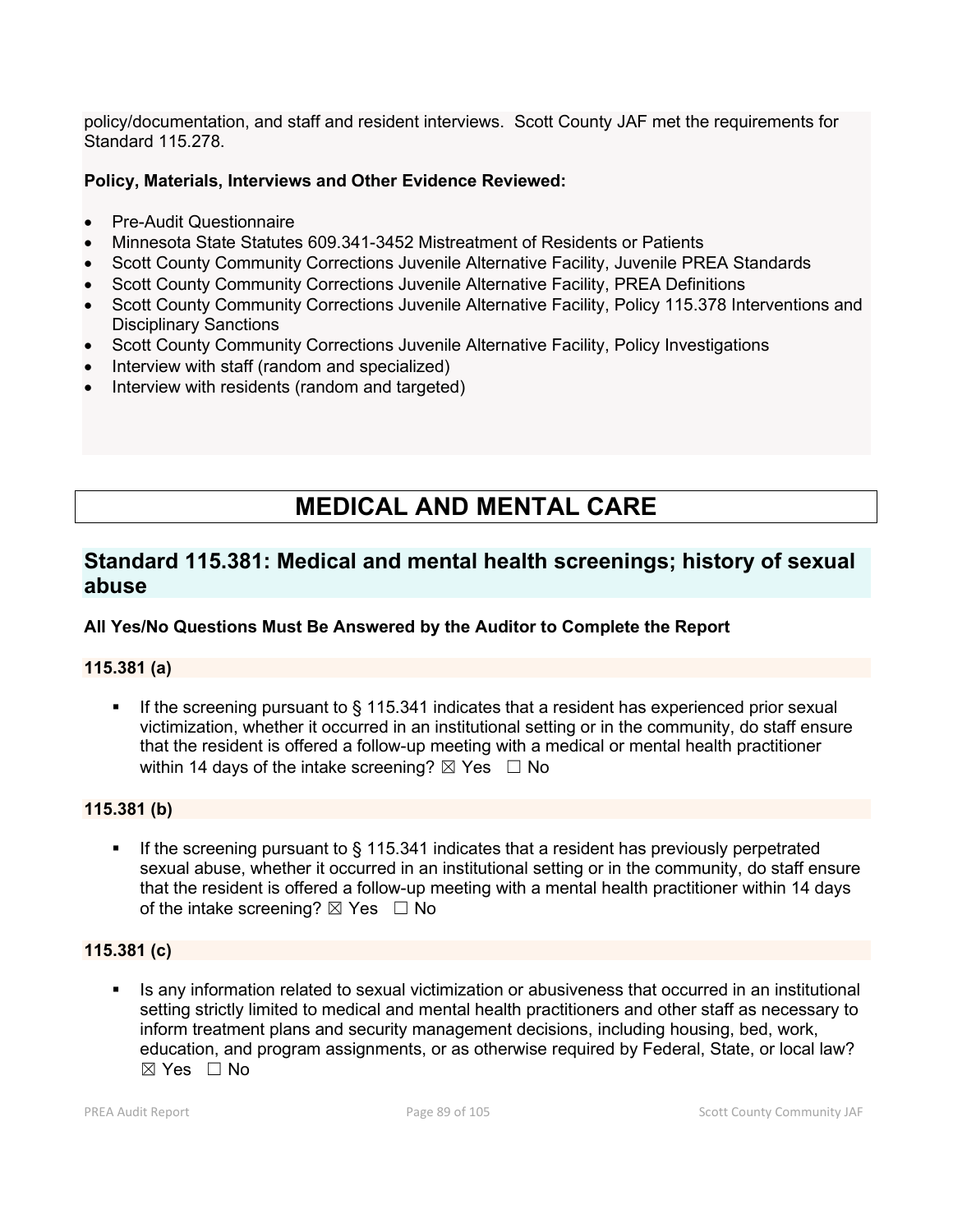#### **115.381 (d)**

 Do medical and mental health practitioners obtain informed consent from residents before reporting information about prior sexual victimization that did not occur in an institutional setting, unless the resident is under the age of 18?  $\boxtimes$  Yes  $\Box$  No

#### **Auditor Overall Compliance Determination**

- ☐ **Exceeds Standard** (*Substantially exceeds requirement of standards*)
- ☒ **Meets Standard** (*Substantial compliance; complies in all material ways with the standard for the relevant review period*)
- ☐ **Does Not Meet Standard** (*Requires Corrective Action*)

#### **Instructions for Overall Compliance Determination Narrative**

*The narrative below must include a comprehensive discussion of all the evidence relied upon in making the compliance or non-compliance determination, the auditor's analysis and reasoning, and the auditor's conclusions. This discussion must also include corrective action recommendations where the facility does not meet the standard. These recommendations must be included in the Final Report, accompanied by information on specific corrective actions taken by the facility.*

Minnesota State Statutes 609.341-3452 Mistreatment of Residents or Patients; Scott County Community Corrections Juvenile Alternative Facility, Juvenile PREA Standards; Scott County Community Corrections Juvenile Alternative Facility, PREA Definitions; Scott County Community Corrections Juvenile Alternative Facility, Policy 115.381 Medical and Mental Health Screenings - Sexual Abuse; Scott County Community Corrections Juvenile Alternative Facility, Treatment Plan form; and the Scott County Community Corrections Juvenile Alternative Facility, Client Admission Assessment form collectively address Standard 115.381.

Residents who disclose prior sexual victimization or who disclose previously perpetrating sexual abuse during an intake screening will be offered a follow-up meeting through a referral service with a medical or mental health practitioner within 14 days of the admission screening to provide the appropriate level of care. Staff interviewed affirm that if screening pursuant to § 115.341 indicates that a resident has previously perpetrated sexual abuse, whether it occurred in an institutional setting or in the community, Scott County JAF staff will ensure that the resident is offered a follow-up meeting with a mental health provider within 14 days of the admission screening in the community.

Staff interviewed affirmed that information related to sexual victimization or abusiveness that occurred in an institutional setting is strictly limited to medical and mental health providers and other staff as necessary to inform treatment plans and security management decisions, including housing, bed, education, and program assignments, or as otherwise required by Federal, State, or local law. Staff was able to provide the Auditor with examples of a reason other staff would need to know sensitive information about a resident such as a housing consideration.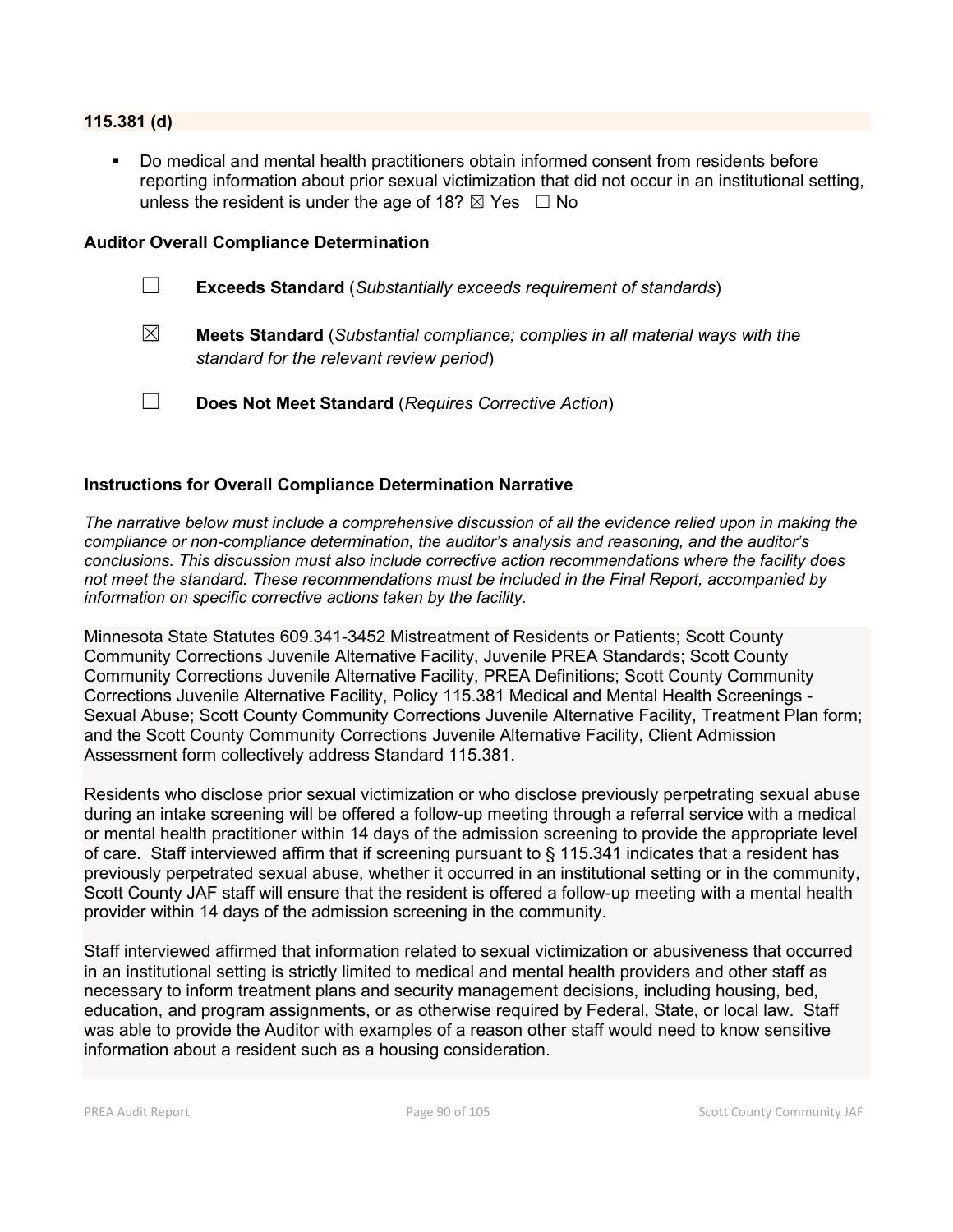Staff also affirmed a duty to obtain informed consent from residents before reporting information about prior sexual victimization that did not occur in an institutional setting. Scott County JAF has a consent process that grants the authorization to release and request information. Staff interviews confirmed compliance with this policy. In the past 12 months, 100% of resident clinical files examined where a resident disclosed previously perpetrating sexual abuse during screening, were offered a follow-up meeting with a community mental health service or medical provider. The medical and mental health providers are not employees of JAF. Staff affirmed during interviews with the Auditor, that they maintain secondary materials documenting compliance with this service and Standard 115.381. Scott County JAF met the requirements of Standard 115.381.

### **Policy, Materials, Interviews and Other Evidence Reviewed:**

- Pre-Audit Questionnaire
- Minnesota State Statutes 609.341-3452 Mistreatment of Residents or Patients
- Scott County Community Corrections Juvenile Alternative Facility, Juvenile PREA Standards
- Scott County Community Corrections Juvenile Alternative Facility, PREA Definitions
- Scott County Community Corrections Juvenile Alternative Facility, Policy 115.381 Medical and Mental Health Screenings - Sexual Abuse
- Scott County Community Corrections Juvenile Alternative Facility, Treatment Plan
- Scott County Community Corrections Juvenile Alternative Facility, Client Admission Assessment
- Interview with the PREA Coordinator

## **Standard 115.382: Access to emergency medical and mental health services**

#### **All Yes/No Questions Must Be Answered by the Auditor to Complete the Report**

#### **115.382 (a)**

 Do resident victims of sexual abuse receive timely, unimpeded access to emergency medical treatment and crisis intervention services, the nature and scope of which are determined by medical and mental health practitioners according to their professional judgment?  $\boxtimes$  Yes  $\Box$  No

#### **115.382 (b)**

- If no qualified medical or mental health practitioners are on duty at the time a report of recent sexual abuse is made, do staff first responders take preliminary steps to protect the victim pursuant to § 115.362?  $\boxtimes$  Yes  $\Box$  No
- Do staff first responders immediately notify the appropriate medical and mental health practitioners? ⊠ Yes □ No

#### **115.382 (c)**

 Are resident victims of sexual abuse offered timely information about and timely access to emergency contraception and sexually transmitted infections prophylaxis, in accordance with professionally accepted standards of care, where medically appropriate?  $\boxtimes$  Yes  $\Box$  No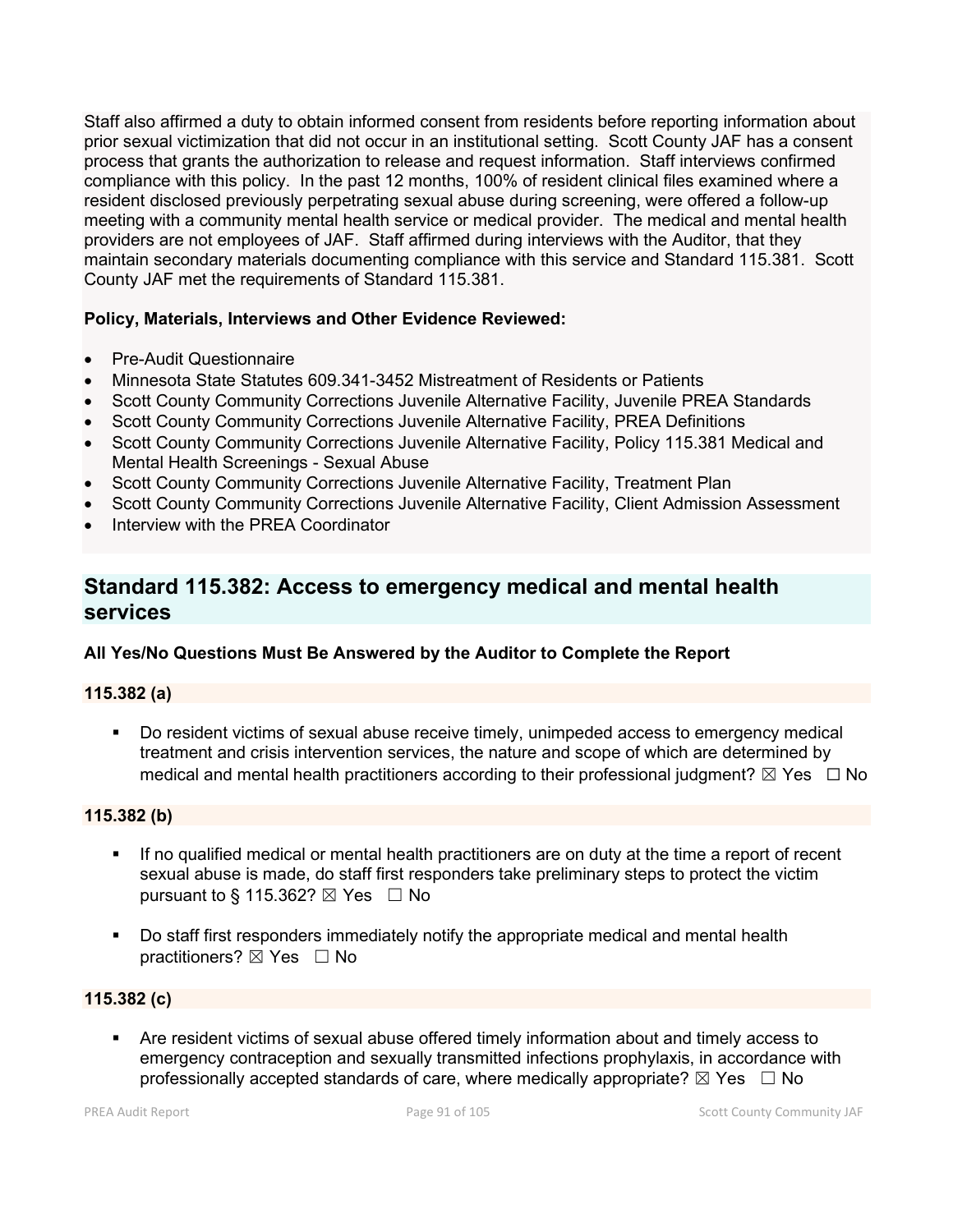#### **115.382 (d)**

 Are treatment services provided to the victim without financial cost and regardless of whether the victim names the abuser or cooperates with any investigation arising out of the incident?  $\boxtimes$  Yes  $\Box$  No

#### **Auditor Overall Compliance Determination**

- ☐ **Exceeds Standard** (*Substantially exceeds requirement of standards*)
- ☒ **Meets Standard** (*Substantial compliance; complies in all material ways with the standard for the relevant review period*)
- ☐ **Does Not Meet Standard** (*Requires Corrective Action*)

#### **Instructions for Overall Compliance Determination Narrative**

*The narrative below must include a comprehensive discussion of all the evidence relied upon in making the compliance or non-compliance determination, the auditor's analysis and reasoning, and the auditor's conclusions. This discussion must also include corrective action recommendations where the facility does not meet the standard. These recommendations must be included in the Final Report, accompanied by information on specific corrective actions taken by the facility.*

Minnesota State Statutes 609.341-3452 Mistreatment of Residents or Patients; Scott County Community Corrections Juvenile Alternative Facility, Juvenile PREA Standards; Scott County Community Corrections Juvenile Alternative Facility, PREA Definitions; and the Scott County Community Corrections Juvenile Alternative Facility, Policy 115.382 Access to Emergency Medical and Mental Health Services collectively address requirement Standard 115.382.

Scott County JAF provides medical and mental health services to all residents placed at Scott County JAF through a system of community referrals. Medical and mental health services are provided by utilizing hospitals and mental health facilities near or in close radius to Scott County JAF. Information and access to emergency medical care are offered to all resident victims, as clinically indicated. Victim advocacy services are offered through trained offsite victim advocacy or mental health organizations. Agency policy prohibits resident co-pays for medical treatment from being applied to victims of sexual abuse and all treatment is offered at no financial cost to the resident. Resident victims of sexual abuse are offered information about and timely access to information on sexually transmitted infection prophylaxis, in accordance with professionally accepted standards of care, where medically appropriate. There was no allegation of sexual abuse that required referral for forensic examination and evidence collection by a SANE/SAFE examiner in the past 12 months. Compliance with this standard was determined by a review of policy/documentation and interviews with a SANE/SAFE provider and medical staff at a nearby facility. Scott County JAF met the requirements for Standard 115.382.

#### **Policy, Materials, Interviews and Other Evidence Reviewed:**

- Pre-Audit Questionnaire
- Minnesota State Statutes 609.341-3452 Mistreatment of Residents or Patients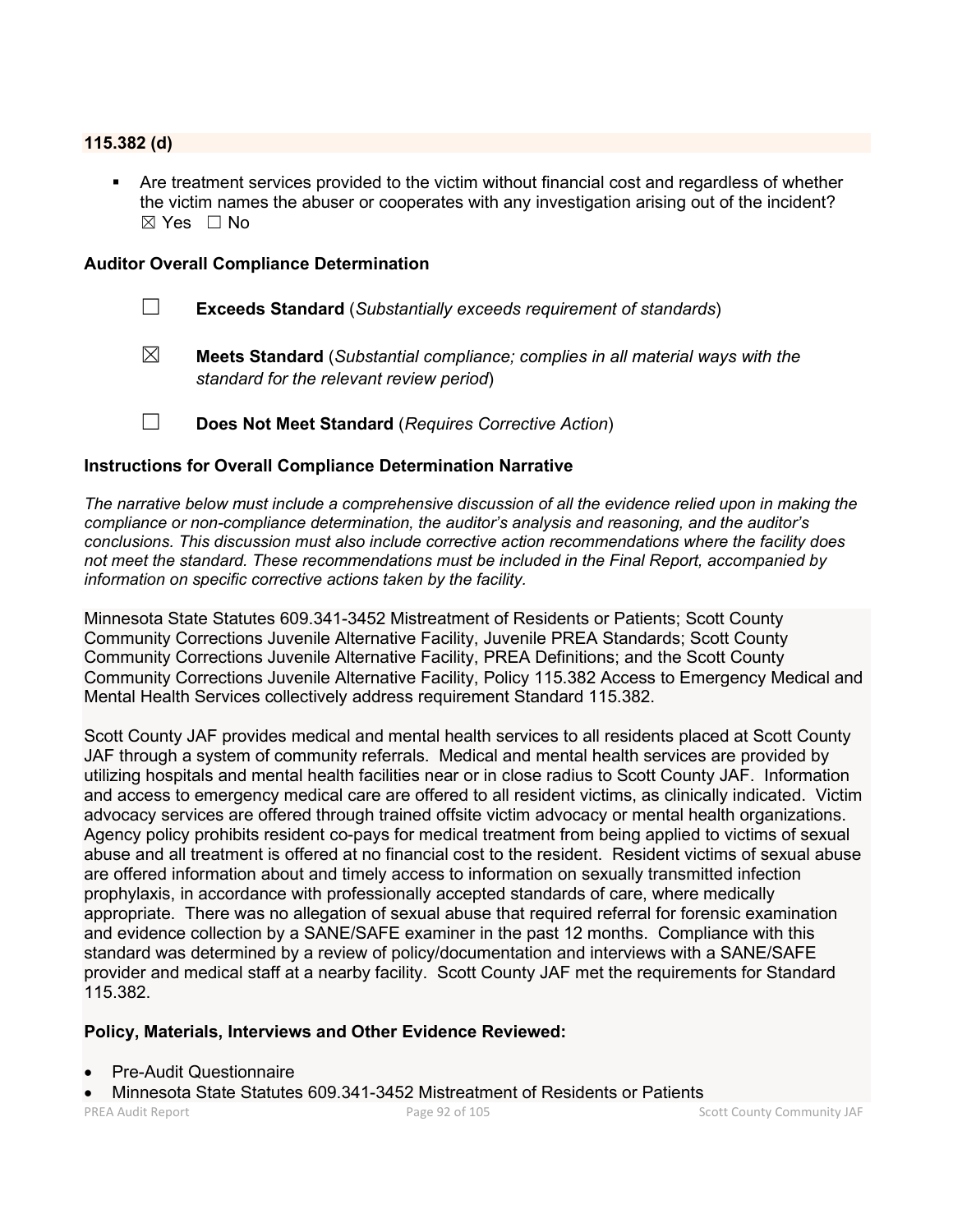- Scott County Community Corrections Juvenile Alternative Facility, Juvenile PREA Standards
- Scott County Community Corrections Juvenile Alternative Facility, PREA Definitions
- Scott County Community Corrections Juvenile Alternative Facility, Policy 115.382 Access to Emergency Medical and Mental Health Services

## **Standard 115.383: Ongoing medical and mental health care for sexual abuse victims and abusers**

### **All Yes/No Questions Must Be Answered by the Auditor to Complete the Report**

#### **115.383 (a)**

 Does the facility offer medical and mental health evaluation and, as appropriate, treatment to all residents who have been victimized by sexual abuse in any prison, jail, lockup, or juvenile facility?  $\boxtimes$  Yes  $\Box$  No

### **115.383 (b)**

 Does the evaluation and treatment of such victims include, as appropriate, follow-up services, treatment plans, and, when necessary, referrals for continued care following their transfer to, or placement in, other facilities, or their release from custody?  $\boxtimes$  Yes  $\Box$  No

#### **115.383 (c)**

**Does the facility provide such victims with medical and mental health services consistent with** the community level of care?  $\boxtimes$  Yes  $\Box$  No

#### **115.383 (d)**

 Are resident victims of sexually abusive vaginal penetration while incarcerated offered pregnancy tests? (N/A if "all-male" facility. *Note: in "all-male" facilities, there may be residents who identify as transgender men who may have female genitalia. Auditors should be sure to know whether such individuals may be in the population and whether this provision may apply in specific circumstances.*) ⊠ Yes  $□$  No  $□$  NA

#### **115.383 (e)**

 If pregnancy results from the conduct described in paragraph § 115.383(d), do such victims receive timely and comprehensive information about and timely access to all lawful pregnancyrelated medical services? (N/A if "all-male" facility. *Note: in "all-male" facilities, there may be residents who identify as transgender men who may have female genitalia. Auditors should be sure to know whether such individuals may be in the population and whether this provision may apply in specific circumstances.*)  $\boxtimes$  Yes  $\Box$  No  $\Box$  NA

### **115.383 (f)**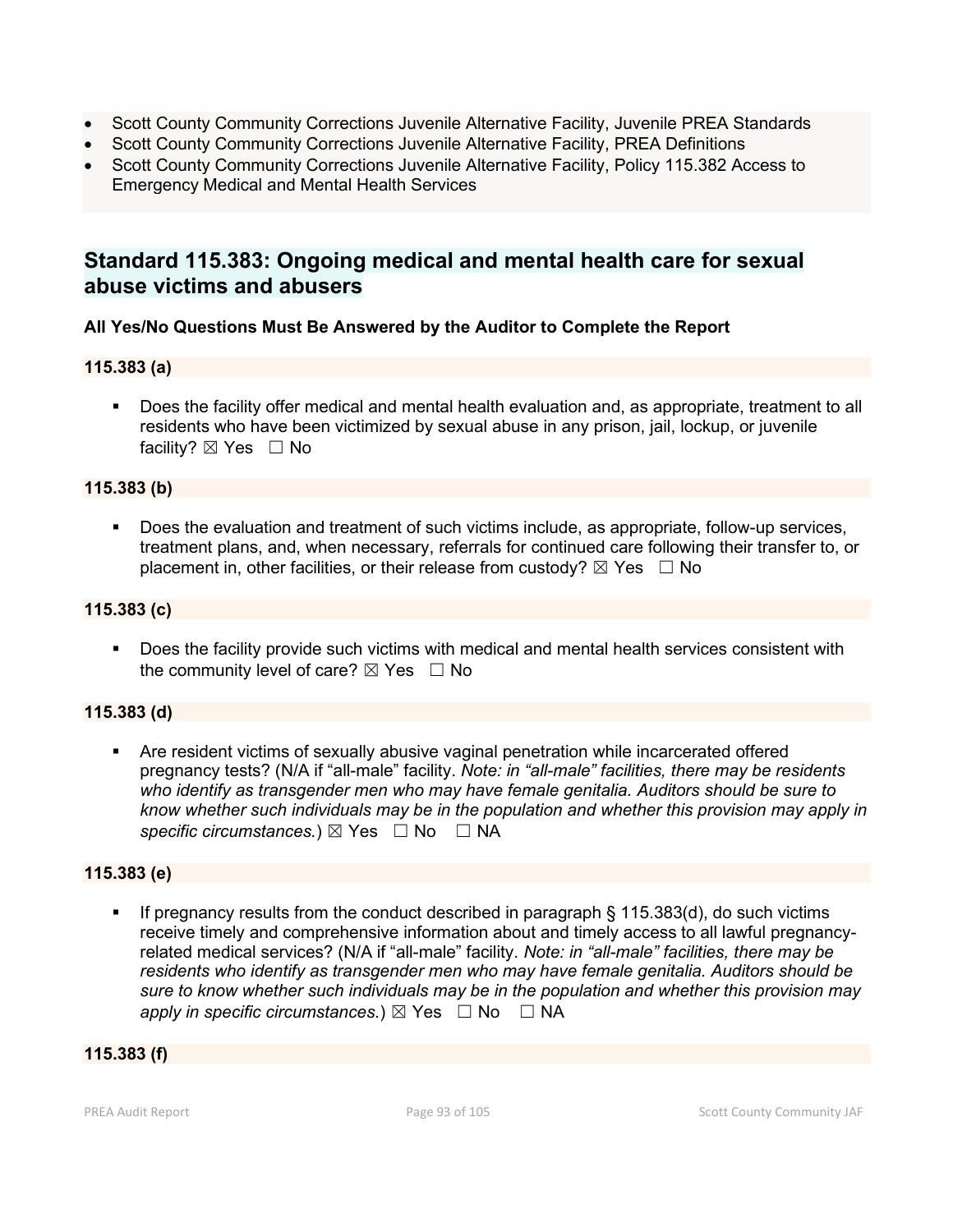Are resident victims of sexual abuse while incarcerated offered tests for sexually transmitted infections as medically appropriate?  $\boxtimes$  Yes  $\Box$  No

#### **115.383 (g)**

 Are treatment services provided to the victim without financial cost and regardless of whether the victim names the abuser or cooperates with any investigation arising out of the incident?  $\boxtimes$  Yes  $\Box$  No

#### **115.383 (h)**

 Does the facility attempt to conduct a mental health evaluation of all known resident-on-resident abusers within 60 days of learning of such abuse history and offer treatment when deemed appropriate by mental health practitioners?  $\boxtimes$  Yes  $\Box$  No

#### **Auditor Overall Compliance Determination**

☐ **Exceeds Standard** (*Substantially exceeds requirement of standards*)

- ☒ **Meets Standard** (*Substantial compliance; complies in all material ways with the standard for the relevant review period*)
- ☐ **Does Not Meet Standard** (*Requires Corrective Action*)

#### **Instructions for Overall Compliance Determination Narrative**

*The narrative below must include a comprehensive discussion of all the evidence relied upon in making the compliance or non-compliance determination, the auditor's analysis and reasoning, and the auditor's conclusions. This discussion must also include corrective action recommendations where the facility does not meet the standard. These recommendations must be included in the Final Report, accompanied by information on specific corrective actions taken by the facility.*

Minnesota State Statutes 609.341-3452 Mistreatment of Residents or Patients; Scott County Community Corrections Juvenile Alternative Facility, Juvenile PREA Standards; Scott County Community Corrections Juvenile Alternative Facility, PREA Definitions; and Scott County Community Corrections Juvenile Alternative Facility, Policy 115.383 Ongoing Medical and Mental Health Care for Sexual Abuse Victims and Abusers collectively address requirements of Standard 115.383.

Scott County JAF offers medical and mental health evaluations and, as appropriate, treatment to all residents who have been victimized by sexual abuse. Services are consistent with a community level of care, without financial cost to the resident. The facility houses male and female residents. Scott County JAF does not staff medical and mental health departments but offers victims of sexual abuse/sexual harassment medical and mental health services consistent with the standard of care available in the community by utilizing nearby medical facilities and mental health providers. Resident victims, while incarcerated, would be offered testing for sexually transmitted infections as medically appropriate. Mental health evaluations are conducted on all known resident-on-resident abusers within at least 14 days of learning of such abuse history, but usually immediately, when staff members become aware of this information. When appropriate, treatment is offered by mental health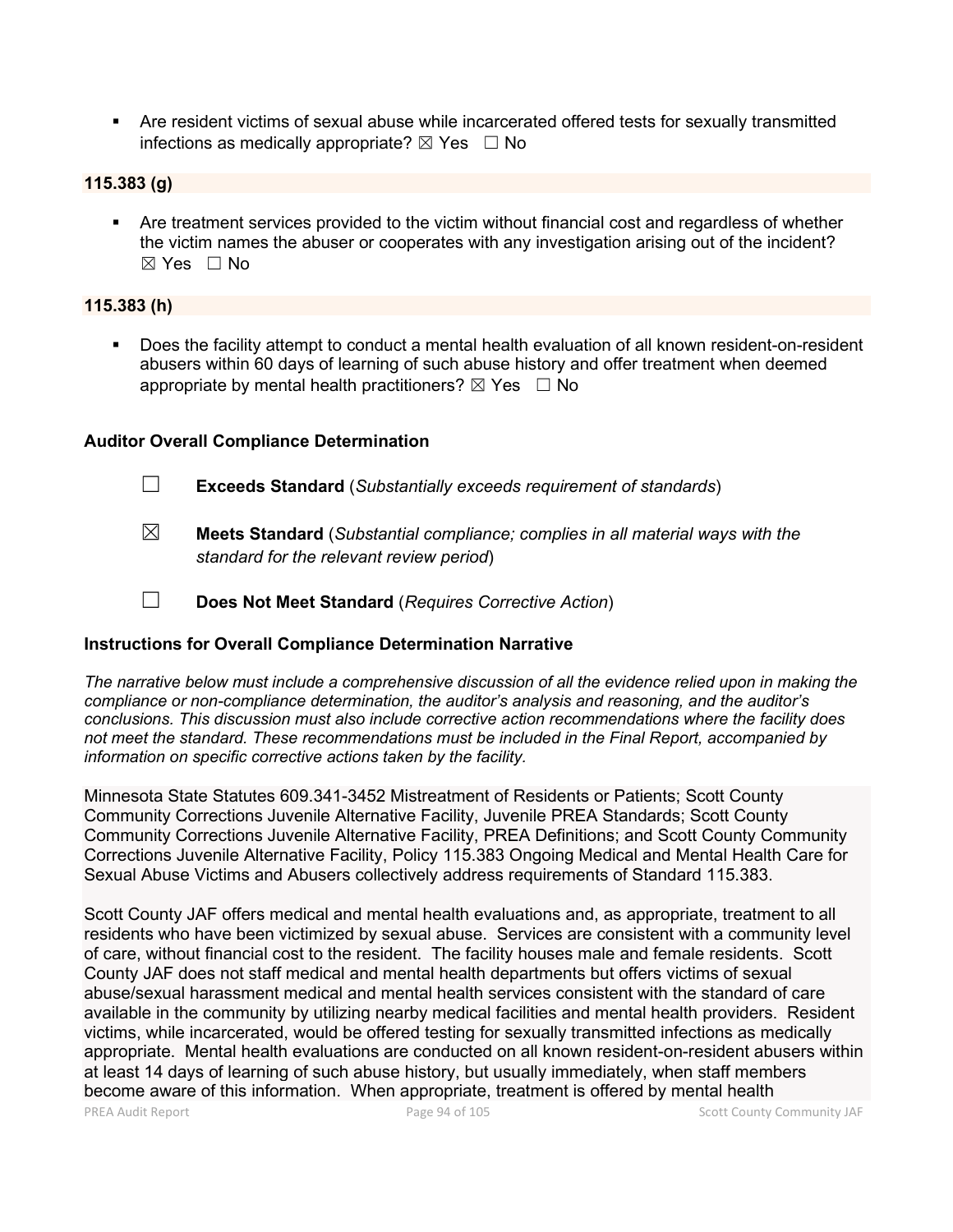practitioners. A review of documentation and interviews with PREA Coordinator support the finding that this facility follows this standard. Scott County JAF met the requirements for Standard 115.383.

#### **Policy, Materials, Interviews and Other Evidence Reviewed:**

- Pre-Audit Questionnaire
- Minnesota State Statutes 609.341-3452 Mistreatment of Residents or Patients
- Scott County Community Corrections Juvenile Alternative Facility, Juvenile PREA Standards
- Scott County Community Corrections Juvenile Alternative Facility, PREA Definitions
- Scott County Community Corrections Juvenile Alternative Facility, Policy 115.383 Ongoing Medical and Mental Health Care for Sexual Abuse Victims and Abusers
- Interview with the PREA Coordinator

# **DATA COLLECTION AND REVIEW**

## **Standard 115.386: Sexual abuse incident reviews**

#### **All Yes/No Questions Must Be Answered by the Auditor to Complete the Report**

#### **115.386 (a)**

 Does the facility conduct a sexual abuse incident review at the conclusion of every sexual abuse investigation, including where the allegation has not been substantiated, unless the allegation has been determined to be unfounded?  $\boxtimes$  Yes  $\Box$  No

#### **115.386 (b)**

 Does such review ordinarily occur within 30 days of the conclusion of the investigation?  $\boxtimes$  Yes  $\Box$  No

#### **115.386 (c)**

 Does the review team include upper-level management officials, with input from line supervisors, investigators, and medical or mental health practitioners?  $\boxtimes$  Yes  $\Box$  No

#### **115.386 (d)**

- Does the review team: Consider whether the allegation or investigation indicates a need to change policy or practice to better prevent, detect, or respond to sexual abuse?  $\boxtimes$  Yes  $\Box$  No
- Does the review team: Consider whether the incident or allegation was motivated by race; ethnicity; gender identity; lesbian, gay, bisexual, transgender, or intersex identification, status, or perceived status; gang affiliation; or other group dynamics at the facility?  $\boxtimes$  Yes  $\Box$  No
- Does the review team: Examine the area in the facility where the incident allegedly occurred to assess whether physical barriers in the area may enable abuse?  $\boxtimes$  Yes  $\Box$  No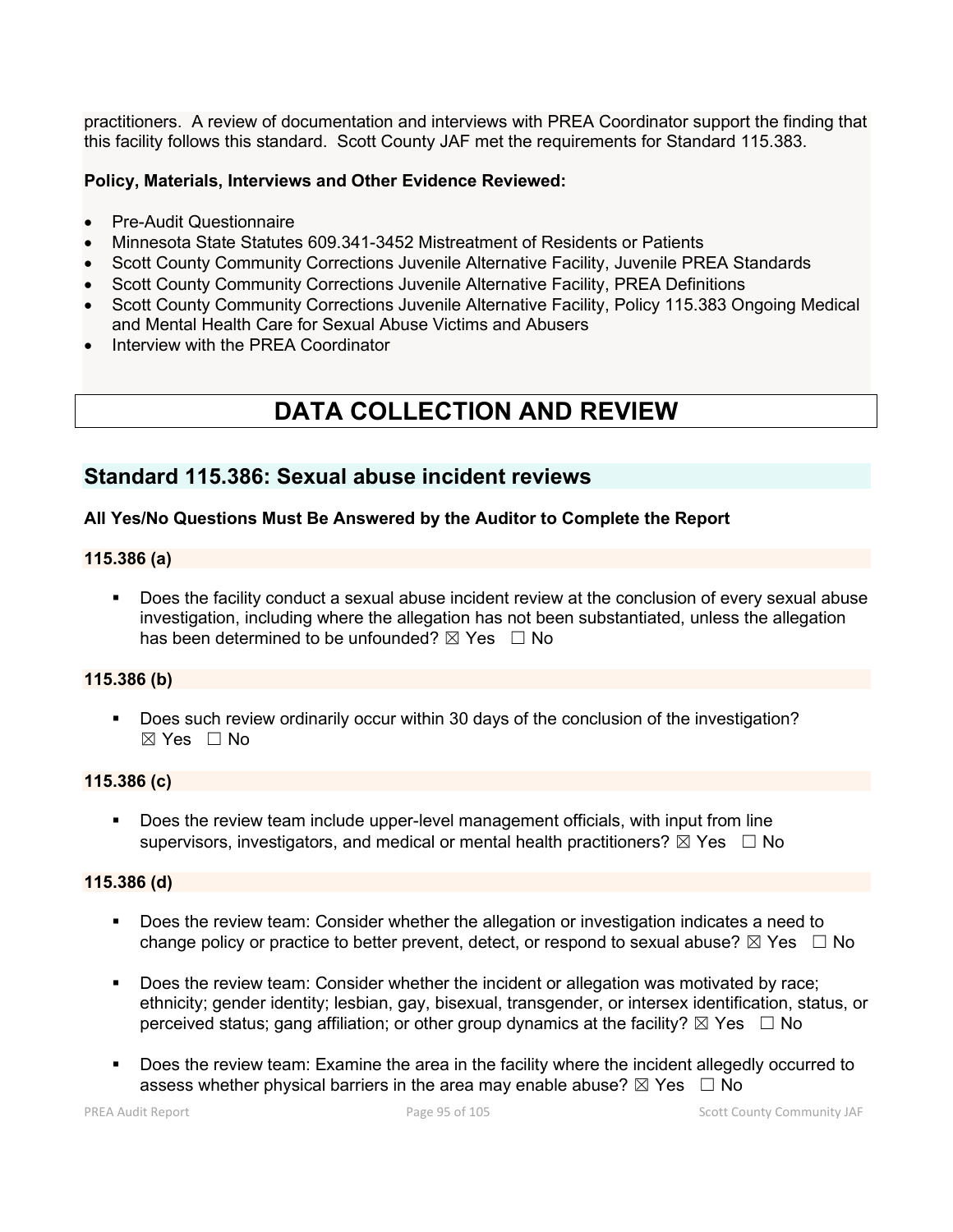- Does the review team: Assess the adequacy of staffing levels in that area during different shifts? ⊠ Yes □ No
- **Does the review team: Assess whether monitoring technology should be deployed or** augmented to supplement supervision by staff?  $\boxtimes$  Yes  $\Box$  No
- Does the review team: Prepare a report of its findings, including but not necessarily limited to determinations made pursuant to  $\S$ § 115.386(d)(1) - (d)(5), and any recommendations for improvement and submit such report to the facility head and PREA compliance manager?  $\boxtimes$  Yes  $\Box$  No

#### **115.386 (e)**

 Does the facility implement the recommendations for improvement, or document its reasons for not doing so?  $\boxtimes$  Yes  $\Box$  No

#### **Auditor Overall Compliance Determination**

- ☐ **Exceeds Standard** (*Substantially exceeds requirement of standards*)
- ☒ **Meets Standard** (*Substantial compliance; complies in all material ways with the standard for the relevant review period*)
- ☐ **Does Not Meet Standard** (*Requires Corrective Action*)

#### **Instructions for Overall Compliance Determination Narrative**

*The narrative below must include a comprehensive discussion of all the evidence relied upon in making the compliance or non-compliance determination, the auditor's analysis and reasoning, and the auditor's conclusions. This discussion must also include corrective action recommendations where the facility does not meet the standard. These recommendations must be included in the Final Report, accompanied by information on specific corrective actions taken by the facility.*

Minnesota State Statutes 609.341-3452 Mistreatment of Residents or Patients; Scott County Community Corrections Juvenile Alternative Facility, Juvenile PREA Standards; Scott County Community Corrections Juvenile Alternative Facility, PREA Definitions; Scott County Community Corrections Juvenile Alternative Facility, Policy 115.386 Sexual Abuse Incident Reviews; and Scott County Juvenile Alternative Facility PREA – Critical Incident Review form collectively address the requirements of Standard 115.386. The facility is in compliance with this standard and provides information regarding the Sexual Assault Review Team (SART) and its role. The details of the makeup of the SART and the elements to be considered in their assessments of incidents. An investigation conducted in last twelve (12) months documented an incident review upon completion of the investigation. The SART includes upper-level management officials and allows for input from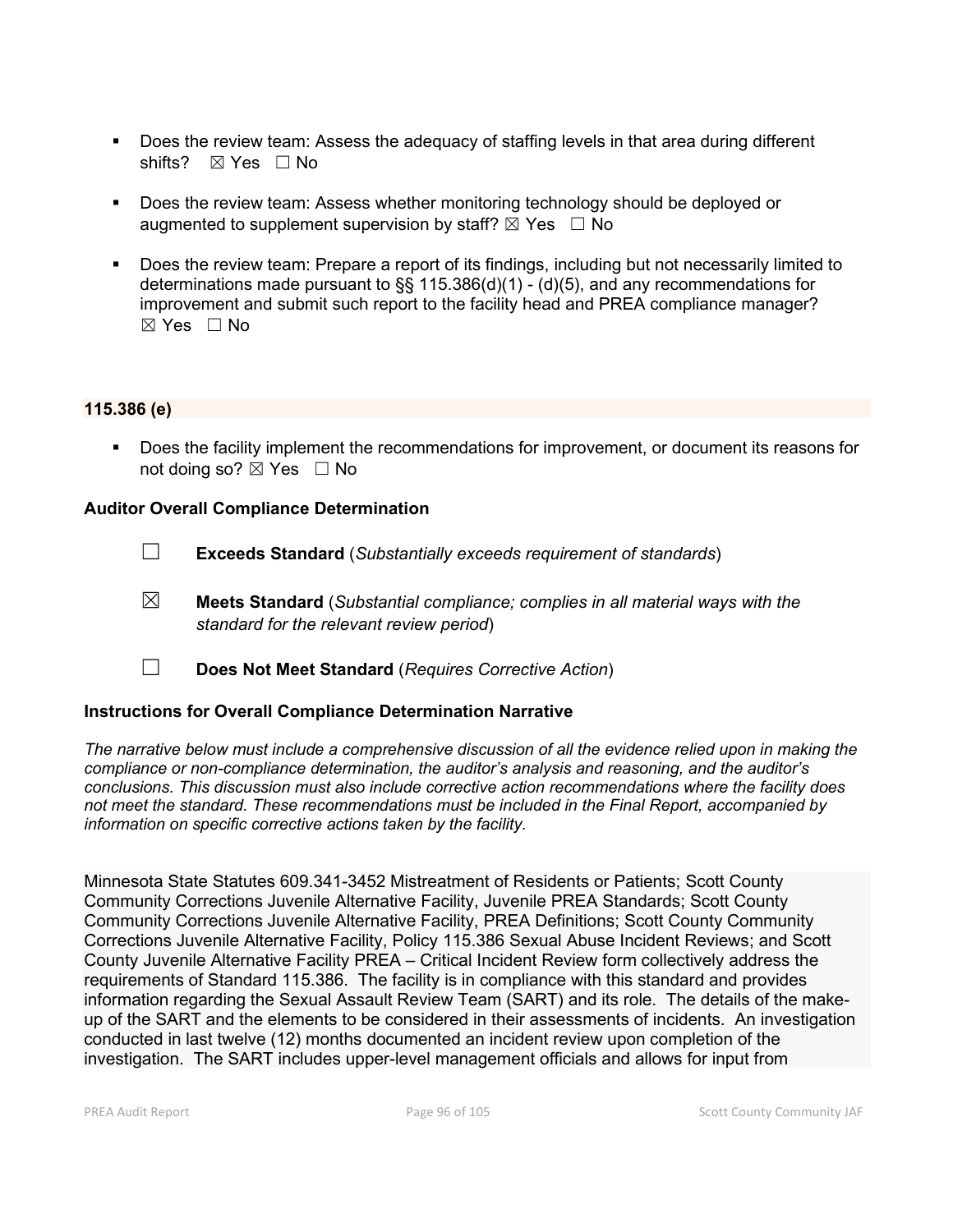supervisors, investigators and other staff. Interviews with staff revealed that they understand the purpose of the SART and the process. Scott County JAF met the requirements of Standard 115.386.

#### **Policy, Materials, Interviews and Other Evidence Reviewed:**

- Pre-Audit Questionnaire
- Minnesota State Statutes 609.341-3452 Mistreatment of Residents or Patients
- Scott County Community Corrections Juvenile Alternative Facility, Juvenile PREA Standards
- Scott County Community Corrections Juvenile Alternative Facility, PREA Definitions
- Scott County Community Corrections Juvenile Alternative Facility, Policy 115.386 Sexual Abuse Incident Reviews
- Scott County Juvenile Alternative Facility PREA Critical Incident Review
- Interview with the PREA Coordinator

## **Standard 115.387: Data collection**

### **All Yes/No Questions Must Be Answered by the Auditor to Complete the Report**

### **115.387 (a)**

 Does the agency collect accurate, uniform data for every allegation of sexual abuse at facilities under its direct control using a standardized instrument and set of definitions?  $\boxtimes$  Yes  $\Box$  No

#### **115.387 (b)**

 Does the agency aggregate the incident-based sexual abuse data at least annually?  $\boxtimes$  Yes  $\Box$  No

#### **115.387 (c)**

 Does the incident-based data include, at a minimum, the data necessary to answer all questions from the most recent version of the Survey of Sexual Violence conducted by the Department of Justice? ☒ Yes ☐ No

#### **115.387 (d)**

 Does the agency maintain, review, and collect data as needed from all available incident-based documents, including reports, investigation files, and sexual abuse incident reviews?  $\boxtimes$  Yes  $\Box$  No

#### **115.387 (e)**

 Does the agency also obtain incident-based and aggregated data from every private facility with which it contracts for the confinement of its residents? (N/A if agency does not contract for the confinement of its residents.)  $\boxtimes$  Yes  $\Box$  No  $\Box$  NA

#### **115.387 (f)**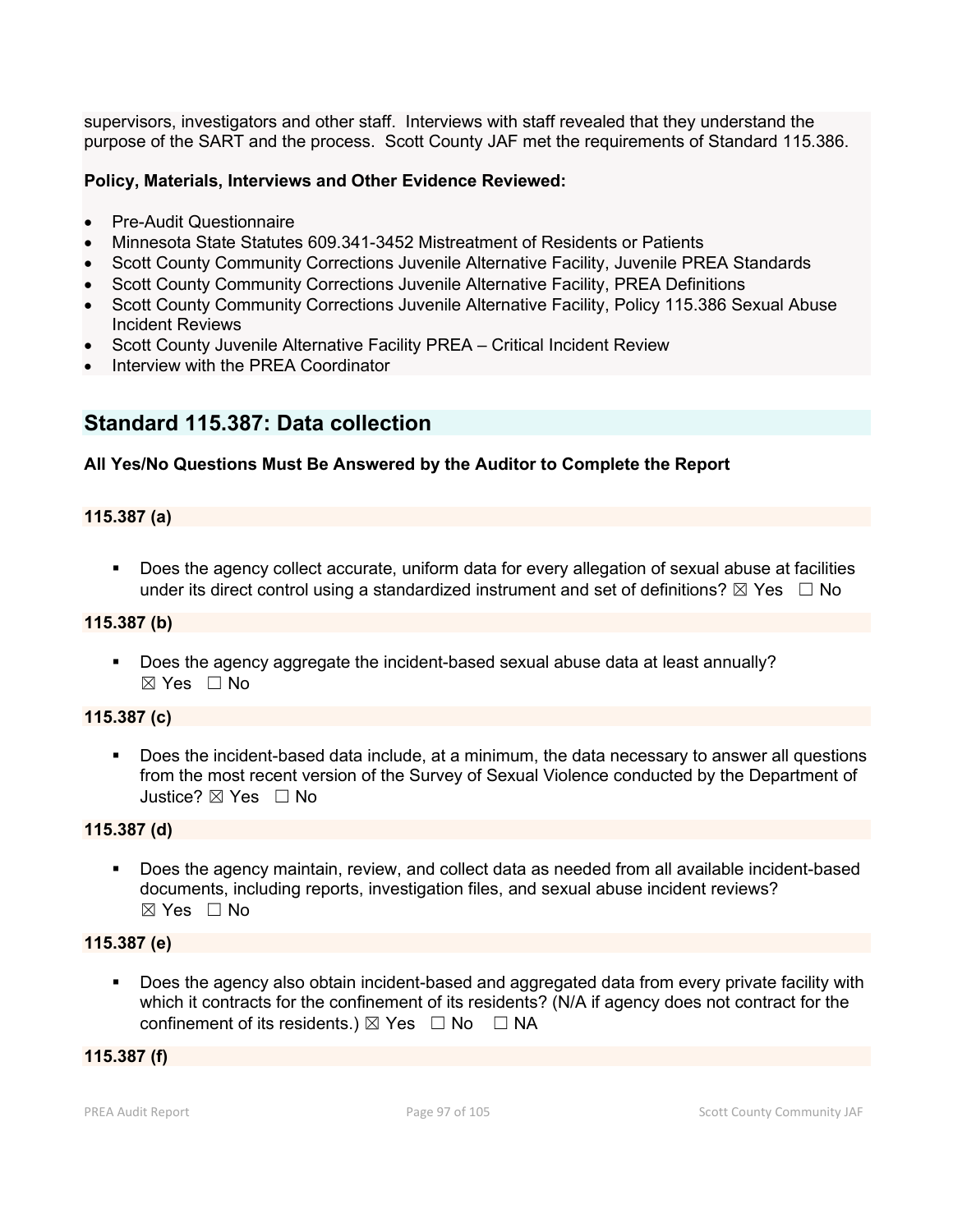Does the agency, upon request, provide all such data from the previous calendar year to the Department of Justice no later than June 30? (N/A if DOJ has not requested agency data.) ☒ Yes ☐ No ☐ NA

#### **Auditor Overall Compliance Determination**

- ☐ **Exceeds Standard** (*Substantially exceeds requirement of standards*)
- ☒ **Meets Standard** (*Substantial compliance; complies in all material ways with the standard for the relevant review period*)
- ☐ **Does Not Meet Standard** (*Requires Corrective Action*)

#### **Instructions for Overall Compliance Determination Narrative**

*The narrative below must include a comprehensive discussion of all the evidence relied upon in making the compliance or non-compliance determination, the auditor's analysis and reasoning, and the auditor's conclusions. This discussion must also include corrective action recommendations where the facility does not meet the standard. These recommendations must be included in the Final Report, accompanied by information on specific corrective actions taken by the facility.*

Minnesota State Statutes 609.341-3452 Mistreatment of Residents or Patients; Scott County Community Corrections Juvenile Alternative Facility, Juvenile PREA Standards; Scott County Community Corrections Juvenile Alternative Facility, PREA Definitions; and Scott County Community Corrections Juvenile Alternative Facility, Policy 115.387 Data Collection collectively address the requirements of Standard 115.387.

Scott County JAF collects accurate, uniform data for every allegation of sexual abuse/sexual harassment by using a standardized instrument. As confirmed by a review of 2018 Scott County's Annual Report, the agency collects accurate, uniform data for every allegation of sexual abuse/sexual harassment by using a standardized instrument. This is the first PREA audit for the facility. The agency tracks information concerning sexual abuse using data from the facilities using computerized data management program. The data collected includes the information necessary to answer all questions from the most recent version of the Survey of Sexual Violence, conducted by the Department of Justice. Scott County JAF aggregates and reviews all data annually. Upon request, the agency would provide all such data from the previous calendar year to the Department of Justice no later than June 30. Facility compliance with this standard was also determined by a review of policy, a review of the tracking documentation and staff interviews. The PREA Coordinator works in conjunction with PREA Coordinator to maintain and collect data required to meet this standard. The PREA Coordinator confirmed the process by interview. Scott County JAF met the requirements for Standard 115.387.

#### **Policy, Materials, Interviews and Other Evidence Reviewed:**

- Pre-Audit Questionnaire
- Minnesota State Statutes 609.341-3452 Mistreatment of Residents or Patients
- Scott County Community Corrections Juvenile Alternative Facility, Juvenile PREA Standards
- Scott County Community Corrections Juvenile Alternative Facility, PREA Definitions
- Scott County Community Corrections Juvenile Alternative Facility, Policy 115.387 Data Collection
- Interviews with members of the Sexual Abuse Incident Review Team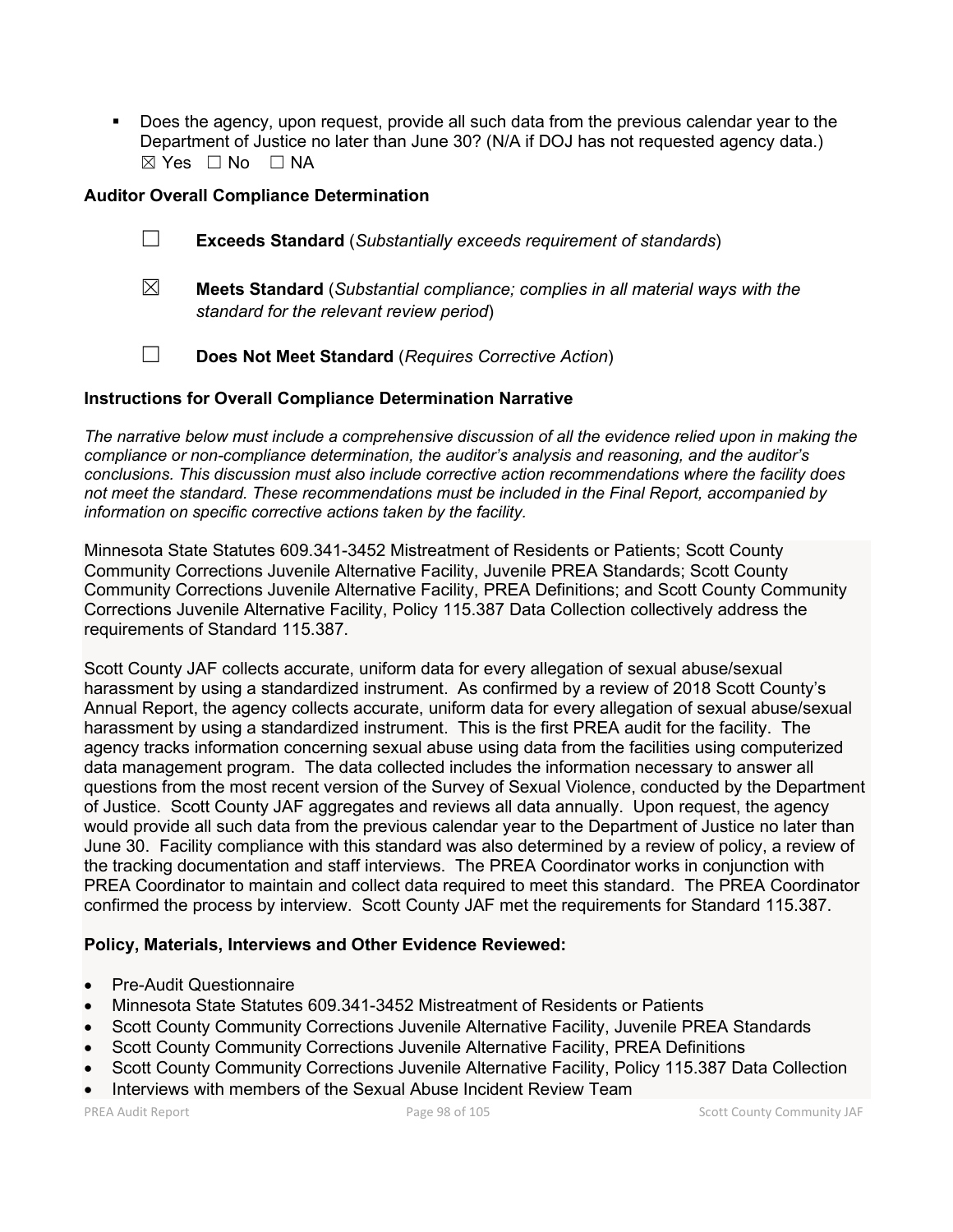#### • Interview with the PREA Coordinator

## **Standard 115.388: Data review for corrective action**

### **All Yes/No Questions Must Be Answered by the Auditor to Complete the Report**

#### **115.388 (a)**

- Does the agency review data collected and aggregated pursuant to § 115.387 in order to assess and improve the effectiveness of its sexual abuse prevention, detection, and response policies, practices, and training, including by: Identifying problem areas?  $\boxtimes$  Yes  $\Box$  No
- Does the agency review data collected and aggregated pursuant to § 115.387 in order to assess and improve the effectiveness of its sexual abuse prevention, detection, and response policies, practices, and training, including by: Taking corrective action on an ongoing basis? ☒ Yes ☐ No
- Does the agency review data collected and aggregated pursuant to § 115.387 in order to assess and improve the effectiveness of its sexual abuse prevention, detection, and response policies, practices, and training, including by: Preparing an annual report of its findings and corrective actions for each facility, as well as the agency as a whole?  $\boxtimes$  Yes  $\Box$  No

#### **115.388 (b)**

 Does the agency's annual report include a comparison of the current year's data and corrective actions with those from prior years and provide an assessment of the agency's progress in addressing sexual abuse  $\boxtimes$  Yes  $\Box$  No

#### **115.388 (c)**

 Is the agency's annual report approved by the agency head and made readily available to the public through its website or, if it does not have one, through other means?  $\boxtimes$  Yes  $\Box$  No

#### **115.388 (d)**

 Does the agency indicate the nature of the material redacted where it redacts specific material from the reports when publication would present a clear and specific threat to the safety and security of a facility?  $\boxtimes$  Yes  $\Box$  No

#### **Auditor Overall Compliance Determination**

- ☐ **Exceeds Standard** (*Substantially exceeds requirement of standards*)
- 
- ☒ **Meets Standard** (*Substantial compliance; complies in all material ways with the standard for the relevant review period*)



☐ **Does Not Meet Standard** (*Requires Corrective Action*)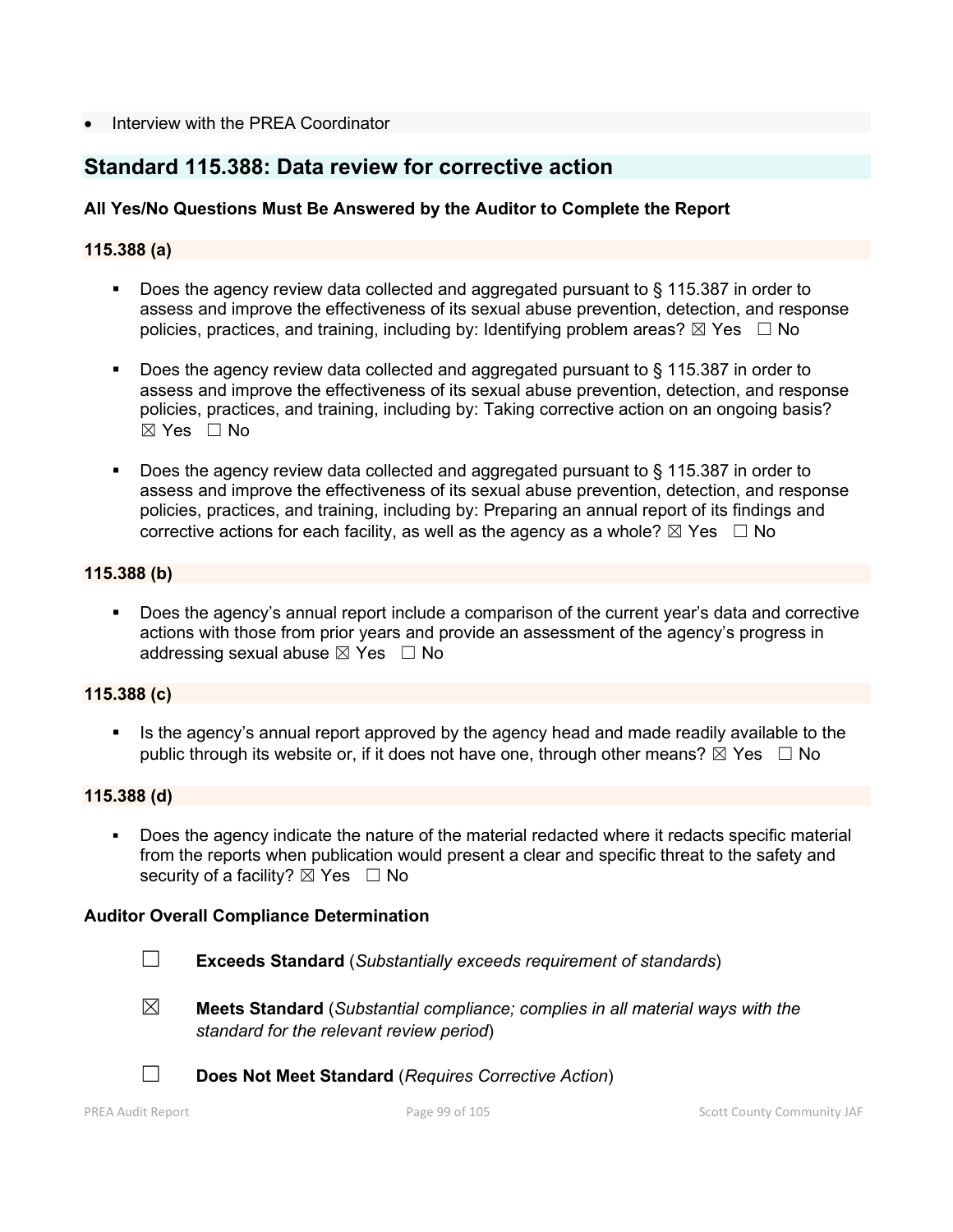### **Instructions for Overall Compliance Determination Narrative**

*The narrative below must include a comprehensive discussion of all the evidence relied upon in making the compliance or non-compliance determination, the auditor's analysis and reasoning, and the auditor's conclusions. This discussion must also include corrective action recommendations where the facility does not meet the standard. These recommendations must be included in the Final Report, accompanied by information on specific corrective actions taken by the facility.*

Minnesota State Statutes 609.341-3452 Mistreatment of Residents or Patients; Scott County Community Corrections Juvenile Alternative Facility, Juvenile PREA Standards; Scott County Community Corrections Juvenile Alternative Facility, PREA Definitions; and Scott County Community Corrections Juvenile Alternative Facility, Policy 115.388 Data Collection and Review collectively address the requirement of Standard 115.288. Scott County JAF reviews and assesses all sexual abuse/sexual harassment data at least annually to improve the effectiveness of its sexual abuse prevention, detection, and response policies. The identification of trends, issues or problematic areas are a priority and, if discovered, corrective action is initiated. The PREA Coordinator would forward data to the agency Director. An annual report would be prepared and placed on the agency website. Compliance with this standard was determined by a review of policy/documentation and staff interviews. Scott County JAF met the requirements for Standard 115.288.

### **Policy, Materials, Interviews and Other Evidence Reviewed:**

- Pre-Audit Questionnaire
- Minnesota State Statutes 609.341-3452 Mistreatment of Residents or Patients
- Scott County Community Corrections Juvenile Alternative Facility, Juvenile PREA Standards
- Scott County Community Corrections Juvenile Alternative Facility, PREA Definitions
- Scott County Community Corrections Juvenile Alternative Facility, Policy 115.388 Data Collection and Review
- Scott County Sexual Assault Prevention Program Annual Report
- Interview with the PREA Coordinator
- Interview with the agency Director

## **Standard 115.389: Data storage, publication, and destruction**

### **All Yes/No Questions Must Be Answered by the Auditor to Complete the Report**

#### **115.389 (a)**

■ Does the agency ensure that data collected pursuant to § 115.387 are securely retained? ☒ Yes ☐ No

### **115.389 (b)**

 Does the agency make all aggregated sexual abuse data, from facilities under its direct control and private facilities with which it contracts, readily available to the public at least annually through its website or, if it does not have one, through other means?  $\boxtimes$  Yes  $\Box$  No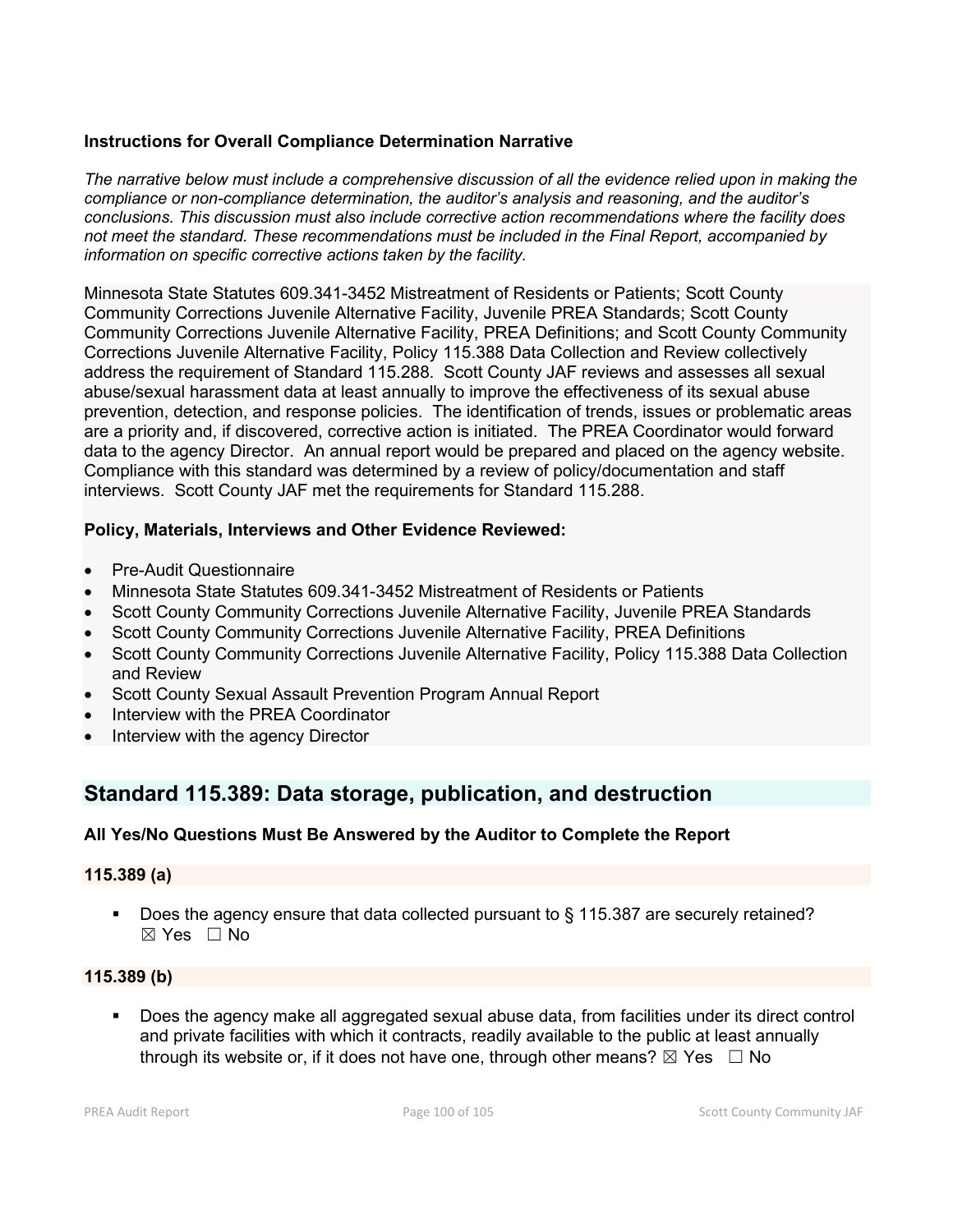#### **115.389 (c)**

 Does the agency remove all personal identifiers before making aggregated sexual abuse data publicly available?  $\boxtimes$  Yes  $\Box$  No

#### **115.389 (d)**

Does the agency maintain sexual abuse data collected pursuant to  $\S$  115.387 for at least 10 years after the date of the initial collection, unless Federal, State, or local law requires otherwise?  $\boxtimes$  Yes  $\Box$  No

#### **Auditor Overall Compliance Determination**

- ☐ **Exceeds Standard** (*Substantially exceeds requirement of standards*)
- ☒ **Meets Standard** (*Substantial compliance; complies in all material ways with the standard for the relevant review period*)
- ☐ **Does Not Meet Standard** (*Requires Corrective Action*)

#### **Instructions for Overall Compliance Determination Narrative**

*The narrative below must include a comprehensive discussion of all the evidence relied upon in making the compliance or non-compliance determination, the auditor's analysis and reasoning, and the auditor's conclusions. This discussion must also include corrective action recommendations where the facility does not meet the standard. These recommendations must be included in the Final Report, accompanied by information on specific corrective actions taken by the facility.*

Minnesota State Statutes 609.341-3452 Mistreatment of Residents or Patients; Scott County Community Corrections Juvenile Alternative Facility, Juvenile PREA Standards; Scott County Community Corrections Juvenile Alternative Facility, PREA Definitions; and Scott County Community Corrections Juvenile Alternative Facility, Policy 115.389 Data Collection, Retention, and Destruction (Data Management) collectively address the Standard 115.389. The standard requires that data is collected and securely retained for 10 years unless applicable laws require otherwise. The aggregated PREA data is reviewed and all personal identifiers are removed. A review of documentation confirmed the practice. Scott County JAF met the requirements of Standard 115.389.

#### **Policy, Materials, Interviews and Other Evidence Reviewed:**

- Pre-Audit Questionnaire
- Minnesota State Statutes 609.341-3452 Mistreatment of Residents or Patients
- Scott County Community Corrections Juvenile Alternative Facility, Juvenile PREA Standards
- Scott County Community Corrections Juvenile Alternative Facility, PREA Definitions
- Scott County Community Corrections Juvenile Alternative Facility, Policy 115.389 Data Collection, Retention, and Destruction (Data Management)
- Interview with the PREA Coordinator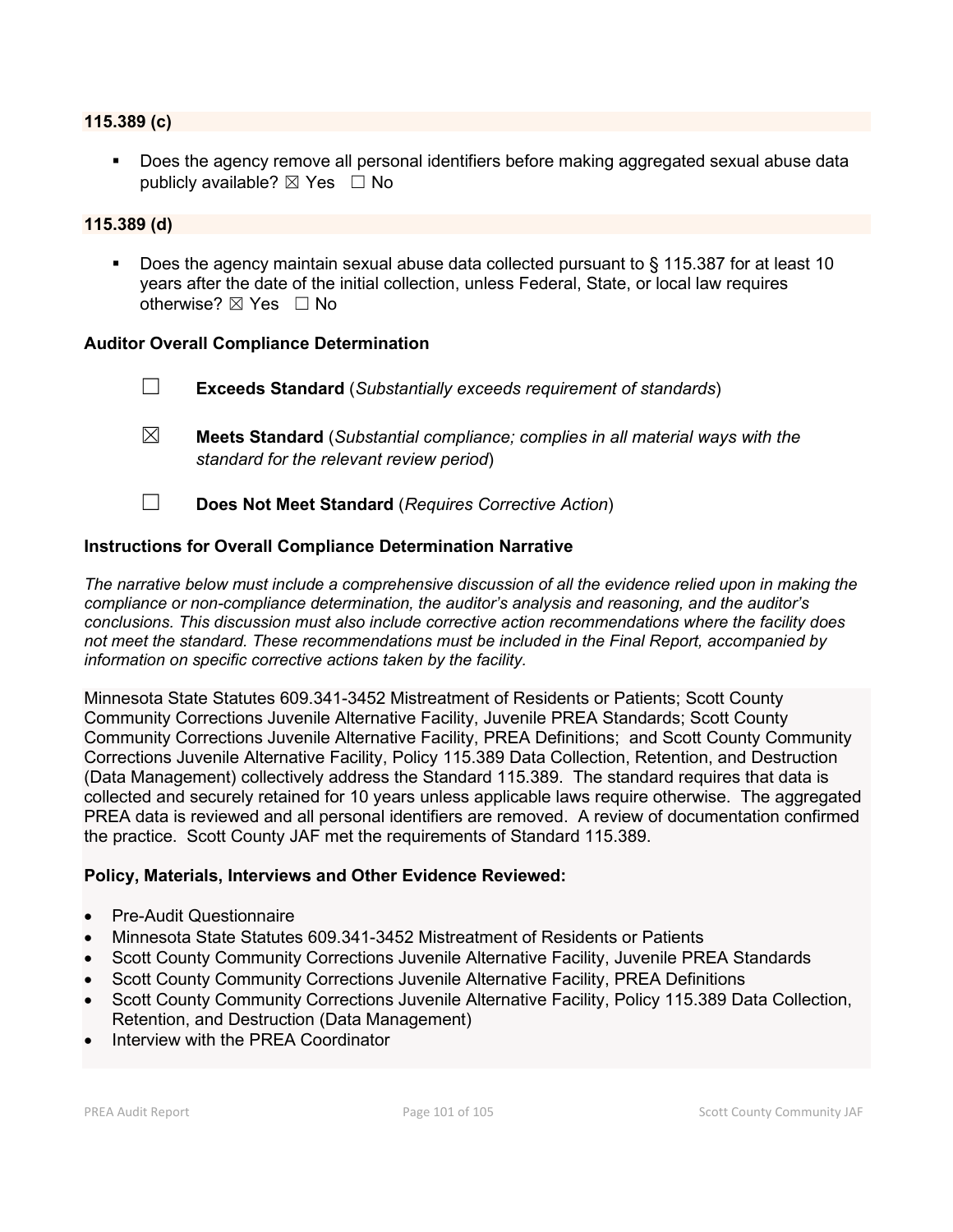# **AUDITING AND CORRECTIVE ACTION**

## **Standard 115.401: Frequency and scope of audits**

#### **All Yes/No Questions Must Be Answered by the Auditor to Complete the Report**

#### **115.401 (a)**

 During the prior three-year audit period, did the agency ensure that each facility operated by the agency, or by a private organization on behalf of the agency, was audited at least once? (*Note: The response here is purely informational. A "no" response does not impact overall compliance with this standard.*)  $\boxtimes$  Yes  $\Box$  No

#### **115.401 (b)**

- Is this the first year of the current audit cycle? (*Note: a "no" response does not impact overall compliance with this standard.*)  $\boxtimes$  Yes  $\Box$  No
- If this is the second year of the current audit cycle, did the agency ensure that at least one-third of each facility type operated by the agency, or by a private organization on behalf of the agency, was audited during the first year of the current audit cycle? (N/A if this is **not** the *second* year of the current audit cycle.)  $\boxtimes$  Yes  $\Box$  No  $\Box$  NA
- If this is the third year of the current audit cycle, did the agency ensure that at least two-thirds of each facility type operated by the agency, or by a private organization on behalf of the agency, were audited during the first two years of the current audit cycle? (N/A if this is **not** the *third* year of the current audit cycle.)  $\boxtimes$  Yes  $\Box$  No  $\Box$  NA

#### **115.401 (h)**

 Did the auditor have access to, and the ability to observe, all areas of the audited facility?  $\boxtimes$  Yes  $\Box$  No

#### **115.401 (i)**

 Was the auditor permitted to request and receive copies of any relevant documents (including electronically stored information)?  $\boxtimes$  Yes  $\Box$  No

#### **115.401 (m)**

Was the auditor permitted to conduct private interviews with residents?  $\boxtimes$  Yes  $\Box$  No

#### **115.401 (n)**

 Were residents permitted to send confidential information or correspondence to the auditor in the same manner as if they were communicating with legal counsel?  $\boxtimes$  Yes  $\Box$  No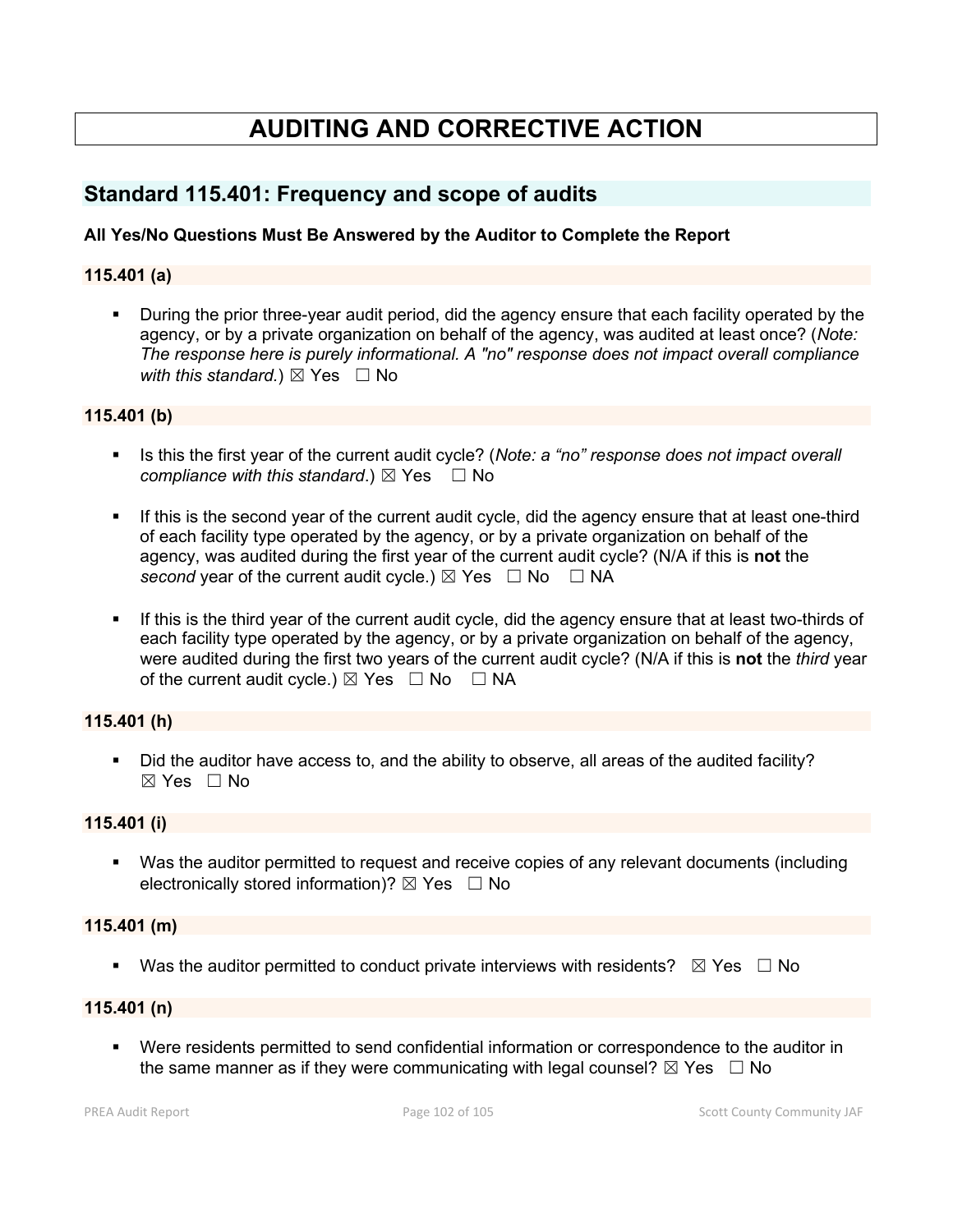#### **Auditor Overall Compliance Determination**

- ☐ **Exceeds Standard** (*Substantially exceeds requirement of standards*)
- ☒ **Meets Standard** (*Substantial compliance; complies in all material ways with the standard for the relevant review period*)
- 
- ☐ **Does Not Meet Standard** (*Requires Corrective Action*)

#### **Instructions for Overall Compliance Determination Narrative**

*The narrative below must include a comprehensive discussion of all the evidence relied upon in making the compliance or non-compliance determination, the auditor's analysis and reasoning, and the auditor's conclusions. This discussion must also include corrective action recommendations where the facility does not meet the standard. These recommendations must be included in the Final Report, accompanied by information on specific corrective actions taken by the facility.*

This was the first PREA audit of this facility. The Auditor was allowed access to all areas of the facility and had access to all required supporting documentation. The Auditor was able to conduct private interviews with both residents and staff. The Auditor was provided supporting documentation before and during the audit. Notifications of the audit posted throughout the Scott County JAF allowed residents to send confidential letters to the Auditor prior to the audit. There were no confidential letters mailed to the Auditor as a result of the audit postings in the housing units. Scott County JAF met the requirements for Standard 115.401.

#### **Policy, Materials, Interviews and Other Evidence Reviewed:**

- Interview with the PREA Coordinator
- Interviews with residents (random and targeted)
- Interviews with staff (random and specialized)

### **Standard 115.403: Audit contents and findings**

#### **All Yes/No Questions Must Be Answered by the Auditor to Complete the Report**

#### **115.403 (f)**

 The agency has published on its agency website, if it has one, or has otherwise made publicly available, all Final Audit Reports. The review period is for prior audits completed during the past three years PRECEDING THIS AGENCY AUDIT. The pendency of any agency appeal pursuant to 28 C.F.R. § 115.405 does not excuse noncompliance with this provision. (N/A if there have been no Final Audit Reports issued in the past three years, or in the case of single facility agencies that there has never been a Final Audit Report issued.)  $\Box$  Yes  $\Box$  No  $\boxtimes$  NA

#### **Auditor Overall Compliance Determination**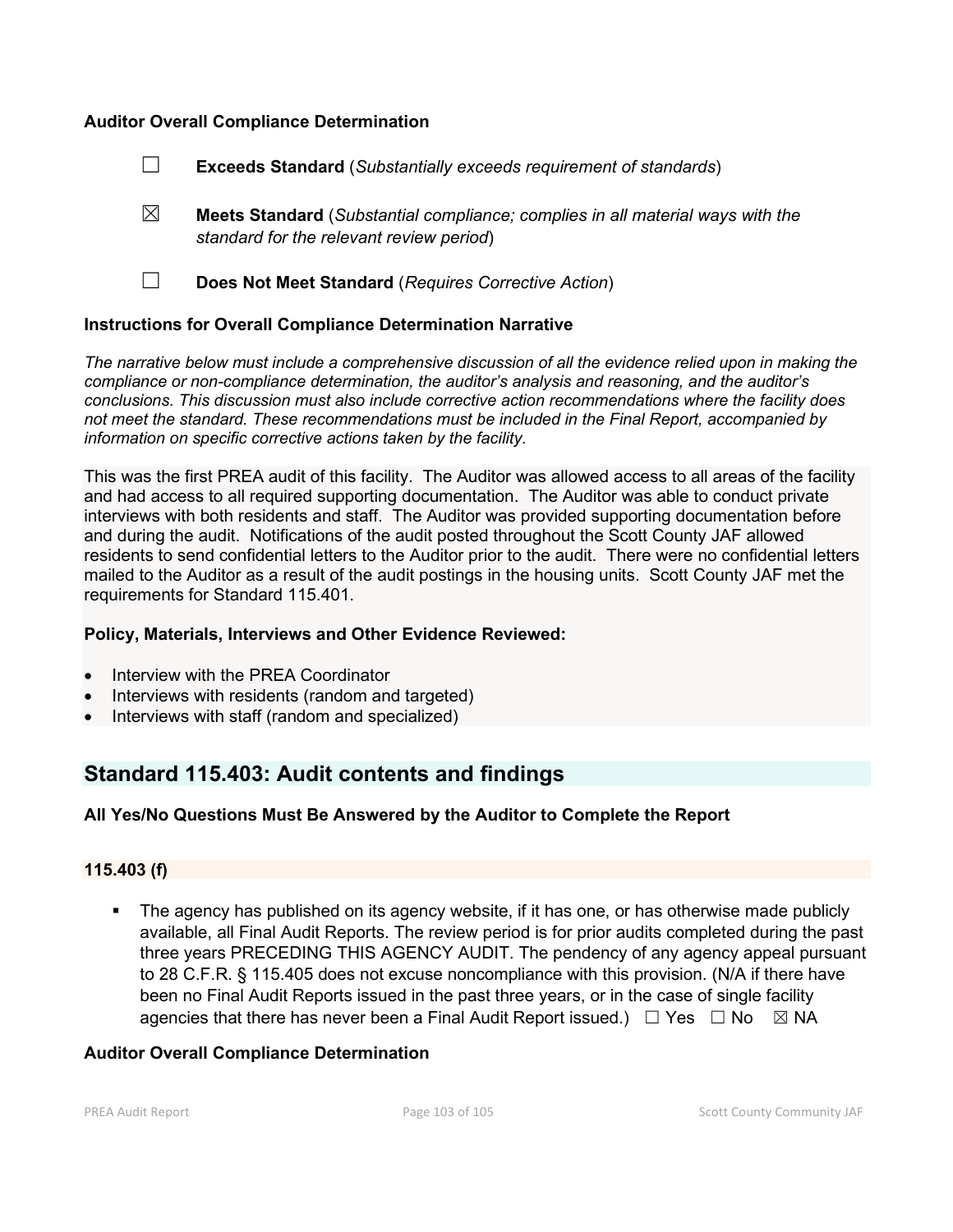☐ **Exceeds Standard** (*Substantially exceeds requirement of standards*)

☒ **Meets Standard** (*Substantial compliance; complies in all material ways with the standard for the relevant review period*)

☐ **Does Not Meet Standard** (*Requires Corrective Action*)

#### **Instructions for Overall Compliance Determination Narrative**

*The narrative below must include a comprehensive discussion of all the evidence relied upon in making the compliance or non-compliance determination, the auditor's analysis and reasoning, and the auditor's conclusions. This discussion must also include corrective action recommendations where the facility does not meet the standard. These recommendations must be included in the Final Report, accompanied by information on specific corrective actions taken by the facility.*

All final audit reports for Scott County are properly and publicly posted on the agency website. This is the first PREA audit for this facility.

#### **Policy, Materials, Interviews and Other Evidence Reviewed:**

- Interview with the PREA Coordinator
- Interviews with residents (random and targeted)
- Interviews with staff (random and specialized)
- **Scott County website**